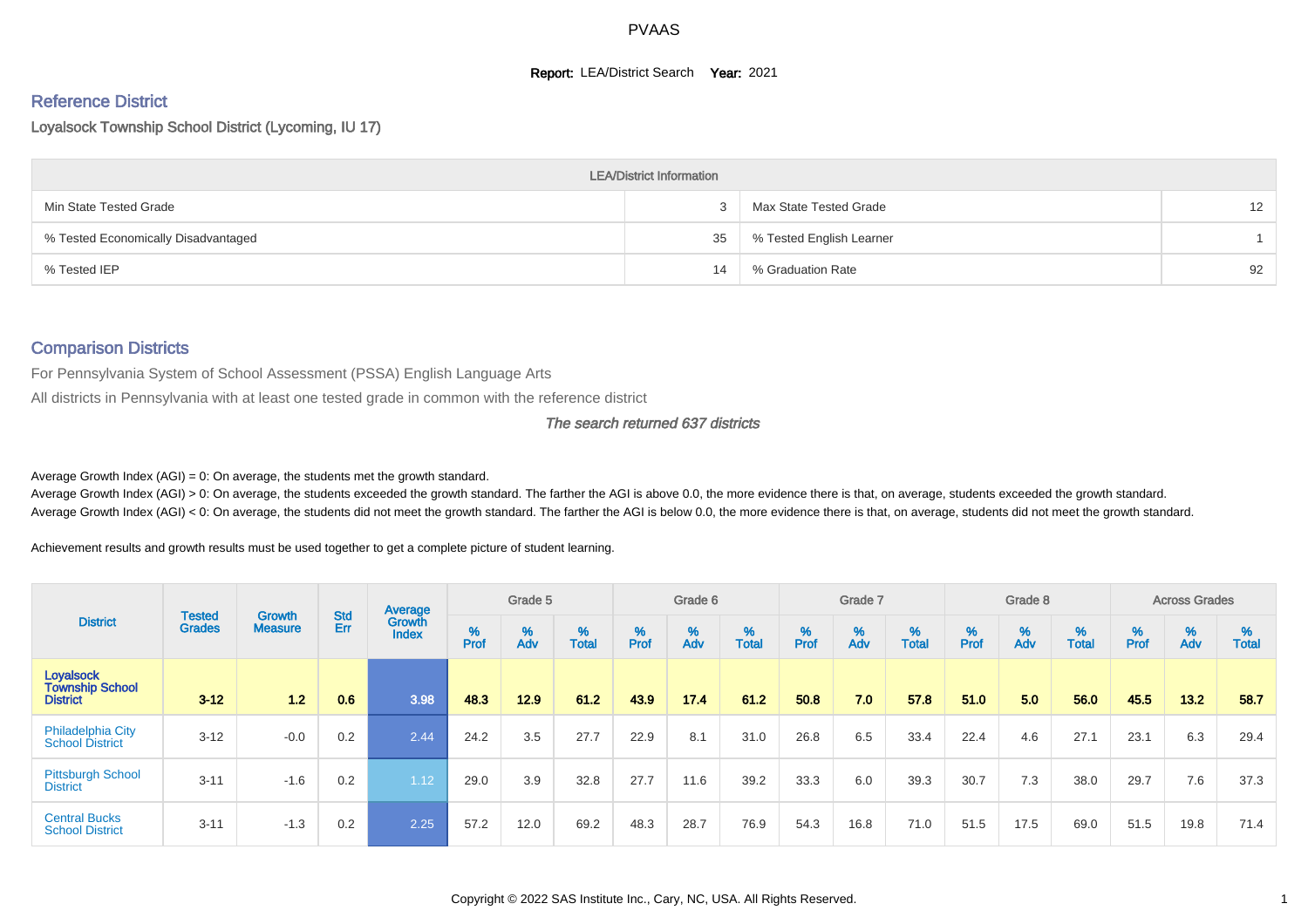|                                                               | <b>Tested</b> | <b>Growth</b>  | <b>Std</b> | Average                |           | Grade 5  |                   |              | Grade 6  |                   |              | Grade 7  |                   |              | Grade 8  |                   |                  | <b>Across Grades</b> |                   |
|---------------------------------------------------------------|---------------|----------------|------------|------------------------|-----------|----------|-------------------|--------------|----------|-------------------|--------------|----------|-------------------|--------------|----------|-------------------|------------------|----------------------|-------------------|
| <b>District</b>                                               | <b>Grades</b> | <b>Measure</b> | Err        | Growth<br><b>Index</b> | %<br>Prof | %<br>Adv | %<br><b>Total</b> | $\%$<br>Prof | %<br>Adv | %<br><b>Total</b> | $\%$<br>Prof | %<br>Adv | %<br><b>Total</b> | $\%$<br>Prof | %<br>Adv | %<br><b>Total</b> | %<br><b>Prof</b> | %<br>Adv             | %<br><b>Total</b> |
| <b>Loyalsock</b><br><b>Township School</b><br><b>District</b> | $3 - 12$      | 1.2            | 0.6        | 3.98                   | 48.3      | 12.9     | 61.2              | 43.9         | 17.4     | 61.2              | 50.8         | 7.0      | 57.8              | 51.0         | 5.0      | 56.0              | 45.5             | 13.2                 | 58.7              |
| <b>Central Dauphin</b><br><b>School District</b>              | $3 - 11$      | 1.6            | 0.2        | 7.01                   | 46.1      | 7.7      | 53.8              | 40.5         | 15.0     | 55.5              | 41.1         | 7.5      | 48.6              | 39.4         | 10.3     | 49.7              | 41.3             | 11.4                 | 52.8              |
| <b>North Penn School</b><br><b>District</b>                   | $3 - 11$      | 1.5            | 0.2        | 9.67                   | 53.0      | 12.7     | 65.7              | 41.4         | 33.0     | 74.4              | 53.7         | 13.2     | 66.9              | 48.2         | 18.4     | 66.7              | 47.4             | 19.9                 | 67.3              |
| <b>Council Rock</b><br><b>School District</b>                 | $3 - 11$      | $-2.3$         | 0.2        | $-0.18$                | 58.1      | 8.8      | 66.9              | 49.7         | 26.1     | 75.9              | 52.3         | 13.9     | 66.2              | 46.6         | 14.5     | 61.1              | 50.8             | 17.6                 | 68.4              |
| <b>Cumberland Valley</b><br><b>School District</b>            | $3 - 12$      | 0.2            | 0.2        | 3.72                   | 59.3      | 12.9     | 72.1              | 45.0         | 24.7     | 69.7              | 53.8         | 17.0     | 70.9              | 51.0         | 16.9     | 67.8              | 49.2             | 22.4                 | 71.6              |
| <b>Pennsbury School</b><br><b>District</b>                    | $3 - 11$      | 0.6            | 0.3        | 5.23                   | 56.7      | 12.6     | 69.3              | 48.5         | 21.9     | 70.3              | 52.0         | 14.7     | 66.7              | 49.3         | 18.0     | 67.3              | 49.0             | 20.2                 | 69.1              |
| <b>North Allegheny</b><br><b>School District</b>              | $3 - 11$      | 1.3            | 0.3        | 11.95                  | 55.4      | 31.5     | 87.0              | 44.4         | 33.0     | 77.4              | 51.9         | 28.9     | 80.8              | 55.5         | 24.5     | 80.0              | 48.3             | 33.7                 | 82.0              |
| Chambersburg<br><b>Area School</b><br><b>District</b>         | $3 - 11$      | $-0.2$         | 0.3        | 1.89                   | 44.0      | 7.0      | 51.0              | 34.1         | 16.0     | 50.1              | 38.2         | 8.2      | 46.5              | 38.7         | 11.2     | 49.9              | 37.5             | 11.0                 | 48.5              |
| <b>Lower Merion</b><br><b>School District</b>                 | $3 - 11$      | 1.5            | 0.3        | 9.67                   | 56.1      | 29.4     | 85.5              | 43.9         | 40.6     | 84.5              | 54.5         | 29.1     | 83.6              | 49.4         | 29.4     | 78.8              | 47.8             | 36.9                 | 84.6              |
| <b>Erie City School</b><br><b>District</b>                    | $3 - 12$      | $-2.9$         | 0.3        | $-3.30$                | 17.9      | 0.9      | 18.8              | 15.4         | 2.7      | 18.1              | 16.6         | 1.6      | 18.2              | 18.4         | 2.3      | 20.7              | 17.5             | 2.2                  | 19.8              |
| <b>Spring-Ford Area</b><br><b>School District</b>             | $3 - 11$      | 2.9            | 0.3        | 10.53                  | 62.0      | 13.4     | 75.4              | 51.9         | 27.2     | 79.1              | 52.7         | 21.3     | 74.0              | 52.4         | 21.8     | 74.2              | 51.9             | 24.7                 | 76.6              |
| <b>Lancaster School</b><br><b>District</b>                    | $3 - 12$      | $-4.1$         | 0.3        | $-5.26$                | 22.5      | 2.4      | 24.9              | 21.2         | 5.2      | 26.3              | 20.2         | 1.6      | 21.8              | 17.0         | 2.1      | 19.1              | 21.5             | 3.7                  | 25.2              |
| <b>Parkland School</b><br><b>District</b>                     | $3 - 11$      | $-2.9$         | 0.3        | $-1.56$                | 55.6      | 16.6     | 72.1              | 42.4         | 30.0     | 72.4              | 50.3         | 17.5     | 67.8              | 46.6         | 14.9     | 61.4              | 47.1             | 23.4                 | 70.5              |
| <b>West Shore School</b><br><b>District</b>                   | $3 - 12$      | $-0.2$         | 0.3        | 0.73                   | 46.3      | 8.2      | 54.5              | 44.4         | 15.0     | 59.4              | 44.4         | 8.2      | 52.7              | 42.8         | 11.8     | 54.6              | 42.7             | 13.2                 | 55.9              |
| <b>East Penn School</b><br><b>District</b>                    | $3 - 11$      | 1.0            | 0.3        | 4.35                   | 59.9      | 7.4      | 67.3              | 45.2         | 18.0     | 63.2              | 52.5         | 15.0     | 67.5              | 53.3         | 14.4     | 67.7              | 49.9             | 15.8                 | 65.7              |
| <b>West Chester Area</b><br><b>School District</b>            | $3 - 11$      | $-1.6$         | 0.3        | 3.57                   | 58.7      | 13.5     | 72.2              | 51.5         | 23.7     | 75.1              | 53.1         | 14.1     | 67.2              | 57.3         | 13.9     | 71.2              | 52.6             | 21.5                 | 74.0              |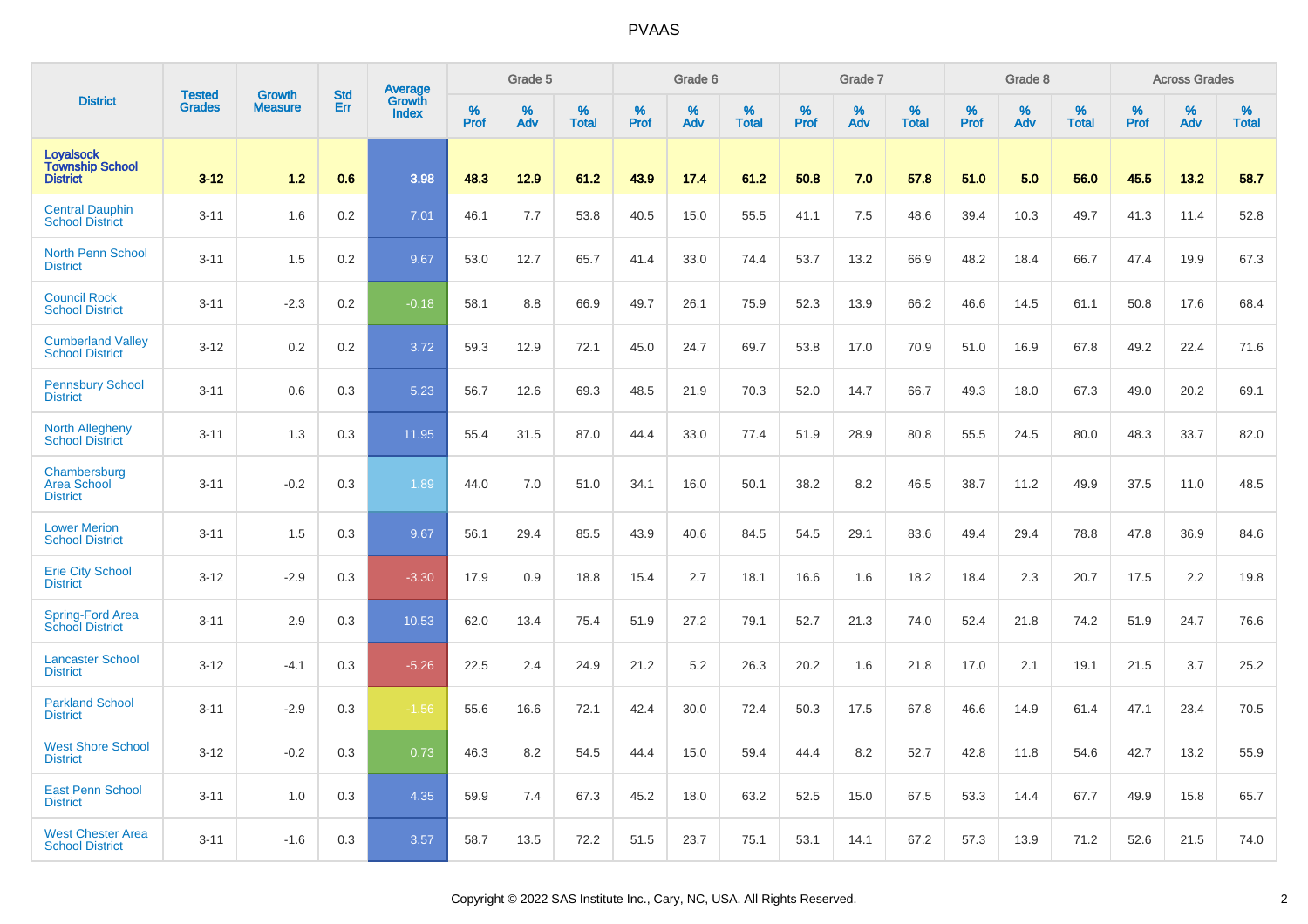|                                                               | <b>Tested</b> | <b>Growth</b>  | <b>Std</b> | Average                |           | Grade 5  |                   |           | Grade 6  |                   |           | Grade 7  |                   |           | Grade 8  |                   |           | <b>Across Grades</b> |                   |
|---------------------------------------------------------------|---------------|----------------|------------|------------------------|-----------|----------|-------------------|-----------|----------|-------------------|-----------|----------|-------------------|-----------|----------|-------------------|-----------|----------------------|-------------------|
| <b>District</b>                                               | <b>Grades</b> | <b>Measure</b> | Err        | Growth<br><b>Index</b> | %<br>Prof | %<br>Adv | %<br><b>Total</b> | %<br>Prof | %<br>Adv | %<br><b>Total</b> | %<br>Prof | %<br>Adv | %<br><b>Total</b> | %<br>Prof | %<br>Adv | %<br><b>Total</b> | %<br>Prof | %<br>Adv             | %<br><b>Total</b> |
| Loyalsock<br><b>Township School</b><br><b>District</b>        | $3 - 12$      | 1.2            | 0.6        | 3.98                   | 48.3      | 12.9     | 61.2              | 43.9      | 17.4     | 61.2              | 50.8      | 7.0      | 57.8              | 51.0      | 5.0      | 56.0              | 45.5      | 13.2                 | 58.7              |
| <b>Neshaminy School</b><br><b>District</b>                    | $3 - 11$      | $-2.8$         | 0.3        | $-2.26$                | 49.1      | 6.0      | 55.1              | 46.0      | 14.0     | 60.0              | 44.0      | 7.6      | 51.6              | 41.9      | 9.1      | 51.0              | 44.7      | 12.5                 | 57.2              |
| <b>Seneca Valley</b><br><b>School District</b>                | $3 - 11$      | $-3.6$         | 0.3        | $-3.48$                | 52.6      | 9.8      | 62.4              | 44.4      | 27.6     | 72.0              | 53.0      | 9.8      | 62.9              | 51.1      | 14.5     | 65.6              | 47.2      | 20.2                 | 67.4              |
| <b>Pennridge School</b><br><b>District</b>                    | $3 - 10$      | $-4.2$         | 0.3        | $-4.74$                | 58.0      | 5.4      | 63.4              | 42.6      | 18.6     | 61.3              | 49.7      | 8.2      | 57.8              | 46.2      | 10.0     | 56.1              | 49.6      | 11.6                 | 61.1              |
| Altoona Area<br><b>School District</b>                        | $3 - 12$      | 1.1            | 0.3        | 3.83                   | 43.5      | 4.0      | 47.5              | 30.6      | 11.2     | 41.8              | 38.3      | 4.3      | 42.6              | 43.8      | 7.2      | 51.0              | 37.4      | 6.8                  | 44.1              |
| <b>Butler Area School</b><br><b>District</b>                  | $3 - 11$      | 0.3            | 0.3        | 5.32                   | 49.8      | 12.2     | 61.9              | 43.8      | 18.2     | 62.0              | 44.4      | 9.3      | 53.8              | 47.9      | 8.0      | 55.9              | 46.0      | 14.0                 | 60.0              |
| <b>Haverford</b><br><b>Township School</b><br><b>District</b> | $3 - 11$      | 0.2            | 0.3        | 2.38                   | 55.4      | 23.8     | 79.2              | 51.1      | 27.6     | 78.7              | 55.0      | 18.3     | 73.3              | 44.5      | 32.3     | 76.7              | 49.2      | 29.5                 | 78.6              |
| <b>Souderton Area</b><br><b>School District</b>               | $3 - 11$      | $-0.1$         | 0.3        | 9.83                   | 56.4      | 17.7     | 74.1              | 48.0      | 16.2     | 64.2              | 56.6      | 10.1     | 66.8              | 47.3      | 11.1     | 58.4              | 50.2      | 17.4                 | 67.7              |
| <b>Millcreek Township</b><br><b>School District</b>           | $3 - 11$      | 2.0            | 0.3        | 8.68                   | 49.1      | 17.2     | 66.3              | 43.6      | 22.3     | 66.0              | 46.9      | 17.3     | 64.2              | 44.9      | 17.2     | 62.1              | 45.8      | 19.9                 | 65.8              |
| <b>Hempfield School</b><br><b>District</b>                    | $3 - 11$      | 2.2            | 0.3        | 6.93                   | 52.4      | 9.3      | 61.6              | 44.6      | 23.5     | 68.1              | 43.1      | 21.1     | 64.2              | 46.0      | 20.1     | 66.1              | 45.8      | 20.4                 | 66.2              |
| <b>Upper Darby</b><br><b>School District</b>                  | $3 - 12$      | 0.7            | 0.3        | 3.08                   | 30.9      | 2.9      | 33.8              | 29.8      | 6.5      | 36.3              | 26.4      | 1.4      | 27.7              | 29.9      | 3.6      | 33.4              | 30.4      | 5.0                  | 35.4              |
| <b>York City School</b><br><b>District</b>                    | $3 - 12$      | 1.0            | 0.3        | 3.26                   | 13.6      | 0.5      | 14.1              | 17.2      | 1.8      | 19.1              | 14.9      | 0.0      | 14.9              | 16.0      | 0.2      | 16.2              | 15.3      | 0.7                  | 15.9              |
| <b>Hempfield Area</b><br><b>School District</b>               | $3 - 12$      | $-0.3$         | 0.3        | 0.96                   | 55.2      | 8.7      | 63.9              | 41.4      | 20.3     | 61.6              | 52.8      | 14.0     | 66.8              | 50.0      | 12.4     | 62.4              | 48.7      | 16.2                 | 64.9              |
| <b>Abington School</b><br><b>District</b>                     | $3 - 10$      | $-2.8$         | 0.3        | 4.08                   | 49.8      | 10.0     | 59.7              | 44.9      | 27.5     | 72.5              | 49.5      | 11.6     | 61.1              | 41.4      | 10.4     | 51.8              | 44.9      | 18.8                 | 63.8              |
| <b>Perkiomen Valley</b><br><b>School District</b>             | $3 - 11$      | $-3.7$         | 0.3        | $-1.26$                | 53.1      | 15.9     | 69.0              | 52.5      | 21.5     | 74.0              | 51.0      | 12.6     | 63.6              | 48.7      | 12.2     | 60.9              | 51.1      | 18.7                 | 69.8              |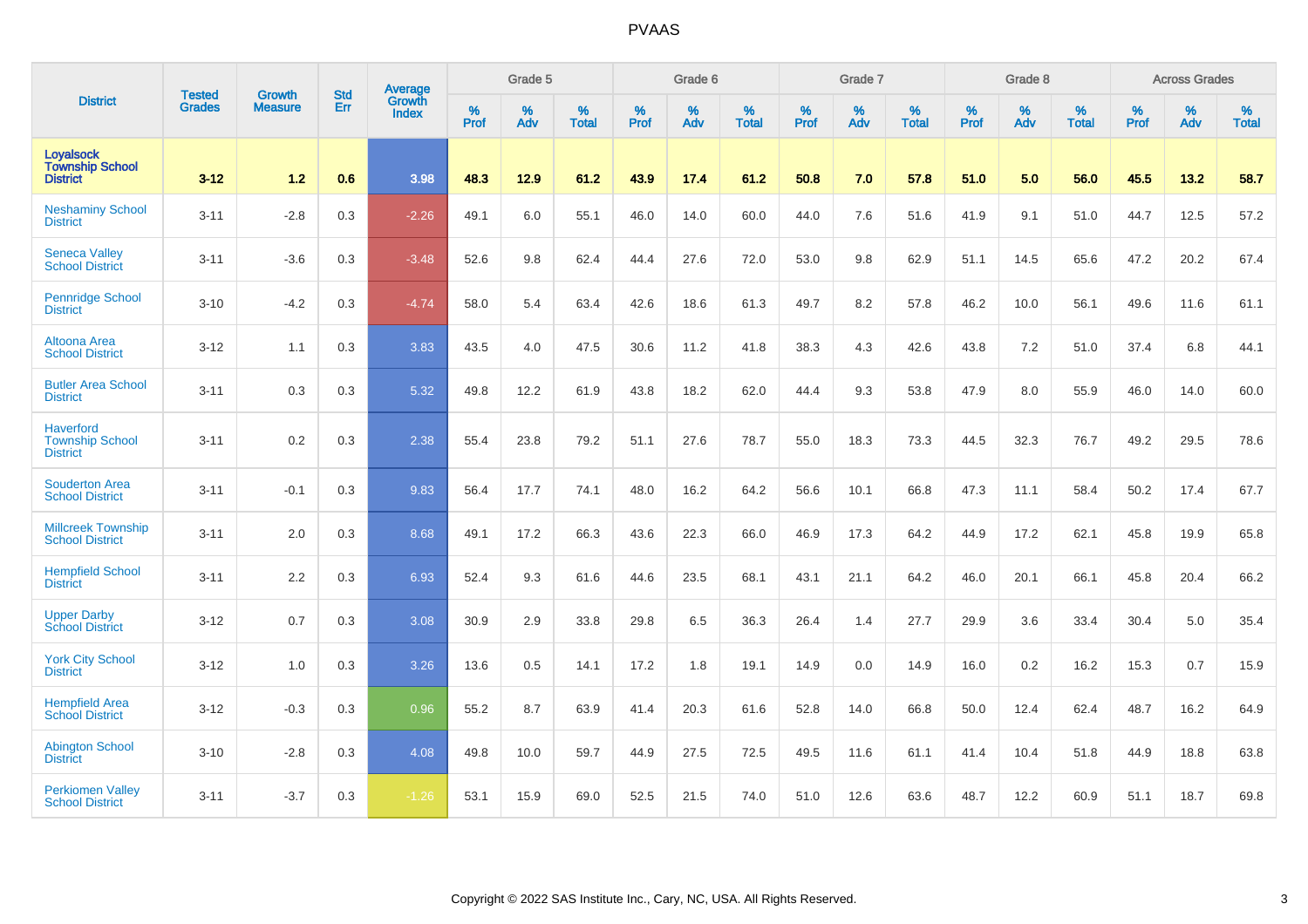|                                                               | <b>Tested</b> | <b>Growth</b>  | <b>Std</b> | Average                       |              | Grade 5  |                   |           | Grade 6  |                   |           | Grade 7  |                   |           | Grade 8  |                   |           | <b>Across Grades</b> |                   |
|---------------------------------------------------------------|---------------|----------------|------------|-------------------------------|--------------|----------|-------------------|-----------|----------|-------------------|-----------|----------|-------------------|-----------|----------|-------------------|-----------|----------------------|-------------------|
| <b>District</b>                                               | <b>Grades</b> | <b>Measure</b> | Err        | <b>Growth</b><br><b>Index</b> | $\%$<br>Prof | %<br>Adv | %<br><b>Total</b> | %<br>Prof | %<br>Adv | %<br><b>Total</b> | %<br>Prof | %<br>Adv | %<br><b>Total</b> | %<br>Prof | %<br>Adv | %<br><b>Total</b> | %<br>Prof | %<br>Adv             | %<br><b>Total</b> |
| <b>Loyalsock</b><br><b>Township School</b><br><b>District</b> | $3 - 12$      | 1.2            | 0.6        | 3.98                          | 48.3         | 12.9     | 61.2              | 43.9      | 17.4     | 61.2              | 50.8      | 7.0      | 57.8              | 51.0      | 5.0      | 56.0              | 45.5      | 13.2                 | 58.7              |
| <b>Manheim</b><br><b>Township School</b><br><b>District</b>   | $3 - 12$      | $-2.7$         | 0.3        | $-3.23$                       | 48.2         | 17.7     | 65.9              | 40.2      | 34.8     | 75.0              | 50.6      | 15.3     | 65.8              | 42.1      | 17.4     | 59.5              | 45.0      | 24.3                 | 69.3              |
| Cornwall-Lebanon<br><b>School District</b>                    | $3 - 11$      | $-0.8$         | 0.3        | 0.62                          | 46.8         | 6.1      | 52.9              | 45.0      | 15.9     | 60.9              | 48.6      | 7.2      | 55.8              | 49.4      | 12.2     | 61.6              | 44.4      | 12.6                 | 57.0              |
| <b>Armstrong School</b><br><b>District</b>                    | $3 - 11$      | 3.2            | 0.3        | 9.41                          | 46.0         | 6.3      | 52.3              | 44.4      | 17.4     | 61.8              | 48.7      | 8.8      | 57.5              | 45.3      | 11.5     | 56.8              | 45.4      | 12.6                 | 58.0              |
| <b>Centennial School</b><br><b>District</b>                   | $3 - 10$      | 1.2            | 0.3        | 3.59                          | 49.0         | 5.4      | 54.4              | 41.7      | 11.3     | 53.0              | 46.4      | 7.1      | 53.6              | 43.6      | 5.1      | 48.7              | 44.3      | 10.2                 | 54.4              |
| <b>Dallastown Area</b><br><b>School District</b>              | $3 - 11$      | $-2.2$         | 0.3        | 2.50                          | 53.1         | 7.2      | 60.3              | 44.3      | 30.9     | 75.1              | 45.3      | 9.3      | 54.7              | 43.8      | 11.1     | 54.9              | 44.8      | 19.1                 | 63.9              |
| <b>Norwin School</b><br><b>District</b>                       | $3 - 11$      | $-0.6$         | 0.3        | 0.73                          | 59.5         | 18.6     | 78.1              | 40.9      | 36.6     | 77.4              | 60.2      | 18.0     | 78.3              | 52.5      | 13.8     | 66.4              | 51.8      | 24.9                 | 76.7              |
| <b>Central York</b><br><b>School District</b>                 | $3 - 12$      | 5.2            | 0.3        | 15.18                         | 51.5         | 5.0      | 56.5              | 45.8      | 10.9     | 56.7              | 54.3      | 10.8     | 65.1              | 44.1      | 9.2      | 53.2              | 46.7      | 10.4                 | 57.1              |
| Wissahickon<br><b>School District</b>                         | $3 - 10$      | 2.9            | 0.3        | 8.48                          | 58.6         | 18.8     | 77.4              | 42.2      | 37.2     | 79.4              | 56.8      | 19.3     | 76.1              | 49.3      | 28.5     | 77.8              | 49.2      | 28.7                 | 77.9              |
| Canon-Mcmillan<br><b>School District</b>                      | $3 - 11$      | 2.0            | 0.3        | 8.06                          | 60.2         | 11.0     | 71.3              | 41.6      | 31.2     | 72.8              | 51.6      | 18.2     | 69.7              | 56.9      | 17.7     | 74.6              | 50.9      | 21.6                 | 72.5              |
| <b>Owen J Roberts</b><br><b>School District</b>               | $3 - 11$      | $-2.3$         | 0.3        | 3.57                          | 59.8         | 15.0     | 74.8              | 41.4      | 38.7     | 80.1              | 56.3      | 10.6     | 67.0              | 51.6      | 11.0     | 62.6              | 50.6      | 21.3                 | 71.8              |
| <b>Bensalem</b><br><b>Township School</b><br><b>District</b>  | $3 - 11$      | $-1.5$         | 0.3        | $-0.98$                       | 24.4         | 3.4      | 27.7              | 32.6      | 7.6      | 40.2              | 29.8      | 4.8      | 34.6              | 31.8      | 6.9      | 38.7              | 28.8      | 6.0                  | 34.8              |
| <b>Pine-Richland</b><br><b>School District</b>                | $3 - 11$      | $-3.0$         | 0.3        | 0.72                          | 58.0         | 19.8     | 77.8              | 55.8      | 26.4     | 82.2              | 57.0      | 18.5     | 75.6              | 56.2      | 27.0     | 83.3              | 52.7      | 28.2                 | 80.9              |
| <b>Penn Manor</b><br><b>School District</b>                   | $3 - 11$      | 2.1            | 0.3        | 6.05                          | 53.4         | 10.5     | 63.8              | 46.5      | 23.0     | 69.5              | 48.2      | 16.2     | 64.4              | 43.7      | 15.4     | 59.1              | 46.8      | 18.7                 | 65.6              |
| <b>Harrisburg City</b><br><b>School District</b>              | $3 - 11$      | 1.6            | 0.4        | 7.12                          | 6.5          | 0.3      | 6.7               | 14.5      | 1.7      | 16.2              | 15.4      | 1.9      | 17.3              | 20.3      | 2.1      | 22.4              | 12.6      | 1.0                  | 13.6              |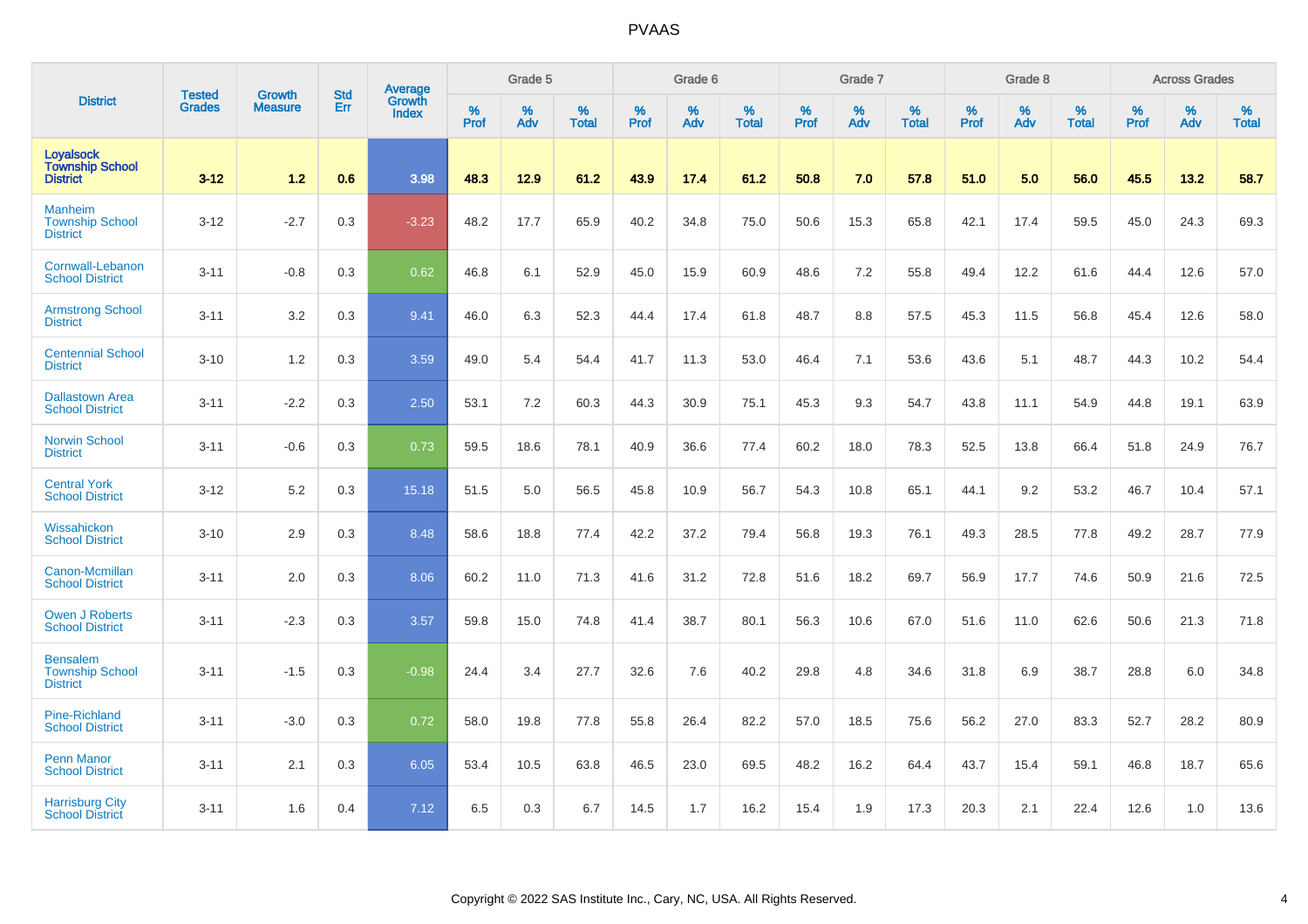|                                                               | <b>Tested</b> | <b>Growth</b>  | <b>Std</b> |                                   |                     | Grade 5  |                   |           | Grade 6  |                   |              | Grade 7  |                   |           | Grade 8     |                   |                  | <b>Across Grades</b> |                   |
|---------------------------------------------------------------|---------------|----------------|------------|-----------------------------------|---------------------|----------|-------------------|-----------|----------|-------------------|--------------|----------|-------------------|-----------|-------------|-------------------|------------------|----------------------|-------------------|
| <b>District</b>                                               | <b>Grades</b> | <b>Measure</b> | Err        | Average<br>Growth<br><b>Index</b> | $\%$<br><b>Prof</b> | %<br>Adv | %<br><b>Total</b> | %<br>Prof | %<br>Adv | %<br><b>Total</b> | $\%$<br>Prof | %<br>Adv | %<br><b>Total</b> | %<br>Prof | $\%$<br>Adv | %<br><b>Total</b> | %<br><b>Prof</b> | %<br>Adv             | %<br><b>Total</b> |
| <b>Loyalsock</b><br><b>Township School</b><br><b>District</b> | $3 - 12$      | 1.2            | 0.6        | 3.98                              | 48.3                | 12.9     | 61.2              | 43.9      | 17.4     | 61.2              | 50.8         | 7.0      | 57.8              | 51.0      | 5.0         | 56.0              | 45.5             | 13.2                 | 58.7              |
| <b>Mifflin County</b><br><b>School District</b>               | $3 - 11$      | 2.7            | 0.4        | 9.04                              | 49.5                | 8.0      | 57.4              | 35.1      | 15.2     | 50.3              | 45.2         | 7.3      | 52.5              | 40.4      | 4.9         | 45.3              | 40.4             | 9.0                  | 49.4              |
| <b>Williamsport Area</b><br><b>School District</b>            | $3 - 11$      | $-1.3$         | 0.4        | 4.80                              | 46.8                | 4.8      | 51.6              | 43.8      | 8.8      | 52.5              | 34.6         | 4.8      | 39.4              | 26.0      | 5.8         | 31.8              | 37.7             | 8.5                  | 46.2              |
| <b>Boyertown Area</b><br><b>School District</b>               | $3 - 11$      | $-3.6$         | 0.4        | $-2.83$                           | 45.9                | 6.0      | 51.9              | 38.5      | 13.6     | 52.1              | 46.4         | 12.8     | 59.3              | 42.2      | 8.4         | 50.6              | 42.6             | 10.7                 | 53.4              |
| Downingtown Area<br><b>School District</b>                    | $3 - 11$      | $-0.3$         | 0.4        | 7.29                              | 56.2                | 27.7     | 83.8              | 42.9      | 39.9     | 82.8              | 53.8         | 24.3     | 78.0              | 49.8      | 32.5        | 82.3              | 49.4             | 33.5                 | 82.9              |
| Quakertown<br><b>Community School</b><br><b>District</b>      | $3 - 12$      | $-1.6$         | 0.4        | 0.69                              | 50.0                | 4.9      | 54.9              | 40.2      | 19.3     | 59.5              | 40.4         | 7.5      | 47.8              | 42.6      | 17.3        | 59.9              | 42.5             | 12.6                 | 55.1              |
| <b>Colonial School</b><br><b>District</b>                     | $3 - 11$      | 0.7            | 0.4        | 4.69                              | 55.2                | 20.3     | 75.4              | 43.0      | 38.9     | 81.8              | 49.7         | 19.2     | 68.9              | 52.2      | 17.0        | 69.2              | 47.2             | 26.2                 | 73.5              |
| <b>Methacton School</b><br><b>District</b>                    | $3 - 11$      | 0.4            | 0.4        | 2.33                              | 64.7                | 8.3      | 73.0              | 54.9      | 21.0     | 75.9              | 56.6         | 11.2     | 67.8              | 49.7      | 21.0        | 70.7              | 55.3             | 17.3                 | 72.6              |
| <b>Ridley School</b><br><b>District</b>                       | $3 - 12$      | $-0.9$         | 0.4        | 0.04                              | 49.2                | 5.6      | 54.8              | 38.5      | 12.4     | 50.9              | 39.6         | 5.9      | 45.6              | 41.1      | 7.5         | 48.6              | 42.4             | 10.0                 | 52.4              |
| <b>Lebanon School</b><br><b>District</b>                      | $3 - 11$      | $-0.4$         | 0.4        | 2.48                              | 29.4                | 2.5      | 31.9              | 21.7      | 5.5      | 27.2              | 20.0         | 2.5      | 22.5              | 21.9      | 1.2         | 23.0              | 25.5             | 3.4                  | 28.8              |
| <b>Springfield School</b><br><b>District</b>                  | $3 - 11$      | $-0.9$         | 0.4        | 0.48                              | 58.3                | 23.8     | 82.1              | 53.6      | 25.6     | 79.2              | 58.6         | 20.9     | 79.5              | 51.5      | 18.2        | 69.7              | 52.1             | 26.9                 | 78.9              |
| <b>Easton Area</b><br><b>School District</b>                  | $3 - 12$      | 0.1            | 0.4        | 3.54                              | 43.5                | 2.4      | 45.9              | 33.8      | 7.9      | 41.8              | 40.1         | 7.2      | 47.2              | 35.4      | 6.0         | 41.4              | 36.9             | 7.9                  | 44.8              |
| <b>Waynesboro Area</b><br><b>School District</b>              | $3 - 12$      | $-2.8$         | 0.4        | 0.38                              | 42.9                | 6.1      | 49.0              | 38.4      | 14.0     | 52.4              | 37.6         | 7.1      | 44.7              | 37.5      | 12.8        | 50.3              | 41.0             | 12.0                 | 52.9              |
| <b>Reading School</b><br><b>District</b>                      | $3 - 11$      | 1.5            | 0.4        | 4.93                              | 14.9                | 0.5      | 15.4              | 15.2      | 2.2      | 17.4              | 16.6         | 1.3      | 17.9              | 16.7      | 0.4         | 17.0              | 16.0             | 1.2                  | 17.2              |
| <b>North Hills School</b><br><b>District</b>                  | $3 - 11$      | $-1.2$         | 0.4        | 0.57                              | 59.2                | 11.6     | 70.8              | 45.2      | 26.0     | 71.2              | 51.8         | 20.0     | 71.8              | 48.3      | 18.4        | 66.7              | 50.2             | 22.0                 | 72.3              |
| <b>State College Area</b><br><b>School District</b>           | $3 - 11$      | 1.7            | 0.4        | 7.27                              | 58.6                | 18.2     | 76.8              | 47.1      | 26.1     | 73.2              | 62.2         | 15.2     | 77.4              | 47.5      | 16.5        | 64.0              | 50.8             | 22.8                 | 73.6              |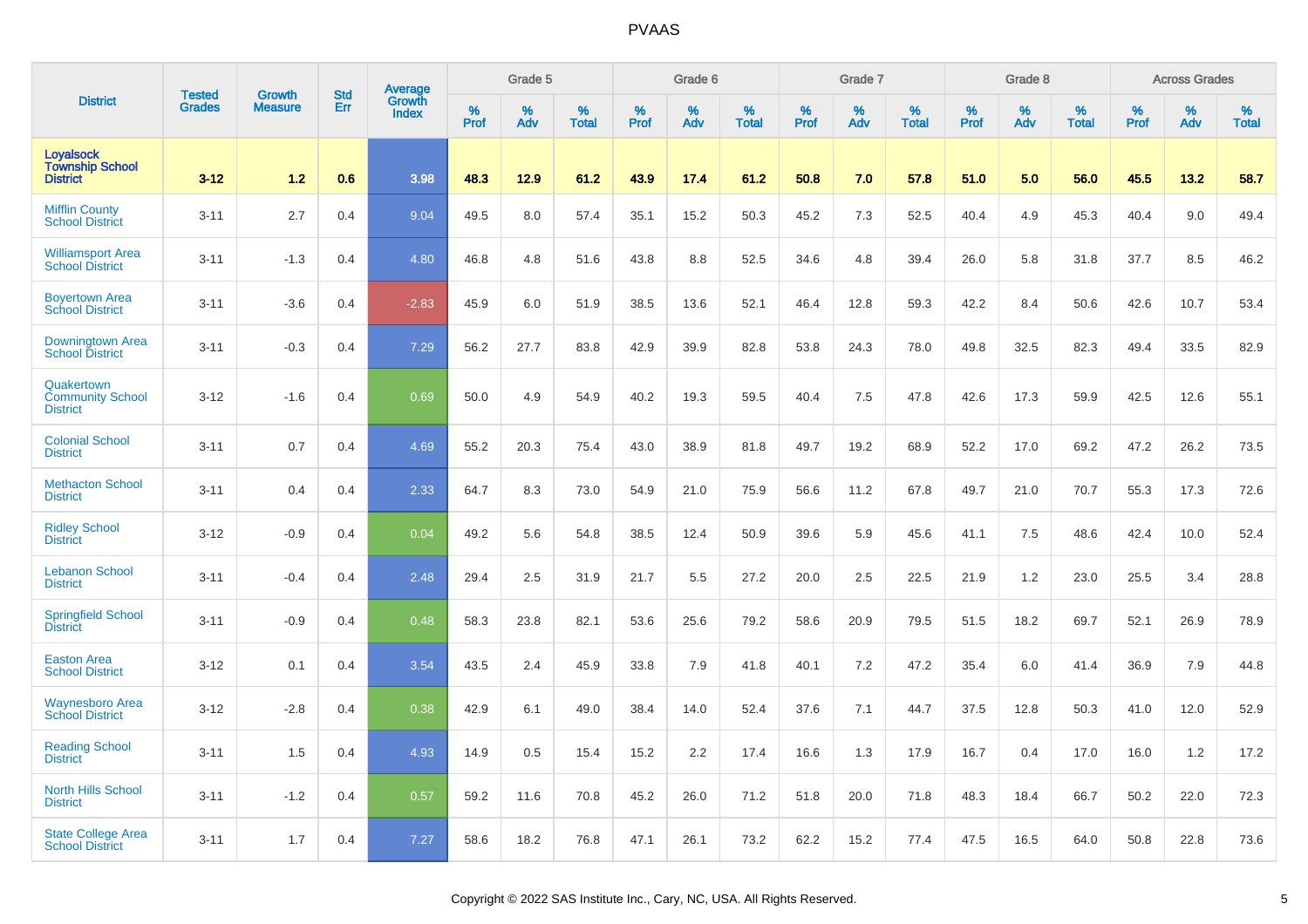|                                                               | <b>Tested</b> | <b>Growth</b>  | <b>Std</b> |                                   |              | Grade 5  |                   |           | Grade 6  |                   |           | Grade 7  |                   |           | Grade 8  |                   |                  | <b>Across Grades</b> |                   |
|---------------------------------------------------------------|---------------|----------------|------------|-----------------------------------|--------------|----------|-------------------|-----------|----------|-------------------|-----------|----------|-------------------|-----------|----------|-------------------|------------------|----------------------|-------------------|
| <b>District</b>                                               | <b>Grades</b> | <b>Measure</b> | Err        | Average<br>Growth<br><b>Index</b> | $\%$<br>Prof | %<br>Adv | %<br><b>Total</b> | %<br>Prof | %<br>Adv | %<br><b>Total</b> | %<br>Prof | %<br>Adv | %<br><b>Total</b> | %<br>Prof | %<br>Adv | %<br><b>Total</b> | %<br><b>Prof</b> | %<br>Adv             | %<br><b>Total</b> |
| <b>Loyalsock</b><br><b>Township School</b><br><b>District</b> | $3 - 12$      | 1.2            | 0.6        | 3.98                              | 48.3         | 12.9     | 61.2              | 43.9      | 17.4     | 61.2              | 50.8      | 7.0      | 57.8              | 51.0      | 5.0      | 56.0              | 45.5             | 13.2                 | 58.7              |
| <b>Bristol Township</b><br><b>School District</b>             | $3 - 11$      | $-3.8$         | 0.4        | $-3.67$                           | 23.8         | 0.9      | 24.7              | 30.0      | 5.5      | 35.5              | 30.2      | 2.2      | 32.4              | 24.1      | 2.8      | 26.9              | 26.9             | 2.9                  | 29.8              |
| <b>South Western</b><br><b>School District</b>                | $3 - 12$      | 0.9            | 0.4        | 10.20                             | 49.8         | 9.7      | 59.5              | 38.7      | 21.6     | 60.3              | 37.1      | 5.7      | 42.8              | 46.5      | 7.4      | 53.9              | 43.5             | 12.7                 | 56.2              |
| Mt Lebanon<br><b>School District</b>                          | $3 - 11$      | 0.4            | 0.4        | 4.79                              | 60.1         | 27.2     | 87.2              | 39.7      | 50.2     | 89.8              | 46.8      | 35.3     | 82.2              | 52.4      | 35.7     | 88.1              | 48.2             | 38.9                 | 87.0              |
| <b>Avon Grove</b><br><b>School District</b>                   | $3 - 10$      | $-1.5$         | 0.4        | 3.58                              | 48.2         | 14.6     | 62.9              | 44.6      | 18.7     | 63.3              | 59.8      | 14.8     | 74.6              | 46.8      | 16.7     | 63.5              | 46.7             | 15.4                 | 62.1              |
| Mechanicsburg<br><b>Area School</b><br><b>District</b>        | $3 - 11$      | 0.3            | 0.4        | 3.07                              | 48.1         | 12.0     | 60.1              | 45.6      | 16.3     | 61.9              | 46.2      | 12.4     | 58.6              | 52.3      | 8.7      | 61.0              | 46.4             | 13.9                 | 60.2              |
| <b>Ephrata Area</b><br><b>School District</b>                 | $3 - 11$      | $-0.2$         | 0.4        | 6.69                              | 50.5         | 10.3     | 60.8              | 47.6      | 12.7     | 60.4              | 40.8      | 5.2      | 46.0              | 39.2      | 7.3      | 46.5              | 45.1             | 12.6                 | 57.6              |
| <b>Warwick School</b><br><b>District</b>                      | $3 - 11$      | 0.0            | 0.4        | 6.32                              | 49.6         | 5.9      | 55.6              | 39.4      | 26.3     | 65.7              | 46.2      | 8.0      | 54.2              | 50.3      | 9.6      | 59.9              | 45.6             | 12.6                 | 58.2              |
| <b>Red Lion Area</b><br><b>School District</b>                | $3 - 11$      | 0.6            | 0.4        | 5.52                              | 46.1         | 2.7      | 48.8              | 38.1      | 15.8     | 54.0              | 41.4      | 10.4     | 51.9              | 38.8      | 7.5      | 46.3              | 40.6             | 9.4                  | 50.0              |
| Hatboro-Horsham<br><b>School District</b>                     | $3 - 11$      | 1.3            | 0.4        | 3.69                              | 55.0         | 7.8      | 62.7              | 49.0      | 19.5     | 68.5              | 52.9      | 10.9     | 63.8              | 51.3      | 9.1      | 60.5              | 49.9             | 13.8                 | 63.7              |
| <b>Garnet Valley</b><br><b>School District</b>                | $3 - 10$      | $-3.6$         | 0.4        | $-1.48$                           | 53.3         | 14.4     | 67.6              | 51.3      | 23.0     | 74.4              | 53.8      | 10.5     | 64.3              | 53.4      | 12.2     | 65.6              | 51.6             | 17.8                 | 69.4              |
| <b>Shaler Area</b><br><b>School District</b>                  | $3 - 11$      | $-4.5$         | 0.4        | 0.47                              | 52.7         | 5.4      | 58.1              | 39.8      | 10.6     | 50.4              | 50.0      | 7.8      | 57.8              | 46.9      | 12.9     | 59.8              | 46.7             | 13.0                 | 59.7              |
| <b>Conewago Valley</b><br><b>School District</b>              | $3 - 12$      | 0.7            | 0.4        | 2.38                              | 52.1         | 3.4      | 55.5              | 44.7      | 14.0     | 58.7              | 46.4      | 8.8      | 55.2              | 46.8      | 5.7      | 52.5              | 46.9             | 10.0                 | 56.9              |
| <b>Bethlehem Area</b><br><b>School District</b>               | $3 - 11$      | 0.3            | 0.4        | 1.52                              | 50.4         | 5.3      | 55.6              | 39.9      | 8.4      | 48.3              | 40.8      | 5.2      | 46.0              | 33.8      | 6.3      | 40.1              | 42.3             | 9.3                  | 51.6              |
| <b>Connellsville Area</b><br><b>School District</b>           | $3 - 11$      | $-2.2$         | 0.4        | 0.49                              | 34.7         | 3.7      | 38.4              | 32.7      | 6.4      | 39.1              | 27.4      | 5.1      | 32.4              | 33.8      | 3.6      | 37.4              | 33.6             | 5.9                  | 39.6              |
| <b>Peters Township</b><br><b>School District</b>              | $3 - 11$      | $-0.2$         | 0.4        | 3.44                              | 62.9         | 24.3     | 87.3              | 48.1      | 33.6     | 81.7              | 57.8      | 25.7     | 83.5              | 63.8      | 20.1     | 83.9              | 52.4             | 33.7                 | 86.1              |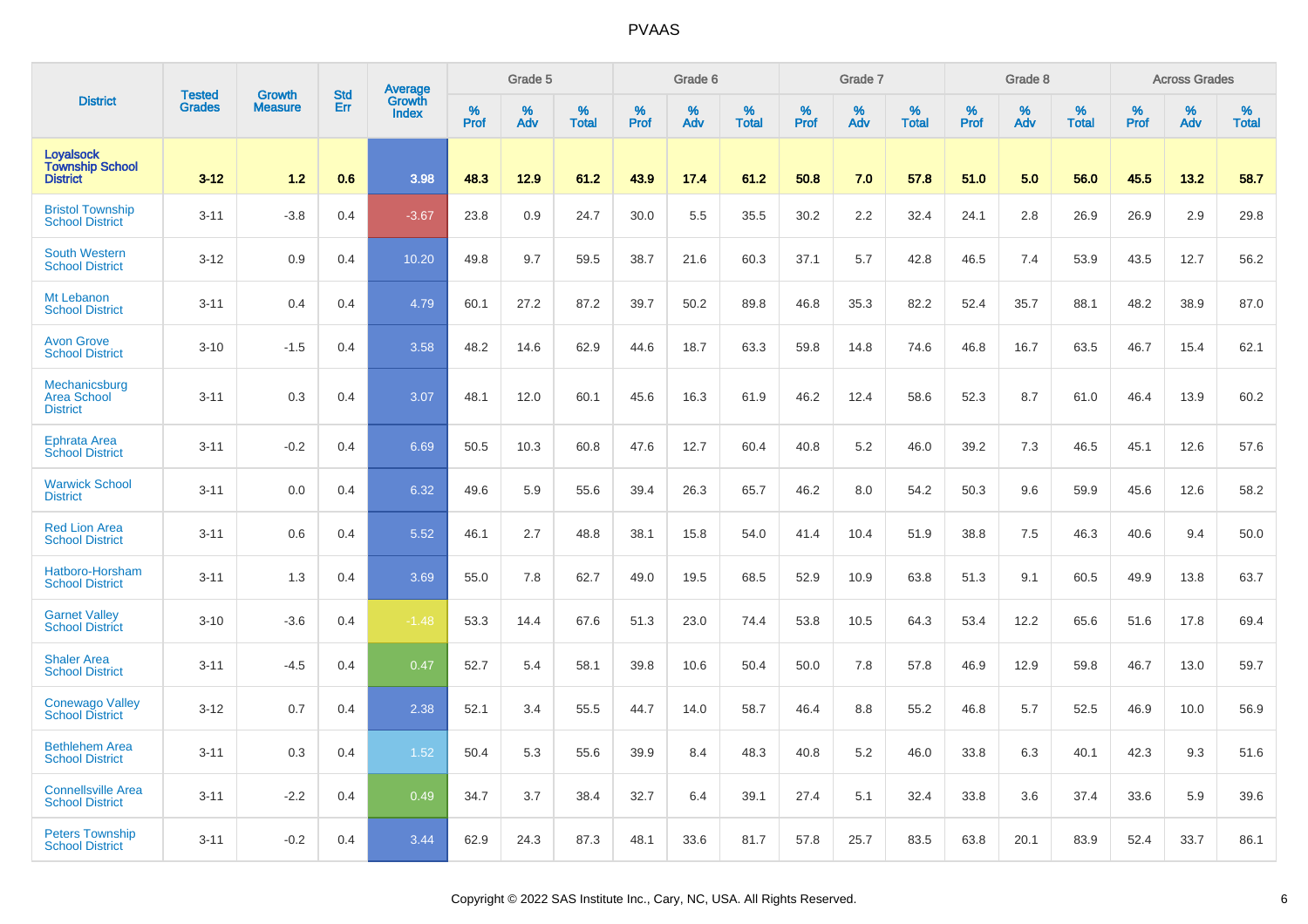|                                                                   | <b>Tested</b> | <b>Growth</b>  | <b>Std</b> | Average                |           | Grade 5  |                   |           | Grade 6  |                   |           | Grade 7  |                   |           | Grade 8  |                   |           | <b>Across Grades</b> |                   |
|-------------------------------------------------------------------|---------------|----------------|------------|------------------------|-----------|----------|-------------------|-----------|----------|-------------------|-----------|----------|-------------------|-----------|----------|-------------------|-----------|----------------------|-------------------|
| <b>District</b>                                                   | <b>Grades</b> | <b>Measure</b> | Err        | <b>Growth</b><br>Index | %<br>Prof | %<br>Adv | %<br><b>Total</b> | %<br>Prof | %<br>Adv | %<br><b>Total</b> | %<br>Prof | %<br>Adv | %<br><b>Total</b> | %<br>Prof | %<br>Adv | %<br><b>Total</b> | %<br>Prof | %<br>Adv             | %<br><b>Total</b> |
| <b>Loyalsock</b><br><b>Township School</b><br><b>District</b>     | $3 - 12$      | $1.2$          | 0.6        | 3.98                   | 48.3      | 12.9     | 61.2              | 43.9      | 17.4     | 61.2              | 50.8      | 7.0      | 57.8              | 51.0      | 5.0      | 56.0              | 45.5      | 13.2                 | 58.7              |
| <b>South Fayette</b><br><b>Township School</b><br><b>District</b> | $3 - 11$      | 1.9            | 0.4        | 8.21                   | 60.2      | 23.2     | 83.4              | 44.7      | 39.0     | 83.7              | 56.4      | 27.0     | 83.4              | 46.8      | 40.6     | 87.4              | 49.6      | 35.9                 | 85.4              |
| <b>Whitehall-Coplay</b><br><b>School District</b>                 | $3 - 11$      | $-1.0$         | 0.4        | $-0.83$                | 47.1      | 4.6      | 51.7              | 43.0      | 11.2     | 54.1              | 41.3      | 7.8      | 49.1              | 38.2      | 7.1      | 45.4              | 42.6      | 8.9                  | 51.5              |
| <b>Unionville-Chadds</b><br><b>Ford School</b><br><b>District</b> | $3 - 11$      | 0.8            | 0.4        | 6.82                   | 61.2      | 24.6     | 85.8              | 48.8      | 36.0     | 84.8              | 54.4      | 26.8     | 81.2              | 45.3      | 38.9     | 84.2              | 48.0      | 37.1                 | 85.2              |
| <b>Great Valley</b><br><b>School District</b>                     | $3 - 11$      | $-2.0$         | 0.4        | $-1.91$                | 57.8      | 13.0     | 70.8              | 43.6      | 32.2     | 75.8              | 53.2      | 16.6     | 69.8              | 56.6      | 18.4     | 75.0              | 50.6      | 21.7                 | 72.3              |
| <b>Nazareth Area</b><br><b>School District</b>                    | $3 - 11$      | $-2.5$         | 0.4        | 0.00                   | 49.2      | 5.5      | 54.7              | 43.3      | 23.0     | 66.3              | 56.0      | 8.6      | 64.7              | 51.9      | 8.5      | 60.5              | 48.6      | 14.4                 | 63.0              |
| <b>Warren County</b><br><b>School District</b>                    | $3 - 11$      | 0.2            | 0.4        | 2.52                   | 38.6      | 4.0      | 42.5              | 41.0      | 8.0      | 49.0              | 33.4      | 4.1      | 37.5              | 43.1      | 4.7      | 47.8              | 38.0      | 6.9                  | 44.8              |
| <b>Upper Saint Clair</b><br><b>School District</b>                | $3 - 11$      | 2.6            | 0.4        | 9.21                   | 49.8      | 35.9     | 85.7              | 47.4      | 39.0     | 86.5              | 58.5      | 31.1     | 89.6              | 48.7      | 42.2     | 90.9              | 46.0      | 42.0                 | 88.0              |
| <b>Moon Area School</b><br><b>District</b>                        | $3 - 11$      | $-0.1$         | 0.4        | 4.93                   | 57.7      | 16.7     | 74.4              | 49.6      | 19.3     | 68.9              | 51.6      | 10.8     | 62.4              | 52.0      | 17.4     | 69.4              | 51.5      | 19.8                 | 71.3              |
| <b>Carlisle Area</b><br><b>School District</b>                    | $3 - 11$      | 1.8            | 0.4        | 5.66                   | 40.6      | 13.9     | 54.4              | 38.1      | 20.2     | 58.2              | 42.0      | 13.0     | 55.0              | 42.1      | 10.7     | 52.8              | 40.4      | 15.3                 | 55.7              |
| <b>Fox Chapel Area</b><br><b>School District</b>                  | $3 - 11$      | 1.0            | 0.4        | 6.43                   | 54.0      | 36.5     | 90.5              | 34.8      | 51.8     | 86.6              | 50.0      | 27.0     | 77.0              | 52.9      | 31.4     | 84.3              | 42.6      | 42.9                 | 85.5              |
| Penn-Trafford<br><b>School District</b>                           | $3 - 11$      | 0.1            | 0.4        | 2.31                   | 59.8      | 20.9     | 80.7              | 45.7      | 34.7     | 80.4              | 56.2      | 23.2     | 79.4              | 54.3      | 14.9     | 69.1              | 51.0      | 27.6                 | 78.6              |
| <b>Conestoga Valley</b><br><b>School District</b>                 | $3 - 11$      | 4.1            | 0.4        | 11.87                  | 45.1      | 10.2     | 55.3              | 37.5      | 28.4     | 65.9              | 44.6      | 10.7     | 55.4              | 39.6      | 18.3     | 57.9              | 42.4      | 17.7                 | 60.2              |
| <b>Keystone Central</b><br><b>School District</b>                 | $3 - 11$      | 1.9            | 0.4        | 4.90                   | 36.0      | 3.6      | 39.7              | 38.1      | 13.8     | 52.0              | 33.4      | 4.4      | 37.8              | 37.3      | 3.6      | 40.9              | 36.9      | 7.7                  | 44.6              |
| <b>Dubois Area</b><br><b>School District</b>                      | $3 - 11$      | $-0.6$         | 0.4        | 6.29                   | 47.0      | 5.7      | 52.6              | 39.4      | 17.4     | 56.8              | 43.4      | 8.5      | 51.8              | 36.6      | 8.8      | 45.4              | 42.2      | 13.1                 | 55.3              |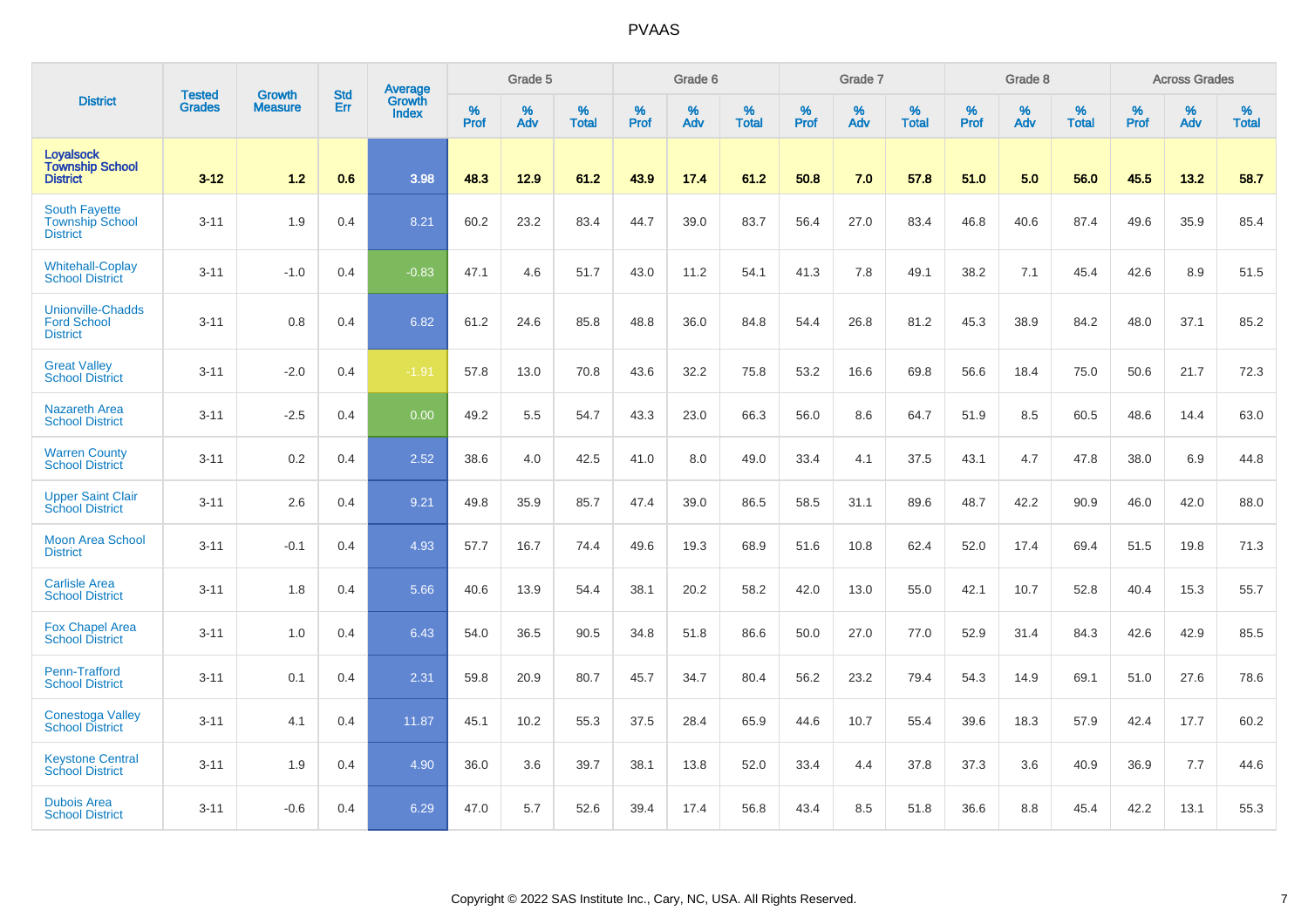|                                                               | <b>Tested</b> | <b>Growth</b>  | <b>Std</b> | Average         |           | Grade 5  |                   |           | Grade 6  |                   |           | Grade 7  |                   |           | Grade 8  |                   |           | <b>Across Grades</b> |                   |
|---------------------------------------------------------------|---------------|----------------|------------|-----------------|-----------|----------|-------------------|-----------|----------|-------------------|-----------|----------|-------------------|-----------|----------|-------------------|-----------|----------------------|-------------------|
| <b>District</b>                                               | <b>Grades</b> | <b>Measure</b> | Err        | Growth<br>Index | %<br>Prof | %<br>Adv | %<br><b>Total</b> | %<br>Prof | %<br>Adv | %<br><b>Total</b> | %<br>Prof | %<br>Adv | %<br><b>Total</b> | %<br>Prof | %<br>Adv | %<br><b>Total</b> | %<br>Prof | %<br>Adv             | %<br><b>Total</b> |
| <b>Loyalsock</b><br><b>Township School</b><br><b>District</b> | $3 - 12$      | $1.2$          | 0.6        | 3.98            | 48.3      | 12.9     | 61.2              | 43.9      | 17.4     | 61.2              | 50.8      | 7.0      | 57.8              | 51.0      | 5.0      | 56.0              | 45.5      | 13.2                 | 58.7              |
| <b>Muhlenberg</b><br><b>School District</b>                   | $3 - 10$      | $-2.8$         | 0.4        | 1.01            | 35.9      | 1.4      | 37.2              | 23.8      | 0.9      | 24.7              | 27.7      | 2.0      | 29.6              | 26.4      | 1.4      | 27.8              | 28.8      | 3.0                  | 31.8              |
| <b>Dover Area School</b><br><b>District</b>                   | $3 - 12$      | $-1.0$         | 0.4        | $-0.23$         | 48.0      | 4.8      | 52.8              | 41.4      | 17.1     | 58.6              | 48.6      | 7.1      | 55.7              | 44.7      | 5.7      | 50.4              | 44.8      | 10.8                 | 55.6              |
| <b>Baldwin-Whitehall</b><br><b>School District</b>            | $3 - 11$      | $-0.1$         | 0.4        | 1.67            | 49.1      | 6.3      | 55.4              | 48.8      | 11.8     | 60.6              | 48.6      | 8.3      | 56.8              | 45.1      | 7.0      | 52.0              | 46.4      | 12.2                 | 58.7              |
| <b>Delaware Valley</b><br><b>School District</b>              | $3 - 11$      | 1.2            | 0.4        | 5.27            | 55.0      | 9.2      | 64.3              | 46.5      | 15.6     | 62.1              | 50.6      | 14.8     | 65.4              | 44.7      | 16.5     | 61.2              | 48.8      | 17.1                 | 65.9              |
| <b>Norristown Area</b><br><b>School District</b>              | $3 - 12$      | $-1.1$         | 0.4        | 1.83            | 24.5      | 1.0      | 25.5              | 32.9      | 5.0      | 37.8              | 26.4      | 4.8      | 31.3              | 26.6      | 3.6      | 30.2              | 27.8      | 4.0                  | 31.7              |
| Palmyra Area<br><b>School District</b>                        | $3 - 11$      | $-0.7$         | 0.4        | 3.31            | 54.6      | 19.4     | 74.0              | 44.9      | 24.2     | 69.1              | 58.9      | 12.6     | 71.5              | 53.4      | 10.9     | 64.3              | 49.8      | 21.3                 | 71.1              |
| <b>Spring Grove Area</b><br><b>School District</b>            | $3 - 11$      | $-0.1$         | 0.4        | 3.08            | 49.1      | 16.7     | 65.7              | 40.9      | 25.0     | 65.9              | 47.4      | 15.5     | 63.0              | 50.4      | 6.8      | 57.2              | 46.5      | 19.3                 | 65.8              |
| <b>Rose Tree Media</b><br><b>School District</b>              | $3 - 10$      | 0.1            | 0.4        | 4.09            | 62.5      | 14.0     | 76.5              | 41.0      | 44.4     | 85.4              | 51.8      | 27.0     | 78.8              | 56.2      | 22.8     | 79.0              | 51.9      | 27.9                 | 79.8              |
| <b>Kennett</b><br>Consolidated<br><b>School District</b>      | $3 - 11$      | 1.3            | 0.4        | 5.04            | 47.8      | 15.1     | 62.9              | 35.8      | 24.1     | 59.9              | 44.2      | 15.1     | 59.4              | 45.0      | 5.7      | 50.7              | 40.9      | 17.5                 | 58.4              |
| <b>Coatesville Area</b><br><b>School District</b>             | $3 - 11$      | $-0.4$         | 0.4        | 0.42            | 28.2      | 1.6      | 29.8              | 30.3      | 2.8      | 33.1              | 30.8      | 4.4      | 35.2              | 26.3      | 2.9      | 29.3              | 28.5      | 3.0                  | 31.5              |
| <b>Trinity Area School</b><br><b>District</b>                 | $3 - 11$      | $-0.1$         | 0.4        | 1.05            | 55.8      | 12.7     | 68.5              | 43.1      | 14.7     | 57.8              | 48.7      | 9.2      | 58.0              | 48.2      | 13.5     | 61.6              | 46.8      | 15.3                 | 62.1              |
| <b>Upper Dublin</b><br><b>School District</b>                 | $3 - 12$      | 2.0            | 0.4        | 5.53            | 62.0      | 16.3     | 78.3              | 45.4      | 34.4     | 79.8              | 59.5      | 20.0     | 79.5              | 55.3      | 21.9     | 77.2              | 51.4      | 27.8                 | 79.3              |
| <b>Exeter Township</b><br><b>School District</b>              | $3 - 11$      | 3.1            | 0.4        | 7.68            | 49.8      | 11.2     | 61.0              | 44.2      | 26.3     | 70.5              | 49.4      | 9.5      | 58.9              | 44.3      | 14.6     | 59.0              | 46.4      | 15.0                 | 61.4              |
| <b>Hollidaysburg Area</b><br><b>School District</b>           | $3 - 11$      | 1.1            | 0.4        | 5.11            | 54.2      | 10.2     | 64.4              | 40.4      | 26.5     | 67.0              | 47.0      | 17.2     | 64.2              | 45.4      | 11.8     | 57.2              | 45.9      | 17.3                 | 63.2              |
| <b>Governor Mifflin</b><br><b>School District</b>             | $3 - 11$      | $-1.0$         | 0.4        | 1.81            | 38.2      | 3.2      | 41.5              | 31.2      | 11.7     | 42.9              | 44.4      | 8.3      | 52.8              | 45.8      | 5.5      | 51.3              | 40.8      | 9.3                  | 50.1              |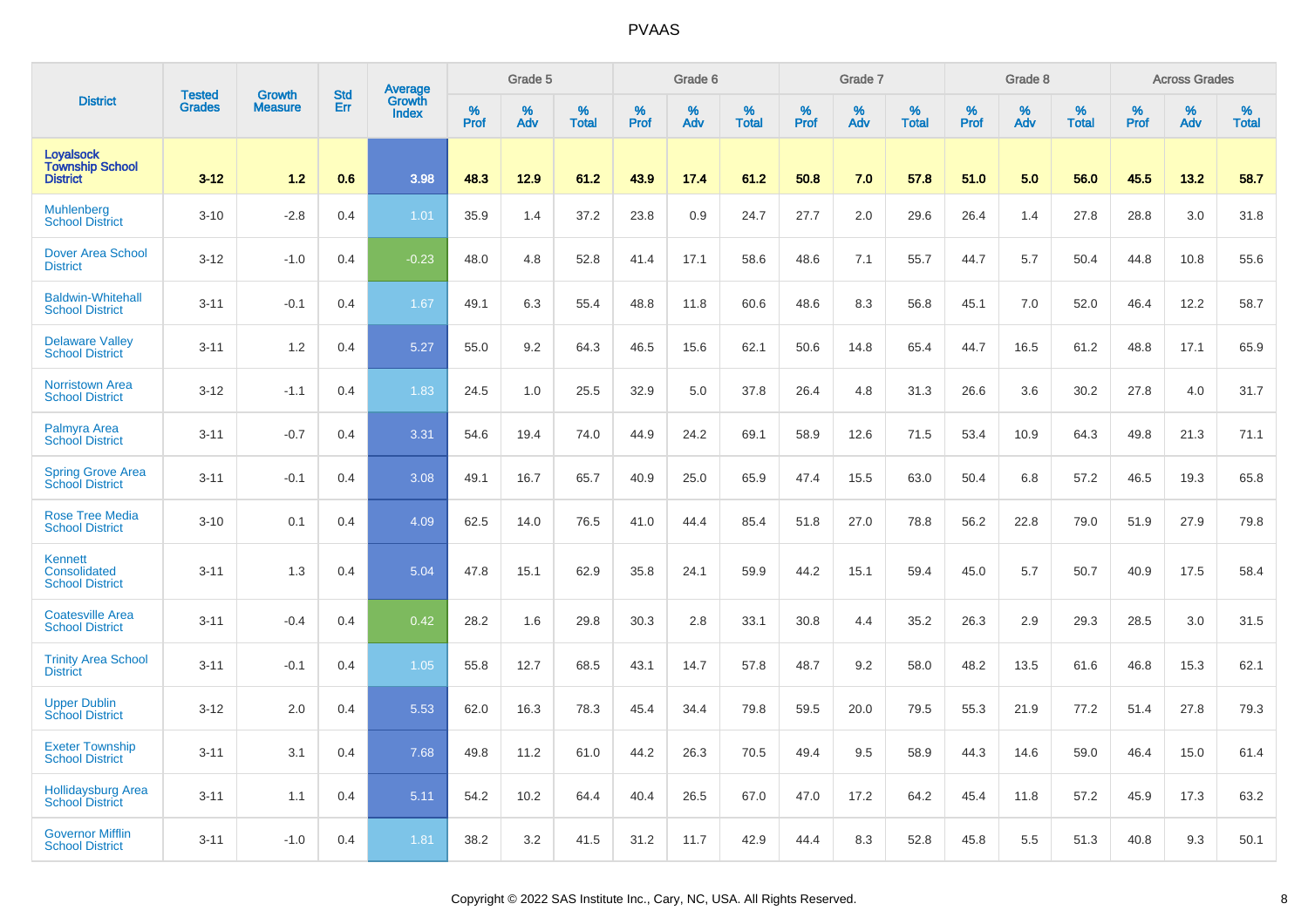| <b>District</b>                                                 | <b>Tested</b> | <b>Growth</b>  | <b>Std</b> | Average                       |           | Grade 5  |                   |           | Grade 6  |                   |           | Grade 7  |                   |           | Grade 8  |                   |           | <b>Across Grades</b> |                   |
|-----------------------------------------------------------------|---------------|----------------|------------|-------------------------------|-----------|----------|-------------------|-----------|----------|-------------------|-----------|----------|-------------------|-----------|----------|-------------------|-----------|----------------------|-------------------|
|                                                                 | <b>Grades</b> | <b>Measure</b> | Err        | <b>Growth</b><br><b>Index</b> | %<br>Prof | %<br>Adv | %<br><b>Total</b> | %<br>Prof | %<br>Adv | %<br><b>Total</b> | %<br>Prof | %<br>Adv | %<br><b>Total</b> | %<br>Prof | %<br>Adv | %<br><b>Total</b> | %<br>Prof | %<br>Adv             | %<br><b>Total</b> |
| <b>Loyalsock</b><br><b>Township School</b><br><b>District</b>   | $3 - 12$      | 1.2            | 0.6        | 3.98                          | 48.3      | 12.9     | 61.2              | 43.9      | 17.4     | 61.2              | 50.8      | 7.0      | 57.8              | 51.0      | 5.0      | 56.0              | 45.5      | 13.2                 | 58.7              |
| <b>Shippensburg Area</b><br><b>School District</b>              | $3 - 11$      | $-1.6$         | 0.4        | 1.17                          | 40.8      | 9.2      | 50.0              | 30.4      | 12.9     | 43.3              | 40.6      | 5.9      | 46.5              | 47.0      | 10.1     | 57.1              | 41.0      | 11.2                 | 52.2              |
| <b>West Jefferson</b><br><b>Hills School District</b>           | $3 - 11$      | 0.0            | 0.4        | 3.89                          | 58.9      | 14.8     | 73.8              | 50.5      | 19.9     | 70.4              | 60.2      | 13.1     | 73.3              | 57.6      | 17.7     | 75.4              | 53.0      | 20.4                 | 73.4              |
| Elizabethtown<br><b>Area School</b><br><b>District</b>          | $3 - 12$      | $-0.8$         | 0.4        | 4.95                          | 51.7      | 12.8     | 64.5              | 38.8      | 26.9     | 65.8              | 46.4      | 4.7      | 51.2              | 44.1      | 10.0     | 54.2              | 44.6      | 17.9                 | 62.5              |
| <b>Crawford Central</b><br><b>School District</b>               | $3 - 11$      | 3.3            | 0.4        | 7.81                          | 48.1      | 4.2      | 52.3              | 37.2      | 13.2     | 50.4              | 40.0      | 13.1     | 53.1              | 42.5      | 12.0     | 54.5              | 40.4      | 10.5                 | 50.9              |
| <b>West Allegheny</b><br><b>School District</b>                 | $3 - 12$      | 0.3            | 0.4        | 5.31                          | 60.9      | 19.8     | 80.6              | 44.4      | 28.3     | 72.6              | 56.6      | 17.0     | 73.6              | 50.7      | 12.1     | 62.8              | 50.7      | 26.1                 | 76.8              |
| <b>Lower Dauphin</b><br><b>School District</b>                  | $3 - 11$      | $-0.9$         | 0.4        | 0.88                          | 52.7      | 13.3     | 66.0              | 42.7      | 15.9     | 58.6              | 48.9      | 8.1      | 57.0              | 32.9      | 10.8     | 43.7              | 44.6      | 14.8                 | 59.4              |
| <b>Greater Latrobe</b><br><b>School District</b>                | $3 - 11$      | $-3.1$         | 0.4        | 2.46                          | 55.6      | 5.8      | 61.4              | 42.2      | 21.1     | 63.2              | 49.0      | 10.1     | 59.1              | 46.2      | 20.0     | 66.2              | 46.9      | 15.6                 | 62.5              |
| Northeastern York<br><b>School District</b>                     | $3 - 11$      | 1.5            | 0.4        | 3.51                          | 51.8      | 13.3     | 65.0              | 45.0      | 21.5     | 66.5              | 48.5      | 11.0     | 59.5              | 43.2      | 18.2     | 61.5              | 46.8      | 17.3                 | 64.1              |
| <b>Hazleton Area</b><br><b>School District</b>                  | $3 - 11$      | 0.5            | 0.4        | 1.18                          | 30.2      | 2.3      | 32.5              | 24.8      | 4.8      | 29.6              | 24.8      | 2.8      | 27.5              | 26.1      | 6.5      | 32.6              | 28.6      | 4.0                  | 32.6              |
| <b>Bethel Park School</b><br><b>District</b>                    | $3 - 11$      | 0.5            | 0.4        | 3.98                          | 59.3      | 14.8     | 74.2              | 44.6      | 30.2     | 74.9              | 57.6      | 17.0     | 74.5              | 54.5      | 19.6     | 74.1              | 52.1      | 24.5                 | 76.6              |
| <b>Northern York</b><br><b>County School</b><br><b>District</b> | $3 - 11$      | 0.6            | 0.4        | 7.68                          | 53.3      | 9.4      | 62.7              | 39.4      | 14.4     | 53.8              | 44.9      | 8.2      | 53.1              | 39.9      | 7.2      | 47.1              | 44.2      | 12.9                 | 57.1              |
| <b>Plum Borough</b><br><b>School District</b>                   | $3 - 11$      | $-5.8$         | 0.4        | $-5.02$                       | 53.7      | 6.3      | 60.0              | 45.8      | 25.1     | 70.9              | 50.0      | 6.0      | 56.0              | 49.0      | 5.7      | 54.6              | 47.5      | 15.8                 | 63.2              |
| <b>Chartiers Valley</b><br><b>School District</b>               | $3 - 11$      | $-3.4$         | 0.4        | $-1.86$                       | 51.3      | 6.5      | 57.8              | 45.9      | 15.3     | 61.2              | 46.3      | 8.7      | 55.0              | 42.9      | 7.6      | 50.5              | 47.3      | 10.0                 | 57.4              |
| <b>Stroudsburg Area</b><br><b>School District</b>               | $3 - 11$      | 1.1            | 0.4        | 3.47                          | 39.1      | 4.0      | 43.1              | 39.0      | 11.2     | 50.2              | 46.4      | 8.5      | 54.9              | 48.9      | 7.8      | 56.7              | 40.7      | 9.2                  | 49.9              |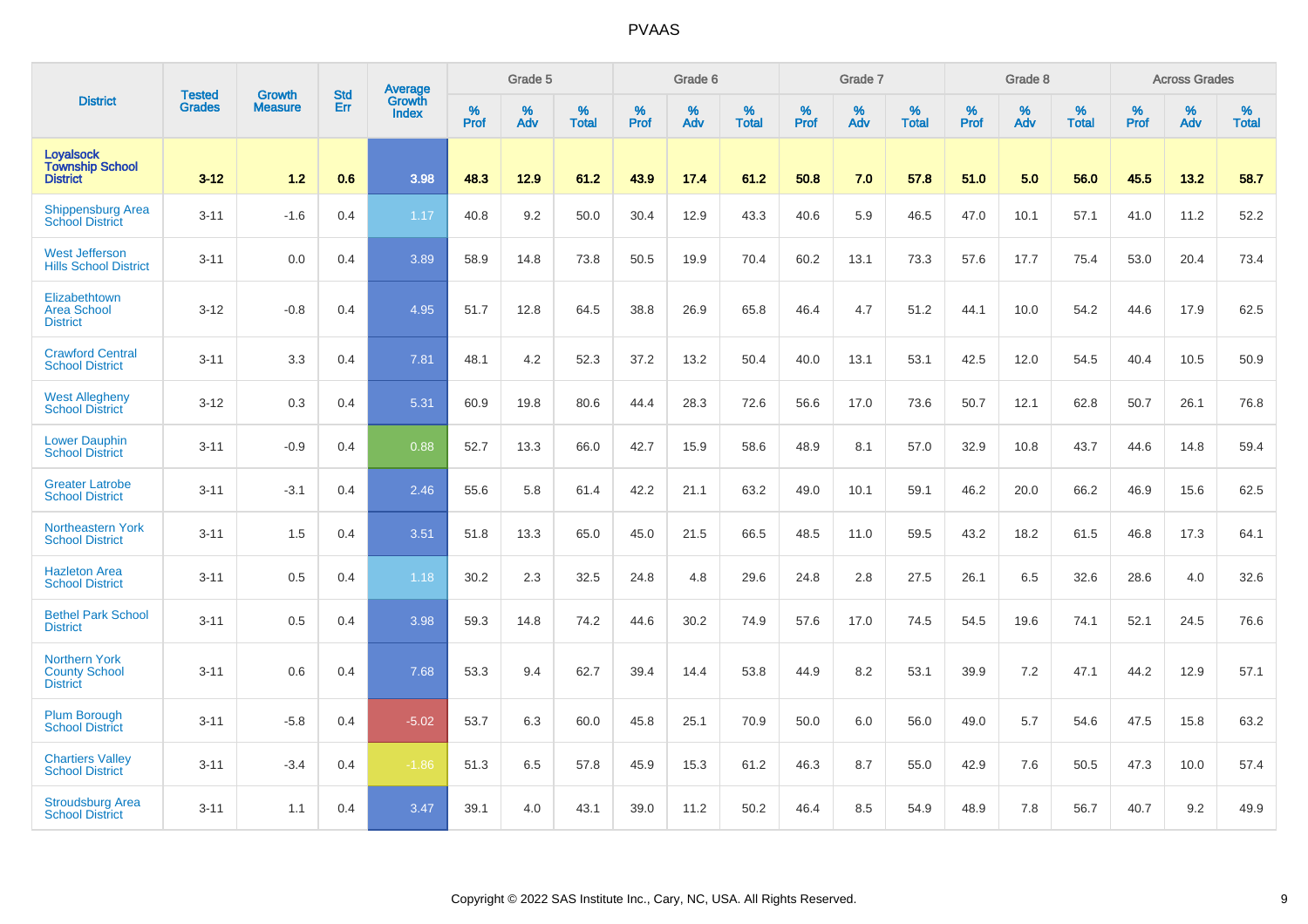|                                                                    |                                |                                 | <b>Std</b> | <b>Average</b>         |           | Grade 5  |                   |           | Grade 6  |                   |           | Grade 7  |                   |           | Grade 8  |                   |           | <b>Across Grades</b> |                   |
|--------------------------------------------------------------------|--------------------------------|---------------------------------|------------|------------------------|-----------|----------|-------------------|-----------|----------|-------------------|-----------|----------|-------------------|-----------|----------|-------------------|-----------|----------------------|-------------------|
| <b>District</b>                                                    | <b>Tested</b><br><b>Grades</b> | <b>Growth</b><br><b>Measure</b> | Err        | Growth<br><b>Index</b> | %<br>Prof | %<br>Adv | %<br><b>Total</b> | %<br>Prof | %<br>Adv | %<br><b>Total</b> | %<br>Prof | %<br>Adv | %<br><b>Total</b> | %<br>Prof | %<br>Adv | %<br><b>Total</b> | %<br>Prof | %<br>Adv             | %<br><b>Total</b> |
| <b>Loyalsock</b><br><b>Township School</b><br><b>District</b>      | $3 - 12$                       | 1.2                             | 0.6        | 3.98                   | 48.3      | 12.9     | 61.2              | 43.9      | 17.4     | 61.2              | 50.8      | 7.0      | 57.8              | 51.0      | 5.0      | 56.0              | 45.5      | 13.2                 | 58.7              |
| <b>Phoenixville Area</b><br><b>School District</b>                 | $3 - 11$                       | $-1.1$                          | 0.4        | 1.89                   | 54.8      | 10.0     | 64.7              | 45.9      | 27.3     | 73.2              | 45.6      | 19.4     | 65.0              | 52.8      | 12.7     | 65.5              | 46.9      | 19.2                 | 66.1              |
| <b>Upper Perkiomen</b><br><b>School District</b>                   | $3 - 11$                       | 0.7                             | 0.4        | 5.33                   | 50.2      | 3.0      | 53.2              | 45.7      | 12.0     | 57.7              | 48.7      | 11.5     | 60.2              | 46.0      | 12.4     | 58.4              | 45.9      | 9.5                  | 55.3              |
| Greencastle-Antrim<br><b>School District</b>                       | $3 - 11$                       | 2.7                             | 0.4        | 6.18                   | 46.3      | 16.4     | 62.7              | 41.0      | 28.2     | 69.2              | 45.4      | 20.7     | 66.1              | 51.7      | 14.7     | 66.4              | 44.6      | 20.8                 | 65.4              |
| <b>Cocalico School</b><br><b>District</b>                          | $3 - 11$                       | $-2.5$                          | 0.4        | $-0.38$                | 50.2      | 11.9     | 62.2              | 46.0      | 22.6     | 68.5              | 50.7      | 7.0      | 57.6              | 35.9      | 14.1     | 50.0              | 44.9      | 15.8                 | 60.7              |
| <b>Gateway School</b><br><b>District</b>                           | $3 - 11$                       | $-1.0$                          | 0.4        | 2.51                   | 48.9      | 5.6      | 54.5              | 42.7      | 10.8     | 53.5              | 49.3      | 10.8     | 60.1              | 43.7      | 14.0     | 57.7              | 45.5      | 12.1                 | 57.7              |
| <b>Solanco School</b><br><b>District</b>                           | $3 - 11$                       | 2.8                             | 0.4        | 6.54                   | 47.3      | 9.0      | 56.2              | 52.1      | 16.9     | 69.0              | 37.0      | 14.8     | 51.7              | 40.8      | 15.0     | 55.9              | 43.0      | 14.5                 | 57.5              |
| <b>Franklin Regional</b><br><b>School District</b>                 | $3 - 11$                       | 1.8                             | 0.4        | 4.92                   | 51.5      | 28.2     | 79.7              | 36.5      | 42.3     | 78.8              | 55.2      | 18.9     | 74.1              | 46.1      | 16.8     | 62.8              | 47.8      | 29.9                 | 77.6              |
| Penn-Delco School<br><b>District</b>                               | $3 - 11$                       | 1.3                             | 0.4        | 5.11                   | 51.9      | 12.9     | 64.7              | 40.8      | 17.9     | 58.7              | 48.7      | 16.8     | 65.4              | 45.6      | 6.2      | 51.8              | 46.1      | 12.9                 | 59.0              |
| <b>Gettysburg Area</b><br><b>School District</b>                   | $3 - 11$                       | 2.5                             | 0.4        | 5.70                   | 52.6      | 9.8      | 62.3              | 42.6      | 22.5     | 65.1              | 48.1      | 11.6     | 59.7              | 44.9      | 10.3     | 55.1              | 45.0      | 16.0                 | 61.0              |
| <b>Interboro School</b><br><b>District</b>                         | $3-12$                         | 0.3                             | 0.4        | 2.51                   | 42.9      | 4.5      | 47.3              | 40.0      | 11.7     | 51.7              | 44.0      | 8.7      | 52.7              | 44.2      | 7.4      | 51.6              | 41.8      | 8.7                  | 50.4              |
| <b>Upper Moreland</b><br><b>Township School</b><br><b>District</b> | $3 - 11$                       | $-0.3$                          | 0.4        | 2.54                   | 54.1      | 10.5     | 64.6              | 42.4      | 21.0     | 63.4              | 53.7      | 8.4      | 62.1              | 41.0      | 14.2     | 55.1              | 46.0      | 16.1                 | 62.1              |
| <b>New Castle Area</b><br><b>School District</b>                   | $3 - 12$                       | $-5.0$                          | 0.4        | $-3.79$                | 19.4      | 0.5      | 19.9              | 18.2      | 4.2      | 22.4              | 18.3      | 0.0      | 18.3              | 20.9      | 0.9      | 21.9              | 17.6      | 1.9                  | 19.5              |
| <b>Wallingford-</b><br>Swarthmore<br><b>School District</b>        | $3 - 10$                       | $-1.1$                          | 0.4        | 1.13                   | 52.6      | 26.1     | 78.7              | 42.2      | 32.8     | 75.0              | 46.2      | 21.9     | 68.0              | 47.0      | 22.8     | 69.8              | 44.7      | 32.4                 | 77.2              |
| Tredyffrin-<br><b>Easttown School</b><br><b>District</b>           | $3 - 10$                       | 0.5                             | 0.4        | 3.47                   | 65.0      | 22.0     | 87.0              | 47.7      | 39.5     | 87.2              | 56.5      | 29.3     | 85.8              | 48.6      | 39.7     | 88.4              | 52.0      | 36.6                 | 88.6              |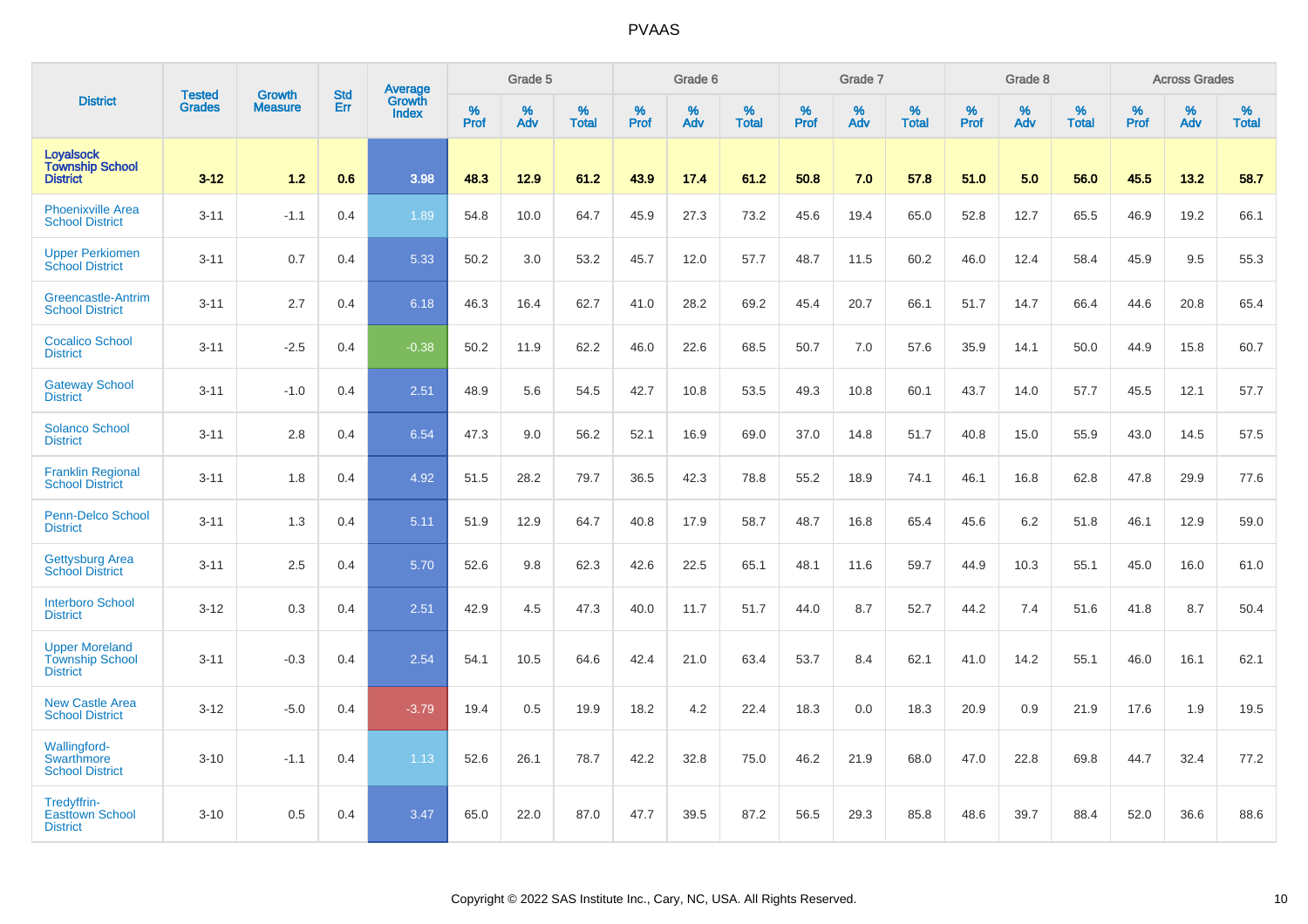|                                                                     |                                |                                 | <b>Std</b> | Average                       |           | Grade 5  |                   |           | Grade 6  |                   |           | Grade 7  |                   |           | Grade 8  |                   |           | <b>Across Grades</b> |                   |
|---------------------------------------------------------------------|--------------------------------|---------------------------------|------------|-------------------------------|-----------|----------|-------------------|-----------|----------|-------------------|-----------|----------|-------------------|-----------|----------|-------------------|-----------|----------------------|-------------------|
| <b>District</b>                                                     | <b>Tested</b><br><b>Grades</b> | <b>Growth</b><br><b>Measure</b> | Err        | <b>Growth</b><br><b>Index</b> | %<br>Prof | %<br>Adv | %<br><b>Total</b> | %<br>Prof | %<br>Adv | %<br><b>Total</b> | %<br>Prof | %<br>Adv | %<br><b>Total</b> | %<br>Prof | %<br>Adv | %<br><b>Total</b> | %<br>Prof | %<br>Adv             | %<br><b>Total</b> |
| <b>Loyalsock</b><br><b>Township School</b><br><b>District</b>       | $3 - 12$                       | 1.2                             | 0.6        | 3.98                          | 48.3      | 12.9     | 61.2              | 43.9      | 17.4     | 61.2              | 50.8      | 7.0      | 57.8              | 51.0      | 5.0      | 56.0              | 45.5      | 13.2                 | 58.7              |
| <b>Mars Area School</b><br><b>District</b>                          | $3 - 10$                       | $-1.1$                          | 0.4        | 1.23                          | 66.5      | 10.4     | 76.9              | 45.1      | 33.8     | 79.0              | 51.6      | 17.4     | 69.0              | 56.1      | 9.4      | 65.6              | 51.3      | 23.7                 | 75.1              |
| <b>Oxford Area</b><br><b>School District</b>                        | $3 - 11$                       | $-1.2$                          | 0.4        | 4.84                          | 43.9      | 6.1      | 50.0              | 41.5      | 17.6     | 59.0              | 44.6      | 7.0      | 51.6              | 30.2      | 3.9      | 34.2              | 39.6      | 10.3                 | 49.9              |
| <b>Radnor Township</b><br><b>School District</b>                    | $3 - 12$                       | 1.9                             | 0.4        | 6.85                          | 54.7      | 29.0     | 83.7              | 53.9      | 37.8     | 91.7              | 48.0      | 32.3     | 80.3              | 51.4      | 36.7     | 88.1              | 49.6      | 36.7                 | 86.4              |
| <b>Kiski Area School</b><br><b>District</b>                         | $3 - 11$                       | $-2.3$                          | 0.4        | 0.71                          | 50.9      | 4.2      | 55.2              | 41.3      | 18.4     | 59.6              | 53.8      | 7.5      | 61.3              | 45.8      | 5.0      | 50.8              | 47.0      | 13.3                 | 60.4              |
| <b>Pleasant Valley</b><br><b>School District</b>                    | $3 - 11$                       | 1.4                             | 0.5        | 4.11                          | 52.2      | 0.9      | 53.1              | 50.0      | 8.3      | 58.3              | 47.0      | 10.5     | 57.5              | 51.9      | 7.6      | 59.5              | 48.1      | 6.4                  | 54.6              |
| <b>Shikellamy School</b><br><b>District</b>                         | $3 - 10$                       | $-2.8$                          | 0.5        | 1.06                          | 47.9      | 5.7      | 53.6              | 29.1      | 9.8      | 38.9              | 41.5      | 8.5      | 50.0              | 35.8      | 7.4      | 43.2              | 38.2      | 9.0                  | 47.3              |
| <b>Marple Newtown</b><br><b>School District</b>                     | $3 - 11$                       | $-4.5$                          | 0.5        | $-2.54$                       | 57.0      | 10.9     | 67.8              | 47.9      | 22.8     | 70.6              | 50.8      | 9.4      | 60.2              | 51.2      | 7.2      | 58.4              | 51.2      | 18.8                 | 69.9              |
| <b>Indiana Area</b><br><b>School District</b>                       | $3 - 11$                       | 1.1                             | 0.5        | 2.72                          | 57.2      | 12.8     | 70.0              | 37.5      | 22.5     | 60.0              | 53.6      | 16.6     | 70.2              | 52.0      | 16.3     | 68.4              | 49.3      | 18.5                 | 67.7              |
| <b>Penncrest School</b><br><b>District</b>                          | $3 - 11$                       | 2.8                             | 0.5        | 7.11                          | 37.4      | 10.6     | 48.0              | 39.5      | 19.2     | 58.7              | 38.5      | 6.5      | 45.0              | 35.0      | 10.2     | 45.2              | 39.6      | 11.2                 | 50.7              |
| Lampeter-<br><b>Strasburg School</b><br><b>District</b>             | $3 - 12$                       | $-1.0$                          | 0.5        | $-0.34$                       | 56.5      | 14.9     | 71.4              | 48.5      | 27.4     | 76.0              | 56.6      | 10.1     | 66.7              | 49.5      | 10.0     | 59.5              | 50.0      | 20.6                 | 70.5              |
| <b>Eastern Lancaster</b><br><b>County School</b><br><b>District</b> | $3 - 12$                       | 1.1                             | 0.5        | 3.97                          | 48.1      | 3.9      | 51.9              | 38.7      | 12.0     | 50.8              | 35.4      | 4.6      | 39.9              | 38.0      | 15.5     | 53.5              | 39.2      | 9.3                  | 48.5              |
| Daniel Boone Area<br><b>School District</b>                         | $3 - 12$                       | 0.9                             | 0.5        | 4.31                          | 54.5      | 3.9      | 58.4              | 31.7      | 16.1     | 47.8              | 46.1      | 7.4      | 53.4              | 42.8      | 9.2      | 52.0              | 42.6      | 10.0                 | 52.6              |
| <b>Montour School</b><br><b>District</b>                            | $3 - 11$                       | 2.4                             | 0.5        | 7.13                          | 61.9      | 17.1     | 79.0              | 49.0      | 25.0     | 74.0              | 46.2      | 29.7     | 75.9              | 51.0      | 22.5     | 73.5              | 49.5      | 25.4                 | 74.9              |
| <b>Hampton Township</b><br><b>School District</b>                   | $3 - 11$                       | 1.7                             | 0.5        | 4.06                          | 50.3      | 30.7     | 81.0              | 35.6      | 44.2     | 79.8              | 54.6      | 26.3     | 81.0              | 46.9      | 34.3     | 81.1              | 44.1      | 38.5                 | 82.7              |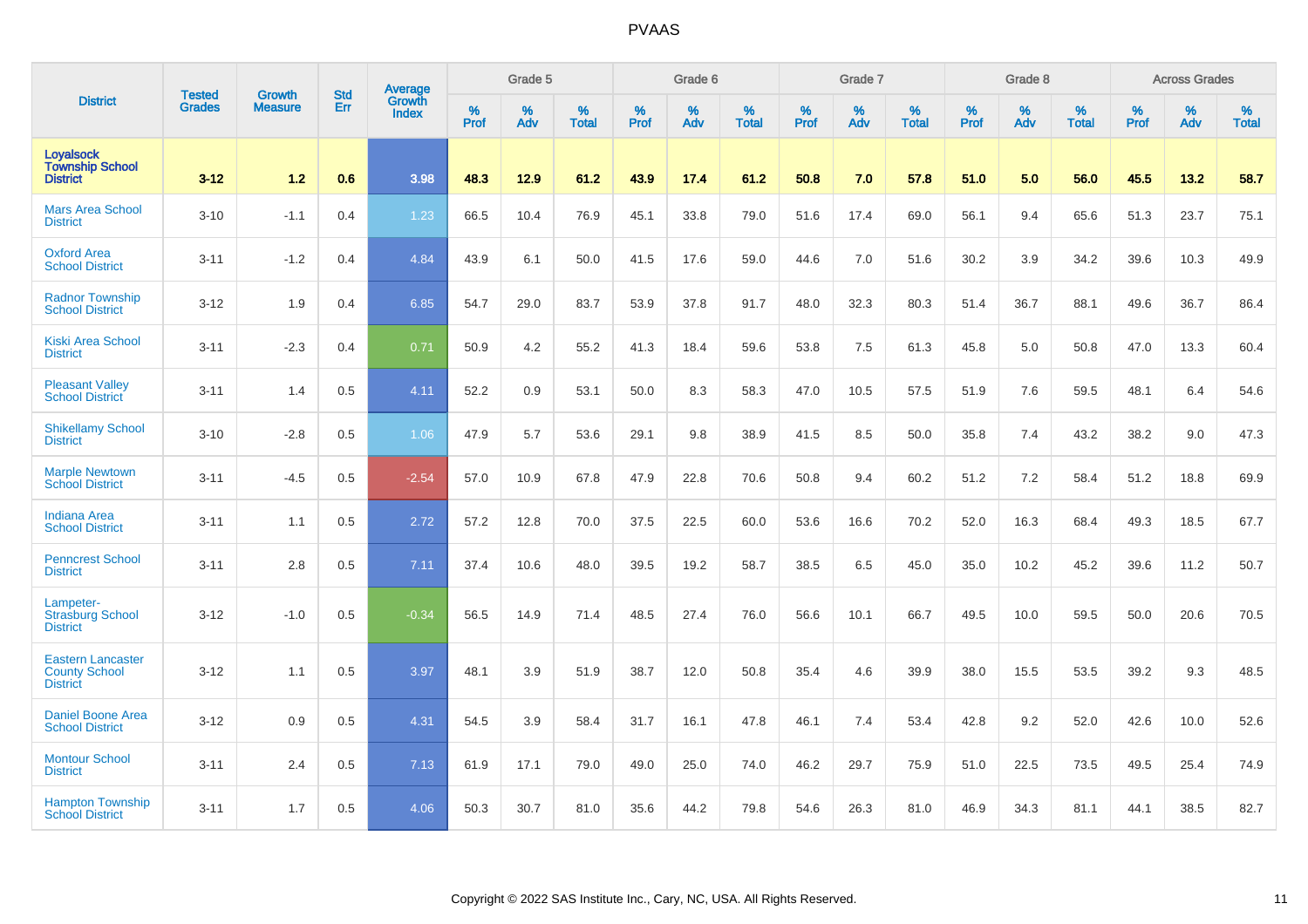|                                                                 |                                | <b>Growth</b>  | <b>Std</b> | Average                |              | Grade 5  |                   |           | Grade 6  |                   |              | Grade 7  |                   |           | Grade 8  |                   |           | <b>Across Grades</b> |                   |
|-----------------------------------------------------------------|--------------------------------|----------------|------------|------------------------|--------------|----------|-------------------|-----------|----------|-------------------|--------------|----------|-------------------|-----------|----------|-------------------|-----------|----------------------|-------------------|
| <b>District</b>                                                 | <b>Tested</b><br><b>Grades</b> | <b>Measure</b> | Err        | Growth<br><b>Index</b> | $\%$<br>Prof | %<br>Adv | %<br><b>Total</b> | %<br>Prof | %<br>Adv | %<br><b>Total</b> | $\%$<br>Prof | %<br>Adv | %<br><b>Total</b> | %<br>Prof | %<br>Adv | %<br><b>Total</b> | %<br>Prof | %<br>Adv             | %<br><b>Total</b> |
| Loyalsock<br><b>Township School</b><br><b>District</b>          | $3 - 12$                       | 1.2            | 0.6        | 3.98                   | 48.3         | 12.9     | 61.2              | 43.9      | 17.4     | 61.2              | 50.8         | 7.0      | 57.8              | 51.0      | 5.0      | 56.0              | 45.5      | 13.2                 | 58.7              |
| <b>Twin Valley School</b><br><b>District</b>                    | $3 - 12$                       | 2.3            | 0.5        | 5.39                   | 50.9         | 8.9      | 59.8              | 41.4      | 26.0     | 67.3              | 39.6         | 19.3     | 58.9              | 54.2      | 16.1     | 70.2              | 45.6      | 20.6                 | 66.2              |
| <b>West York Area</b><br><b>School District</b>                 | $3 - 12$                       | $-1.4$         | 0.5        | $-0.10$                | 36.0         | 4.4      | 40.4              | 38.5      | 9.3      | 47.8              | 35.9         | 5.3      | 41.2              | 41.2      | 5.2      | 46.4              | 37.8      | 8.4                  | 46.2              |
| <b>Pottsgrove School</b><br><b>District</b>                     | $3 - 11$                       | $-0.4$         | 0.5        | 4.12                   | 39.7         | 5.4      | 45.1              | 42.3      | 6.4      | 48.7              | 53.1         | 9.1      | 62.3              | 40.4      | 3.7      | 44.2              | 43.1      | 7.6                  | 50.7              |
| <b>Upper Merion Area</b><br><b>School District</b>              | $3 - 11$                       | 3.6            | 0.5        | 7.75                   | 55.7         | 7.0      | 62.7              | 45.2      | 26.4     | 71.6              | 53.5         | 10.8     | 64.3              | 43.3      | 14.0     | 57.3              | 47.7      | 19.3                 | 67.0              |
| <b>Southern Lehigh</b><br><b>School District</b>                | $3 - 11$                       | 0.9            | 0.5        | 6.70                   | 57.9         | 13.1     | 71.0              | 37.4      | 44.8     | 82.2              | 55.9         | 17.4     | 73.2              | 56.4      | 16.7     | 73.1              | 51.9      | 24.2                 | 76.1              |
| <b>Manheim Central</b><br><b>School District</b>                | $3 - 11$                       | $-0.3$         | 0.5        | 1.28                   | 35.4         | 6.2      | 41.5              | 48.3      | 9.2      | 57.5              | 37.6         | 6.2      | 43.8              | 41.9      | 11.7     | 53.6              | 42.2      | 11.1                 | 53.2              |
| <b>Wyoming Valley</b><br>West School<br><b>District</b>         | $3 - 11$                       | 0.9            | 0.5        | 3.86                   | 41.0         | 4.2      | 45.2              | 32.6      | 7.6      | 40.3              | 40.5         | 4.2      | 44.6              | 30.1      | 12.1     | 42.2              | 35.8      | 6.9                  | 42.7              |
| <b>Collegium Charter</b><br>School                              | $3 - 10$                       | $-4.5$         | 0.5        | $-1.74$                | 32.0         | 1.0      | 33.0              | 26.2      | 4.2      | 30.4              | 26.3         | 1.1      | 27.4              | 25.0      | 3.4      | 28.4              | 31.5      | 3.2                  | 34.7              |
| <b>Donegal School</b><br><b>District</b>                        | $3 - 12$                       | 1.3            | 0.5        | 3.15                   | 42.0         | 11.6     | 53.6              | 40.9      | 18.8     | 59.7              | 44.4         | 12.4     | 56.8              | 32.4      | 16.2     | 48.6              | 39.5      | 16.0                 | 55.5              |
| <b>Southern York</b><br><b>County School</b><br><b>District</b> | $3 - 11$                       | $-0.7$         | 0.5        | 5.19                   | 44.0         | 5.1      | 49.0              | 50.6      | 24.4     | 75.0              | 42.2         | 9.2      | 51.5              | 49.2      | 8.5      | 57.7              | 44.9      | 13.5                 | 58.4              |
| <b>Conrad Weiser</b><br><b>Area School</b><br><b>District</b>   | $3 - 11$                       | $-2.3$         | 0.5        | 2.18                   | 44.8         | 0.6      | 45.4              | 40.0      | 8.7      | 48.7              | 26.2         | 2.7      | 28.9              | 30.0      | 3.4      | 33.5              | 36.9      | 6.7                  | 43.7              |
| <b>Bellefonte Area</b><br><b>School District</b>                | $3 - 11$                       | $-0.0$         | 0.5        | 4.37                   | 56.6         | 10.2     | 66.9              | 40.3      | 19.3     | 59.7              | 50.6         | 6.0      | 56.6              | 32.2      | 8.8      | 41.0              | 44.8      | 12.3                 | 57.1              |
| <b>Abington Heights</b><br><b>School District</b>               | $3 - 11$                       | $-0.6$         | 0.5        | 1.11                   | 57.0         | 8.7      | 65.6              | 50.7      | 19.1     | 69.8              | 63.6         | 10.7     | 74.3              |           |          |                   | 52.3      | 18.0                 | 70.3              |
| <b>Tuscarora School</b><br><b>District</b>                      | $3 - 11$                       | $-0.1$         | 0.5        | 1.52                   | 41.0         | 5.8      | 46.8              | 43.7      | 11.9     | 55.6              | 45.8         | 5.6      | 51.4              | 45.6      | 6.3      | 51.8              | 43.1      | 9.9                  | 53.0              |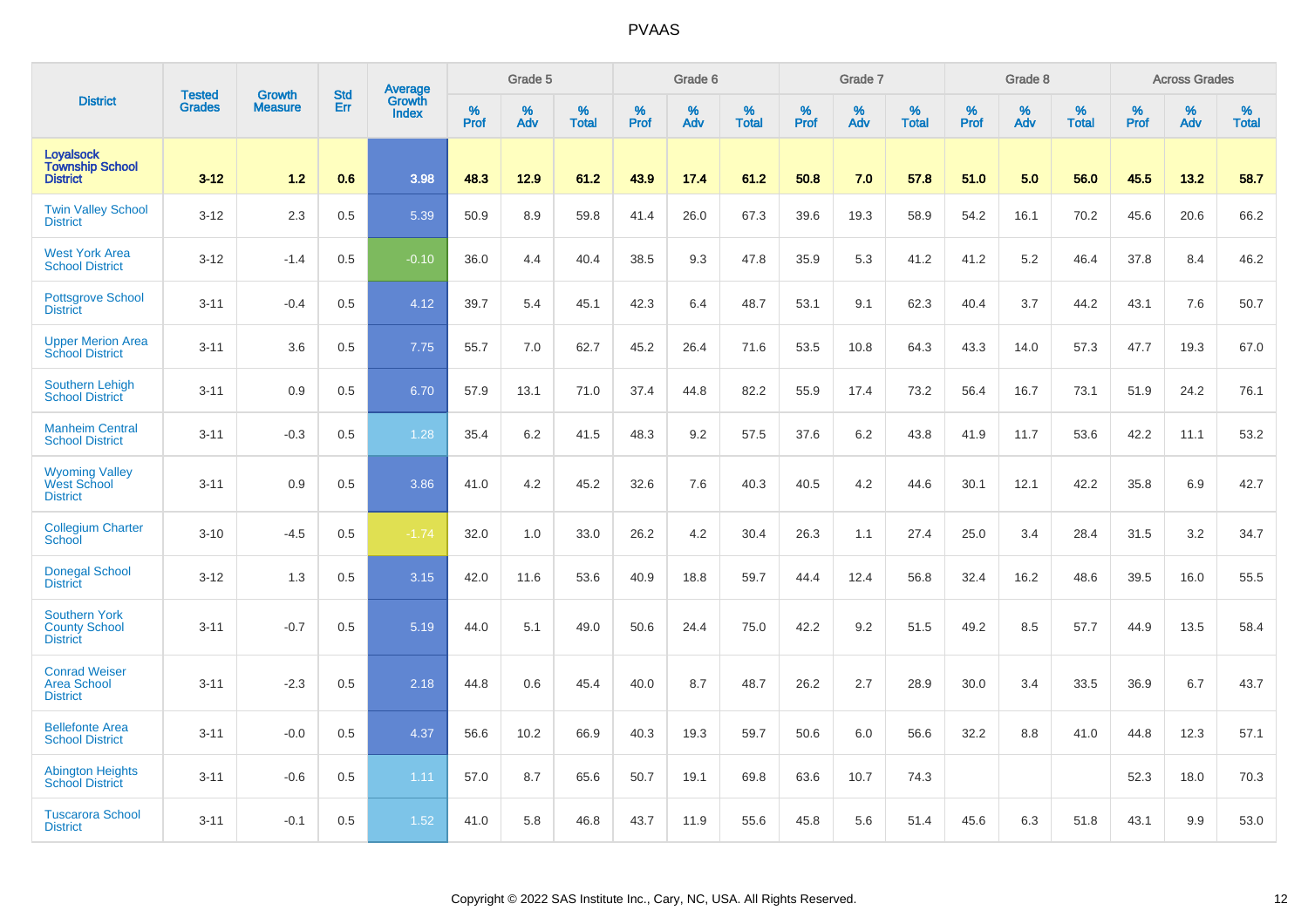|                                                                    | <b>Tested</b> | <b>Growth</b>  | <b>Std</b> |                                          |              | Grade 5  |                   |           | Grade 6  |                   |           | Grade 7  |                   |           | Grade 8  |                   |           | <b>Across Grades</b> |                   |
|--------------------------------------------------------------------|---------------|----------------|------------|------------------------------------------|--------------|----------|-------------------|-----------|----------|-------------------|-----------|----------|-------------------|-----------|----------|-------------------|-----------|----------------------|-------------------|
| <b>District</b>                                                    | <b>Grades</b> | <b>Measure</b> | Err        | <b>Average</b><br>Growth<br><b>Index</b> | $\%$<br>Prof | %<br>Adv | %<br><b>Total</b> | %<br>Prof | %<br>Adv | %<br><b>Total</b> | %<br>Prof | %<br>Adv | %<br><b>Total</b> | %<br>Prof | %<br>Adv | %<br><b>Total</b> | %<br>Prof | %<br>Adv             | %<br><b>Total</b> |
| <b>Loyalsock</b><br><b>Township School</b><br><b>District</b>      | $3 - 12$      | 1.2            | 0.6        | 3.98                                     | 48.3         | 12.9     | 61.2              | 43.9      | 17.4     | 61.2              | 50.8      | 7.0      | 57.8              | 51.0      | 5.0      | 56.0              | 45.5      | 13.2                 | 58.7              |
| <b>Greensburg Salem</b><br><b>School District</b>                  | $3 - 11$      | $-1.6$         | 0.5        | 0.18                                     | 49.7         | 7.2      | 56.9              | 40.1      | 13.8     | 53.9              | 44.0      | 5.5      | 49.4              | 48.3      | 7.2      | 55.6              | 42.8      | 11.4                 | 54.2              |
| <b>Albert Gallatin</b><br><b>Area School</b><br><b>District</b>    | $3 - 11$      | 0.4            | 0.5        | 2.55                                     | 45.8         | 5.4      | 51.2              | 34.0      | 8.4      | 42.4              | 39.7      | 2.2      | 41.8              | 37.8      | 5.3      | 43.0              | 38.7      | 7.6                  | 46.2              |
| <b>South Eastern</b><br><b>School District</b>                     | $3 - 11$      | 2.3            | 0.5        | 7.81                                     | 55.2         | 6.3      | 61.5              | 42.2      | 16.2     | 58.4              | 48.3      | 12.9     | 61.2              | 43.6      | 10.5     | 54.1              | 46.7      | 14.1                 | 60.8              |
| <b>East Stroudsburg</b><br><b>Area School</b><br><b>District</b>   | $3 - 11$      | $-4.1$         | 0.5        | $-1.46$                                  | 43.7         | 1.9      | 45.6              | 40.8      | 9.4      | 50.3              | 41.9      | 3.5      | 45.4              | 32.3      | 5.1      | 37.3              | 36.5      | 7.4                  | 43.9              |
| <b>Juniata County</b><br><b>School District</b>                    | $3 - 12$      | 2.7            | 0.5        | 6.20                                     | 42.6         | 3.0      | 45.6              | 31.9      | 6.2      | 38.1              | 36.6      | 5.5      | 42.1              | 36.5      | 8.4      | 44.9              | 36.0      | 7.7                  | 43.7              |
| <b>Wilkes-Barre Area</b><br><b>School District</b>                 | $3 - 11$      | $-1.0$         | 0.5        | 1.18                                     | 28.0         | 0.8      | 28.8              | 32.4      | 8.7      | 41.1              | 27.6      | 1.8      | 29.4              | 24.7      | 3.7      | 28.4              | 27.8      | 4.6                  | 32.3              |
| <b>Scranton School</b><br><b>District</b>                          | $3 - 12$      | $-0.8$         | 0.5        | 2.89                                     | 35.9         | 1.7      | 37.6              | 29.4      | 4.2      | 33.6              | 24.9      | 2.8      | 27.7              | 26.3      | 5.8      | 32.2              | 29.5      | 4.0                  | 33.5              |
| <b>Ringgold School</b><br><b>District</b>                          | $3 - 11$      | $-6.9$         | 0.5        | $-1.93$                                  | 22.7         | 1.2      | 23.9              | 29.5      | 0.6      | 30.1              | 21.8      | 3.5      | 25.3              | 31.7      | 4.3      | 36.0              | 32.2      | 4.3                  | 36.4              |
| Susquehanna<br><b>Township School</b><br><b>District</b>           | $3 - 12$      | $-0.5$         | 0.5        | 3.65                                     | 42.6         | 1.2      | 43.8              | 30.8      | 2.0      | 32.8              | 27.1      | 2.8      | 29.9              | 33.8      | 6.1      | 39.9              | 34.8      | 4.8                  | 39.6              |
| <b>Selinsgrove Area</b><br><b>School District</b>                  | $3 - 12$      | $-1.5$         | 0.5        | 2.93                                     | 51.9         | 4.4      | 56.4              | 46.4      | 19.0     | 65.4              | 39.7      | 16.7     | 56.4              | 47.6      | 12.6     | 60.2              | 44.8      | 15.2                 | 60.0              |
| <b>William Penn</b><br><b>School District</b>                      | $3 - 12$      | 1.4            | 0.5        | 2.99                                     | 24.0         | 0.5      | 24.5              | 31.6      | 2.8      | 34.5              | 30.8      | 0.6      | 31.4              | 21.8      | 2.4      | 24.2              | 26.1      | 2.5                  | 28.6              |
| <b>Mckeesport Area</b><br><b>School District</b>                   | $3 - 12$      | 0.3            | 0.5        | 2.63                                     | 30.5         | 0.6      | 31.1              | 29.1      | 1.3      | 30.4              | 24.1      | 0.0      | 24.1              | 22.6      | 1.0      | 23.7              | 25.9      | 2.4                  | 28.3              |
| <b>Lower Moreland</b><br><b>Township School</b><br><b>District</b> | $3 - 11$      | $-2.1$         | 0.5        | 1.48                                     | 53.0         | 10.2     | 63.2              | 50.0      | 25.9     | 75.9              | 55.2      | 14.7     | 69.9              | 48.8      | 18.8     | 67.6              | 51.2      | 19.3                 | 70.5              |
| <b>Eastern York</b><br><b>School District</b>                      | $3 - 11$      | 3.8            | 0.5        | 7.92                                     | 50.9         | 9.2      | 60.1              | 49.3      | 23.0     | 72.3              | 49.4      | 23.9     | 73.3              | 50.0      | 16.1     | 66.1              | 48.6      | 16.2                 | 64.8              |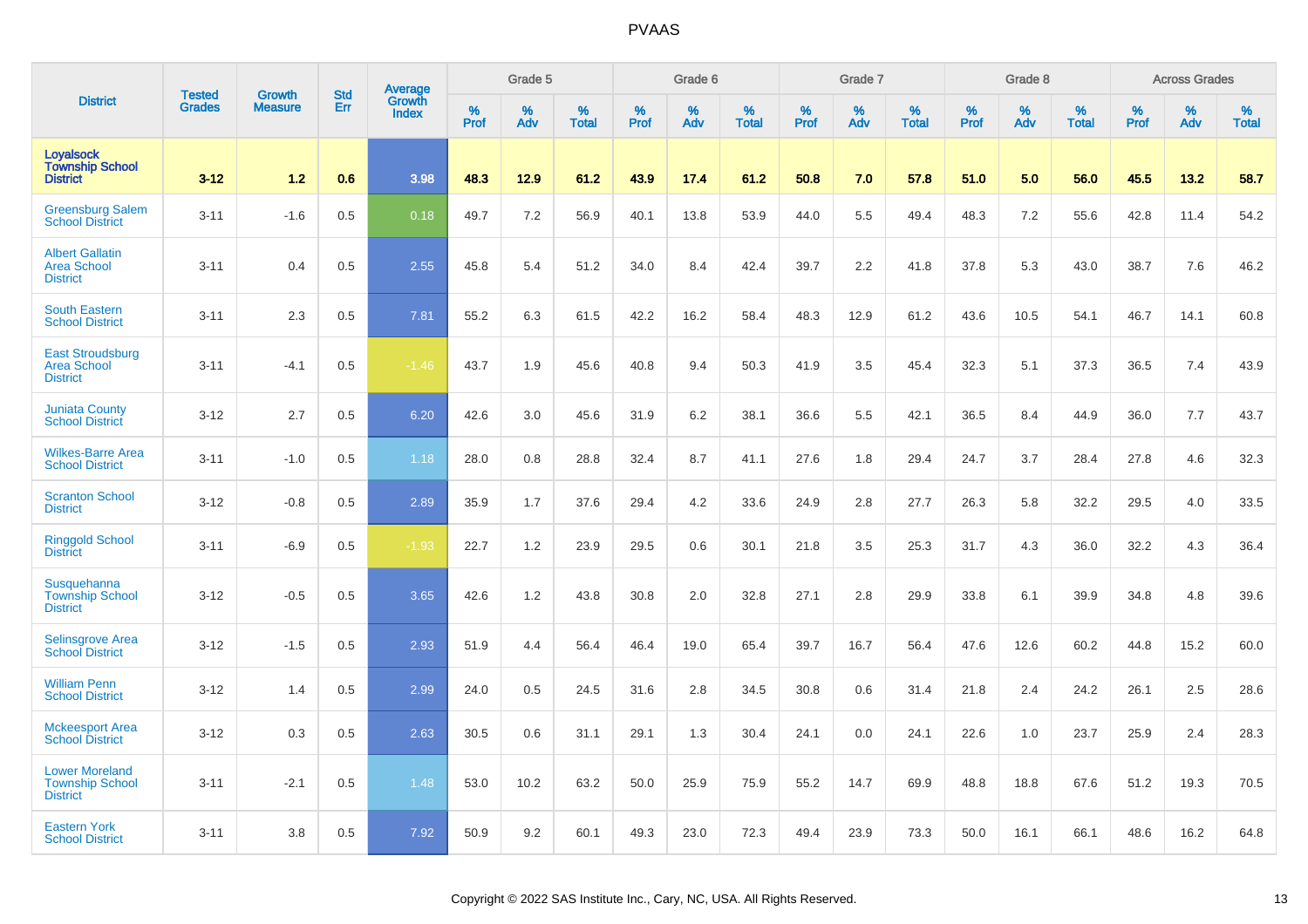|                                                                   |                                | <b>Growth</b>  | <b>Std</b> | Average                |                  | Grade 5  |                   |                  | Grade 6  |                   |           | Grade 7  |                   |           | Grade 8  |                   |              | <b>Across Grades</b> |                   |
|-------------------------------------------------------------------|--------------------------------|----------------|------------|------------------------|------------------|----------|-------------------|------------------|----------|-------------------|-----------|----------|-------------------|-----------|----------|-------------------|--------------|----------------------|-------------------|
| <b>District</b>                                                   | <b>Tested</b><br><b>Grades</b> | <b>Measure</b> | Err        | Growth<br><b>Index</b> | %<br><b>Prof</b> | %<br>Adv | %<br><b>Total</b> | %<br><b>Prof</b> | %<br>Adv | %<br><b>Total</b> | %<br>Prof | %<br>Adv | %<br><b>Total</b> | %<br>Prof | %<br>Adv | %<br><b>Total</b> | $\%$<br>Prof | %<br>Adv             | %<br><b>Total</b> |
| <b>Loyalsock</b><br><b>Township School</b><br><b>District</b>     | $3 - 12$                       | $1.2$          | 0.6        | 3.98                   | 48.3             | 12.9     | 61.2              | 43.9             | 17.4     | 61.2              | 50.8      | 7.0      | 57.8              | 51.0      | 5.0      | 56.0              | 45.5         | 13.2                 | 58.7              |
| <b>Elizabeth Forward</b><br><b>School District</b>                | $3 - 11$                       | $-0.3$         | 0.5        | 1.44                   | 55.7             | 11.4     | 67.0              | 47.5             | 18.5     | 66.0              | 56.9      | 11.1     | 68.0              | 50.9      | 6.3      | 57.1              | 51.2         | 14.0                 | 65.2              |
| <b>Eastern Lebanon</b><br><b>County School</b><br><b>District</b> | $3 - 11$                       | $-0.3$         | 0.5        | 2.41                   | 48.9             | 2.8      | 51.7              | 42.0             | 9.1      | 51.1              | 45.1      | 8.0      | 53.1              | 29.8      | 7.0      | 36.8              | 42.0         | 9.1                  | 51.0              |
| Springfield<br><b>Township School</b><br><b>District</b>          | $3 - 11$                       | $-1.2$         | 0.5        | 0.29                   | 52.0             | 13.4     | 65.4              | 51.4             | 15.0     | 66.5              | 56.3      | 10.8     | 67.1              | 47.3      | 14.0     | 61.3              | 52.1         | 16.5                 | 68.6              |
| Pennsylvania<br><b>Cyber Charter</b><br>School                    | $3 - 11$                       | 2.1            | 0.5        | 4.24                   | 41.0             | 4.9      | 45.8              | 39.5             | 11.2     | 50.7              | 42.9      | 3.4      | 46.4              | 39.5      | 2.6      | 42.0              | 40.1         | 7.4                  | 47.5              |
| <b>Blue Mountain</b><br><b>School District</b>                    | $3 - 10$                       | 0.0            | 0.5        | 2.60                   | 60.1             | 12.0     | 72.2              | 50.9             | 12.4     | 63.3              | 52.0      | 10.1     | 62.0              | 47.3      | 11.5     | 58.8              | 52.0         | 15.0                 | 67.0              |
| <b>Bradford Area</b><br><b>School District</b>                    | $3 - 12$                       | 3.9            | 0.5        | 7.92                   | 53.6             | 11.3     | 64.9              | 40.7             | 19.2     | 59.9              | 47.0      | 11.6     | 58.6              | 46.2      | 16.0     | 62.2              | 45.7         | 15.1                 | 60.8              |
| <b>East Pennsboro</b><br><b>Area School</b><br><b>District</b>    | $3 - 11$                       | 1.2            | 0.5        | 3.93                   | 47.0             | 4.8      | 51.8              | 35.0             | 18.1     | 53.1              | 50.6      | 10.0     | 60.6              | 47.1      | 8.2      | 55.3              | 44.2         | 11.4                 | 55.5              |
| <b>West Mifflin Area</b><br><b>School District</b>                | $3 - 12$                       | $-3.0$         | 0.5        | 1.11                   | 35.9             | 4.2      | 40.1              | 37.4             | 5.4      | 42.9              | 38.9      | 1.0      | 39.8              | 35.2      | 4.4      | 39.6              | 37.4         | 4.4                  | 41.8              |
| <b>Penn Hills School</b><br><b>District</b>                       | $3 - 11$                       | $-4.6$         | 0.5        | $-1.61$                | 22.2             | 0.0      | 22.2              | 17.0             | 6.1      | 23.1              | 13.6      | 1.6      | 15.2              | 20.7      | 4.3      | 25.0              | 20.9         | 2.9                  | 23.8              |
| <b>Wilson School</b><br><b>District</b>                           | $3 - 12$                       | $-3.7$         | 0.5        | $-0.81$                | 49.3             | 4.2      | 53.5              | 52.1             | 11.6     | 63.7              | 47.6      | 8.4      | 56.0              | 47.8      | 11.1     | 58.9              | 47.0         | 13.2                 | 60.1              |
| Pennsylvania<br><b>Leadership Charter</b><br><b>School</b>        | $3 - 11$                       | $-1.6$         | 0.5        | $-0.25$                | 59.1             | 11.7     | 70.8              | 51.3             | 16.2     | 67.5              | 43.2      | 14.2     | 57.4              | 48.7      | 11.8     | 60.5              | 49.6         | 15.0                 | 64.6              |
| Esperanza<br><b>Academy Charter</b><br>School                     | $4 - 11$                       | 1.2            | 0.5        | 4.88                   |                  |          |                   | 17.4             | 0.5      | 17.9              | 22.3      | 1.4      | 23.6              | 18.9      | 0.5      | 19.4              | 19.0         | 0.9                  | 19.9              |
| <b>Big Spring School</b><br><b>District</b>                       | $3 - 11$                       | $-0.3$         | 0.5        | 3.91                   | 50.0             | 14.6     | 64.6              | 45.6             | 12.0     | 57.6              | 52.2      | 8.8      | 61.0              | 49.7      | 9.2      | 58.9              | 47.8         | 15.2                 | 63.0              |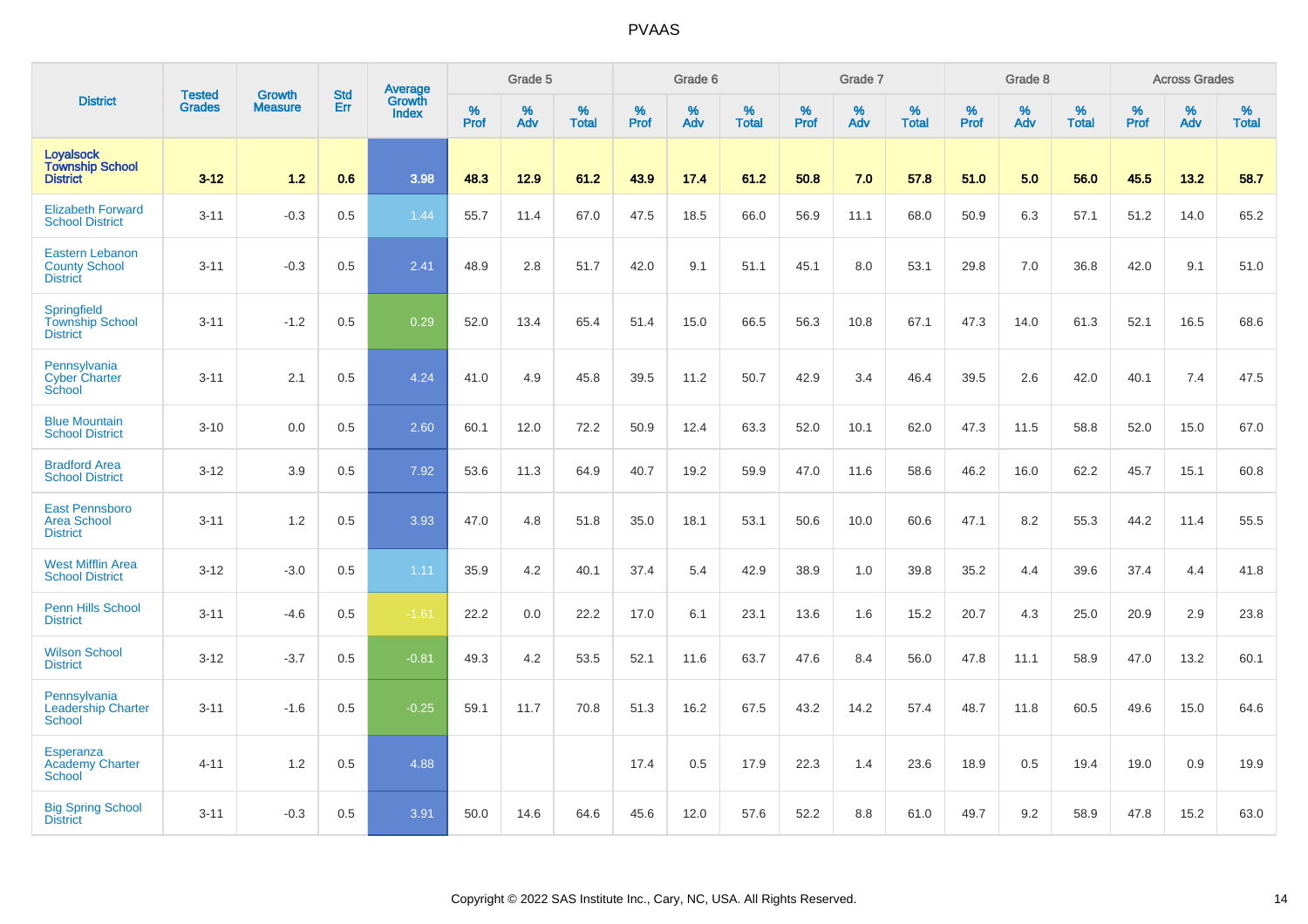|                                                               | <b>Tested</b> | <b>Growth</b>  | <b>Std</b> |                                   |                     | Grade 5  |                   |              | Grade 6  |                   |              | Grade 7  |                   |           | Grade 8  |                   |                  | <b>Across Grades</b> |                   |
|---------------------------------------------------------------|---------------|----------------|------------|-----------------------------------|---------------------|----------|-------------------|--------------|----------|-------------------|--------------|----------|-------------------|-----------|----------|-------------------|------------------|----------------------|-------------------|
| <b>District</b>                                               | <b>Grades</b> | <b>Measure</b> | Err        | Average<br>Growth<br><b>Index</b> | $\%$<br><b>Prof</b> | %<br>Adv | %<br><b>Total</b> | $\%$<br>Prof | %<br>Adv | %<br><b>Total</b> | $\%$<br>Prof | %<br>Adv | %<br><b>Total</b> | %<br>Prof | %<br>Adv | %<br><b>Total</b> | %<br><b>Prof</b> | %<br>Adv             | %<br><b>Total</b> |
| <b>Loyalsock</b><br><b>Township School</b><br><b>District</b> | $3 - 12$      | 1.2            | 0.6        | 3.98                              | 48.3                | 12.9     | 61.2              | 43.9         | 17.4     | 61.2              | 50.8         | 7.0      | 57.8              | 51.0      | 5.0      | 56.0              | 45.5             | 13.2                 | 58.7              |
| <b>West Perry School</b><br><b>District</b>                   | $3 - 11$      | 3.7            | 0.5        | 7.43                              | 45.0                | 8.7      | 53.7              | 41.7         | 21.8     | 63.5              | 44.2         | 7.9      | 52.1              | 53.3      | 13.3     | 66.7              | 44.0             | 14.2                 | 58.2              |
| <b>York Suburban</b><br><b>School District</b>                | $3 - 11$      | 0.5            | 0.5        | 1.62                              | 62.8                | 13.7     | 76.5              | 45.3         | 23.4     | 68.7              | 50.0         | 16.8     | 66.8              | 36.4      | 19.8     | 56.2              | 46.4             | 23.5                 | 70.0              |
| <b>Blackhawk School</b><br><b>District</b>                    | $3 - 11$      | $-3.2$         | 0.5        | 0.56                              | 58.7                | 1.4      | 60.1              | 43.4         | 16.4     | 59.8              | 52.8         | 4.9      | 57.7              | 39.7      | 6.7      | 46.4              | 48.1             | 10.9                 | 59.0              |
| <b>Harbor Creek</b><br><b>School District</b>                 | $3 - 11$      | $-2.4$         | 0.5        | 0.77                              | 61.7                | 20.8     | 82.5              | 37.4         | 36.3     | 73.7              | 55.9         | 13.3     | 69.2              | 45.4      | 12.3     | 57.8              | 48.7             | 24.9                 | 73.6              |
| <b>Jersey Shore Area</b><br><b>School District</b>            | $3 - 11$      | 1.7            | 0.5        | 6.13                              | 47.6                | 8.3      | 56.0              | 45.6         | 24.8     | 70.4              | 46.3         | 8.0      | 54.3              | 39.6      | 7.7      | 47.2              | 45.3             | 13.4                 | 58.7              |
| <b>Wayne Highlands</b><br><b>School District</b>              | $3 - 11$      | 2.9            | 0.5        | 5.65                              | 54.3                | 11.4     | 65.7              | 49.3         | 20.3     | 69.6              | 46.4         | 19.6     | 66.1              | 49.7      | 14.1     | 63.8              | 47.2             | 17.9                 | 65.1              |
| <b>Fort Leboeuf</b><br><b>School District</b>                 | $3 - 11$      | 0.0            | 0.5        | 2.34                              | 47.7                | 21.9     | 69.7              | 39.4         | 26.8     | 66.2              | 49.2         | 15.1     | 64.2              | 42.1      | 16.6     | 58.6              | 45.4             | 23.3                 | 68.7              |
| <b>Berwick Area</b><br><b>School District</b>                 | $3 - 11$      | $-0.6$         | 0.5        | 1.71                              | 45.3                | 5.8      | 51.0              | 43.2         | 18.3     | 61.5              | 44.9         | 12.8     | 57.8              | 41.4      | 9.8      | 51.2              | 42.6             | 14.7                 | 57.3              |
| <b>General Mclane</b><br><b>School District</b>               | $3 - 11$      | 0.2            | 0.5        | 2.21                              | 57.7                | 8.0      | 65.8              | 45.4         | 23.3     | 68.7              | 50.3         | 15.6     | 66.0              | 44.9      | 12.2     | 57.0              | 49.9             | 16.3                 | 66.2              |
| <b>Laurel Highlands</b><br><b>School District</b>             | $3 - 11$      | $-1.7$         | 0.5        | 0.43                              | 43.1                | 4.4      | 47.5              | 39.4         | 11.6     | 51.0              | 35.7         | 2.9      | 38.6              | 37.8      | 5.5      | 43.3              | 39.8             | 9.6                  | 49.4              |
| <b>Greater Johnstown</b><br><b>School District</b>            | $3 - 11$      | $-0.2$         | 0.5        | 3.35                              | 21.9                | 0.0      | 21.9              | 21.0         | 2.7      | 23.6              | 26.7         | 0.6      | 27.3              | 23.4      | 0.6      | 24.0              | 21.6             | 1.8                  | 23.4              |
| <b>Bangor Area</b><br><b>School District</b>                  | $3 - 12$      | 3.3            | 0.5        | 6.54                              | 38.6                | 14.4     | 52.9              | 45.3         | 16.7     | 62.0              | 47.3         | 9.5      | 56.8              | 43.3      | 8.0      | 51.3              | 44.8             | 13.6                 | 58.4              |
| <b>Northern Lebanon</b><br><b>School District</b>             | $3 - 11$      | $-3.3$         | 0.5        | 1.00                              | 51.7                | 3.4      | 55.2              | 43.1         | 9.2      | 52.3              | 35.3         | 1.3      | 36.6              | 32.3      | 2.6      | 34.8              | 41.8             | 7.5                  | 49.3              |
| Wallenpaupack<br>Area School<br><b>District</b>               | $3 - 11$      | 1.8            | 0.5        | 3.73                              | 54.8                | 4.2      | 59.0              | 52.1         | 8.5      | 60.6              | 49.3         | 12.8     | 62.2              | 40.4      | 6.8      | 47.3              | 47.2             | 10.0                 | 57.2              |
| <b>Danville Area</b><br><b>School District</b>                | $3 - 11$      | 2.1            | 0.5        | 4.88                              | 56.7                | 16.6     | 73.2              | 41.0         | 27.1     | 68.1              | 52.9         | 20.3     | 73.2              | 43.3      | 21.7     | 65.0              | 46.6             | 21.7                 | 68.3              |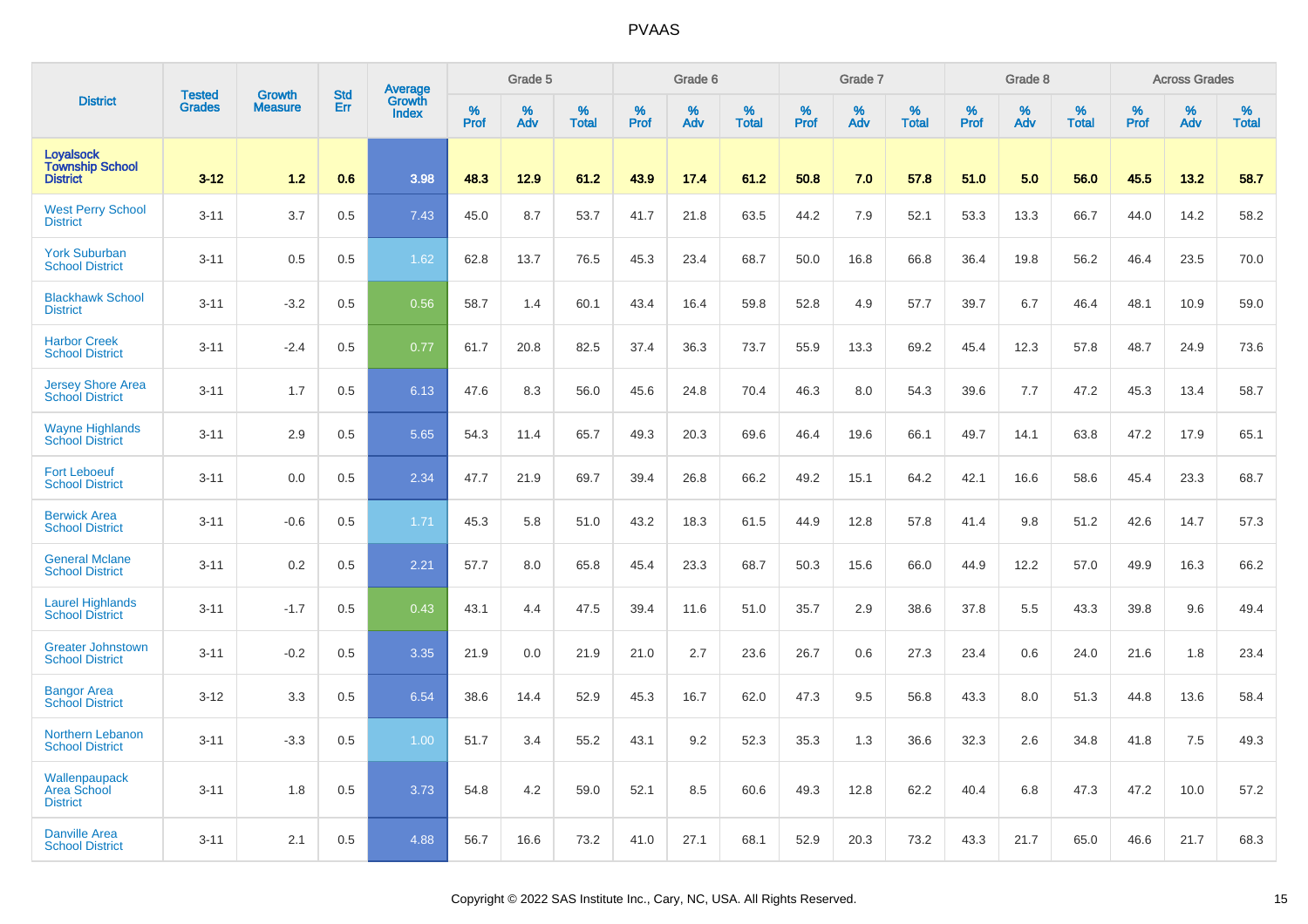|                                                                | <b>Tested</b> | <b>Growth</b>  | <b>Std</b> |                                   |              | Grade 5  |                   |              | Grade 6  |                   |              | Grade 7  |                   |              | Grade 8  |                   |              | <b>Across Grades</b> |                   |
|----------------------------------------------------------------|---------------|----------------|------------|-----------------------------------|--------------|----------|-------------------|--------------|----------|-------------------|--------------|----------|-------------------|--------------|----------|-------------------|--------------|----------------------|-------------------|
| <b>District</b>                                                | <b>Grades</b> | <b>Measure</b> | Err        | Average<br>Growth<br><b>Index</b> | $\%$<br>Prof | %<br>Adv | %<br><b>Total</b> | $\%$<br>Prof | %<br>Adv | %<br><b>Total</b> | $\%$<br>Prof | %<br>Adv | %<br><b>Total</b> | $\%$<br>Prof | %<br>Adv | %<br><b>Total</b> | $\%$<br>Prof | %<br>Adv             | %<br><b>Total</b> |
| <b>Loyalsock</b><br><b>Township School</b><br><b>District</b>  | $3 - 12$      | 1.2            | 0.6        | 3.98                              | 48.3         | 12.9     | 61.2              | 43.9         | 17.4     | 61.2              | 50.8         | 7.0      | 57.8              | 51.0         | 5.0      | 56.0              | 45.5         | 13.2                 | 58.7              |
| <b>Fleetwood Area</b><br><b>School District</b>                | $3 - 10$      | $-1.3$         | 0.5        | 1.03                              | 44.8         | 6.0      | 50.8              | 37.4         | 6.4      | 43.9              | 37.0         | 6.2      | 43.2              | 45.1         | 8.0      | 53.1              | 42.1         | 7.7                  | 49.9              |
| <b>Northwestern</b><br><b>Lehigh School</b><br><b>District</b> | $3 - 11$      | $-1.5$         | 0.5        | 1.29                              | 55.9         | 5.5      | 61.4              | 46.0         | 15.3     | 61.3              | 51.0         | 7.1      | 58.1              | 40.1         | 16.6     | 56.7              | 48.0         | 12.1                 | 60.1              |
| <b>Crestwood School</b><br><b>District</b>                     | $3 - 11$      | $-0.8$         | 0.5        | 0.87                              | 50.0         | 6.1      | 56.1              | 48.2         | 26.2     | 74.4              | 51.1         | 5.0      | 56.1              | 47.9         | 13.2     | 61.1              | 48.5         | 14.6                 | 63.2              |
| <b>Lehighton Area</b><br><b>School District</b>                | $3 - 11$      | $-1.0$         | 0.5        | 0.55                              | 45.3         | 1.3      | 46.7              | 40.8         | 8.3      | 49.2              | 42.3         | 5.7      | 48.0              | 34.2         | 9.8      | 43.9              | 41.8         | 8.6                  | 50.4              |
| <b>Pottsville Area</b><br><b>School District</b>               | $3 - 12$      | $-1.5$         | 0.5        | 3.56                              | 43.0         | 3.7      | 46.7              | 39.2         | 7.7      | 46.8              | 34.4         | 4.9      | 39.3              | 40.4         | 4.1      | 44.4              | 39.7         | 6.1                  | 45.8              |
| <b>Pottstown School</b><br><b>District</b>                     | $3 - 12$      | $-5.4$         | 0.5        | $-2.03$                           | 22.5         | 1.2      | 23.7              | 20.1         | 2.1      | 22.2              | 16.9         | 0.6      | 17.5              | 16.5         | 1.6      | 18.1              | 21.9         | 2.2                  | 24.0              |
| <b>Hermitage School</b><br><b>District</b>                     | $3 - 12$      | 2.9            | 0.5        | 6.27                              | 52.9         | 7.9      | 60.7              | 33.3         | 40.3     | 73.6              | 50.4         | 24.5     | 74.8              | 51.0         | 19.3     | 70.3              | 47.0         | 22.0                 | 69.0              |
| <b>Highlands School</b><br><b>District</b>                     | $3 - 11$      | $-0.6$         | 0.5        | 1.51                              | 47.5         | 0.0      | 47.5              | 37.2         | 9.7      | 46.9              | 42.2         | 5.4      | 47.6              | 39.2         | 9.5      | 48.6              | 40.7         | 7.9                  | 48.6              |
| <b>Hamburg Area</b><br><b>School District</b>                  | $3 - 11$      | $-0.4$         | 0.5        | 1.81                              | 41.1         | 5.0      | 46.1              | 43.3         | 6.3      | 49.6              | 33.1         | 1.9      | 35.0              | 32.4         | 3.5      | 35.9              | 38.6         | 5.3                  | 43.9              |
| <b>Central Columbia</b><br><b>School District</b>              | $3-12$        | 3.0            | 0.5        | 6.31                              | 58.7         | 17.3     | 76.0              | 32.1         | 33.6     | 65.7              | 56.3         | 16.9     | 73.2              | 53.8         | 24.1     | 77.9              | 48.9         | 24.7                 | 73.6              |
| <b>Northern Tioga</b><br><b>School District</b>                | $3 - 12$      | 3.0            | 0.5        | 5.57                              | 45.2         | 2.6      | 47.7              | 48.2         | 9.8      | 58.0              | 41.7         | 7.0      | 48.7              | 51.2         | 8.4      | 59.5              | 44.8         | 9.6                  | 54.4              |
| <b>Central Valley</b><br><b>School District</b>                | $3 - 10$      | $-2.0$         | 0.5        | 0.99                              | 44.1         | 4.2      | 48.2              | 39.3         | 25.0     | 64.3              | 50.3         | 9.2      | 59.5              | 41.9         | 8.8      | 50.7              | 46.3         | 13.9                 | 60.2              |
| <b>North Schuylkill</b><br><b>School District</b>              | $3 - 11$      | 0.7            | 0.5        | 1.85                              | 36.8         | 2.2      | 39.0              | 42.4         | 8.8      | 51.2              | 41.3         | 3.9      | 45.2              | 50.0         | 5.2      | 55.2              | 40.4         | 8.7                  | 49.1              |
| <b>Woodland Hills</b><br><b>School District</b>                | $3 - 12$      | $-3.0$         | 0.5        | $-0.55$                           | 34.1         | 0.6      | 34.7              | 13.8         | 3.4      | 17.2              | 32.5         | 2.6      | 35.0              | 24.8         | 2.0      | 26.7              | 26.7         | 3.7                  | 30.4              |
| <b>South Middleton</b><br><b>School District</b>               | $3 - 11$      | 0.8            | 0.5        | 2.78                              | 48.5         | 12.1     | 60.6              | 45.2         | 21.0     | 66.1              | 44.4         | 12.9     | 57.3              | 42.1         | 12.0     | 54.1              | 45.4         | 16.9                 | 62.3              |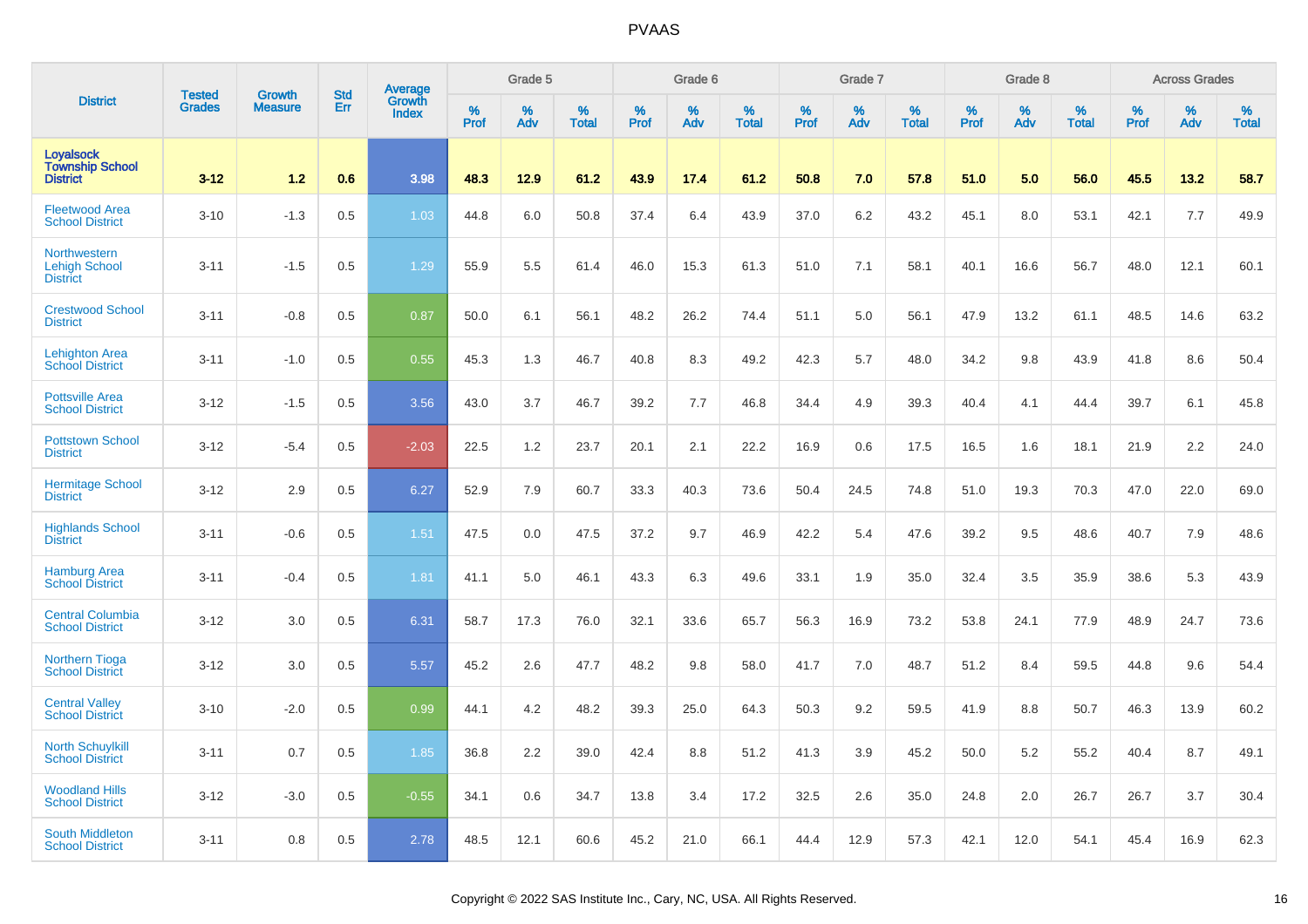|                                                                | <b>Tested</b> | <b>Growth</b>  | <b>Std</b> |                                   |           | Grade 5  |                   |              | Grade 6  |                   |              | Grade 7  |                   |           | Grade 8  |                   |                  | <b>Across Grades</b> |                   |
|----------------------------------------------------------------|---------------|----------------|------------|-----------------------------------|-----------|----------|-------------------|--------------|----------|-------------------|--------------|----------|-------------------|-----------|----------|-------------------|------------------|----------------------|-------------------|
| <b>District</b>                                                | <b>Grades</b> | <b>Measure</b> | Err        | Average<br>Growth<br><b>Index</b> | %<br>Prof | %<br>Adv | %<br><b>Total</b> | $\%$<br>Prof | %<br>Adv | %<br><b>Total</b> | $\%$<br>Prof | %<br>Adv | %<br><b>Total</b> | %<br>Prof | %<br>Adv | %<br><b>Total</b> | %<br><b>Prof</b> | %<br>Adv             | %<br><b>Total</b> |
| <b>Loyalsock</b><br><b>Township School</b><br><b>District</b>  | $3 - 12$      | 1.2            | 0.6        | 3.98                              | 48.3      | 12.9     | 61.2              | 43.9         | 17.4     | 61.2              | 50.8         | 7.0      | 57.8              | 51.0      | 5.0      | 56.0              | 45.5             | 13.2                 | 58.7              |
| <b>Shamokin Area</b><br><b>School District</b>                 | $3 - 11$      | 1.2            | 0.5        | 2.31                              | 42.9      | 2.1      | 45.0              | 32.6         | 9.4      | 42.0              | 44.0         | 1.5      | 45.5              | 31.3      | 5.5      | 36.8              | 34.3             | 5.8                  | 40.1              |
| <b>Wilson Area</b><br><b>School District</b>                   | $3 - 11$      | $-5.9$         | 0.5        | $-2.54$                           | 53.6      | 11.6     | 65.2              | 40.2         | 18.0     | 58.2              | 29.2         | 6.8      | 36.0              | 38.6      | 8.3      | 47.0              | 41.0             | 12.4                 | 53.4              |
| <b>Tunkhannock Area</b><br><b>School District</b>              | $3 - 11$      | $-3.4$         | 0.5        | $-0.95$                           | 29.2      | 2.9      | 32.1              | 35.9         | 12.5     | 48.4              | 33.3         | 3.1      | 36.4              | 40.1      | 8.2      | 48.3              | 36.3             | 6.8                  | 43.0              |
| <b>Dallas School</b><br><b>District</b>                        | $3 - 11$      | $-5.2$         | 0.5        | $-0.51$                           | 58.5      | 8.8      | 67.3              | 50.7         | 12.7     | 63.4              | 49.2         | 3.2      | 52.4              | 48.7      | 14.3     | 63.0              | 50.5             | 13.7                 | 64.2              |
| <b>Titusville Area</b><br><b>School District</b>               | $3 - 11$      | $-0.4$         | 0.5        | 0.35                              | 57.4      | 8.5      | 65.9              | 35.0         | 12.6     | 47.6              | 46.2         | 8.3      | 54.6              | 40.6      | 11.6     | 52.2              | 44.1             | 12.1                 | 56.2              |
| <b>Clearfield Area</b><br><b>School District</b>               | $3 - 10$      | $-0.5$         | 0.5        | 0.63                              | 37.9      | 3.2      | 41.1              | 35.8         | 5.8      | 41.6              | 39.0         | 1.5      | 40.4              | 32.4      | 4.1      | 36.6              | 35.2             | 5.8                  | 41.0              |
| <b>Fairview School</b><br><b>District</b>                      | $3 - 11$      | $-1.8$         | 0.5        | 1.83                              | 61.9      | 9.5      | 71.4              | 47.8         | 30.6     | 78.4              | 46.6         | 26.7     | 73.3              | 55.9      | 16.9     | 72.8              | 50.8             | 23.7                 | 74.4              |
| <b>Montoursville Area</b><br><b>School District</b>            | $3 - 12$      | $-1.3$         | 0.5        | 0.77                              | 54.2      | 10.7     | 64.9              | 55.2         | 16.8     | 72.0              | 51.1         | 7.5      | 58.6              | 45.4      | 10.6     | 56.0              | 48.5             | 14.2                 | 62.6              |
| <b>South Butler</b><br><b>County School</b><br><b>District</b> | $3 - 10$      | 1.0            | 0.5        | 2.55                              | 59.9      | 14.3     | 74.2              | 50.7         | 14.5     | 65.2              | 44.7         | 11.4     | 56.1              | 53.7      | 13.0     | 66.7              | 50.5             | 17.8                 | 68.3              |
| <b>Conneaut School</b><br><b>District</b>                      | $3 - 12$      | 0.1            | 0.5        | 1.58                              | 42.4      | 5.3      | 47.7              | 44.8         | 18.4     | 63.2              | 51.1         | 6.7      | 57.8              | 47.6      | 5.4      | 53.1              | 45.1             | 12.8                 | 57.9              |
| <b>Avonworth School</b><br><b>District</b>                     | $3 - 10$      | $-0.8$         | 0.5        | 0.24                              | 49.6      | 18.0     | 67.6              | 49.6         | 25.6     | 75.2              | 62.3         | 7.7      | 70.0              | 61.0      | 16.1     | 77.1              | 52.4             | 20.5                 | 72.8              |
| <b>Saucon Valley</b><br><b>School District</b>                 | $3 - 11$      | 3.7            | 0.6        | 8.54                              | 50.8      | 21.0     | 71.8              | 43.6         | 21.5     | 65.1              | 42.4         | 18.0     | 60.4              | 50.0      | 20.2     | 70.2              | 42.6             | 23.9                 | 66.5              |
| <b>North East School</b><br><b>District</b>                    | $3 - 11$      | 0.8            | 0.6        | 2.76                              | 61.2      | 9.5      | 70.7              | 44.8         | 21.6     | 66.4              | 50.0         | 9.3      | 59.3              | 56.9      | 16.8     | 73.7              | 52.6             | 15.4                 | 68.0              |
| <b>Hopewell Area</b><br><b>School District</b>                 | $3 - 11$      | $-0.3$         | 0.6        | 3.08                              | 53.8      | 3.0      | 56.8              | 50.4         | 19.0     | 69.4              | 48.3         | 10.7     | 59.1              | 42.6      | 6.6      | 49.2              | 48.2             | 11.9                 | 60.1              |
| <b>Slippery Rock Area</b><br><b>School District</b>            | $3 - 11$      | 0.3            | 0.6        | 3.13                              | 61.1      | 15.1     | 76.2              | 42.1         | 32.3     | 74.4              | 51.6         | 6.6      | 58.2              | 47.2      | 18.1     | 65.4              | 47.2             | 24.9                 | 72.1              |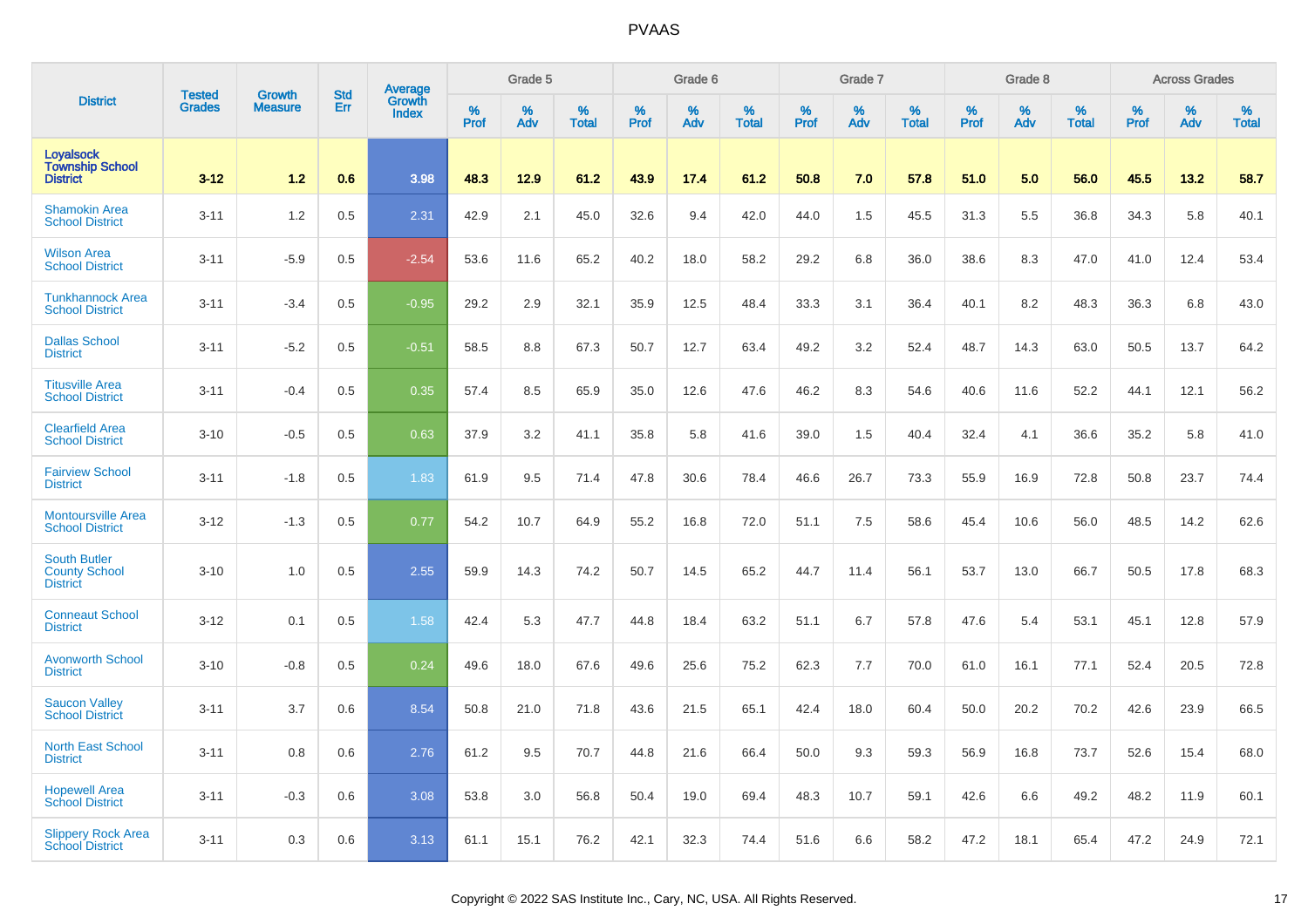|                                                                | <b>Tested</b> | <b>Growth</b>  | <b>Std</b> |                                   |                     | Grade 5  |                   |              | Grade 6  |                   |              | Grade 7  |                   |           | Grade 8  |                   |                  | <b>Across Grades</b> |                   |
|----------------------------------------------------------------|---------------|----------------|------------|-----------------------------------|---------------------|----------|-------------------|--------------|----------|-------------------|--------------|----------|-------------------|-----------|----------|-------------------|------------------|----------------------|-------------------|
| <b>District</b>                                                | <b>Grades</b> | <b>Measure</b> | Err        | Average<br>Growth<br><b>Index</b> | $\%$<br><b>Prof</b> | %<br>Adv | %<br><b>Total</b> | $\%$<br>Prof | %<br>Adv | %<br><b>Total</b> | $\%$<br>Prof | %<br>Adv | %<br><b>Total</b> | %<br>Prof | %<br>Adv | %<br><b>Total</b> | %<br><b>Prof</b> | %<br>Adv             | %<br><b>Total</b> |
| <b>Loyalsock</b><br><b>Township School</b><br><b>District</b>  | $3 - 12$      | 1.2            | 0.6        | 3.98                              | 48.3                | 12.9     | 61.2              | 43.9         | 17.4     | 61.2              | 50.8         | 7.0      | 57.8              | 51.0      | 5.0      | 56.0              | 45.5             | 13.2                 | 58.7              |
| <b>Middletown Area</b><br><b>School District</b>               | $3 - 11$      | $-0.3$         | 0.6        | 2.42                              | 40.9                | 6.3      | 47.2              | 28.7         | 7.0      | 35.7              | 43.8         | 5.6      | 49.3              | 38.5      | 3.8      | 42.3              | 37.8             | 8.2                  | 46.0              |
| <b>Corry Area School</b><br><b>District</b>                    | $3 - 11$      | 2.4            | 0.6        | 4.24                              | 50.0                | 4.7      | 54.7              | 40.5         | 16.2     | 56.8              | 42.0         | 6.5      | 48.6              | 33.8      | 9.5      | 43.2              | 40.3             | 11.8                 | 52.1              |
| <b>Quaker Valley</b><br><b>School District</b>                 | $3 - 11$      | 2.7            | 0.6        | 4.90                              | 56.0                | 24.1     | 80.1              | 33.6         | 45.4     | 79.0              | 53.5         | 25.7     | 79.2              | 57.6      | 23.5     | 81.1              | 47.9             | 33.9                 | 81.8              |
| <b>Hanover Public</b><br><b>School District</b>                | $3 - 11$      | 1.6            | 0.6        | 4.71                              | 40.6                | 3.0      | 43.6              | 42.4         | 9.4      | 51.8              | 45.4         | 6.2      | 51.5              | 38.7      | 7.3      | 46.0              | 42.0             | 12.7                 | 54.7              |
| Oil City Area<br><b>School District</b>                        | $3 - 11$      | 2.6            | 0.6        | 4.69                              | 47.2                | 2.8      | 50.0              | 41.1         | 9.7      | 50.8              | 32.8         | 4.7      | 37.5              | 42.0      | 7.6      | 49.6              | 39.2             | 7.8                  | 47.0              |
| <b>Somerset Area</b><br><b>School District</b>                 | $3 - 11$      | 0.7            | 0.6        | 4.76                              | 48.3                | 5.8      | 54.2              | 42.4         | 28.8     | 71.2              | 46.7         | 17.5     | 64.2              | 52.5      | 12.8     | 65.2              | 45.3             | 16.7                 | 62.0              |
| <b>Freeport Area</b><br><b>School District</b>                 | $3 - 10$      | 0.2            | 0.6        | 0.98                              | 65.4                | 10.0     | 75.4              | 35.8         | 23.6     | 59.4              | 57.0         | 14.1     | 71.1              | 53.5      | 20.2     | 73.6              | 52.5             | 17.7                 | 70.1              |
| <b>Spring Cove</b><br>School District                          | $3 - 11$      | 0.1            | 0.6        | 4.38                              | 41.7                | 5.0      | 46.7              | 42.1         | 13.5     | 55.6              | 48.8         | 6.3      | 55.1              | 34.6      | 11.8     | 46.5              | 40.5             | 10.8                 | 51.3              |
| <b>Sharon City School</b><br><b>District</b>                   | $3 - 11$      | 1.0            | 0.6        | 3.68                              | 36.8                | 3.5      | 40.3              | 30.8         | 15.0     | 45.8              | 33.3         | 1.8      | 35.2              | 42.1      | 6.4      | 48.4              | 34.2             | 6.1                  | 40.2              |
| <b>Franklin Area</b><br><b>School District</b>                 | $3 - 11$      | 0.3            | 0.6        | 2.18                              | 47.7                | 1.5      | 49.2              | 41.7         | 12.6     | 54.3              | 36.6         | 4.9      | 41.5              | 43.0      | 5.9      | 48.9              | 40.2             | 6.2                  | 46.4              |
| <b>Tamagua Area</b><br><b>School District</b>                  | $3 - 12$      | $-0.4$         | 0.6        | 1.47                              | 60.2                | 5.6      | 65.7              | 39.1         | 7.8      | 46.9              | 37.9         | 5.2      | 43.1              | 42.2      | 7.0      | 49.3              | 44.6             | 7.7                  | 52.3              |
| <b>Mount Pleasant</b><br><b>Area School</b><br><b>District</b> | $3 - 11$      | $-2.9$         | 0.6        | 1.19                              | 45.9                | 0.0      | 45.9              | 41.6         | 12.0     | 53.6              | 42.2         | 2.8      | 45.1              | 38.7      | 6.4      | 45.2              | 42.0             | 8.5                  | 50.5              |
| <b>Saint Marys Area</b><br><b>School District</b>              | $3 - 11$      | $-1.5$         | 0.6        | 2.49                              | 48.7                | 2.6      | 51.3              | 42.7         | 13.7     | 56.4              | 40.8         | 7.7      | 48.5              | 46.4      | 8.0      | 54.3              | 44.6             | 11.0                 | 55.6              |
| <b>Athens Area</b><br><b>School District</b>                   | $3 - 11$      | 3.5            | 0.6        | 6.17                              | 57.1                | 10.7     | 67.9              | 39.6         | 18.7     | 58.2              | 56.9         | 5.1      | 62.0              | 45.3      | 7.2      | 52.5              | 45.8             | 12.8                 | 58.6              |
| <b>Forest Hills School</b><br><b>District</b>                  | $3 - 11$      | $-4.9$         | 0.6        | $-0.43$                           | 53.0                | 4.5      | 57.5              | 48.3         | 6.7      | 55.0              | 30.9         | 3.2      | 34.2              | 22.3      | 2.5      | 24.8              | 39.3             | 7.6                  | 46.9              |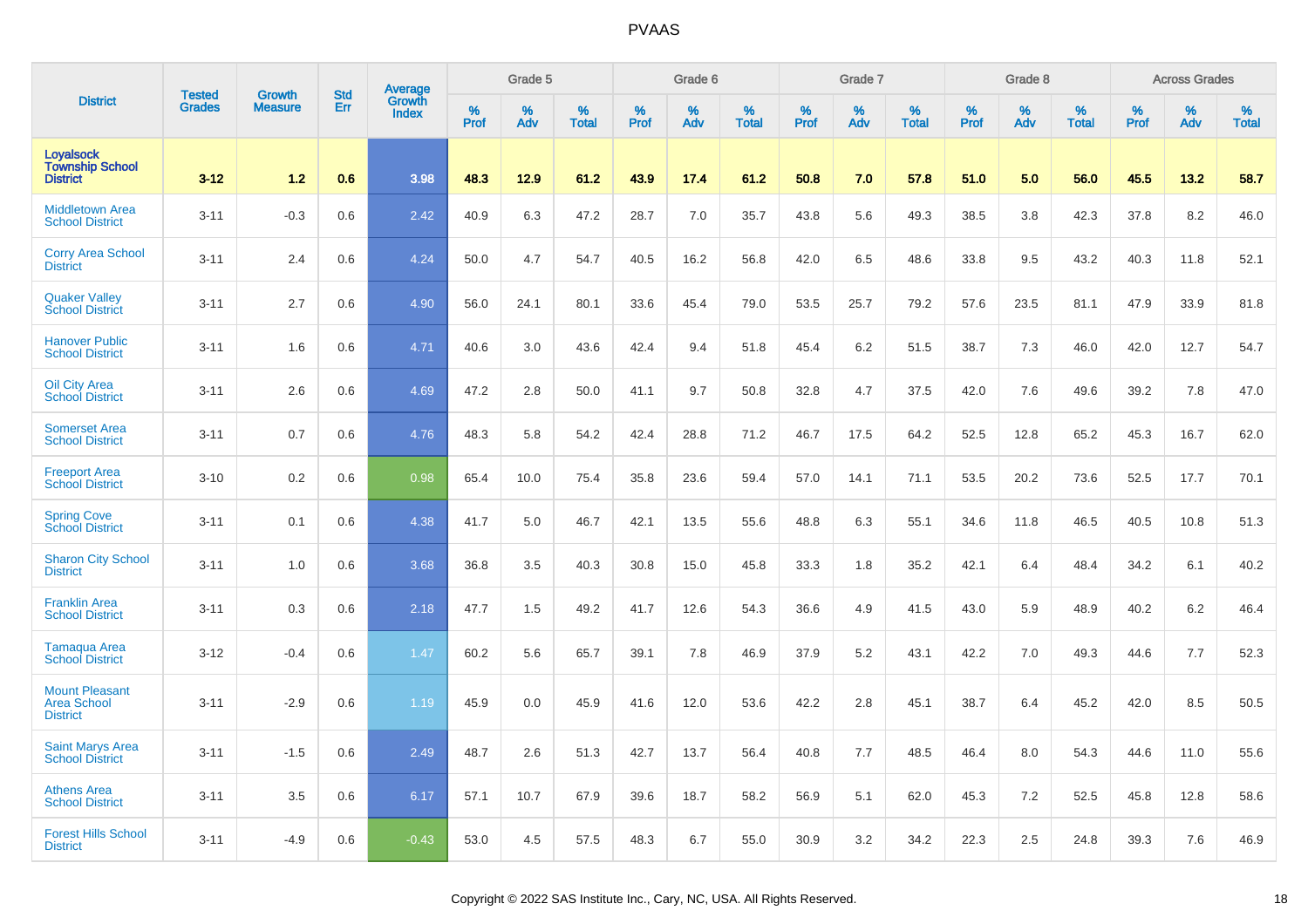|                                                                   |                                |                                 | <b>Std</b> | Average                       |              | Grade 5  |                   |           | Grade 6  |                   |           | Grade 7  |                   |           | Grade 8  |                   |           | <b>Across Grades</b> |                   |
|-------------------------------------------------------------------|--------------------------------|---------------------------------|------------|-------------------------------|--------------|----------|-------------------|-----------|----------|-------------------|-----------|----------|-------------------|-----------|----------|-------------------|-----------|----------------------|-------------------|
| <b>District</b>                                                   | <b>Tested</b><br><b>Grades</b> | <b>Growth</b><br><b>Measure</b> | Err        | <b>Growth</b><br><b>Index</b> | $\%$<br>Prof | %<br>Adv | %<br><b>Total</b> | %<br>Prof | %<br>Adv | %<br><b>Total</b> | %<br>Prof | %<br>Adv | %<br><b>Total</b> | %<br>Prof | %<br>Adv | %<br><b>Total</b> | %<br>Prof | %<br>Adv             | %<br><b>Total</b> |
| <b>Loyalsock</b><br><b>Township School</b><br><b>District</b>     | $3 - 12$                       | 1.2                             | 0.6        | 3.98                          | 48.3         | 12.9     | 61.2              | 43.9      | 17.4     | 61.2              | 50.8      | 7.0      | 57.8              | 51.0      | 5.0      | 56.0              | 45.5      | 13.2                 | 58.7              |
| <b>Lehigh Valley</b><br>Academy Regional<br><b>Charter School</b> | $3 - 11$                       | 0.4                             | 0.6        | 1.58                          | 50.0         | 5.8      | 55.8              | 38.3      | 18.8     | 57.0              | 50.9      | 3.8      | 54.7              | 51.8      | 4.6      | 56.4              | 46.4      | 11.0                 | 57.4              |
| <b>Mid Valley School</b><br><b>District</b>                       | $3 - 10$                       | $-0.4$                          | 0.6        | 4.01                          | 41.6         | 5.0      | 46.5              | 48.8      | 10.4     | 59.2              | 38.6      | 2.4      | 40.9              | 26.2      | 2.7      | 28.9              | 38.8      | 7.4                  | 46.2              |
| Huntingdon Area<br><b>School District</b>                         | $3 - 11$                       | 1.8                             | 0.6        | 5.73                          | 41.6         | 3.5      | 45.1              | 33.0      | 11.9     | 44.9              | 34.5      | 7.9      | 42.4              | 34.9      | 7.1      | 42.1              | 37.2      | 10.0                 | 47.2              |
| <b>Milton Area School</b><br><b>District</b>                      | $3 - 11$                       | 3.2                             | 0.6        | 5.64                          | 51.7         | 5.8      | 57.5              | 40.3      | 12.4     | 52.7              | 48.9      | 13.3     | 62.2              | 40.9      | 16.5     | 57.5              | 42.3      | 13.0                 | 55.3              |
| <b>Schuylkill Valley</b><br><b>School District</b>                | $3 - 11$                       | 0.6                             | 0.6        | 2.04                          | 53.1         | 3.1      | 56.2              | 44.4      | 16.9     | 61.3              | 42.9      | 7.5      | 50.4              | 45.0      | 6.3      | 51.4              | 45.2      | 10.3                 | 55.6              |
| <b>Tyrone Area</b><br><b>School District</b>                      | $3 - 12$                       | $-2.0$                          | 0.6        | 1.91                          | 50.4         | 3.0      | 53.3              | 43.4      | 10.1     | 53.5              | 43.8      | 5.0      | 48.8              | 44.7      | 6.1      | 50.9              | 45.2      | 12.0                 | 57.2              |
| <b>Deer Lakes School</b><br><b>District</b>                       | $3 - 11$                       | $-0.4$                          | 0.6        | 2.21                          | 52.0         | 5.5      | 57.5              | 47.2      | 22.0     | 69.1              | 42.4      | 10.6     | 53.0              | 44.7      | 10.7     | 55.3              | 45.1      | 14.9                 | 60.0              |
| <b>Lewisburg Area</b><br><b>School District</b>                   | $3 - 11$                       | 4.0                             | 0.6        | 6.97                          | 53.1         | 21.2     | 74.3              | 38.8      | 38.8     | 77.7              | 42.6      | 30.9     | 73.5              | 43.0      | 31.1     | 74.1              | 44.8      | 30.1                 | 74.9              |
| Punxsutawney<br><b>Area School</b><br><b>District</b>             | $3 - 11$                       | 1.1                             | 0.6        | 3.35                          | 52.2         | 9.4      | 61.6              | 54.9      | 13.3     | 68.1              | 36.8      | 5.6      | 42.4              | 40.0      | 5.4      | 45.4              | 41.5      | 12.4                 | 53.8              |
| <b>Midd-West School</b><br><b>District</b>                        | $3 - 11$                       | 1.2                             | 0.6        | 5.38                          | 52.2         | 3.0      | 55.2              | 42.5      | 9.7      | 52.2              | 51.0      | 5.1      | 56.1              | 48.8      | 8.0      | 56.8              | 46.3      | 8.6                  | 55.0              |
| <b>Yough School</b><br><b>District</b>                            | $3 - 10$                       | $-4.7$                          | 0.6        | $-1.33$                       | 37.9         | 1.5      | 39.4              | 39.6      | 15.7     | 55.2              | 42.3      | 8.2      | 50.5              | 36.7      | 5.8      | 42.5              | 41.9      | 9.2                  | 51.1              |
| <b>Upper Adams</b><br><b>School District</b>                      | $3 - 11$                       | 0.7                             | 0.6        | 1.17                          | 47.3         | 3.8      | 51.2              | 40.2      | 16.2     | 56.4              | 37.7      | 6.6      | 44.3              | 51.5      | 0.0      | 51.5              | 43.6      | 8.8                  | 52.4              |
| <b>Littlestown Area</b><br><b>School District</b>                 | $3 - 11$                       | 4.6                             | 0.6        | 7.92                          | 49.6         | 3.5      | 53.1              | 50.8      | 15.6     | 66.4              | 37.0      | 7.4      | 44.4              | 55.6      | 6.4      | 61.9              | 45.7      | 9.8                  | 55.5              |
| <b>East Lycoming</b><br><b>School District</b>                    | $3 - 11$                       | $-0.6$                          | 0.6        | 4.17                          | 63.9         | 6.7      | 70.6              | 45.3      | 24.5     | 69.8              | 57.8      | 10.7     | 68.6              | 43.0      | 12.4     | 55.4              | 47.7      | 14.9                 | 62.6              |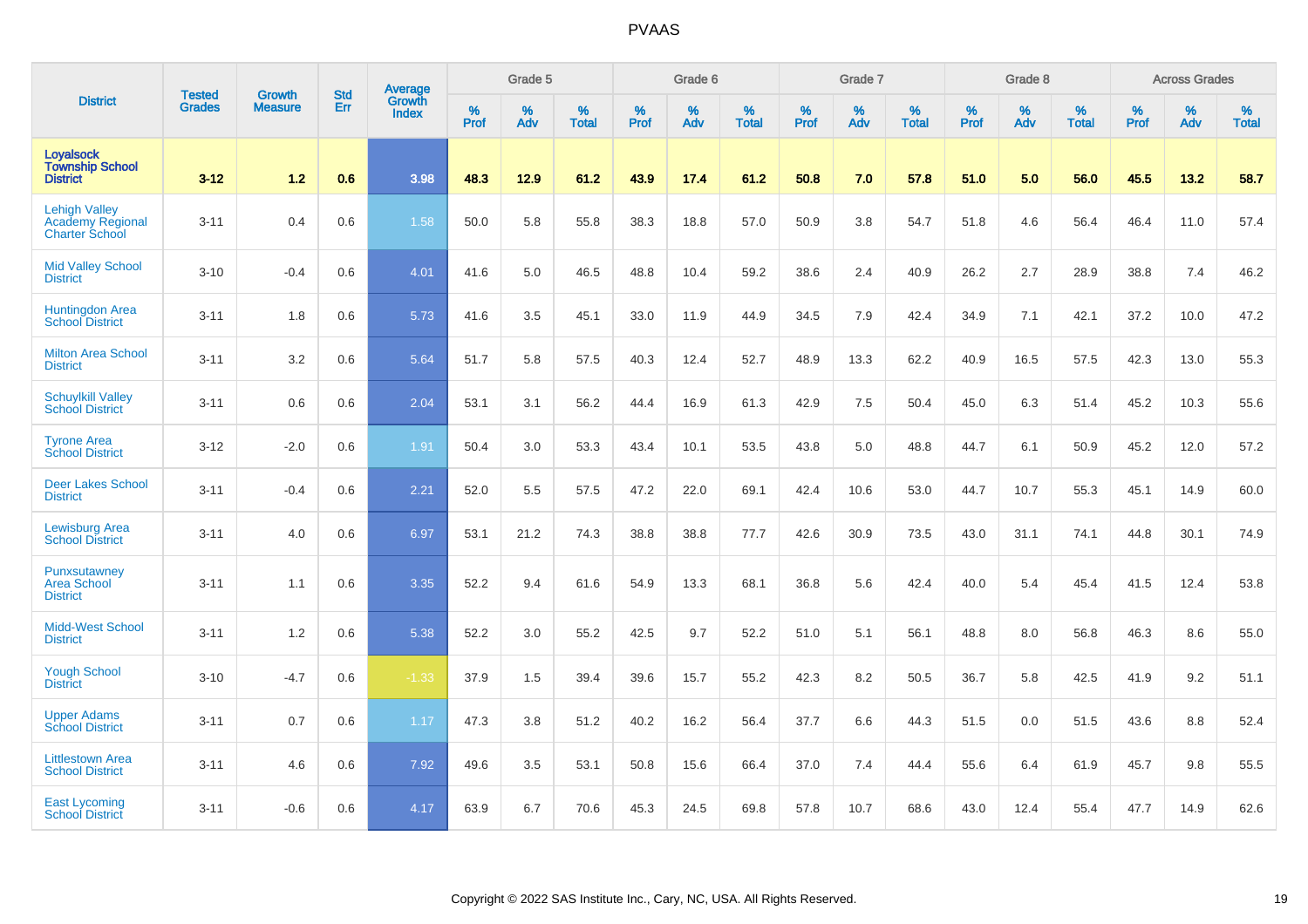|                                                               |                         | <b>Growth</b>  | <b>Std</b> | Average                |                     | Grade 5  |                      |              | Grade 6  |                      |                     | Grade 7     |                      |                     | Grade 8     |                   |                     | <b>Across Grades</b> |                   |
|---------------------------------------------------------------|-------------------------|----------------|------------|------------------------|---------------------|----------|----------------------|--------------|----------|----------------------|---------------------|-------------|----------------------|---------------------|-------------|-------------------|---------------------|----------------------|-------------------|
| <b>District</b>                                               | <b>Tested</b><br>Grades | <b>Measure</b> | Err        | Growth<br><b>Index</b> | $\%$<br><b>Prof</b> | %<br>Adv | $\%$<br><b>Total</b> | $\%$<br>Prof | %<br>Adv | $\%$<br><b>Total</b> | $\%$<br><b>Prof</b> | $\%$<br>Adv | $\%$<br><b>Total</b> | $\%$<br><b>Prof</b> | $\%$<br>Adv | %<br><b>Total</b> | $\%$<br><b>Prof</b> | %<br>Adv             | %<br><b>Total</b> |
| <b>Loyalsock</b><br><b>Township School</b><br><b>District</b> | $3 - 12$                | 1.2            | 0.6        | 3.98                   | 48.3                | 12.9     | 61.2                 | 43.9         | 17.4     | 61.2                 | 50.8                | 7.0         | 57.8                 | 51.0                | 5.0         | 56.0              | 45.5                | 13.2                 | 58.7              |
| <b>Bermudian Springs</b><br><b>School District</b>            | $3 - 11$                | 0.2            | 0.6        | 1.42                   | 50.4                | 0.0      | 50.4                 | 37.5         | 10.6     | 48.1                 | 44.5                | 5.9         | 50.4                 | 39.8                | 6.5         | 46.3              | 42.4                | 6.9                  | 49.3              |
| <b>Beaver Area</b><br><b>School District</b>                  | $3 - 10$                | $-1.0$         | 0.6        | 5.55                   | 56.2                | 21.5     | 77.7                 | 40.0         | 48.3     | 88.3                 | 65.5                | 12.9        | 78.4                 | 53.6                | 16.1        | 69.6              | 50.4                | 29.6                 | 79.9              |
| <b>Southeast Delco</b><br><b>School District</b>              | $3 - 10$                | $-0.6$         | 0.6        | 2.38                   | 28.6                | 0.0      | 28.6                 | 30.4         | 1.8      | 32.1                 | 29.2                | 1.5         | 30.8                 | 34.4                | 3.8         | 38.2              | 28.9                | 2.4                  | 31.3              |
| <b>Pocono Mountain</b><br><b>School District</b>              | $3 - 12$                | 0.1            | 0.6        | 2.09                   | 48.0                | 5.4      | 53.5                 | 41.8         | 7.9      | 49.7                 | 42.1                | 1.8         | 43.9                 | 35.6                | 1.9         | 37.5              | 43.4                | 7.1                  | 50.5              |
| <b>Avon Grove</b><br><b>Charter School</b>                    | $3 - 11$                | 1.7            | 0.6        | 3.46                   | 53.3                | 4.9      | 58.2                 | 47.4         | 18.2     | 65.7                 | 51.1                | 16.3        | 67.4                 | 38.6                | 9.9         | 48.5              | 42.6                | 14.8                 | 57.4              |
| <b>Bedford Area</b><br><b>School District</b>                 | $3 - 11$                | 5.0            | 0.6        | 8.52                   | 54.2                | 3.4      | 57.6                 | 37.1         | 16.4     | 53.4                 | 44.8                | 13.8        | 58.6                 | 42.8                | 12.2        | 55.0              | 46.2                | 12.2                 | 58.4              |
| <b>Wyomissing Area</b><br><b>School District</b>              | $3 - 12$                | $-1.6$         | 0.6        | 3.63                   | 47.3                | 14.7     | 62.0                 | 50.5         | 21.8     | 72.3                 | 47.3                | 11.6        | 58.9                 | 46.4                | 13.6        | 60.0              | 46.4                | 19.4                 | 65.8              |
| <b>Octorara Area</b><br><b>School District</b>                | $3 - 11$                | $-3.9$         | 0.6        | $-0.87$                | 44.6                | 9.1      | 53.6                 | 53.3         | 8.3      | 61.7                 | 28.9                | 5.2         | 34.1                 | 40.5                | 6.0         | 46.6              | 42.6                | 9.0                  | 51.6              |
| Agora Cyber<br>Charter School                                 | $3 - 11$                | $-2.5$         | 0.6        | $-0.91$                | 31.7                | 1.0      | 32.7                 | 30.1         | 7.0      | 37.1                 | 29.0                | 2.8         | 31.7                 | 28.3                | 2.0         | 30.3              | 30.7                | 4.8                  | 35.5              |
| <b>North Pocono</b><br><b>School District</b>                 | $3 - 11$                | 0.3            | 0.6        | 2.99                   | 55.8                | 8.5      | 64.3                 | 57.8         | 12.1     | 69.8                 | 61.3                | 16.0        | 77.3                 | 48.7                | 12.4        | 61.1              | 54.2                | 17.4                 | 71.6              |
| <b>Ambridge Area</b><br><b>School District</b>                | $3 - 12$                | $-0.9$         | 0.6        | 0.10                   | 40.2                | 8.2      | 48.4                 | 36.9         | 12.6     | 49.5                 | 36.2                | 8.7         | 44.9                 | 37.1                | 6.4         | 43.6              | 37.5                | 12.2                 | 49.7              |
| <b>Derry Area School</b><br><b>District</b>                   | $3 - 11$                | 2.2            | 0.6        | 3.78                   | 44.6                | 8.3      | 52.9                 | 44.4         | 29.1     | 73.5                 | 49.6                | 17.1        | 66.7                 | 43.1                | 12.9        | 56.0              | 44.1                | 17.4                 | 61.5              |
| <b>Pine Grove Area</b><br><b>School District</b>              | $3 - 11$                | 0.9            | 0.6        | 4.20                   | 55.8                | 1.0      | 56.8                 | 41.0         | 14.5     | 55.6                 | 44.7                | 0.8         | 45.5                 | 45.5                | 6.2         | 51.8              | 46.5                | 10.4                 | 56.9              |
| <b>Central Cambria</b><br><b>School District</b>              | $3 - 11$                | $-3.0$         | 0.6        | $-0.86$                | 59.8                | 11.1     | 70.9                 | 33.6         | 13.3     | 46.9                 | 48.2                | 4.4         | 52.6                 | 38.9                | 4.8         | 43.6              | 44.9                | 10.7                 | 55.6              |
| <b>Keystone Oaks</b><br><b>School District</b>                | $3 - 11$                | $-1.4$         | 0.6        | 1.31                   | 54.1                | 17.2     | 71.3                 | 35.4         | 25.7     | 61.1                 | 45.1                | 13.3        | 58.4                 | 41.1                | 12.5        | 53.6              | 44.5                | 21.3                 | 65.8              |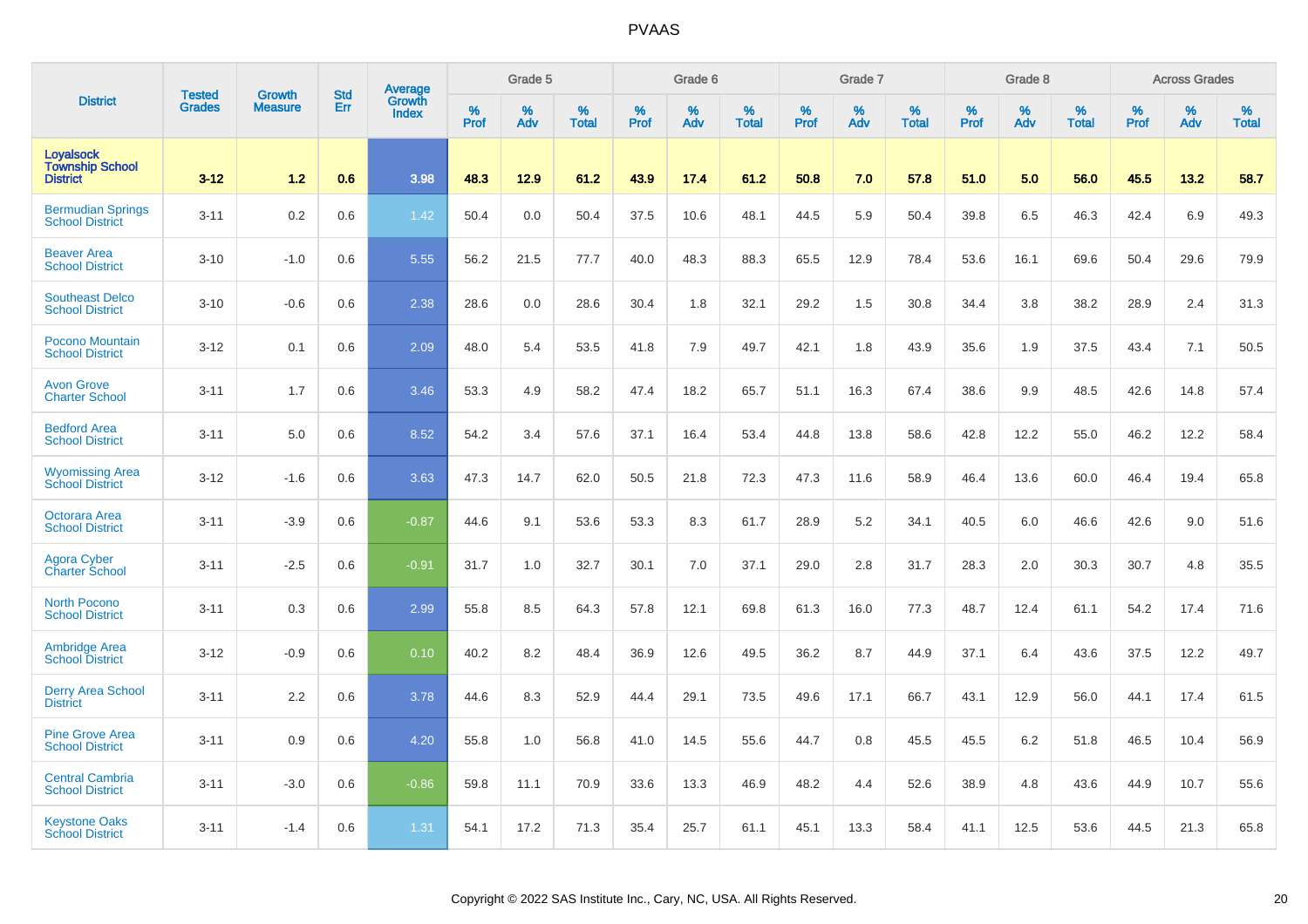|                                                               | <b>Tested</b> | <b>Growth</b>  | <b>Std</b> | <b>Average</b>         |                  | Grade 5  |                   |           | Grade 6  |                   |           | Grade 7  |                   |           | Grade 8  |                   |           | <b>Across Grades</b> |                   |
|---------------------------------------------------------------|---------------|----------------|------------|------------------------|------------------|----------|-------------------|-----------|----------|-------------------|-----------|----------|-------------------|-----------|----------|-------------------|-----------|----------------------|-------------------|
| <b>District</b>                                               | <b>Grades</b> | <b>Measure</b> | <b>Err</b> | Growth<br><b>Index</b> | %<br><b>Prof</b> | %<br>Adv | %<br><b>Total</b> | %<br>Prof | %<br>Adv | %<br><b>Total</b> | %<br>Prof | %<br>Adv | %<br><b>Total</b> | %<br>Prof | %<br>Adv | %<br><b>Total</b> | %<br>Prof | %<br>Adv             | %<br><b>Total</b> |
| <b>Loyalsock</b><br><b>Township School</b><br><b>District</b> | $3 - 12$      | 1.2            | 0.6        | 3.98                   | 48.3             | 12.9     | 61.2              | 43.9      | 17.4     | 61.2              | 50.8      | 7.0      | 57.8              | 51.0      | 5.0      | 56.0              | 45.5      | 13.2                 | 58.7              |
| <b>Mifflinburg Area</b><br><b>School District</b>             | $3 - 11$      | 1.9            | 0.6        | 6.51                   | 60.8             | 8.0      | 68.8              | 47.8      | 20.7     | 68.5              | 47.1      | 5.8      | 52.9              | 53.8      | 8.6      | 62.5              | 49.7      | 13.0                 | 62.7              |
| <b>Susquenita School</b><br><b>District</b>                   | $3 - 11$      | 0.7            | 0.6        | 3.42                   | 46.7             | 9.2      | 55.8              | 45.3      | 8.5      | 53.8              | 38.0      | 7.4      | 45.4              | 42.1      | 6.5      | 48.6              | 43.0      | 11.2                 | 54.2              |
| <b>Towanda Area</b><br><b>School District</b>                 | $3 - 11$      | 0.7            | 0.6        | 5.23                   | 40.8             | 6.7      | 47.5              | 36.4      | 19.6     | 56.1              | 37.3      | 5.9      | 43.2              | 40.5      | 7.8      | 48.3              | 36.0      | 10.8                 | 46.7              |
| <b>Grove City Area</b><br><b>School District</b>              | $3 - 12$      | 1.6            | 0.6        | 3.90                   | 45.0             | 21.0     | 66.0              | 36.9      | 23.8     | 60.7              | 58.9      | 16.1     | 75.0              | 47.1      | 12.6     | 59.7              | 45.7      | 20.1                 | 65.8              |
| <b>Ellwood City Area</b><br><b>School District</b>            | $3 - 11$      | 0.6            | 0.6        | 3.38                   | 53.8             | 11.5     | 65.4              | 47.0      | 14.8     | 61.7              | 43.0      | 10.7     | 53.7              | 41.3      | 8.3      | 49.5              | 45.3      | 10.3                 | 55.6              |
| Jim Thorpe Area<br><b>School District</b>                     | $3 - 11$      | $-3.4$         | 0.6        | $-2.05$                | 45.4             | 2.0      | 47.5              | 30.8      | 9.4      | 40.2              | 37.9      | 6.4      | 44.3              | 37.6      | 5.6      | 43.2              | 38.6      | 8.0                  | 46.6              |
| <b>Mcguffey School</b><br><b>District</b>                     | $3 - 11$      | $-1.8$         | 0.6        | 1.38                   | 43.5             | 1.8      | 45.4              | 42.7      | 12.6     | 55.3              | 34.9      | 0.9      | 35.8              | 38.0      | 4.1      | 42.2              | 41.6      | 8.2                  | 49.8              |
| Lake-Lehman<br><b>School District</b>                         | $3 - 11$      | 2.0            | 0.6        | 4.90                   | 46.8             | 4.5      | 51.4              | 42.9      | 10.5     | 53.3              | 53.0      | 9.6      | 62.6              | 52.2      | 8.7      | 60.9              | 48.7      | 10.4                 | 59.1              |
| Philipsburg-<br>Osceola Area<br><b>School District</b>        | $3 - 11$      | $-4.8$         | 0.6        | $-0.04$                | 45.5             | 6.5      | 52.0              | 41.3      | 11.9     | 53.2              | 35.2      | 2.4      | 37.6              | 33.0      | 6.2      | 39.2              | 40.7      | 11.1                 | 51.8              |
| Penn Cambria<br><b>School District</b>                        | $3 - 11$      | $-0.4$         | 0.6        | 2.47                   | 56.8             | 0.9      | 57.7              | 46.5      | 7.1      | 53.5              | 58.1      | 7.7      | 65.8              | 52.3      | 7.8      | 60.2              | 48.8      | 9.2                  | 58.0              |
| <b>Southern Tioga</b><br><b>School District</b>               | $3 - 11$      | 1.4            | 0.6        | 2.67                   | 38.5             | 4.2      | 42.7              | 39.6      | 14.2     | 53.8              | 44.9      | 3.6      | 48.6              | 37.2      | 8.3      | 45.4              | 38.5      | 7.0                  | 45.6              |
| <b>Bald Eagle Area</b><br><b>School District</b>              | $3 - 11$      | 0.1            | 0.6        | 3.73                   | 54.7             | 4.7      | 59.4              | 41.6      | 7.9      | 49.5              | 32.2      | 2.5      | 34.8              | 34.2      | 14.0     | 48.2              | 39.5      | 10.5                 | 50.0              |
| Cheltenham<br><b>School District</b>                          | $3 - 11$      | $-2.6$         | 0.6        | $-1.69$                | 43.9             | 13.0     | 56.9              | 49.5      | 17.8     | 67.3              | 48.3      | 9.4      | 57.7              | 35.2      | 7.7      | 42.9              | 44.0      | 14.8                 | 58.8              |
| <b>Central Greene</b><br><b>School District</b>               | $3 - 11$      | $-1.8$         | 0.6        | 0.82                   | 35.0             | 0.0      | 35.0              | 40.0      | 9.5      | 49.5              | 33.3      | 5.0      | 38.3              | 31.5      | 1.8      | 33.3              | 35.2      | 5.2                  | 40.3              |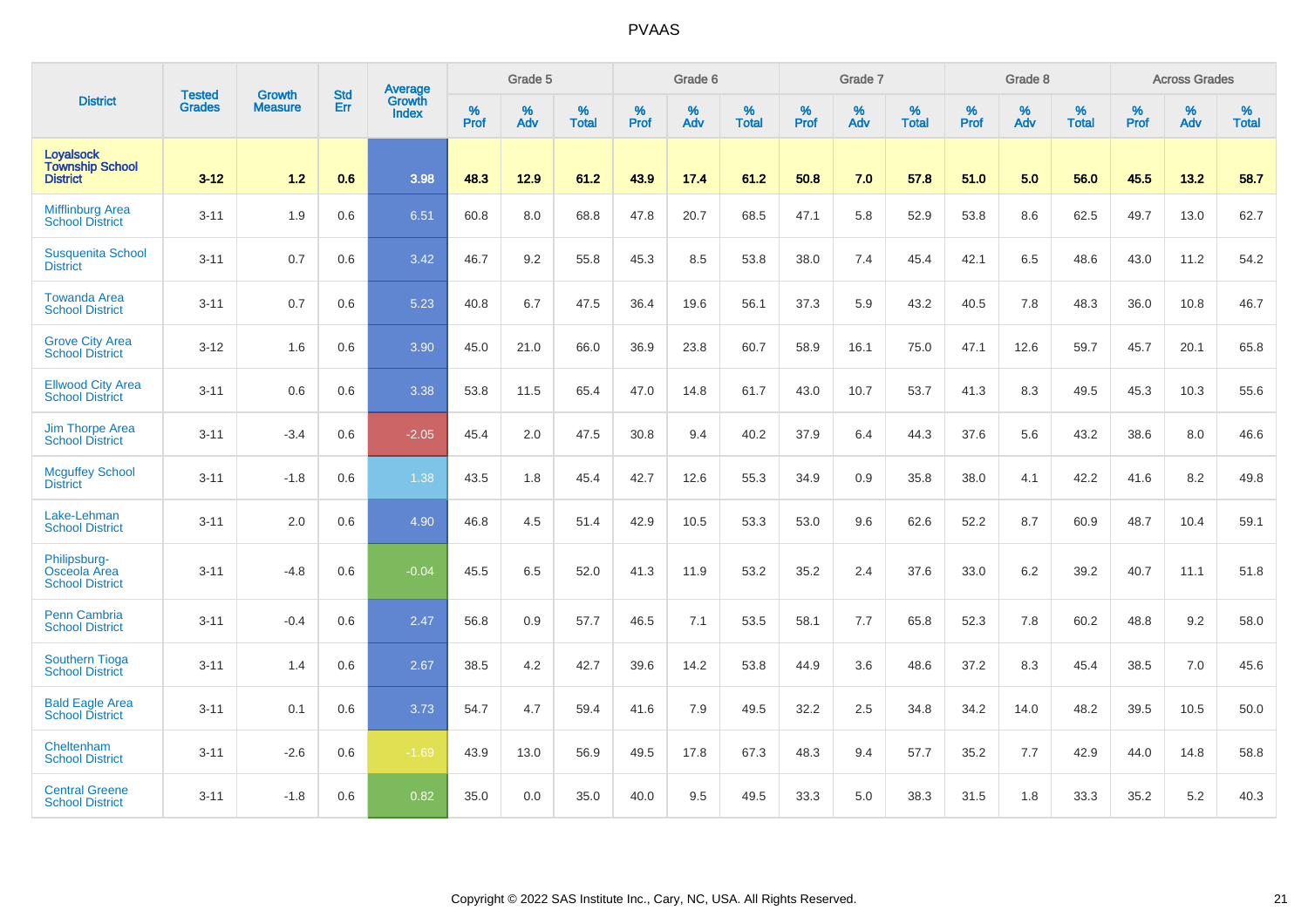|                                                                   |                                | <b>Growth</b>  | <b>Std</b> | <b>Average</b><br>Growth |                  | Grade 5  |                   |           | Grade 6  |                   |           | Grade 7  |                   |           | Grade 8  |                   |                  | <b>Across Grades</b> |                   |
|-------------------------------------------------------------------|--------------------------------|----------------|------------|--------------------------|------------------|----------|-------------------|-----------|----------|-------------------|-----------|----------|-------------------|-----------|----------|-------------------|------------------|----------------------|-------------------|
| <b>District</b>                                                   | <b>Tested</b><br><b>Grades</b> | <b>Measure</b> | Err        | <b>Index</b>             | %<br><b>Prof</b> | %<br>Adv | %<br><b>Total</b> | %<br>Prof | %<br>Adv | %<br><b>Total</b> | %<br>Prof | %<br>Adv | %<br><b>Total</b> | %<br>Prof | %<br>Adv | %<br><b>Total</b> | %<br><b>Prof</b> | %<br>Adv             | %<br><b>Total</b> |
| <b>Loyalsock</b><br><b>Township School</b><br><b>District</b>     | $3 - 12$                       | 1.2            | 0.6        | 3.98                     | 48.3             | 12.9     | 61.2              | 43.9      | 17.4     | 61.2              | 50.8      | 7.0      | 57.8              | 51.0      | 5.0      | 56.0              | 45.5             | 13.2                 | 58.7              |
| <b>Greater Nanticoke</b><br><b>Area School</b><br><b>District</b> | $3 - 12$                       | $-0.0$         | 0.6        | 1.30                     | 43.1             | 2.8      | 45.9              | 26.7      | 6.0      | 32.8              | 23.6      | 1.9      | 25.5              | 35.6      | 3.5      | 39.1              | 29.8             | 5.0                  | 34.8              |
| <b>Girard School</b><br><b>District</b>                           | $3 - 11$                       | 1.9            | 0.6        | 3.54                     | 54.5             | 12.5     | 67.0              | 38.1      | 22.9     | 61.0              | 47.8      | 16.2     | 64.0              | 54.1      | 7.3      | 61.5              | 45.5             | 17.8                 | 63.3              |
| <b>MaST Community</b><br><b>Charter School</b>                    | $3 - 10$                       | $-4.3$         | 0.6        | 2.81                     | 56.4             | 9.9      | 66.3              | 45.3      | 21.7     | 67.0              | 59.8      | 12.8     | 72.6              | 54.4      | 12.6     | 67.0              | 51.0             | 14.1                 | 65.2              |
| <b>Loyalsock</b><br><b>Township School</b><br><b>District</b>     | $3 - 12$                       | 1.2            | 0.6        | 3.98                     | 48.3             | 12.9     | 61.2              | 43.9      | 17.4     | 61.2              | 50.8      | 7.0      | 57.8              | 51.0      | 5.0      | 56.0              | 45.5             | 13.2                 | 58.7              |
| <b>Panther Valley</b><br><b>School District</b>                   | $3 - 12$                       | 0.1            | 0.6        | 0.76                     | 26.7             | 1.0      | 27.6              | 33.1      | 1.6      | 34.7              | 34.6      | 2.7      | 37.3              | 32.7      | 4.7      | 37.4              | 31.1             | 4.0                  | 35.1              |
| <b>Mount Carmel</b><br><b>Area School</b><br><b>District</b>      | $3 - 11$                       | $-2.5$         | 0.6        | $-0.26$                  | 36.9             | 1.8      | 38.7              | 31.3      | 7.8      | 39.1              | 30.6      | 0.0      | 30.6              | 29.0      | 2.6      | 31.6              | 32.7             | 4.4                  | 37.2              |
| <b>Chester</b><br>Community<br><b>Charter School</b>              | $3 - 8$                        | 3.8            | 0.6        | 6.24                     | 15.7             | 0.8      | 16.4              | 11.9      | 1.8      | 13.8              | 15.2      | 1.0      | 16.2              | 14.8      | 0.0      | 14.8              | 13.2             | 0.7                  | 13.9              |
| Southmoreland<br><b>School District</b>                           | $3 - 11$                       | $-3.9$         | 0.6        | 0.18                     | 39.6             | 2.1      | 41.7              | 41.4      | 8.1      | 49.6              | 43.1      | 4.6      | 47.7              | 49.5      | 4.8      | 54.4              | 44.6             | 6.8                  | 51.3              |
| <b>Brookville Area</b><br><b>School District</b>                  | $3 - 11$                       | $-3.3$         | 0.6        | $-1.08$                  | 41.6             | 5.9      | 47.5              | 37.1      | 12.4     | 49.4              | 34.4      | 0.8      | 35.2              | 45.0      | 7.3      | 52.3              | 40.4             | 8.7                  | 49.1              |
| <b>Pequea Valley</b><br><b>School District</b>                    | $3 - 11$                       | 1.3            | 0.6        | 3.16                     | 46.4             | 1.8      | 48.2              | 36.6      | 7.5      | 44.1              | 43.0      | 4.7      | 47.7              | 37.9      | 6.8      | 44.7              | 37.7             | 6.5                  | 44.2              |
| <b>Richland School</b><br><b>District</b>                         | $3 - 11$                       | 3.6            | 0.6        | 5.79                     | 51.5             | 18.4     | 69.9              | 54.7      | 20.0     | 74.7              | 51.6      | 14.1     | 65.6              | 53.8      | 15.1     | 68.9              | 51.0             | 18.8                 | 69.8              |
| <b>Belle Vernon Area</b><br><b>School District</b>                | $3 - 11$                       | $-0.1$         | 0.6        | 1.31                     | 52.2             | 6.3      | 58.6              | 49.6      | 14.8     | 64.4              | 47.8      | 4.4      | 52.2              | 44.1      | 6.4      | 50.5              | 47.7             | 8.9                  | 56.6              |
| <b>Palmerton Area</b><br><b>School District</b>                   | $3 - 11$                       | 1.6            | 0.6        | 4.14                     | 54.9             | 3.7      | 58.5              | 47.3      | 14.6     | 61.8              | 42.6      | 11.6     | 54.3              | 38.3      | 11.2     | 49.5              | 45.2             | 11.6                 | 56.8              |
| <b>Oley Valley School</b><br><b>District</b>                      | $3 - 11$                       | $-0.0$         | 0.6        | 1.90                     | 53.5             | 5.0      | 58.4              | 40.0      | 19.0     | 59.0              | 50.0      | 7.8      | 57.8              | 54.8      | 5.4      | 60.2              | 49.6             | 9.0                  | 58.6              |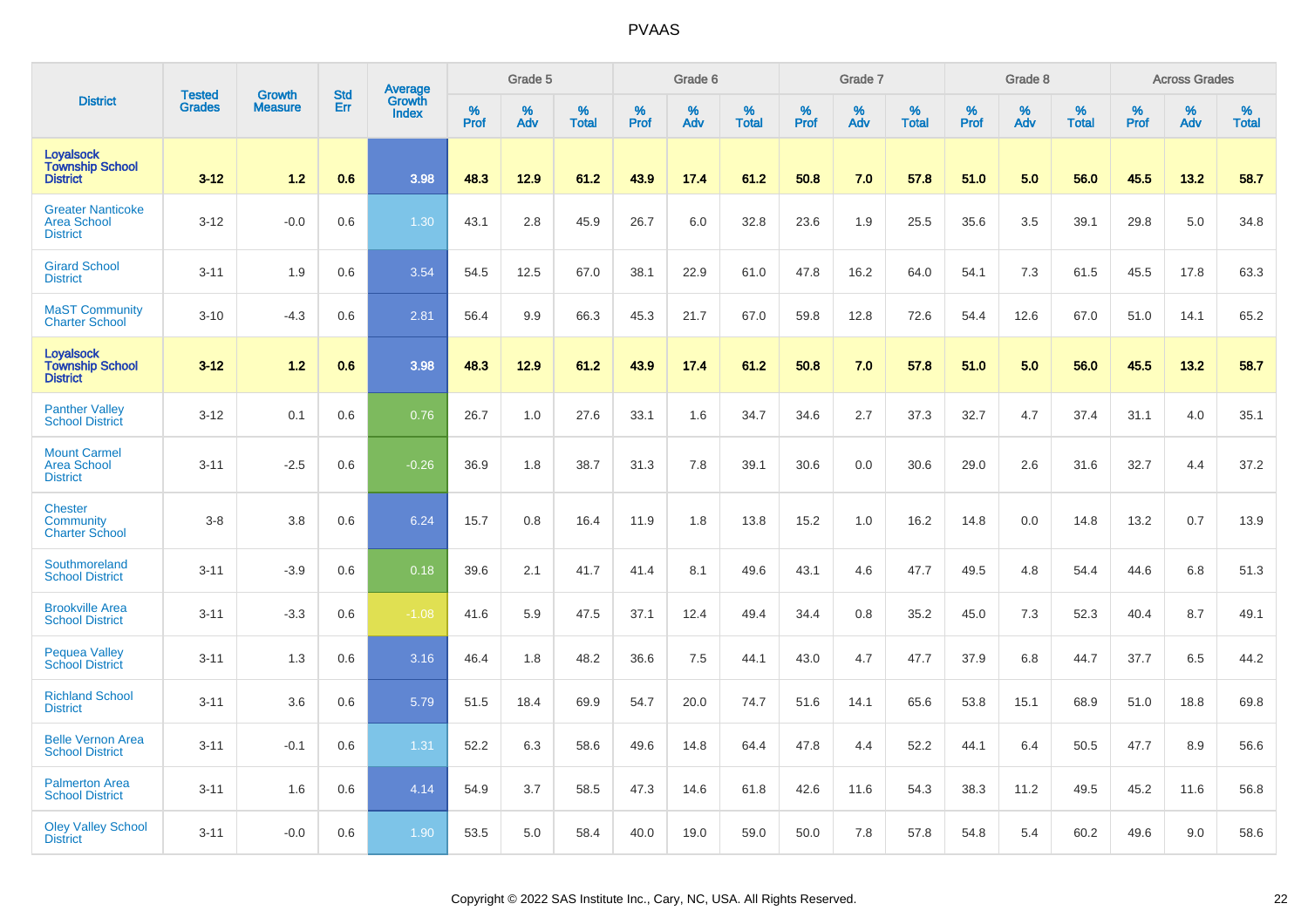|                                                               | <b>Tested</b> | <b>Growth</b>  | <b>Std</b> |                                   |                     | Grade 5  |                   |              | Grade 6  |                   |              | Grade 7  |                   |              | Grade 8  |                   |                  | <b>Across Grades</b> |                   |
|---------------------------------------------------------------|---------------|----------------|------------|-----------------------------------|---------------------|----------|-------------------|--------------|----------|-------------------|--------------|----------|-------------------|--------------|----------|-------------------|------------------|----------------------|-------------------|
| <b>District</b>                                               | <b>Grades</b> | <b>Measure</b> | Err        | Average<br>Growth<br><b>Index</b> | $\%$<br><b>Prof</b> | %<br>Adv | %<br><b>Total</b> | $\%$<br>Prof | %<br>Adv | %<br><b>Total</b> | $\%$<br>Prof | %<br>Adv | %<br><b>Total</b> | $\%$<br>Prof | %<br>Adv | %<br><b>Total</b> | %<br><b>Prof</b> | %<br>Adv             | %<br><b>Total</b> |
| <b>Loyalsock</b><br><b>Township School</b><br><b>District</b> | $3 - 12$      | 1.2            | 0.6        | 3.98                              | 48.3                | 12.9     | 61.2              | 43.9         | 17.4     | 61.2              | 50.8         | 7.0      | 57.8              | 51.0         | 5.0      | 56.0              | 45.5             | 13.2                 | 58.7              |
| <b>Wyoming Area</b><br><b>School District</b>                 | $3 - 10$      | $-4.1$         | 0.6        | $-1.78$                           | 58.6                | 6.0      | 64.7              | 38.8         | 2.9      | 41.8              | 49.5         | 3.2      | 52.7              | 35.8         | 9.4      | 45.3              | 43.5             | 7.5                  | 51.1              |
| <b>Wellsboro Area</b><br><b>School District</b>               | $3 - 11$      | $-0.6$         | 0.6        | 4.08                              | 62.1                | 6.9      | 69.0              | 41.8         | 15.3     | 57.1              | 46.6         | 15.2     | 61.9              | 44.3         | 15.5     | 59.8              | 45.8             | 12.9                 | 58.7              |
| <b>Uniontown Area</b><br><b>School District</b>               | $3 - 11$      | 0.5            | 0.6        | 1.21                              | 40.6                | 9.4      | 50.0              | 40.7         | 14.8     | 55.6              | 37.3         | 3.6      | 40.9              | 42.4         | 3.3      | 45.6              | 39.1             | 11.0                 | 50.1              |
| <b>Riverside School</b><br><b>District</b>                    | $3 - 11$      | 2.8            | 0.6        | 4.52                              | 44.6                | 4.0      | 48.5              | 45.4         | 13.1     | 58.6              | 43.7         | 11.6     | 55.3              | 45.0         | 8.3      | 53.2              | 44.3             | 10.7                 | 55.0              |
| Penns Valley Area<br><b>School District</b>                   | $3-12$        | 2.5            | 0.6        | 6.79                              | 56.1                | 8.2      | 64.3              | 41.8         | 33.0     | 74.8              | 45.7         | 1.9      | 47.6              | 35.8         | 8.5      | 44.3              | 44.5             | 13.0                 | 57.5              |
| John B. Stetson<br><b>Charter School</b>                      | $5-8$         | 3.5            | 0.6        | 5.56                              | 4.5                 | 0.0      | 4.5               | 6.4          | 0.0      | 6.4               | 10.2         | 0.0      | 10.2              | 10.5         | 1.6      | 12.1              | 8.5              | 0.5                  | 8.9               |
| <b>Western Wayne</b><br><b>School District</b>                | $3 - 11$      | $-0.5$         | 0.6        | 1.82                              | 56.6                | 7.6      | 64.2              | 43.0         | 21.5     | 64.5              | 45.2         | 10.6     | 55.8              | 45.8         | 15.0     | 60.8              | 45.8             | 18.1                 | 63.9              |
| <b>Troy Area School</b><br><b>District</b>                    | $3 - 10$      | 0.2            | 0.6        | 3.50                              | 45.0                | 1.0      | 46.0              | 25.5         | 5.9      | 31.4              | 45.6         | 6.5      | 52.2              | 42.4         | 10.2     | 52.5              | 39.4             | 6.6                  | 46.0              |
| <b>Cambria Heights</b><br><b>School District</b>              | $3 - 10$      | 1.6            | 0.6        | 4.96                              | 62.9                | 5.6      | 68.5              | 42.6         | 24.8     | 67.3              | 51.0         | 5.2      | 56.2              | 48.2         | 13.4     | 61.6              | 49.1             | 11.7                 | 60.8              |
| <b>Karns City Area</b><br><b>School District</b>              | $3 - 11$      | $-0.9$         | 0.6        | 3.33                              | 56.2                | 9.0      | 65.2              | 46.6         | 14.8     | 61.4              | 47.4         | 1.7      | 49.1              | 40.7         | 1.8      | 42.6              | 44.7             | 6.8                  | 51.5              |
| <b>South Park School</b><br><b>District</b>                   | $3 - 11$      | $-0.8$         | 0.6        | 0.04                              | 61.4                | 2.4      | 63.9              | 40.6         | 13.2     | 53.8              | 47.5         | 12.5     | 60.0              | 55.8         | 7.7      | 63.5              | 50.5             | 13.2                 | 63.8              |
| <b>Mohawk Area</b><br><b>School District</b>                  | $3 - 11$      | 0.9            | 0.6        | 4.05                              | 43.7                | 6.8      | 50.5              | 44.7         | 21.3     | 66.0              | 56.9         | 7.8      | 64.7              | 55.9         | 8.6      | 64.5              | 46.4             | 17.1                 | 63.5              |
| <b>Big Beaver Falls</b><br>Area School<br><b>District</b>     | $3 - 11$      | $-0.7$         | 0.6        | 3.08                              | 44.1                | 2.9      | 47.1              | 30.8         | 1.9      | 32.7              | 29.7         | 5.0      | 34.6              | 27.8         | 2.1      | 29.9              | 33.1             | 3.7                  | 36.8              |
| <b>Tulpehocken Area</b><br><b>School District</b>             | $3 - 12$      | $-0.2$         | 0.6        | 1.52                              | 57.5                | 2.3      | 59.8              | 32.4         | 17.6     | 50.0              | 39.8         | 4.8      | 44.7              | 42.0         | 6.2      | 48.2              | 41.5             | 9.5                  | 51.0              |
| <b>New Brighton Area</b><br><b>School District</b>            | $3 - 11$      | $-4.3$         | 0.6        | $-1.99$                           | 37.1                | 4.5      | 41.6              | 37.0         | 7.0      | 44.0              | 33.7         | 5.0      | 38.6              | 27.6         | 3.8      | 31.4              | 32.4             | 4.8                  | 37.2              |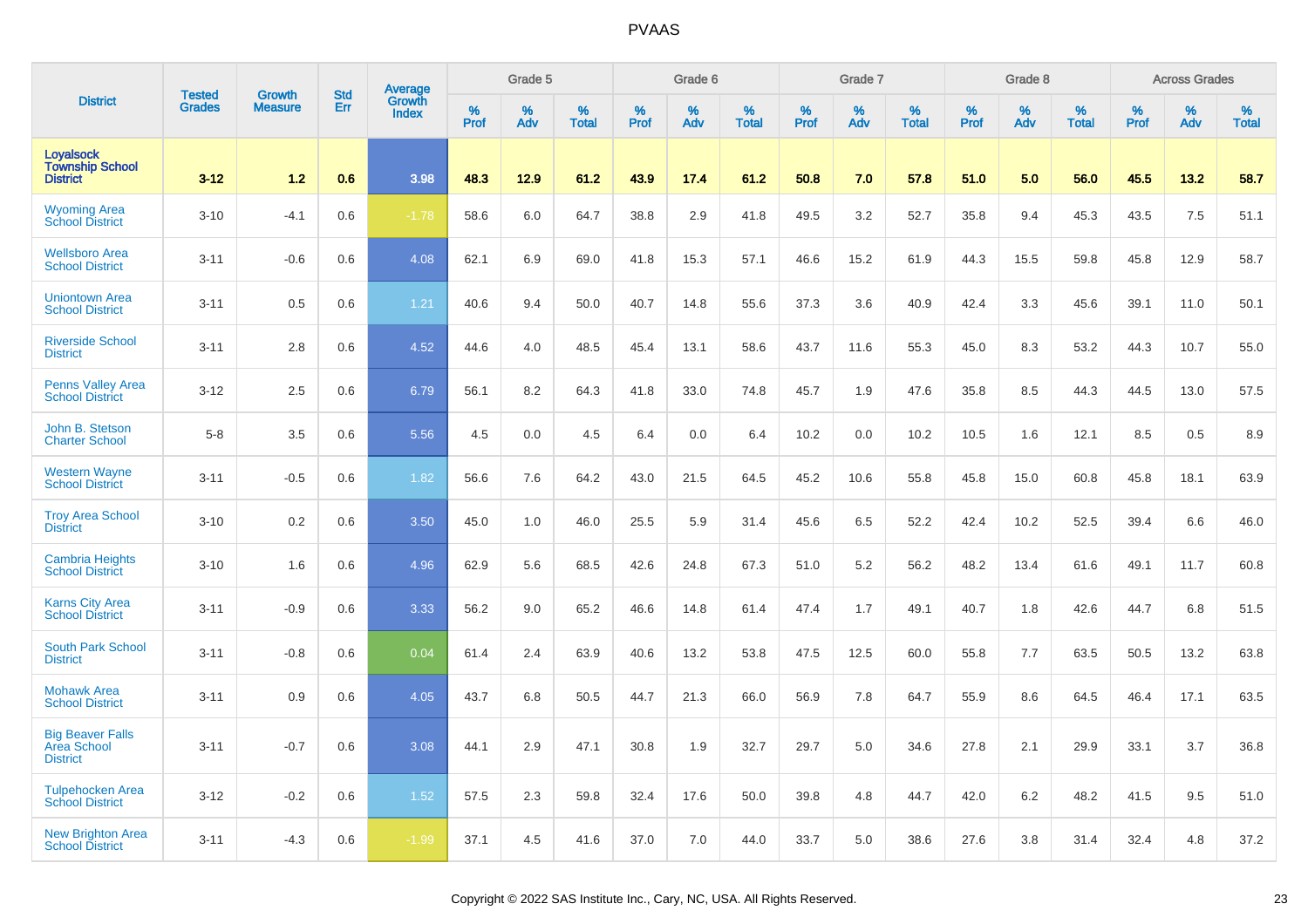|                                                                    |                                | <b>Growth</b>  | <b>Std</b> | Average         |              | Grade 5  |                   |           | Grade 6  |                   |              | Grade 7  |                   |           | Grade 8  |                   |              | <b>Across Grades</b> |                   |
|--------------------------------------------------------------------|--------------------------------|----------------|------------|-----------------|--------------|----------|-------------------|-----------|----------|-------------------|--------------|----------|-------------------|-----------|----------|-------------------|--------------|----------------------|-------------------|
| <b>District</b>                                                    | <b>Tested</b><br><b>Grades</b> | <b>Measure</b> | Err        | Growth<br>Index | $\%$<br>Prof | %<br>Adv | %<br><b>Total</b> | %<br>Prof | %<br>Adv | %<br><b>Total</b> | $\%$<br>Prof | %<br>Adv | %<br><b>Total</b> | %<br>Prof | %<br>Adv | %<br><b>Total</b> | $\%$<br>Prof | %<br>Adv             | %<br><b>Total</b> |
| <b>Loyalsock</b><br><b>Township School</b><br><b>District</b>      | $3 - 12$                       | 1.2            | 0.6        | 3.98            | 48.3         | 12.9     | 61.2              | 43.9      | 17.4     | 61.2              | 50.8         | 7.0      | 57.8              | 51.0      | 5.0      | 56.0              | 45.5         | 13.2                 | 58.7              |
| Northwestern<br><b>School District</b>                             | $3 - 11$                       | $-4.4$         | 0.6        | $-1.84$         | 50.0         | 2.1      | 52.1              | 41.4      | 16.1     | 57.5              | 42.4         | 1.9      | 44.3              | 36.4      | 6.4      | 42.7              | 40.4         | 8.1                  | 48.5              |
| <b>Charleroi School</b><br><b>District</b>                         | $3 - 11$                       | $-2.5$         | 0.6        | 1.65            | 45.1         | 2.0      | 47.1              | 44.0      | 11.0     | 55.0              | 37.7         | 11.3     | 49.1              | 45.3      | 4.2      | 49.5              | 43.2         | 7.7                  | 50.9              |
| New Hope-<br><b>Solebury School</b><br><b>District</b>             | $3 - 11$                       | 2.7            | 0.6        | 7.15            | 63.4         | 11.8     | 75.3              | 46.1      | 25.5     | 71.6              | 50.0         | 22.9     | 72.9              | 60.2      | 25.9     | 86.1              | 51.8         | 23.2                 | 75.0              |
| Pen Argyl Area<br><b>School District</b>                           | $3 - 12$                       | 2.2            | 0.6        | 3.79            | 50.0         | 10.0     | 60.0              | 43.9      | 13.4     | 57.3              | 44.6         | 9.1      | 53.6              | 44.7      | 4.8      | 49.5              | 46.0         | 11.3                 | 57.2              |
| <b>Palisades School</b><br><b>District</b>                         | $3 - 11$                       | 0.4            | 0.6        | 2.52            | 53.1         | 13.5     | 66.7              | 48.5      | 19.2     | 67.7              | 60.2         | 10.7     | 70.9              | 43.2      | 9.1      | 52.3              | 48.5         | 17.4                 | 65.9              |
| <b>Wattsburg Area</b><br><b>School District</b>                    | $3 - 11$                       | 3.0            | 0.6        | 4.82            | 48.9         | 9.1      | 58.0              | 52.1      | 18.1     | 70.2              | 46.2         | 13.2     | 59.3              | 60.8      | 5.9      | 66.7              | 48.4         | 12.4                 | 60.8              |
| <b>Riverside Beaver</b><br><b>County School</b><br><b>District</b> | $3 - 11$                       | 2.3            | 0.6        | 3.93            | 53.1         | 9.4      | 62.5              | 37.0      | 36.0     | 73.0              | 48.8         | 12.5     | 61.2              | 51.6      | 15.8     | 67.4              | 45.6         | 22.4                 | 68.1              |
| Annville-Cleona<br><b>School District</b>                          | $3 - 12$                       | $-0.3$         | 0.6        | 4.34            | 47.5         | 11.2     | 58.8              | 39.6      | 21.9     | 61.5              | 54.0         | 12.6     | 66.7              | 32.4      | 17.6     | 50.0              | 44.0         | 15.5                 | 59.5              |
| <b>Warrior Run</b><br><b>School District</b>                       | $3 - 11$                       | 2.6            | 0.6        | 5.88            | 48.0         | 6.5      | 54.6              | 42.2      | 19.3     | 61.5              | 46.3         | 15.7     | 62.0              | 42.2      | 10.0     | 52.2              | 43.0         | 12.6                 | 55.6              |
| <b>Chestnut Ridge</b><br><b>School District</b>                    | $3 - 12$                       | 1.2            | 0.7        | 3.96            | 53.8         | 4.4      | 58.2              | 42.0      | 19.8     | 61.7              | 57.9         | 3.2      | 61.0              | 50.5      | 6.2      | 56.7              | 47.9         | 11.6                 | 59.5              |
| <b>Bloomsburg Area</b><br><b>School District</b>                   | $3 - 10$                       | $-0.8$         | 0.7        | 1.26            | 49.4         | 4.4      | 53.8              | 43.3      | 15.6     | 58.9              | 36.3         | 7.8      | 44.1              | 50.0      | 6.0      | 56.0              | 46.3         | 11.7                 | 57.9              |
| <b>Westmont Hilltop</b><br><b>School District</b>                  | $3 - 11$                       | $-4.1$         | 0.7        | 0.20            | 40.6         | 3.0      | 43.6              | 36.4      | 12.1     | 48.5              | 47.1         | 1.2      | 48.2              | 56.4      | 4.3      | 60.6              | 41.9         | 9.4                  | 51.2              |
| New Kensington-<br>Arnold School<br><b>District</b>                | $3 - 11$                       | $-1.0$         | 0.7        | $-0.05$         | 22.5         | 0.9      | 23.4              | 20.6      | 10.3     | 30.8              | 27.0         | 0.0      | 27.0              | 26.4      | 3.4      | 29.9              | 27.1         | 4.2                  | 31.3              |
| <b>Wyalusing Area</b><br><b>School District</b>                    | $3 - 12$                       | 1.0            | 0.7        | 5.29            | 36.1         | 2.4      | 38.6              | 43.1      | 13.7     | 56.9              | 43.5         | 12.0     | 55.4              | 36.8      | 3.8      | 40.6              | 39.8         | 9.9                  | 49.6              |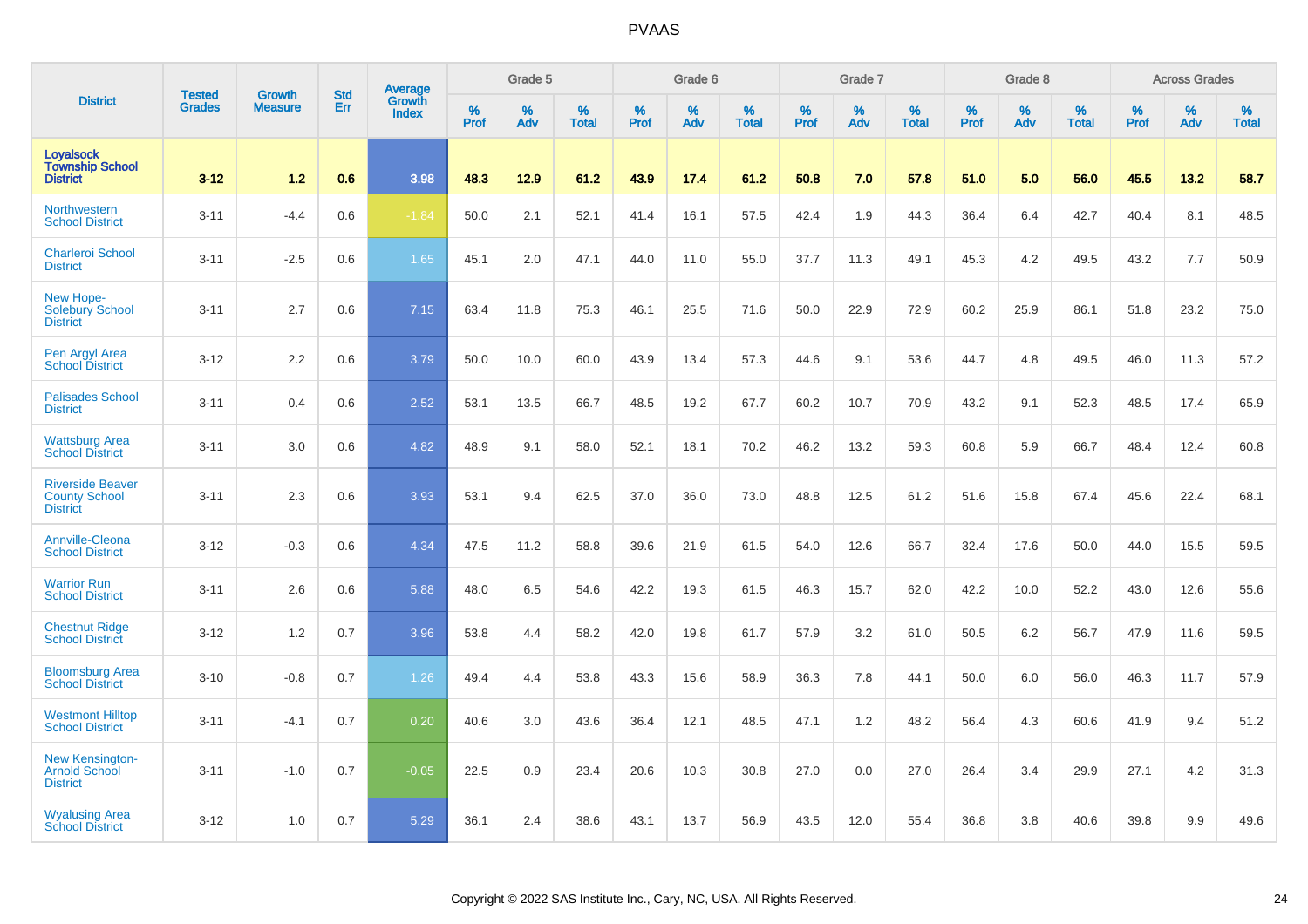|                                                                                            | <b>Tested</b> | <b>Growth</b>  | <b>Std</b> | Average                |              | Grade 5  |                   |           | Grade 6  |                   |              | Grade 7  |                   |           | Grade 8  |                   |           | <b>Across Grades</b> |                   |
|--------------------------------------------------------------------------------------------|---------------|----------------|------------|------------------------|--------------|----------|-------------------|-----------|----------|-------------------|--------------|----------|-------------------|-----------|----------|-------------------|-----------|----------------------|-------------------|
| <b>District</b>                                                                            | <b>Grades</b> | <b>Measure</b> | Err        | Growth<br><b>Index</b> | $\%$<br>Prof | %<br>Adv | %<br><b>Total</b> | %<br>Prof | %<br>Adv | %<br><b>Total</b> | $\%$<br>Prof | %<br>Adv | %<br><b>Total</b> | %<br>Prof | %<br>Adv | %<br><b>Total</b> | %<br>Prof | %<br>Adv             | %<br><b>Total</b> |
| <b>Loyalsock</b><br><b>Township School</b><br><b>District</b>                              | $3 - 12$      | 1.2            | 0.6        | 3.98                   | 48.3         | 12.9     | 61.2              | 43.9      | 17.4     | 61.2              | 50.8         | 7.0      | 57.8              | 51.0      | 5.0      | 56.0              | 45.5      | 13.2                 | 58.7              |
| The Philadelphia<br><b>Charter School for</b><br><b>Arts and Sciences</b><br>at HR Edmunds | $3 - 8$       | $-1.2$         | 0.7        | 1.91                   | 11.9         | 2.4      | 14.3              | 18.6      | 0.0      | 18.6              | 17.2         | 0.0      | 17.2              | 24.4      | 0.0      | 24.4              | 16.1      | 0.6                  | 16.7              |
| <b>Blairsville-</b><br><b>Saltsburg School</b><br><b>District</b>                          | $3 - 11$      | $-0.1$         | 0.7        | 1.52                   | 46.9         | 8.2      | 55.1              | 40.4      | 22.5     | 62.9              | 38.6         | 9.9      | 48.5              | 50.6      | 14.1     | 64.7              | 41.8      | 15.1                 | 56.9              |
| <b>Freire Charter</b><br><b>School</b>                                                     | $5 - 11$      | 1.6            | 0.7        | 4.55                   | 17.5         | 0.0      | 17.5              | 31.4      | 1.4      | 32.9              | 28.3         | 2.0      | 30.3              | 33.6      | 3.7      | 37.4              | 27.6      | 1.9                  | 29.5              |
| <b>First Philadelphia</b><br>Preparatory<br><b>Charter School</b>                          | $3 - 8$       | $-3.5$         | 0.7        | $-1.44$                | 13.7         | 1.0      | 14.7              | 22.8      | 1.1      | 23.9              | 7.6          | 0.0      | 7.6               | 18.9      | 4.0      | 23.0              | 16.4      | 1.6                  | 17.9              |
| <b>Salisbury</b><br><b>Township School</b><br><b>District</b>                              | $3 - 11$      | $-1.7$         | 0.7        | 2.04                   | 38.3         | 7.4      | 45.7              | 33.0      | 22.0     | 55.0              | 34.8         | 4.4      | 39.1              | 47.1      | 12.6     | 59.8              | 40.0      | 11.6                 | 51.7              |
| <b>Maritime Academy</b><br><b>Charter School</b>                                           | $3 - 10$      | $-6.3$         | 0.7        | $-3.02$                | 16.3         | 0.0      | 16.3              | 18.1      | 2.4      | 20.5              | 24.1         | 3.4      | 27.6              | 22.7      | 0.0      | 22.7              | 19.4      | 1.9                  | 21.3              |
| <b>Lakeland School</b><br><b>District</b>                                                  | $3 - 11$      | $-0.9$         | 0.7        | 1.69                   | 41.3         | 1.3      | 42.7              | 38.7      | 11.8     | 50.5              | 49.1         | 9.4      | 58.5              | 39.3      | 5.6      | 44.9              | 41.3      | 9.6                  | 50.8              |
| <b>Bellwood-Antis</b><br><b>School District</b>                                            | $3 - 10$      | 1.5            | 0.7        | 3.13                   | 46.1         | 3.4      | 49.4              | 34.4      | 16.7     | 51.1              | 44.0         | 10.7     | 54.8              | 41.3      | 26.1     | 67.4              | 41.8      | 16.7                 | 58.6              |
| <b>South Williamsport</b><br><b>Area School</b><br><b>District</b>                         | $3 - 10$      | 0.5            | 0.7        | 1.48                   | 45.7         | 6.4      | 52.1              | 37.4      | 15.4     | 52.8              | 40.5         | 8.3      | 48.8              | 43.2      | 12.5     | 55.7              | 39.9      | 12.1                 | 52.0              |
| Catasauqua Area<br><b>School District</b>                                                  | $3 - 12$      | $-1.3$         | 0.7        | 0.83                   | 30.1         | 0.0      | 30.1              | 55.4      | 9.5      | 64.9              | 33.3         | 2.9      | 36.3              | 24.4      | 7.8      | 32.2              | 36.9      | 5.3                  | 42.2              |
| <b>Southern Columbia</b><br><b>Area School</b><br><b>District</b>                          | $3 - 11$      | 1.6            | 0.7        | 6.77                   | 56.2         | 5.5      | 61.6              | 46.9      | 25.0     | 71.9              | 51.5         | 14.8     | 66.3              | 39.4      | 11.7     | 51.1              | 47.9      | 16.1                 | 64.0              |
| <b>Freedom Area</b><br><b>School District</b>                                              | $3 - 11$      | $-1.9$         | 0.7        | 1.34                   | 36.0         | 2.3      | 38.4              | 36.8      | 12.6     | 49.4              | 37.9         | 1.9      | 39.8              | 40.3      | 1.3      | 41.6              | 38.8      | 6.0                  | 44.7              |
| <b>Carbondale Area</b><br><b>School District</b>                                           | $3 - 10$      | $-1.3$         | 0.7        | 1.07                   | 34.5         | 0.0      | 34.5              | 23.1      | 2.2      | 25.3              | 29.4         | 3.5      | 32.9              | 42.4      | 5.7      | 48.1              | 30.0      | 3.2                  | 33.3              |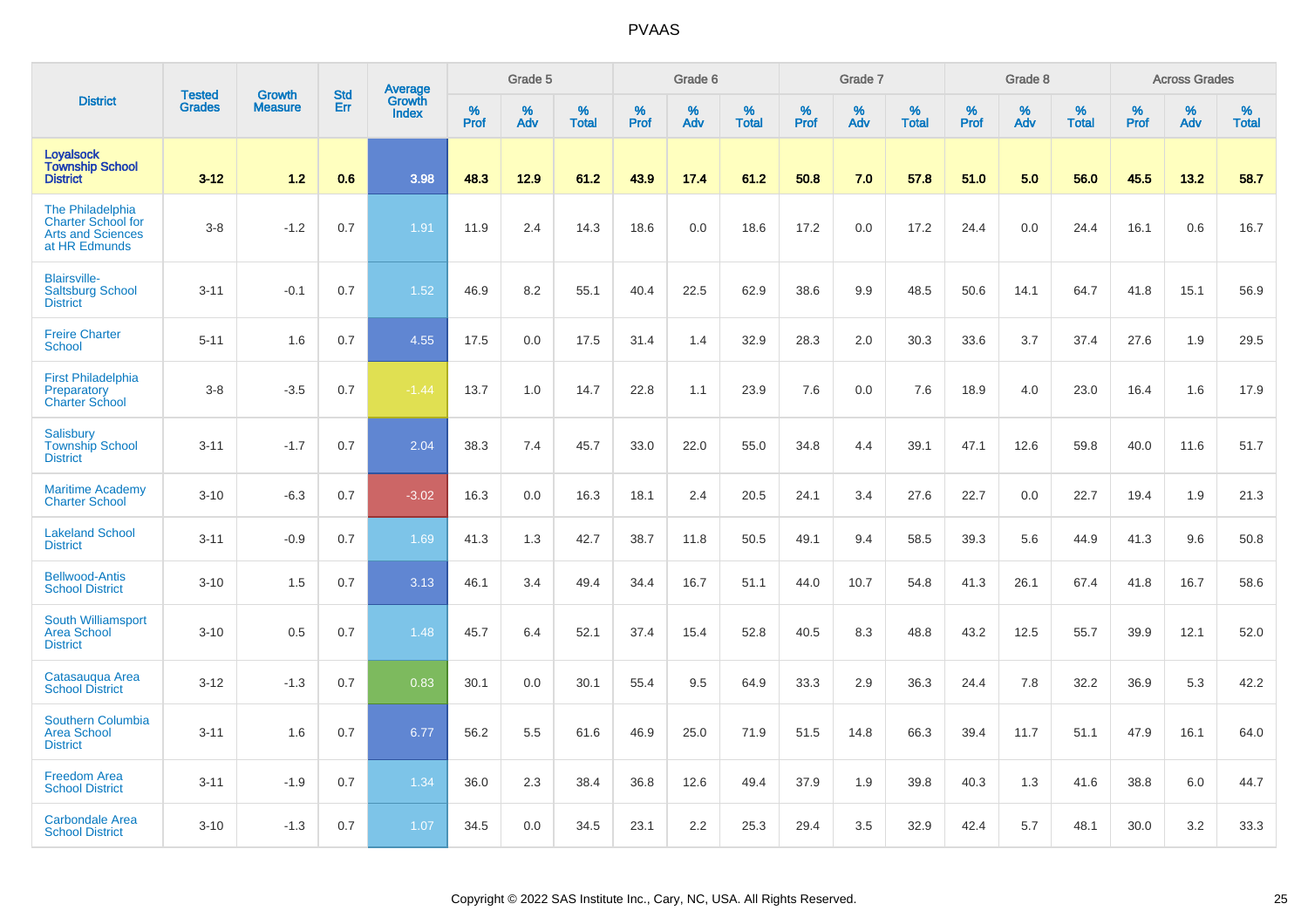|                                                               |                                | <b>Growth</b>  | <b>Std</b> | Average                       |           | Grade 5  |                   |           | Grade 6  |                   |           | Grade 7  |                   |           | Grade 8  |                   |           | <b>Across Grades</b> |                   |
|---------------------------------------------------------------|--------------------------------|----------------|------------|-------------------------------|-----------|----------|-------------------|-----------|----------|-------------------|-----------|----------|-------------------|-----------|----------|-------------------|-----------|----------------------|-------------------|
| <b>District</b>                                               | <b>Tested</b><br><b>Grades</b> | <b>Measure</b> | Err        | <b>Growth</b><br><b>Index</b> | %<br>Prof | %<br>Adv | %<br><b>Total</b> | %<br>Prof | %<br>Adv | %<br><b>Total</b> | %<br>Prof | %<br>Adv | %<br><b>Total</b> | %<br>Prof | %<br>Adv | %<br><b>Total</b> | %<br>Prof | %<br>Adv             | %<br><b>Total</b> |
| <b>Loyalsock</b><br><b>Township School</b><br><b>District</b> | $3 - 12$                       | 1.2            | 0.6        | 3.98                          | 48.3      | 12.9     | 61.2              | 43.9      | 17.4     | 61.2              | 50.8      | 7.0      | 57.8              | 51.0      | 5.0      | 56.0              | 45.5      | 13.2                 | 58.7              |
| <b>Northern Lehigh</b><br><b>School District</b>              | $3 - 12$                       | $-0.6$         | 0.7        | 0.95                          | 52.1      | 2.1      | 54.2              | 44.4      | 6.2      | 50.6              | 36.7      | 4.2      | 40.8              | 41.7      | 5.6      | 47.2              | 42.1      | 5.6                  | 47.7              |
| <b>Marion Center</b><br><b>Area School</b><br><b>District</b> | $3 - 10$                       | 2.0            | 0.7        | 2.96                          | 52.6      | 10.3     | 62.8              | 45.6      | 22.3     | 68.0              | 52.9      | 5.9      | 58.8              | 49.5      | 7.4      | 56.8              | 49.1      | 13.2                 | 62.3              |
| <b>East Allegheny</b><br><b>School District</b>               | $3 - 11$                       | $-3.0$         | 0.7        | $-1.41$                       | 41.6      | 3.4      | 44.9              | 25.9      | 7.1      | 32.9              | 30.8      | 2.6      | 33.3              | 22.3      | 3.9      | 26.2              | 26.8      | 4.0                  | 30.9              |
| <b>Greenville Area</b><br><b>School District</b>              | $3 - 11$                       | 1.0            | 0.7        | 1.92                          | 46.7      | 5.6      | 52.2              | 52.5      | 11.2     | 63.8              | 43.8      | 5.7      | 49.5              | 31.2      | 12.5     | 43.8              | 42.0      | 10.1                 | 52.1              |
| Pennsylvania<br><b>Virtual Charter</b><br><b>School</b>       | $3 - 11$                       | 2.2            | 0.7        | 3.25                          | 51.9      | 4.7      | 56.6              | 41.9      | 14.0     | 55.9              | 38.4      | 13.1     | 51.5              | 43.8      | 9.0      | 52.8              | 42.3      | 11.6                 | 53.9              |
| <b>Camp Hill School</b><br><b>District</b>                    | $3 - 12$                       | $-2.3$         | 0.7        | 0.25                          | 65.4      | 17.3     | 82.7              | 53.3      | 8.0      | 61.3              | 63.7      | 5.5      | 69.2              | 49.6      | 15.3     | 64.9              | 52.7      | 18.6                 | 71.3              |
| <b>Elk Lake School</b><br><b>District</b>                     | $3 - 11$                       | 2.6            | 0.7        | 4.22                          | 43.8      | 3.8      | 47.5              | 35.8      | 21.0     | 56.8              | 39.8      | 11.4     | 51.1              | 35.8      | 6.2      | 42.0              | 38.3      | 11.7                 | 50.0              |
| <b>Iroquois School</b><br><b>District</b>                     | $3 - 11$                       | $-0.1$         | 0.7        | 0.56                          | 55.1      | 9.0      | 64.1              | 39.5      | 19.8     | 59.3              | 38.8      | 6.1      | 44.9              | 44.0      | 10.0     | 54.0              | 42.6      | 12.8                 | 55.4              |
| <b>Carlynton School</b><br><b>District</b>                    | $3 - 11$                       | 0.0            | 0.7        | 2.14                          | 50.5      | 6.4      | 57.0              | 47.1      | 18.8     | 65.9              | 30.8      | 7.5      | 38.3              | 40.8      | 7.9      | 48.7              | 41.6      | 11.0                 | 52.7              |
| <b>Dunmore School</b><br><b>District</b>                      | $3 - 11$                       | $-2.2$         | 0.7        | 0.07                          | 47.2      | 8.3      | 55.6              | 48.9      | 14.1     | 63.0              | 45.9      | 1.8      | 47.7              | 34.5      | 6.0      | 40.5              | 44.8      | 9.4                  | 54.2              |
| <b>Northampton Area</b><br><b>School District</b>             | $3 - 11$                       | $-4.3$         | 0.7        | $-1.06$                       | 39.1      | 8.6      | 47.7              | 34.2      | 19.3     | 53.5              | 27.4      | 6.8      | 34.2              | 40.0      | 5.0      | 45.0              | 42.3      | 12.8                 | 55.1              |
| <b>Ligonier Valley</b><br><b>School District</b>              | $3 - 11$                       | $-0.8$         | 0.7        | 1.19                          | 43.8      | 7.5      | 51.2              | 46.0      | 16.0     | 62.0              | 40.5      | 2.7      | 43.2              | 45.9      | 10.2     | 56.1              | 44.7      | 12.8                 | 57.6              |
| <b>Mount Union Area</b><br><b>School District</b>             | $3 - 10$                       | 1.4            | 0.7        | 2.08                          | 28.7      | 3.2      | 31.9              | 28.4      | 0.0      | 28.4              | 28.9      | 4.8      | 33.7              | 36.9      | 1.2      | 38.1              | 31.6      | 2.9                  | 34.4              |
| <b>Everett Area</b><br><b>School District</b>                 | $3 - 11$                       | $-0.2$         | 0.7        | 2.63                          | 41.4      | 9.2      | 50.6              | 34.9      | 11.6     | 46.5              | 47.5      | 5.9      | 53.5              | 37.3      | 9.3      | 46.7              | 40.8      | 11.4                 | 52.2              |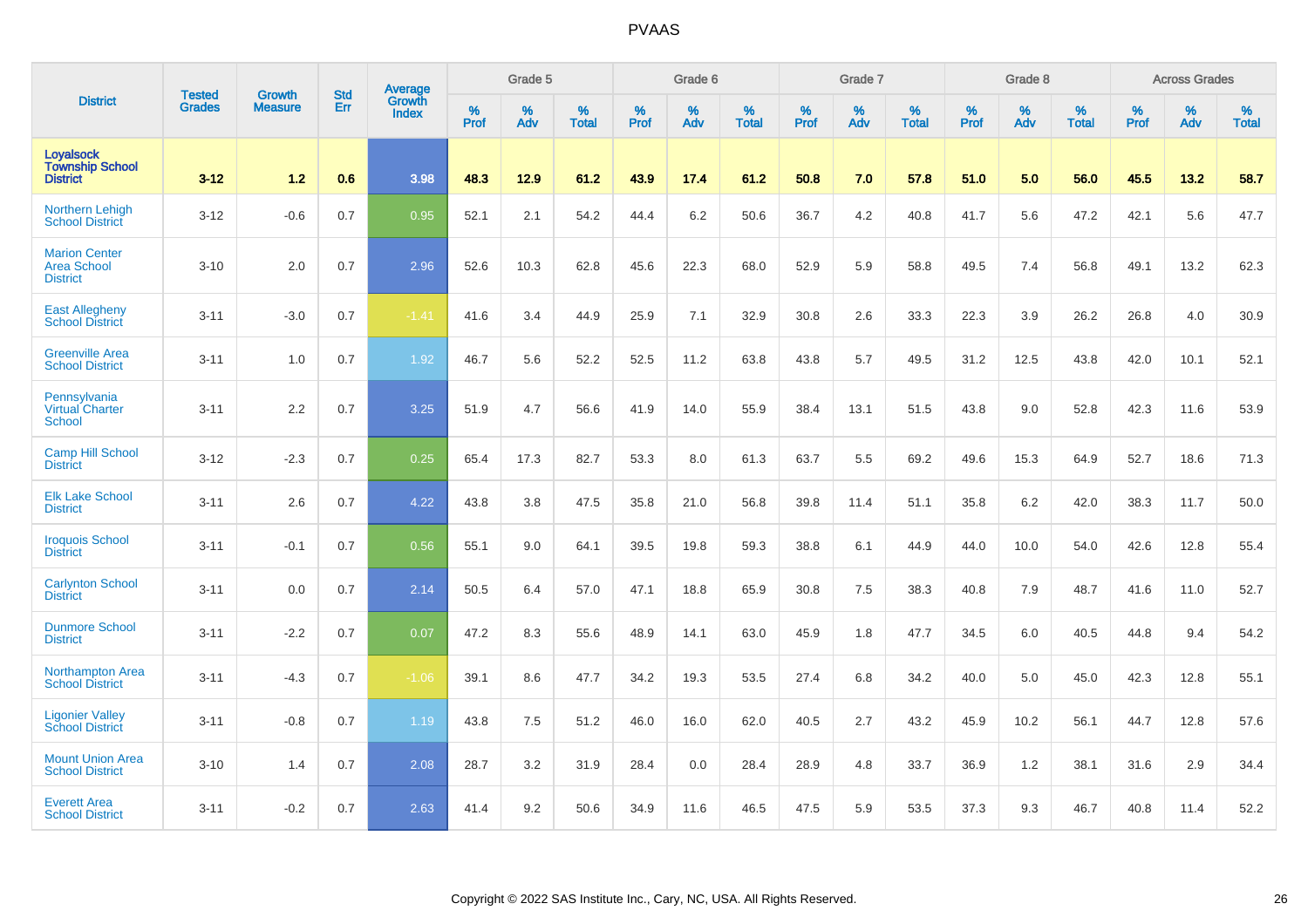|                                                                | <b>Tested</b> | <b>Growth</b>  | <b>Std</b> | <b>Average</b><br>Growth |              | Grade 5  |                   |           | Grade 6  |                   |           | Grade 7  |                   |           | Grade 8  |                   |           | <b>Across Grades</b> |                   |
|----------------------------------------------------------------|---------------|----------------|------------|--------------------------|--------------|----------|-------------------|-----------|----------|-------------------|-----------|----------|-------------------|-----------|----------|-------------------|-----------|----------------------|-------------------|
| <b>District</b>                                                | <b>Grades</b> | <b>Measure</b> | Err        | <b>Index</b>             | $\%$<br>Prof | %<br>Adv | %<br><b>Total</b> | %<br>Prof | %<br>Adv | %<br><b>Total</b> | %<br>Prof | %<br>Adv | %<br><b>Total</b> | %<br>Prof | %<br>Adv | %<br><b>Total</b> | %<br>Prof | %<br>Adv             | %<br><b>Total</b> |
| <b>Loyalsock</b><br><b>Township School</b><br><b>District</b>  | $3 - 12$      | 1.2            | 0.6        | 3.98                     | 48.3         | 12.9     | 61.2              | 43.9      | 17.4     | 61.2              | 50.8      | 7.0      | 57.8              | 51.0      | 5.0      | 56.0              | 45.5      | 13.2                 | 58.7              |
| <b>Neshannock</b><br><b>Township School</b><br><b>District</b> | $3 - 10$      | $-3.2$         | 0.7        | $-0.34$                  | 56.7         | 8.9      | 65.6              | 57.4      | 20.6     | 77.9              | 62.0      | 14.0     | 76.0              | 51.3      | 6.4      | 57.7              | 55.4      | 13.5                 | 68.9              |
| 21st Century Cyber<br><b>Charter School</b>                    | $6 - 12$      | $-2.2$         | 0.7        | 0.08                     |              |          |                   | 48.2      | 16.7     | 64.9              | 54.9      | 10.5     | 65.4              | 58.0      | 6.7      | 64.7              | 54.2      | 10.8                 | 65.0              |
| <b>Cranberry Area</b><br><b>School District</b>                | $3 - 12$      | $-0.0$         | 0.7        | 1.30                     | 48.7         | 9.2      | 57.9              | 52.1      | 9.4      | 61.5              | 41.0      | 2.1      | 43.2              | 46.7      | 9.3      | 56.0              | 44.5      | 7.7                  | 52.2              |
| <b>Moniteau School</b><br><b>District</b>                      | $3 - 11$      | $-1.6$         | 0.7        | 0.33                     | 43.4         | 7.2      | 50.6              | 33.3      | 19.0     | 52.4              | 32.1      | 6.0      | 38.1              | 44.0      | 1.3      | 45.3              | 40.5      | 10.6                 | 51.1              |
| <b>Schuylkill Haven</b><br>Area School<br><b>District</b>      | $3 - 11$      | $-1.4$         | 0.7        | 1.96                     | 44.6         | 1.2      | 45.8              | 46.9      | 6.2      | 53.1              | 49.5      | 8.6      | 58.1              | 46.0      | 3.4      | 49.4              | 46.4      | 10.0                 | 56.4              |
| Washington<br><b>School District</b>                           | $3 - 11$      | $-1.7$         | 0.7        | 0.44                     | 44.7         | 0.0      | 44.7              | 39.6      | 6.2      | 45.8              | 28.0      | 1.2      | 29.3              | 23.5      | 1.5      | 25.0              | 35.4      | 3.1                  | 38.6              |
| Wissahickon<br><b>Charter School</b>                           | $3-8$         | $-1.5$         | 0.7        | 2.12                     | 22.2         | 0.0      | 22.2              | 20.5      | 6.0      | 26.5              | 24.1      | 1.2      | 25.3              | 22.1      | 0.0      | 22.1              | 22.4      | 2.8                  | 25.2              |
| Environmental<br><b>Charter School At</b><br><b>Frick Park</b> | $3-9$         | $-2.5$         | 0.7        | 0.12                     | 46.0         | 5.3      | 51.3              | 41.5      | 10.6     | 52.1              | 46.6      | 13.6     | 60.2              | 25.4      | 11.9     | 37.3              | 43.3      | 14.6                 | 57.9              |
| <b>Bristol Borough</b><br><b>School District</b>               | $3 - 12$      | 0.4            | 0.7        | 1.32                     | 37.3         | 1.3      | 38.7              | 28.4      | 18.2     | 46.6              | 39.5      | 7.4      | 46.9              | 27.7      | 6.0      | 33.7              | 33.3      | 8.0                  | 41.4              |
| <b>Bentworth School</b><br><b>District</b>                     | $3 - 11$      | 2.1            | 0.7        | 2.98                     | 60.3         | 15.4     | 75.6              | 46.1      | 6.7      | 52.8              | 52.5      | 20.0     | 72.5              | 43.3      | 11.9     | 55.2              | 52.1      | 16.1                 | 68.2              |
| Southern<br><b>Huntingdon County</b><br><b>School District</b> | $3 - 11$      | 1.1            | 0.7        | 2.65                     | 47.1         | 2.9      | 50.0              | 26.6      | 7.6      | 34.2              | 43.2      | 4.6      | 47.7              | 41.5      | 3.7      | 45.1              | 39.6      | 5.6                  | 45.2              |
| <b>Burrell School</b><br><b>District</b>                       | $3 - 11$      | $-3.3$         | 0.7        | 1.06                     | 50.0         | 0.9      | 50.9              | 46.2      | 7.7      | 53.8              | 46.8      | 6.5      | 53.2              | 41.0      | 4.9      | 45.9              | 45.9      | 7.5                  | 53.4              |
| Shenango Area<br><b>School District</b>                        | $3 - 11$      | 1.9            | 0.7        | 2.73                     | 46.4         | 19.0     | 65.5              | 37.5      | 25.0     | 62.5              | 45.7      | 9.6      | 55.3              | 41.1      | 18.9     | 60.0              | 42.3      | 18.7                 | 61.1              |
| Apollo-Ridge<br><b>School District</b>                         | $3 - 12$      | $-2.9$         | 0.7        | 2.80                     | 45.6         | 1.5      | 47.1              | 25.3      | 9.6      | 34.9              | 34.6      | 0.0      | 34.6              | 42.1      | 5.3      | 47.4              | 38.1      | 6.5                  | 44.6              |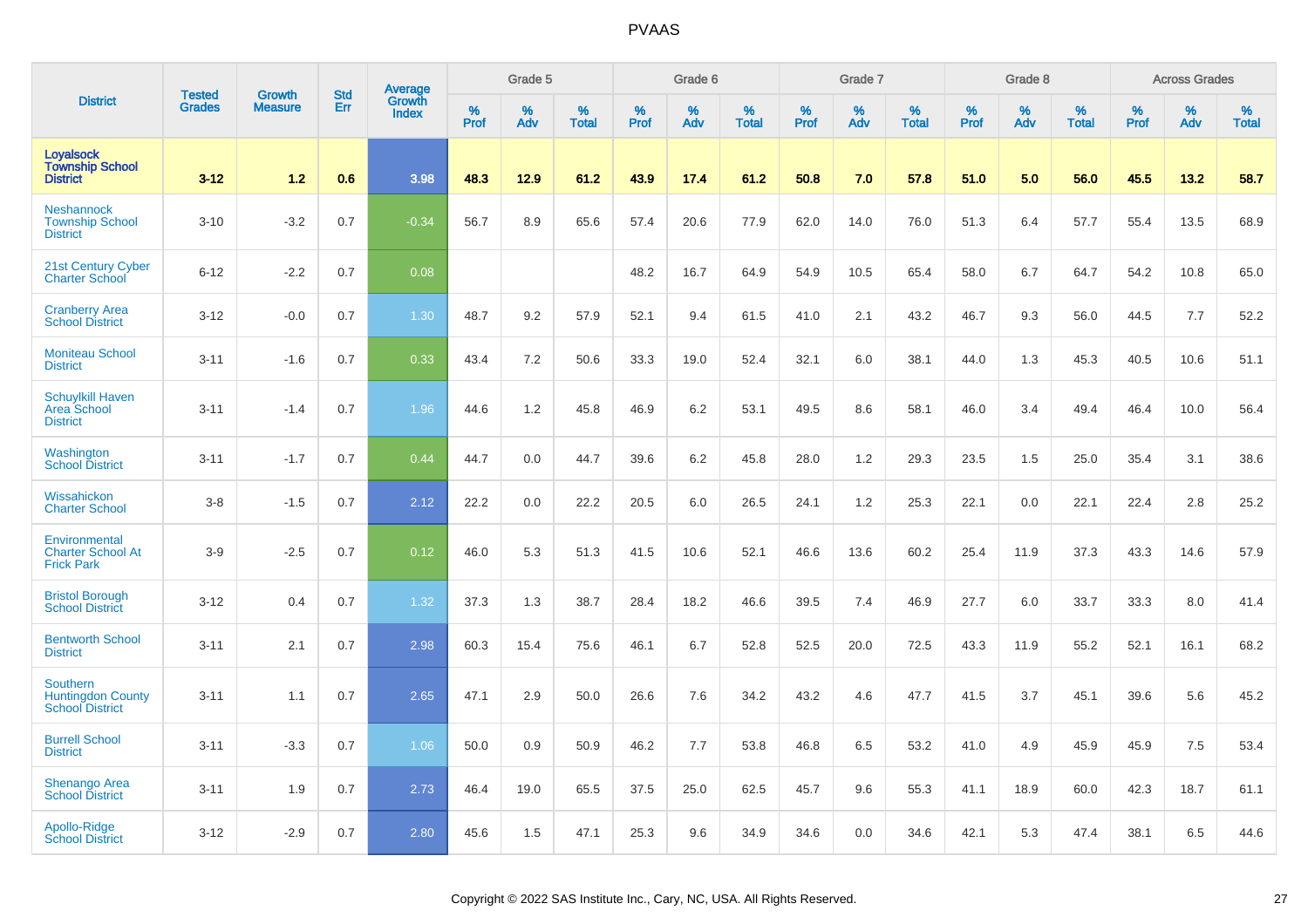|                                                                   |                         |                                 | <b>Std</b> | Average         |                  | Grade 5  |                   |           | Grade 6  |                   |           | Grade 7  |                   |           | Grade 8  |                   |                  | <b>Across Grades</b> |                   |
|-------------------------------------------------------------------|-------------------------|---------------------------------|------------|-----------------|------------------|----------|-------------------|-----------|----------|-------------------|-----------|----------|-------------------|-----------|----------|-------------------|------------------|----------------------|-------------------|
| <b>District</b>                                                   | <b>Tested</b><br>Grades | <b>Growth</b><br><b>Measure</b> | Err        | Growth<br>Index | %<br><b>Prof</b> | %<br>Adv | %<br><b>Total</b> | %<br>Prof | %<br>Adv | %<br><b>Total</b> | %<br>Prof | %<br>Adv | %<br><b>Total</b> | %<br>Prof | %<br>Adv | %<br><b>Total</b> | %<br><b>Prof</b> | %<br>Adv             | %<br><b>Total</b> |
| <b>Loyalsock</b><br><b>Township School</b><br><b>District</b>     | $3 - 12$                | 1.2                             | 0.6        | 3.98            | 48.3             | 12.9     | 61.2              | 43.9      | 17.4     | 61.2              | 50.8      | 7.0      | 57.8              | 51.0      | 5.0      | 56.0              | 45.5             | 13.2                 | 58.7              |
| Pennsylvania<br><b>Distance Learning</b><br><b>Charter School</b> | $3 - 12$                | 0.0                             | 0.7        | 4.62            | 30.3             | 0.0      | 30.3              | 16.2      | 4.0      | 20.3              | 25.6      | 1.2      | 26.7              | 33.3      | 2.3      | 35.6              | 25.8             | 3.0                  | 28.8              |
| <b>MaST Community</b><br><b>Charter School II</b>                 | $3 - 10$                | $-4.6$                          | 0.7        | 0.45            | 41.0             | 3.0      | 44.0              | 38.7      | 4.3      | 43.0              | 50.0      | 5.9      | 55.9              |           |          |                   | 44.5             | 7.0                  | 51.5              |
| Independence<br><b>Charter School</b>                             | $3-8$                   | $-2.1$                          | 0.7        | $-0.30$         | 28.8             | 9.6      | 38.4              | 39.0      | 18.3     | 57.3              | 38.3      | 11.1     | 49.4              | 50.9      | 7.0      | 57.9              | 35.6             | 11.9                 | 47.5              |
| Steelton-Highspire<br><b>School District</b>                      | $3 - 11$                | $-1.9$                          | 0.7        | 0.69            | 21.9             | 0.0      | 21.9              | 11.5      | 0.0      | 11.5              | 3.8       | 0.0      | 3.8               | 5.9       | 0.0      | 5.9               | 9.0              | 0.0                  | 9.0               |
| <b>Brentwood</b><br><b>Borough School</b><br><b>District</b>      | $3 - 11$                | $-2.1$                          | 0.7        | $-0.70$         | 53.5             | 7.0      | 60.5              | 36.1      | 12.0     | 48.2              | 33.3      | 4.6      | 37.9              | 48.0      | 6.8      | 54.8              | 40.9             | 9.4                  | 50.3              |
| <b>Richard Allen</b><br>Preparatory<br><b>Charter School</b>      | $5 - 8$                 | 4.8                             | 0.7        | 6.89            | 9.3              | 0.0      | 9.3               | 16.1      | 0.0      | 16.1              | 16.7      | 1.8      | 18.5              | 19.1      | 1.8      | 20.9              | 16.4             | 1.1                  | 17.5              |
| <b>Universal</b><br><b>Creighton Charter</b><br>School            | $3-8$                   | $-0.0$                          | 0.7        | 4.61            | 31.0             | 2.4      | 33.3              | 25.6      | 2.3      | 27.9              | 15.4      | 4.6      | 20.0              | 34.9      | 5.8      | 40.7              | 28.8             | 4.7                  | 33.5              |
| <b>North Star School</b><br><b>District</b>                       | $3 - 11$                | $-0.3$                          | 0.7        | 2.55            | 44.3             | 3.8      | 48.1              | 35.9      | 17.2     | 53.1              | 44.4      | 8.3      | 52.8              | 49.5      | 17.2     | 66.7              | 44.5             | 15.3                 | 59.8              |
| <b>Brockway Area</b><br><b>School District</b>                    | $3 - 11$                | 4.2                             | 0.7        | 5.89            | 61.5             | 14.1     | 75.6              | 40.6      | 34.8     | 75.4              | 44.4      | 9.9      | 54.3              | 50.0      | 9.7      | 59.7              | 46.6             | 17.4                 | 64.0              |
| <b>Windber Area</b><br><b>School District</b>                     | $3 - 11$                | $-1.4$                          | 0.7        | 0.34            | 49.4             | 13.9     | 63.3              | 49.2      | 14.9     | 64.2              | 49.3      | 9.3      | 58.7              | 57.1      | 10.7     | 67.9              | 49.9             | 11.8                 | 61.7              |
| <b>Universal Institute</b><br><b>Charter School</b>               | $3 - 8$                 | 2.4                             | 0.7        | 6.34            | 20.3             | 0.0      | 20.3              | 21.9      | 1.4      | 23.3              | 28.6      | 0.0      | 28.6              | 35.2      | 3.4      | 38.6              | 26.8             | 1.5                  | 28.3              |
| <b>Chartiers-Houston</b><br><b>School District</b>                | $3 - 10$                | $-1.5$                          | 0.7        | 1.79            | 58.4             | 10.1     | 68.5              | 55.8      | 18.2     | 74.0              | 52.0      | 5.5      | 57.5              | 54.9      | 7.0      | 62.0              | 53.8             | 14.2                 | 68.0              |
| <b>Chichester School</b><br><b>District</b>                       | $3 - 11$                | $-4.0$                          | 0.7        | 0.17            | 27.3             | 1.1      | 28.4              | 37.2      | 9.0      | 46.2              | 31.2      | 6.2      | 37.5              | 41.1      | 0.0      | 41.1              | 36.7             | 5.7                  | 42.4              |
| <b>Redbank Valley</b><br><b>School District</b>                   | $3 - 11$                | 2.3                             | 0.7        | 3.22            | 64.3             | 4.3      | 68.6              | 38.8      | 13.8     | 52.5              | 54.6      | 12.5     | 67.0              | 55.4      | 15.4     | 70.8              | 50.6             | 13.7                 | 64.4              |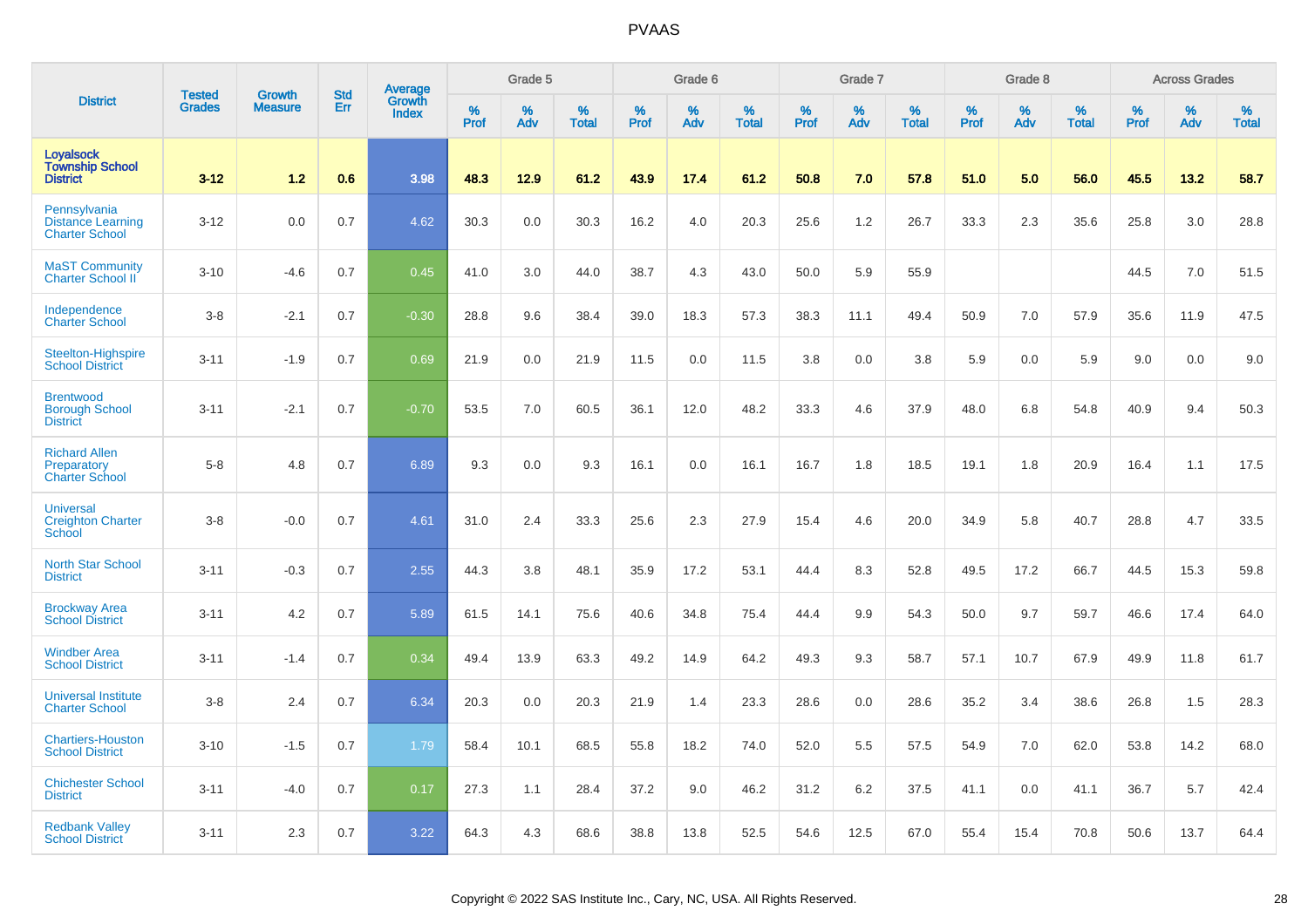|                                                                     | <b>Tested</b> | <b>Growth</b>  | <b>Std</b> | Average         |              | Grade 5  |                   |           | Grade 6  |                   |           | Grade 7  |                   |           | Grade 8  |                   |           | <b>Across Grades</b> |                   |
|---------------------------------------------------------------------|---------------|----------------|------------|-----------------|--------------|----------|-------------------|-----------|----------|-------------------|-----------|----------|-------------------|-----------|----------|-------------------|-----------|----------------------|-------------------|
| <b>District</b>                                                     | <b>Grades</b> | <b>Measure</b> | Err        | Growth<br>Index | $\%$<br>Prof | %<br>Adv | %<br><b>Total</b> | %<br>Prof | %<br>Adv | %<br><b>Total</b> | %<br>Prof | %<br>Adv | %<br><b>Total</b> | %<br>Prof | %<br>Adv | %<br><b>Total</b> | %<br>Prof | $\%$<br>Adv          | %<br><b>Total</b> |
| <b>Loyalsock</b><br><b>Township School</b><br><b>District</b>       | $3 - 12$      | 1.2            | 0.6        | 3.98            | 48.3         | 12.9     | 61.2              | 43.9      | 17.4     | 61.2              | 50.8      | 7.0      | 57.8              | 51.0      | 5.0      | 56.0              | 45.5      | 13.2                 | 58.7              |
| Renaissance<br><b>Academy Charter</b><br><b>School</b>              | $3 - 11$      | $-1.3$         | 0.7        | 1.67            | 36.6         | 5.6      | 42.2              | 39.7      | 16.4     | 56.2              | 50.7      | 5.3      | 56.0              | 40.6      | 18.8     | 59.4              | 41.0      | 10.8                 | 51.8              |
| <b>Montrose Area</b><br><b>School District</b>                      | $3 - 10$      | 1.0            | 0.7        | 2.93            | 50.0         | 16.2     | 66.2              | 40.2      | 28.3     | 68.5              | 38.2      | 13.2     | 51.5              | 45.0      | 10.0     | 55.0              | 43.8      | 18.3                 | 62.0              |
| <b>Steel Valley</b><br><b>School District</b>                       | $3 - 11$      | $-2.9$         | 0.7        | 0.64            | 38.4         | $1.2$    | 39.5              | 37.1      | 14.5     | 51.6              | 26.5      | 3.6      | 30.1              | 26.7      | 6.7      | 33.3              | 35.3      | 10.2                 | 45.5              |
| <b>Lindley Academy</b><br><b>Charter School At</b><br><b>Birney</b> | $3-8$         | 1.0            | 0.7        | 2.21            | 8.9          | 0.0      | 8.9               | 24.0      | 2.5      | 26.6              | 20.6      | 3.2      | 23.8              | 19.4      | 4.8      | 24.2              | 19.6      | 2.3                  | 21.9              |
| <b>Laurel School</b><br><b>District</b>                             | $3 - 11$      | $-0.0$         | 0.7        | 1.41            | 54.0         | 6.8      | 60.8              | 35.7      | 21.4     | 57.1              | 60.8      | 10.1     | 70.9              | 50.8      | 10.4     | 61.2              | 50.7      | 14.6                 | 65.3              |
| <b>West Oak Lane</b><br><b>Charter School</b>                       | $3 - 8$       | 0.8            | 0.7        | 2.18            | 29.9         | 0.0      | 29.9              | 26.5      | 2.9      | 29.4              | 35.1      | 6.8      | 41.9              | 41.5      | 4.6      | 46.2              | 31.4      | 4.3                  | 35.8              |
| Northwood<br><b>Academy Charter</b><br><b>School</b>                | $3-8$         | $-0.1$         | 0.7        | 2.45            | 23.4         | 1.3      | 24.7              | 44.2      | 6.5      | 50.6              | 37.5      | 5.6      | 43.1              | 29.6      | 13.0     | 42.6              | 31.0      | 5.4                  | 36.4              |
| <b>Line Mountain</b><br><b>School District</b>                      | $3 - 11$      | 5.9            | 0.7        | 8.01            | 43.9         | 13.6     | 57.6              | 43.1      | 23.6     | 66.7              | 48.0      | 21.4     | 69.4              | 43.7      | 11.3     | 54.9              | 43.0      | 17.5                 | 60.5              |
| <b>Burgettstown Area</b><br><b>School District</b>                  | $3 - 11$      | $-3.6$         | 0.7        | 0.52            | 35.1         | 6.5      | 41.6              | 58.5      | 7.7      | 66.2              | 32.9      | 2.4      | 35.4              | 35.6      | 5.5      | 41.1              | 40.5      | 8.8                  | 49.3              |
| <b>Muncy School</b><br><b>District</b>                              | $3 - 11$      | 0.3            | 0.7        | 4.17            | 49.2         | 11.5     | 60.7              | 48.7      | 30.8     | 79.5              | 58.0      | 8.7      | 66.7              | 44.4      | 12.2     | 56.7              | 49.3      | 16.0                 | 65.3              |
| <b>Union City Area</b><br><b>School District</b>                    | $3 - 12$      | 0.2            | 0.7        | 2.38            | 34.8         | 1.4      | 36.2              | 35.5      | 16.1     | 51.6              | 44.7      | 10.5     | 55.3              | 42.2      | 8.9      | 51.1              | 39.0      | 12.5                 | 51.5              |
| <b>Kane Area School</b><br><b>District</b>                          | $3 - 10$      | 3.4            | 0.7        | 4.52            | 40.8         | 19.7     | 60.6              | 40.6      | 15.6     | 56.2              | 50.8      | 6.0      | 56.7              | 50.0      | 9.8      | 59.8              | 44.4      | 10.2                 | 54.6              |
| <b>Brownsville Area</b><br><b>School District</b>                   | $3-12$        | 1.2            | 0.7        | 1.74            | 40.5         | 0.0      | 40.5              | 24.7      | 1.2      | 25.9              | 30.0      | 3.8      | 33.8              | 37.0      | 1.4      | 38.4              | 32.0      | 2.6                  | 34.6              |
| <b>Minersville Area</b><br><b>School District</b>                   | $3 - 11$      | $-1.1$         | 0.7        | 2.84            | 42.5         | 2.7      | 45.2              | 38.7      | 24.0     | 62.7              | 40.0      | 4.0      | 44.0              | 46.6      | 1.4      | 48.0              | 42.2      | 10.0                 | 52.2              |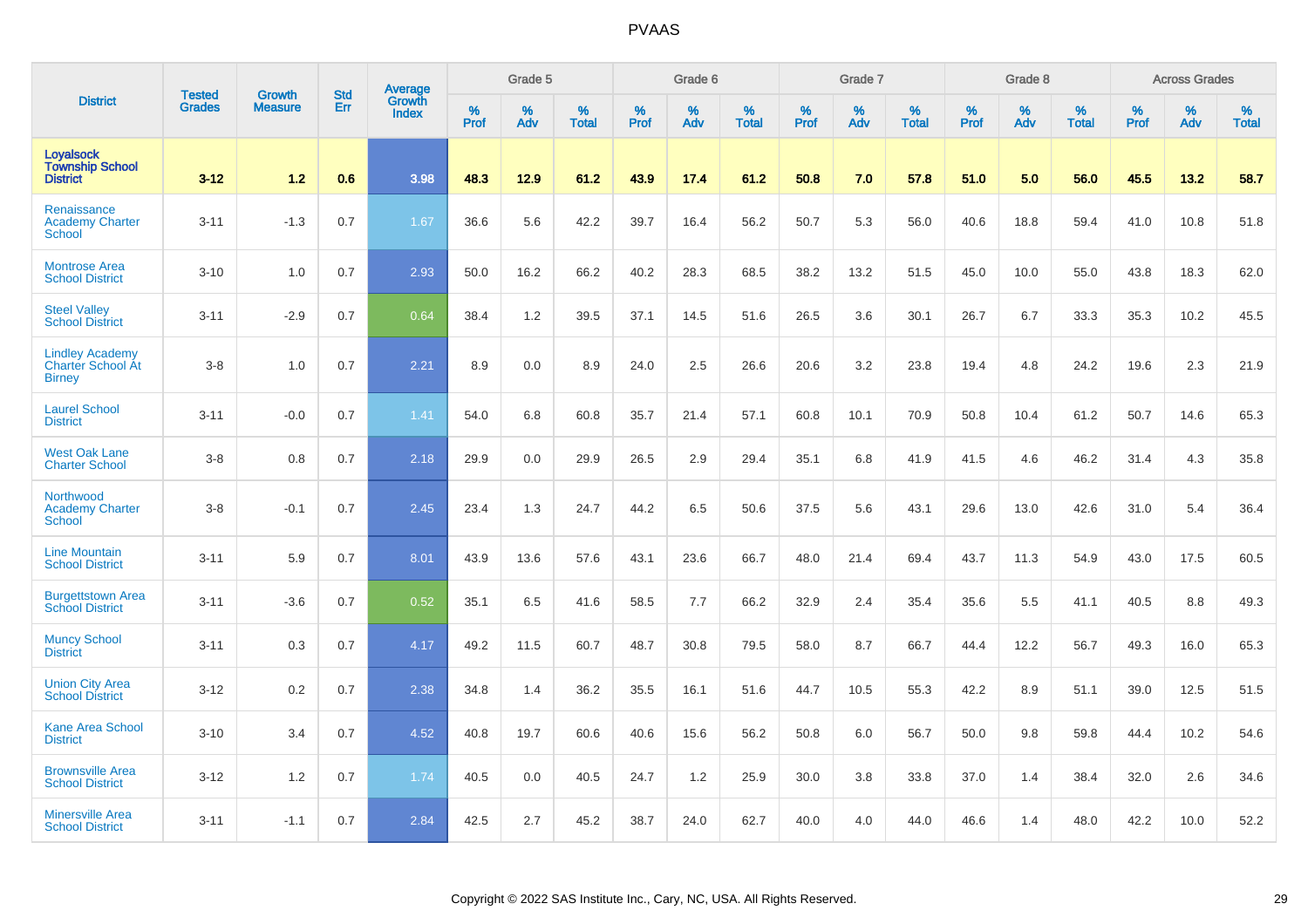|                                                                 |                         | <b>Growth</b>  | <b>Std</b> | Average                |              | Grade 5  |                   |           | Grade 6  |                   |           | Grade 7  |                   |           | Grade 8  |                   |           | <b>Across Grades</b> |                   |
|-----------------------------------------------------------------|-------------------------|----------------|------------|------------------------|--------------|----------|-------------------|-----------|----------|-------------------|-----------|----------|-------------------|-----------|----------|-------------------|-----------|----------------------|-------------------|
| <b>District</b>                                                 | <b>Tested</b><br>Grades | <b>Measure</b> | Err        | Growth<br><b>Index</b> | $\%$<br>Prof | %<br>Adv | %<br><b>Total</b> | %<br>Prof | %<br>Adv | %<br><b>Total</b> | %<br>Prof | %<br>Adv | %<br><b>Total</b> | %<br>Prof | %<br>Adv | %<br><b>Total</b> | %<br>Prof | %<br>Adv             | %<br><b>Total</b> |
| Loyalsock<br><b>Township School</b><br><b>District</b>          | $3 - 12$                | 1.2            | 0.6        | 3.98                   | 48.3         | 12.9     | 61.2              | 43.9      | 17.4     | 61.2              | 50.8      | 7.0      | 57.8              | 51.0      | 5.0      | 56.0              | 45.5      | 13.2                 | 58.7              |
| <b>School Lane</b><br><b>Charter School</b>                     | $3 - 11$                | 0.1            | 0.7        | 1.77                   | 57.4         | 5.9      | 63.2              | 40.0      | 18.3     | 58.3              | 43.8      | 6.8      | 50.7              | 40.9      | 21.2     | 62.1              | 43.3      | 14.5                 | 57.9              |
| <b>Carmichaels Area</b><br><b>School District</b>               | $3 - 10$                | $-2.5$         | 0.8        | 0.32                   | 35.0         | 1.2      | 36.2              | 25.8      | 7.6      | 33.3              | 33.3      | 1.5      | 34.8              | 35.2      | 1.4      | 36.6              | 32.5      | 3.4                  | 35.9              |
| Philadelphia<br><b>Academy Charter</b><br><b>School</b>         | $3 - 11$                | 1.9            | 0.8        | 6.60                   | 42.3         | 9.0      | 51.3              | 48.0      | 28.6     | 76.6              | 51.5      | 19.1     | 70.6              | 42.6      | 16.7     | 59.3              | 45.5      | 14.9                 | 60.4              |
| <b>Upper Dauphin</b><br>Area School<br><b>District</b>          | $3 - 11$                | $-1.6$         | 0.8        | 0.67                   | 40.3         | 1.6      | 41.9              | 41.7      | 16.7     | 58.3              | 48.6      | 8.1      | 56.8              | 41.4      | 8.6      | 50.0              | 42.4      | 12.8                 | 55.2              |
| <b>Blue Ridge School</b><br><b>District</b>                     | $3 - 11$                | 2.2            | 0.8        | 2.90                   | 42.5         | 8.2      | 50.7              | 46.0      | 8.1      | 54.0              | 50.0      | 16.1     | 66.1              | 47.1      | 8.6      | 55.7              | 45.4      | 10.7                 | 56.1              |
| <b>Bethlehem-Center</b><br><b>School District</b>               | $3 - 10$                | $-2.1$         | 0.8        | 1.31                   | 40.8         | 2.8      | 43.7              | 29.8      | 1.5      | 31.3              | 28.6      | 0.0      | 28.6              | 29.2      | 0.0      | 29.2              | 35.6      | 3.6                  | 39.2              |
| Philadelphia<br><b>Performing Arts</b><br><b>Charter School</b> | $3-9$                   | 4.0            | 0.8        | 6.37                   | 42.9         | 9.1      | 52.0              | 54.6      | 18.2     | 72.7              | 52.9      | 20.7     | 73.6              | 58.8      | 11.8     | 70.6              | 50.6      | 15.6                 | 66.2              |
| <b>Tussey Mountain</b><br><b>School District</b>                | $3 - 12$                | 1.8            | 0.8        | 4.53                   | 44.8         | 3.4      | 48.3              | 46.3      | 8.5      | 54.9              | 45.2      | 0.0      | 45.2              | 47.2      | 2.8      | 50.0              | 40.7      | 6.3                  | 47.0              |
| <b>Mercer Area</b><br><b>School District</b>                    | $3 - 11$                | 1.5            | 0.8        | 5.18                   | 56.9         | 1.7      | 58.6              | 31.3      | 35.8     | 67.2              | 46.8      | 14.3     | 61.0              | 61.3      | 8.0      | 69.3              | 46.7      | 16.6                 | 63.3              |
| <b>Sayre Area School</b><br><b>District</b>                     | $3 - 11$                | 4.2            | 0.8        | 5.75                   | 32.8         | 4.9      | 37.7              | 51.8      | 19.8     | 71.6              | 47.6      | 8.3      | 56.0              | 39.0      | 4.9      | 43.9              | 44.6      | 10.7                 | 55.4              |
| <b>Columbia Borough</b><br><b>School District</b>               | $3 - 12$                | $-0.9$         | 0.8        | 1.58                   | 34.7         | 5.6      | 40.3              | 31.0      | 8.4      | 39.4              | 20.0      | 4.3      | 24.3              | 21.6      | 1.4      | 23.0              | 27.1      | 6.8                  | 33.9              |
| Lackawanna Trail<br><b>School District</b>                      | $3 - 10$                | $-3.9$         | 0.8        | $-1.13$                | 50.9         | 3.6      | 54.6              | 38.8      | 14.9     | 53.7              | 45.1      | 5.6      | 50.7              | 31.2      | 3.9      | 35.1              | 43.8      | 10.0                 | 53.8              |
| <b>Port Allegany</b><br><b>School District</b>                  | $3 - 11$                | $-1.8$         | 0.8        | 2.58                   | 34.3         | 2.9      | 37.1              | 31.9      | 2.9      | 34.8              | 32.9      | 5.7      | 38.6              | 40.3      | 3.2      | 43.6              | 35.0      | 5.9                  | 40.8              |
| <b>Halifax Area</b><br><b>School District</b>                   | $3 - 11$                | 0.6            | 0.8        | 1.63                   | 52.9         | 8.6      | 61.4              | 51.8      | 20.4     | 72.2              | 41.6      | 6.5      | 48.0              | 35.5      | 2.6      | 38.2              | 44.9      | 10.1                 | 55.1              |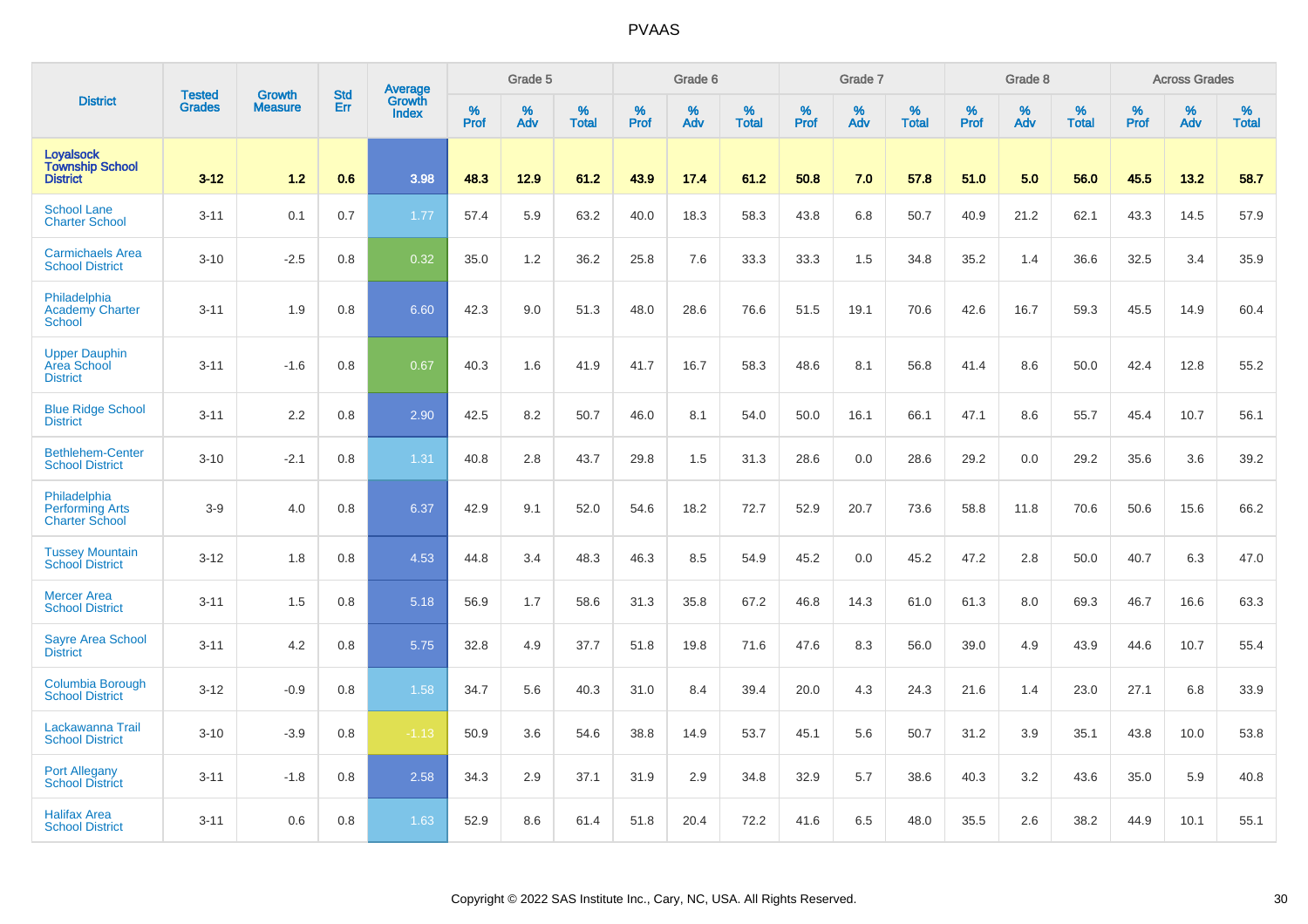|                                                                                |                                |                                 | <b>Std</b> | Average                |           | Grade 5  |                   |           | Grade 6  |                   |              | Grade 7  |                   |           | Grade 8  |                   |           | <b>Across Grades</b> |                   |
|--------------------------------------------------------------------------------|--------------------------------|---------------------------------|------------|------------------------|-----------|----------|-------------------|-----------|----------|-------------------|--------------|----------|-------------------|-----------|----------|-------------------|-----------|----------------------|-------------------|
| <b>District</b>                                                                | <b>Tested</b><br><b>Grades</b> | <b>Growth</b><br><b>Measure</b> | Err        | Growth<br><b>Index</b> | %<br>Prof | %<br>Adv | %<br><b>Total</b> | %<br>Prof | %<br>Adv | %<br><b>Total</b> | $\%$<br>Prof | %<br>Adv | %<br><b>Total</b> | %<br>Prof | %<br>Adv | %<br><b>Total</b> | %<br>Prof | %<br>Adv             | %<br><b>Total</b> |
| <b>Loyalsock</b><br><b>Township School</b><br><b>District</b>                  | $3 - 12$                       | 1.2                             | 0.6        | 3.98                   | 48.3      | 12.9     | 61.2              | 43.9      | 17.4     | 61.2              | 50.8         | 7.0      | 57.8              | 51.0      | 5.0      | 56.0              | 45.5      | 13.2                 | 58.7              |
| <b>Memphis Street</b><br><b>Academy Charter</b><br>School @ JP<br><b>Jones</b> | $5-8$                          | 4.3                             | 0.8        | 8.40                   | 13.3      | 0.0      | 13.3              | 12.9      | 0.0      | 12.9              | 21.3         | 1.6      | 23.0              | 18.0      | 0.0      | 18.0              | 16.6      | 0.6                  | 17.2              |
| <b>Chester-Upland</b><br><b>School District</b>                                | $3 - 11$                       | 0.8                             | 0.8        | 2.47                   | 15.4      | 0.0      | 15.4              | 18.2      | 2.6      | 20.8              | 12.4         | 0.0      | 12.4              | 9.8       | 0.0      | 9.8               | 15.6      | 1.0                  | 16.6              |
| <b>Propel Charter</b><br><b>School-Montour</b>                                 | $3 - 10$                       | $-1.8$                          | 0.8        | $-0.22$                | 18.0      | 0.0      | 18.0              | 22.7      | 3.0      | 25.8              | 21.5         | 0.0      | 21.5              | 23.4      | 3.1      | 26.6              | 21.5      | 3.2                  | 24.7              |
| <b>New Foundations</b><br><b>Charter School</b>                                | $3 - 11$                       | $-0.9$                          | 0.8        | 2.66                   | 37.0      | 9.3      | 46.3              | 38.1      | 9.5      | 47.6              | 50.8         | 3.3      | 54.1              | 36.1      | 6.0      | 42.2              | 41.1      | 6.7                  | 47.8              |
| <b>Central Fulton</b><br><b>School District</b>                                | $3 - 11$                       | 0.7                             | 0.8        | 3.42                   | 43.4      | 7.9      | 51.3              | 36.2      | 8.7      | 44.9              | 42.7         | 2.7      | 45.3              | 53.6      | 16.1     | 69.6              | 45.7      | 8.1                  | 53.8              |
| <b>Sharpsville Area</b><br><b>School District</b>                              | $3 - 11$                       | $-0.5$                          | 0.8        | 1.61                   | 54.8      | 4.8      | 59.7              | 52.9      | 19.1     | 72.1              | 40.0         | 10.8     | 50.8              | 47.1      | 12.9     | 60.0              | 48.0      | 14.5                 | 62.5              |
| <b>Pittston Area</b><br><b>School District</b>                                 | $3 - 11$                       | $-3.7$                          | 0.8        | 1.59                   | 36.6      | 1.4      | 38.0              | 36.2      | 4.3      | 40.4              | 28.8         | 1.5      | 30.3              | 34.5      | 3.4      | 37.9              | 35.3      | 5.0                  | 40.3              |
| <b>Montgomery Area</b><br><b>School District</b>                               | $3 - 11$                       | $-2.0$                          | 0.8        | 0.80                   | 56.8      | 6.8      | 63.5              | 43.6      | 19.4     | 62.9              | 34.7         | 4.2      | 38.9              | 50.0      | 6.9      | 56.9              | 42.9      | 11.7                 | 54.6              |
| <b>United School</b><br><b>District</b>                                        | $3 - 11$                       | 0.7                             | 0.8        | 3.15                   | 52.4      | 0.0      | 52.4              | 54.0      | 14.3     | 68.2              | 52.3         | 7.7      | 60.0              | 35.8      | 16.4     | 52.2              | 47.1      | 12.4                 | 59.5              |
| South Side Area<br><b>School District</b>                                      | $3 - 11$                       | $-1.4$                          | 0.8        | 1.73                   | 50.0      | 6.7      | 56.7              | 33.9      | 8.1      | 41.9              | 57.6         | 6.1      | 63.6              | 49.3      | 8.4      | 57.8              | 43.1      | 10.2                 | 53.3              |
| <b>West Branch Area</b><br><b>School District</b>                              | $3 - 11$                       | 0.4                             | 0.8        | 1.36                   | 37.1      | 3.2      | 40.3              | 32.8      | 6.6      | 39.3              | 48.6         | 6.8      | 55.4              | 50.0      | 3.0      | 53.0              | 42.6      | 6.8                  | 49.4              |
| <b>Reynolds School</b><br><b>District</b>                                      | $3 - 10$                       | $-4.3$                          | 0.8        | 1.96                   | 46.3      | 0.0      | 46.3              | 44.2      | 1.3      | 45.4              | 35.3         | 7.8      | 43.1              | 47.1      | 8.8      | 55.9              | 41.5      | 4.9                  | 46.4              |
| <b>Valley View School</b><br><b>District</b>                                   | $3 - 11$                       | 1.0                             | 0.8        | 2.58                   | 62.4      | 1.8      | 64.2              | 41.4      | 10.3     | 51.7              | 53.7         | 4.9      | 58.5              | 42.6      | 4.9      | 47.5              | 49.9      | 7.2                  | 57.1              |
| Conemaugh<br><b>Township Area</b><br><b>School District</b>                    | $3-12$                         | 2.5                             | 0.8        | 3.95                   | 53.2      | 22.6     | 75.8              | 36.1      | 36.1     | 72.1              | 62.5         | 18.1     | 80.6              | 50.7      | 16.4     | 67.1              | 50.9      | 24.8                 | 75.7              |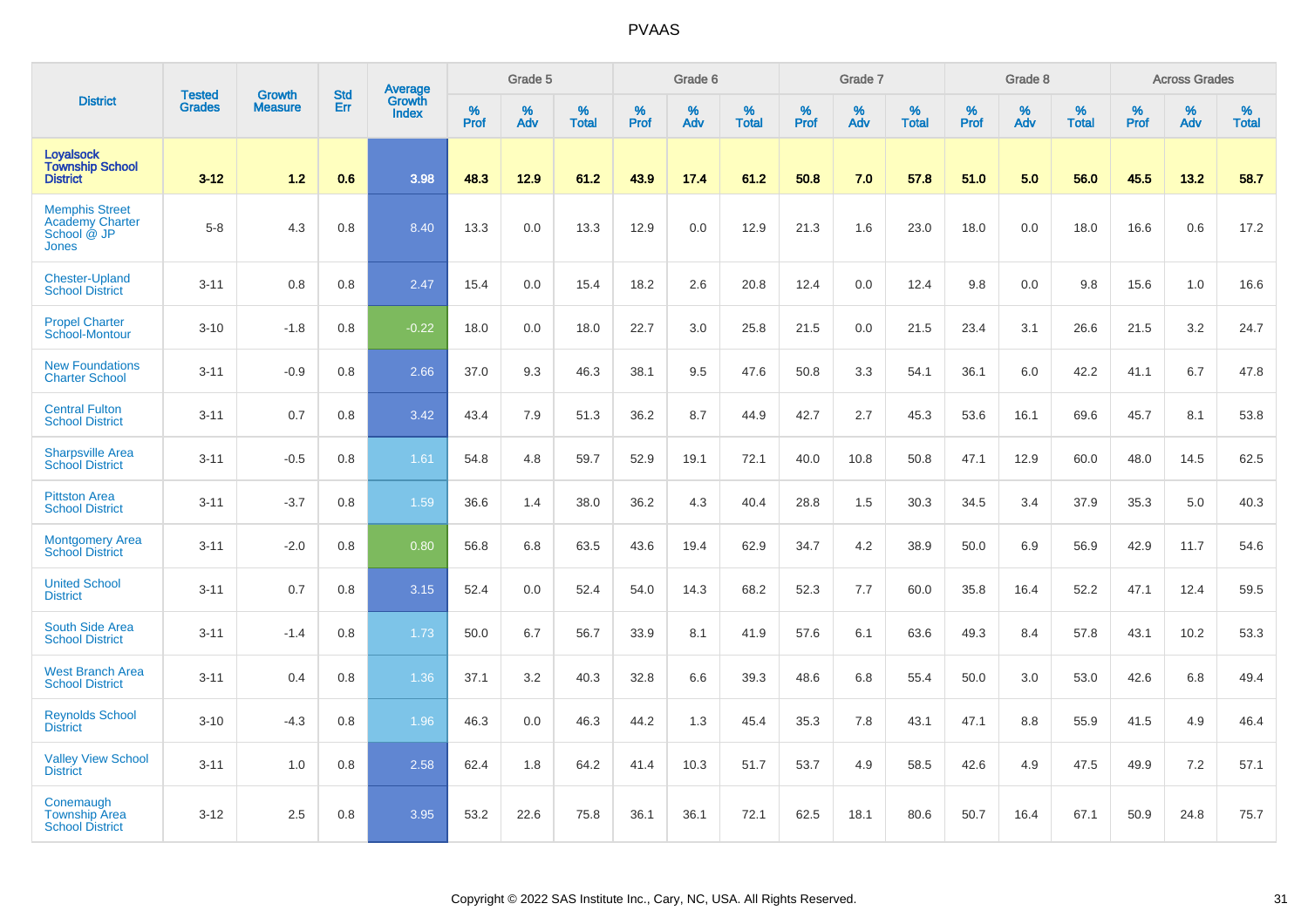|                                                               | <b>Tested</b> | <b>Growth</b>  | <b>Std</b> | Average                |           | Grade 5  |                   |           | Grade 6  |                   |           | Grade 7  |                   |           | Grade 8  |                   |           | <b>Across Grades</b> |                   |
|---------------------------------------------------------------|---------------|----------------|------------|------------------------|-----------|----------|-------------------|-----------|----------|-------------------|-----------|----------|-------------------|-----------|----------|-------------------|-----------|----------------------|-------------------|
| <b>District</b>                                               | <b>Grades</b> | <b>Measure</b> | Err        | <b>Growth</b><br>Index | %<br>Prof | %<br>Adv | %<br><b>Total</b> | %<br>Prof | %<br>Adv | %<br><b>Total</b> | %<br>Prof | %<br>Adv | %<br><b>Total</b> | %<br>Prof | %<br>Adv | %<br><b>Total</b> | %<br>Prof | %<br>Adv             | %<br><b>Total</b> |
| <b>Loyalsock</b><br><b>Township School</b><br><b>District</b> | $3 - 12$      | 1.2            | 0.6        | 3.98                   | 48.3      | 12.9     | 61.2              | 43.9      | 17.4     | 61.2              | 50.8      | 7.0      | 57.8              | 51.0      | 5.0      | 56.0              | 45.5      | 13.2                 | 58.7              |
| <b>Riverview School</b><br><b>District</b>                    | $3 - 11$      | $-2.8$         | 0.8        | 3.67                   | 71.2      | 9.6      | 80.8              | 39.7      | 29.5     | 69.2              | 54.8      | 1.6      | 56.4              | 38.0      | 10.1     | 48.1              | 48.9      | 19.2                 | 68.1              |
| <b>Frazier School</b><br><b>District</b>                      | $3 - 11$      | $-1.8$         | 0.8        | 1.09                   | 49.0      | 3.9      | 52.9              | 48.8      | 17.5     | 66.2              | 43.0      | 12.8     | 55.8              | 20.4      | 3.7      | 24.1              | 40.8      | 10.9                 | 51.7              |
| <b>Keystone School</b><br><b>District</b>                     | $3 - 11$      | 0.8            | 0.8        | 4.69                   | 49.2      | 26.9     | 76.1              | 50.0      | 17.3     | 67.3              | 50.0      | 16.2     | 66.2              | 46.8      | 9.7      | 56.4              | 46.5      | 21.0                 | 67.5              |
| <b>Fort Cherry School</b><br><b>District</b>                  | $3 - 10$      | $-2.2$         | 0.8        | 1.85                   | 61.4      | 8.8      | 70.2              | 31.6      | 33.3     | 64.9              | 45.6      | 8.8      | 54.4              | 39.5      | 26.7     | 66.3              | 45.7      | 16.8                 | 62.5              |
| <b>Old Forge School</b><br><b>District</b>                    | $3 - 12$      | 0.5            | 0.8        | 4.31                   | 39.1      | 0.0      | 39.1              | 41.1      | 17.9     | 58.9              | 33.3      | 24.2     | 57.6              | 44.1      | 6.8      | 50.8              | 40.1      | 9.2                  | 49.3              |
| <b>Keystone</b><br><b>Academy Charter</b><br><b>School</b>    | $3-8$         | 0.9            | 0.8        | 1.23                   | 42.1      | 3.5      | 45.6              | 38.7      | 19.4     | 58.1              | 47.4      | 3.5      | 50.9              | 40.7      | 8.5      | 49.2              | 40.7      | 7.4                  | 48.1              |
| <b>Propel Charter</b><br>School - Braddock<br><b>Hills</b>    | $3 - 11$      | $-3.7$         | 0.8        | 1.04                   | 19.6      | 1.8      | 21.4              | 15.8      | 3.5      | 19.3              | 19.0      | 0.0      | 19.0              | 14.5      | 2.9      | 17.4              | 15.6      | 1.9                  | 17.5              |
| <b>Curwensville Area</b><br><b>School District</b>            | $3 - 11$      | 4.2            | 0.8        | 7.48                   | 46.3      | 19.5     | 65.8              | 40.0      | 30.0     | 70.0              | 43.7      | 18.3     | 62.0              | 62.0      | 8.4      | 70.4              | 48.5      | 17.9                 | 66.4              |
| <b>Lakeview School</b><br><b>District</b>                     | $3 - 11$      | $-3.2$         | 0.8        | $-0.37$                | 63.3      | 10.2     | 73.5              | 46.5      | 16.9     | 63.4              | 37.1      | 8.1      | 45.2              | 43.1      | 9.2      | 52.3              | 45.7      | 15.4                 | 61.1              |
| <b>Homer-Center</b><br><b>School District</b>                 | $3 - 11$      | 6.3            | 0.8        | 7.72                   | 57.1      | 1.6      | 58.7              | 47.7      | 13.6     | 61.4              | 48.0      | 8.2      | 56.2              | 50.8      | 14.9     | 65.7              | 45.3      | 11.7                 | 56.9              |
| <b>Allegheny Valley</b><br><b>School District</b>             | $3 - 11$      | $-2.6$         | 0.8        | 1.73                   | 56.1      | 7.0      | 63.2              | 44.4      | 9.3      | 53.7              | 38.8      | 6.0      | 44.8              | 44.3      | 13.1     | 57.4              | 45.7      | 8.9                  | 54.6              |
| <b>Tacony Academy</b><br><b>Charter School</b>                | $3 - 11$      | $-3.1$         | 0.8        | 4.52                   | 26.5      | 1.5      | 27.9              | 21.7      | 4.4      | 26.1              | 48.0      | 1.4      | 49.3              | 17.1      | 5.7      | 22.9              | 25.6      | 2.4                  | 28.0              |
| <b>Ad Prima Charter</b><br><b>School</b>                      | $3-8$         | 2.7            | 0.8        | 6.20                   | 25.9      | 1.8      | 27.8              | 34.7      | 16.3     | 51.0              | 36.1      | 3.3      | 39.3              | 27.4      | 4.8      | 32.3              | 33.2      | 4.8                  | 38.1              |
| <b>Green Woods</b><br><b>Charter School</b>                   | $3-8$         | 1.6            | 0.8        | 1.98                   | 44.8      | 6.9      | 51.7              | 39.3      | 19.7     | 59.0              | 43.9      | 12.3     | 56.1              | 39.2      | 17.6     | 56.9              | 40.6      | 17.4                 | 58.0              |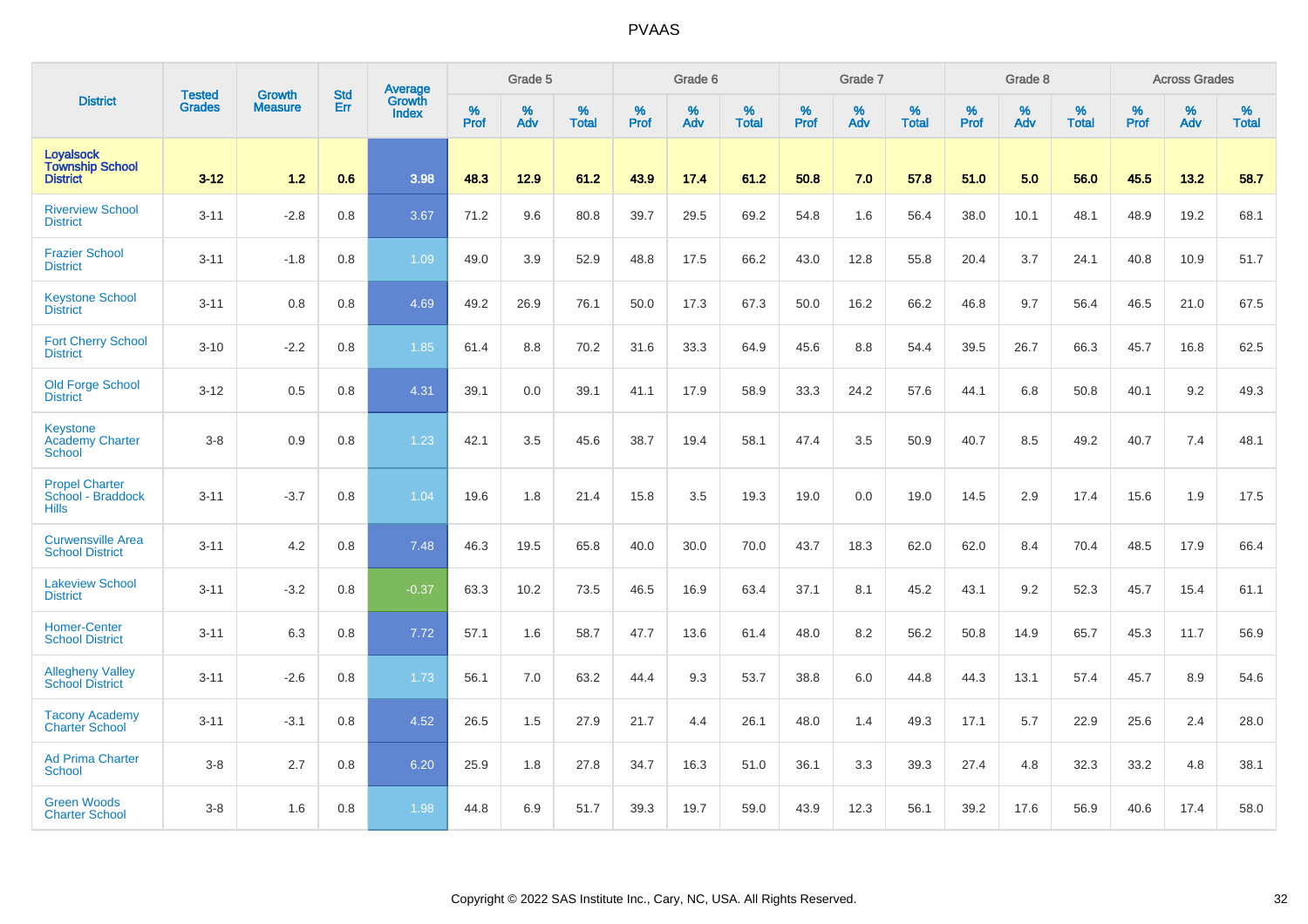|                                                                    |                                |                                 | <b>Std</b> | Average                       |           | Grade 5  |                   |           | Grade 6  |                   |           | Grade 7  |                   |           | Grade 8  |                   |           | <b>Across Grades</b> |                   |
|--------------------------------------------------------------------|--------------------------------|---------------------------------|------------|-------------------------------|-----------|----------|-------------------|-----------|----------|-------------------|-----------|----------|-------------------|-----------|----------|-------------------|-----------|----------------------|-------------------|
| <b>District</b>                                                    | <b>Tested</b><br><b>Grades</b> | <b>Growth</b><br><b>Measure</b> | Err        | <b>Growth</b><br><b>Index</b> | %<br>Prof | %<br>Adv | %<br><b>Total</b> | %<br>Prof | %<br>Adv | %<br><b>Total</b> | %<br>Prof | %<br>Adv | %<br><b>Total</b> | %<br>Prof | %<br>Adv | %<br><b>Total</b> | %<br>Prof | %<br>Adv             | %<br><b>Total</b> |
| <b>Loyalsock</b><br><b>Township School</b><br><b>District</b>      | $3 - 12$                       | 1.2                             | 0.6        | 3.98                          | 48.3      | 12.9     | 61.2              | 43.9      | 17.4     | 61.2              | 50.8      | 7.0      | 57.8              | 51.0      | 5.0      | 56.0              | 45.5      | 13.2                 | 58.7              |
| Aliquippa School<br><b>District</b>                                | $3 - 11$                       | $-0.6$                          | 0.8        | 2.30                          | 14.7      | 0.0      | 14.7              | 12.5      | 3.1      | 15.6              | 27.4      | 2.7      | 30.1              | 14.1      | 0.0      | 14.1              | 16.7      | 1.0                  | 17.7              |
| <b>MaST Community</b><br><b>Charter School III</b>                 | $3-6$                          | $-0.7$                          | 0.8        | $-0.27$                       | 25.8      | 0.8      | 26.5              | 30.0      | 6.9      | 36.9              |           |          |                   |           |          |                   | 28.3      | 6.5                  | 34.8              |
| <b>Northern Bedford</b><br><b>County School</b><br><b>District</b> | $3 - 11$                       | $-0.1$                          | 0.8        | 3.33                          | 46.9      | 14.3     | 61.2              | 57.6      | 28.8     | 86.4              | 43.1      | 17.2     | 60.3              | 50.0      | 15.6     | 65.6              | 46.8      | 20.5                 | 67.3              |
| <b>Williams Valley</b><br><b>School District</b>                   | $3 - 11$                       | 0.3                             | 0.8        | 0.51                          | 38.6      | 0.0      | 38.6              | 41.4      | 6.9      | 48.3              | 35.1      | 2.6      | 37.7              | 42.2      | 9.4      | 51.6              | 39.1      | 4.9                  | 44.0              |
| <b>Pan American</b><br><b>Academy Charter</b><br><b>School</b>     | $3-8$                          | 0.9                             | 0.8        | 3.18                          | 19.3      | 1.8      | 21.0              | 17.1      | 0.0      | 17.1              | 28.1      | 1.8      | 29.8              | 21.3      | 1.6      | 23.0              | 19.6      | 2.0                  | 21.5              |
| <b>Kutztown Area</b><br><b>School District</b>                     | $3 - 12$                       | $-0.3$                          | 0.8        | 0.56                          | 59.7      | 6.0      | 65.7              | 46.0      | 17.5     | 63.5              | 37.5      | 17.5     | 55.0              | 50.0      | 10.3     | 60.3              | 48.4      | 17.0                 | 65.5              |
| <b>Newport School</b><br><b>District</b>                           | $3 - 12$                       | $-0.1$                          | 0.8        | 2.26                          | 42.2      | 11.1     | 53.3              | 44.4      | 11.1     | 55.6              | 41.3      | 1.6      | 42.9              | 43.8      | 7.8      | 51.6              | 40.2      | 8.8                  | 48.9              |
| <b>Mahanoy Area</b><br><b>School District</b>                      | $3 - 10$                       | $-3.0$                          | 0.8        | 1.88                          | 30.4      | 0.0      | 30.4              | 31.5      | 8.2      | 39.7              | 19.6      | 2.0      | 21.6              | 14.9      | 1.5      | 16.4              | 27.6      | 3.3                  | 30.9              |
| <b>Purchase Line</b><br><b>School District</b>                     | $3 - 12$                       | $-1.5$                          | 0.8        | 0.46                          | 37.2      | 5.9      | 43.1              | 40.9      | 6.1      | 47.0              | 39.4      | 3.0      | 42.4              | 30.9      | 3.6      | 34.6              | 39.8      | 6.3                  | 46.1              |
| <b>Jeannette City</b><br><b>School District</b>                    | $3 - 11$                       | 3.5                             | 0.8        | 4.26                          | 41.7      | 1.4      | 43.1              | 33.3      | 18.5     | 51.8              | 44.6      | 9.2      | 53.8              | 48.1      | 7.7      | 55.8              | 40.4      | 8.2                  | 48.6              |
| <b>Smethport Area</b><br><b>School District</b>                    | $3 - 12$                       | 6.2                             | 0.8        | 7.41                          | 54.0      | 8.0      | 62.0              | 43.3      | 21.7     | 65.0              | 33.8      | 9.2      | 43.1              | 46.9      | 12.5     | 59.4              | 41.6      | 15.0                 | 56.6              |
| <b>Penns Manor Area</b><br><b>School District</b>                  | $3 - 12$                       | 1.6                             | 0.8        | 1.96                          | 49.2      | 1.6      | 50.8              | 30.9      | 3.6      | 34.6              | 38.5      | 3.8      | 42.3              | 30.5      | 11.9     | 42.4              | 40.8      | 6.9                  | 47.8              |
| Claysburg-Kimmel<br><b>School District</b>                         | $3 - 11$                       | 2.9                             | 0.8        | 3.49                          | 52.3      | 3.1      | 55.4              | 34.6      | 15.4     | 50.0              | 35.1      | 8.8      | 43.9              | 43.9      | 7.0      | 50.9              | 43.5      | 8.7                  | 52.2              |
| <b>Boys Latin Of</b><br>Philadelphia<br><b>Charter School</b>      | $6 - 12$                       | 2.7                             | 0.8        | 3.28                          |           |          |                   | 9.0       | 1.5      | 10.4              | 18.1      | 1.2      | 19.3              | 22.6      | 1.1      | 23.7              | 17.3      | 1.2                  | 18.5              |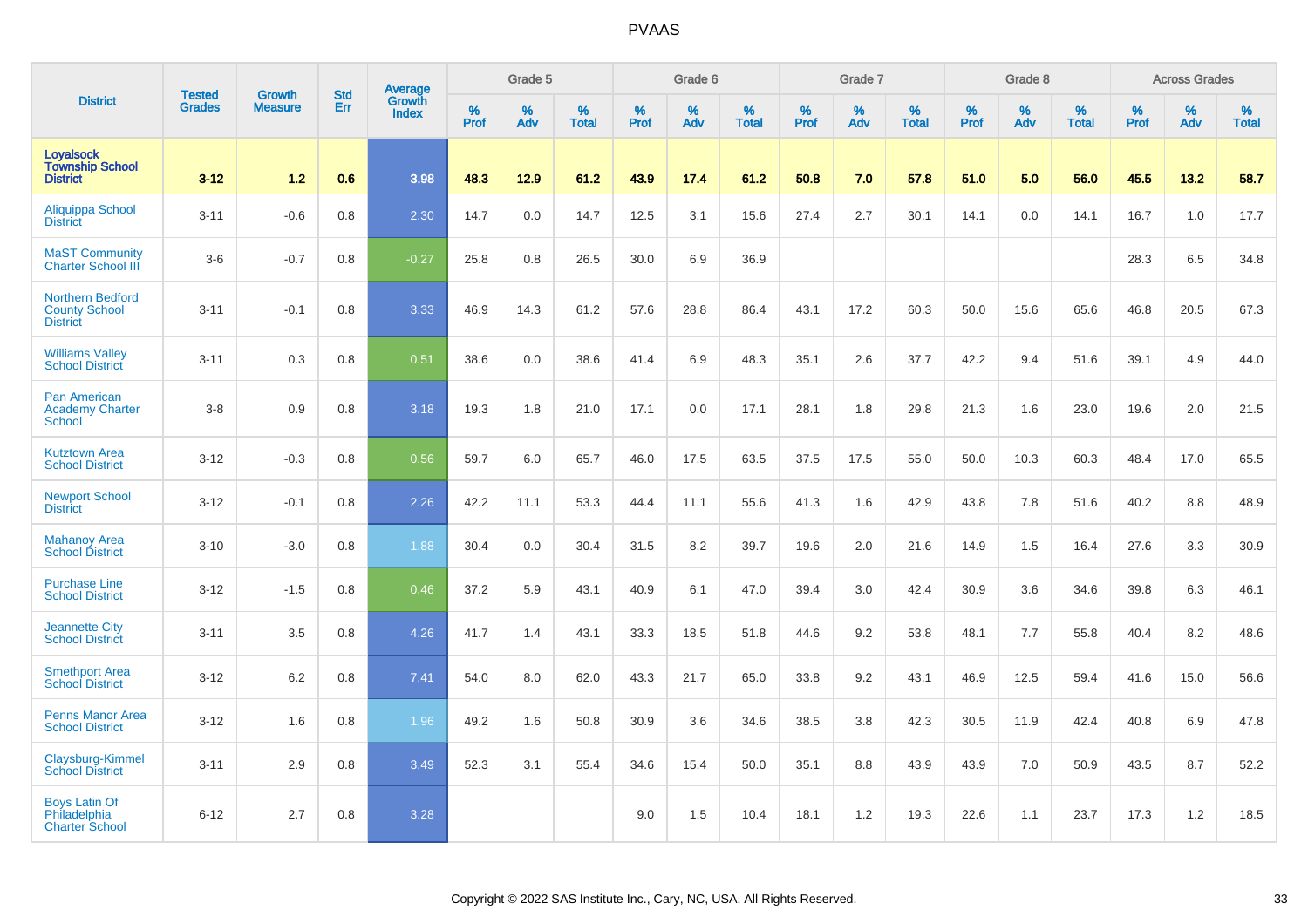|                                                               | <b>Tested</b> | <b>Growth</b>  | <b>Std</b> | Average                |                     | Grade 5     |                   |                  | Grade 6  |                   |                     | Grade 7  |                   |                     | Grade 8  |                   |           | <b>Across Grades</b> |                   |
|---------------------------------------------------------------|---------------|----------------|------------|------------------------|---------------------|-------------|-------------------|------------------|----------|-------------------|---------------------|----------|-------------------|---------------------|----------|-------------------|-----------|----------------------|-------------------|
| <b>District</b>                                               | <b>Grades</b> | <b>Measure</b> | Err        | Growth<br><b>Index</b> | $\%$<br><b>Prof</b> | $\%$<br>Adv | %<br><b>Total</b> | %<br><b>Prof</b> | %<br>Adv | %<br><b>Total</b> | $\%$<br><b>Prof</b> | %<br>Adv | %<br><b>Total</b> | $\%$<br><b>Prof</b> | %<br>Adv | %<br><b>Total</b> | %<br>Prof | %<br>Adv             | %<br><b>Total</b> |
| <b>Loyalsock</b><br><b>Township School</b><br><b>District</b> | $3 - 12$      | 1.2            | 0.6        | 3.98                   | 48.3                | 12.9        | 61.2              | 43.9             | 17.4     | 61.2              | 50.8                | 7.0      | 57.8              | 51.0                | 5.0      | 56.0              | 45.5      | 13.2                 | 58.7              |
| <b>Northgate School</b><br><b>District</b>                    | $3 - 11$      | $-1.4$         | 0.8        | 0.45                   | 60.8                | 3.9         | 64.7              | 59.0             | 11.5     | 70.5              | 36.1                | 9.8      | 45.9              | 37.5                | 17.9     | 55.4              | 45.5      | 12.8                 | 58.3              |
| <b>York Academy</b><br><b>Regional Charter</b><br>School      | $3 - 11$      | 0.3            | 0.8        | 2.83                   | 33.3                | 5.0         | 38.3              | 55.9             | 11.9     | 67.8              | 47.3                | 7.3      | 54.6              | 35.1                | 12.3     | 47.4              | 40.8      | 14.1                 | 54.9              |
| <b>Northern Cambria</b><br><b>School District</b>             | $3 - 11$      | 1.6            | 0.8        | 2.89                   | 40.0                | 5.4         | 45.4              | 33.3             | 7.4      | 40.7              | 53.7                | 5.6      | 59.3              | 47.7                | 4.6      | 52.3              | 42.9      | 6.6                  | 49.4              |
| <b>Fairfield Area</b><br><b>School District</b>               | $3 - 11$      | $-1.0$         | 0.8        | 0.10                   | 50.8                | 3.3         | 54.1              | 44.3             | 6.6      | 50.8              | 45.4                | 1.8      | 47.3              | 37.0                | 5.6      | 42.6              | 45.1      | 9.6                  | 54.6              |
| <b>Canton Area</b><br><b>School District</b>                  | $3 - 11$      | $-2.0$         | 0.8        | 1.77                   | 57.7                | 5.8         | 63.5              | 46.0             | 4.8      | 50.8              | 40.0                | 0.0      | 40.0              | 36.9                | 3.1      | 40.0              | 43.6      | 6.7                  | 50.3              |
| <b>Greenwood School</b><br><b>District</b>                    | $3 - 11$      | 4.5            | 0.8        | 5.56                   | 51.5                | 3.0         | 54.6              | 45.3             | 28.3     | 73.6              | 43.6                | 9.1      | 52.7              | 51.8                | 31.5     | 83.3              | 47.9      | 19.4                 | 67.3              |
| <b>Ridgway Area</b><br><b>School District</b>                 | $3 - 11$      | 2.8            | 0.8        | 3.71                   | 57.4                | 6.6         | 63.9              | 45.9             | 32.8     | 78.7              | 48.3                | 8.3      | 56.7              | 57.4                | 8.2      | 65.6              | 51.0      | 16.6                 | 67.6              |
| <b>Wilmington Area</b><br><b>School District</b>              | $3 - 11$      | $-0.8$         | 0.8        | 0.67                   | 60.3                | 13.8        | 74.1              | 43.3             | 11.7     | 55.0              | 33.3                | 11.8     | 45.1              | 32.2                | 10.2     | 42.4              | 43.2      | 13.4                 | 56.6              |
| <b>Meyersdale Area</b><br><b>School District</b>              | $3 - 11$      | 2.0            | 0.8        | 2.85                   | 51.8                | 13.0        | 64.8              | 55.4             | 12.3     | 67.7              | 62.3                | 1.9      | 64.2              | 54.2                | 5.1      | 59.3              | 52.4      | 10.9                 | 63.3              |
| <b>Moshannon Valley</b><br><b>School District</b>             | $3 - 10$      | 5.6            | 0.8        | 6.66                   | 51.1                | 2.1         | 53.2              | 24.1             | 22.2     | 46.3              | 45.2                | 1.6      | 46.8              | 41.8                | 6.0      | 47.8              | 39.6      | 7.8                  | 47.4              |
| <b>California Area</b><br><b>School District</b>              | $3 - 10$      | 1.5            | 0.8        | 4.01                   | 51.8                | 3.7         | 55.6              | 39.4             | 9.1      | 48.5              | 46.4                | 17.9     | 64.3              | 50.0                | 18.5     | 68.5              | 45.7      | 14.1                 | 59.8              |
| <b>Millersburg Area</b><br><b>School District</b>             | $3 - 11$      | $-0.2$         | 0.8        | 3.43                   | 47.1                | 3.9         | 51.0              | 41.5             | 0.0      | 41.5              | 51.6                | 3.1      | 54.7              | 40.3                | 3.2      | 43.6              | 44.2      | 7.4                  | 51.5              |
| <b>Clairton City</b><br><b>School District</b>                | $3 - 11$      | 0.7            | 0.8        | 3.64                   | 12.5                | 2.1         | 14.6              | 22.1             | 5.9      | 27.9              | 17.7                | 0.0      | 17.7              | 25.5                | 0.0      | 25.5              | 19.3      | 1.5                  | 20.8              |
| <b>Valley Grove</b><br><b>School District</b>                 | $3 - 10$      | 0.6            | 0.8        | 1.01                   | 56.2                | 8.3         | 64.6              | 55.9             | 8.5      | 64.4              | 43.4                | 9.4      | 52.8              | 53.7                | 7.4      | 61.1              | 48.3      | 9.3                  | 57.6              |
| <b>Universal Daroff</b><br><b>Charter School</b>              | $3 - 8$       | 4.3            | 0.8        | 5.09                   | 14.5                | 0.0         | 14.5              | 20.4             | 1.8      | 22.2              | 12.5                | 2.1      | 14.6              | 21.8                | 0.0      | 21.8              | 15.2      | 1.3                  | 16.5              |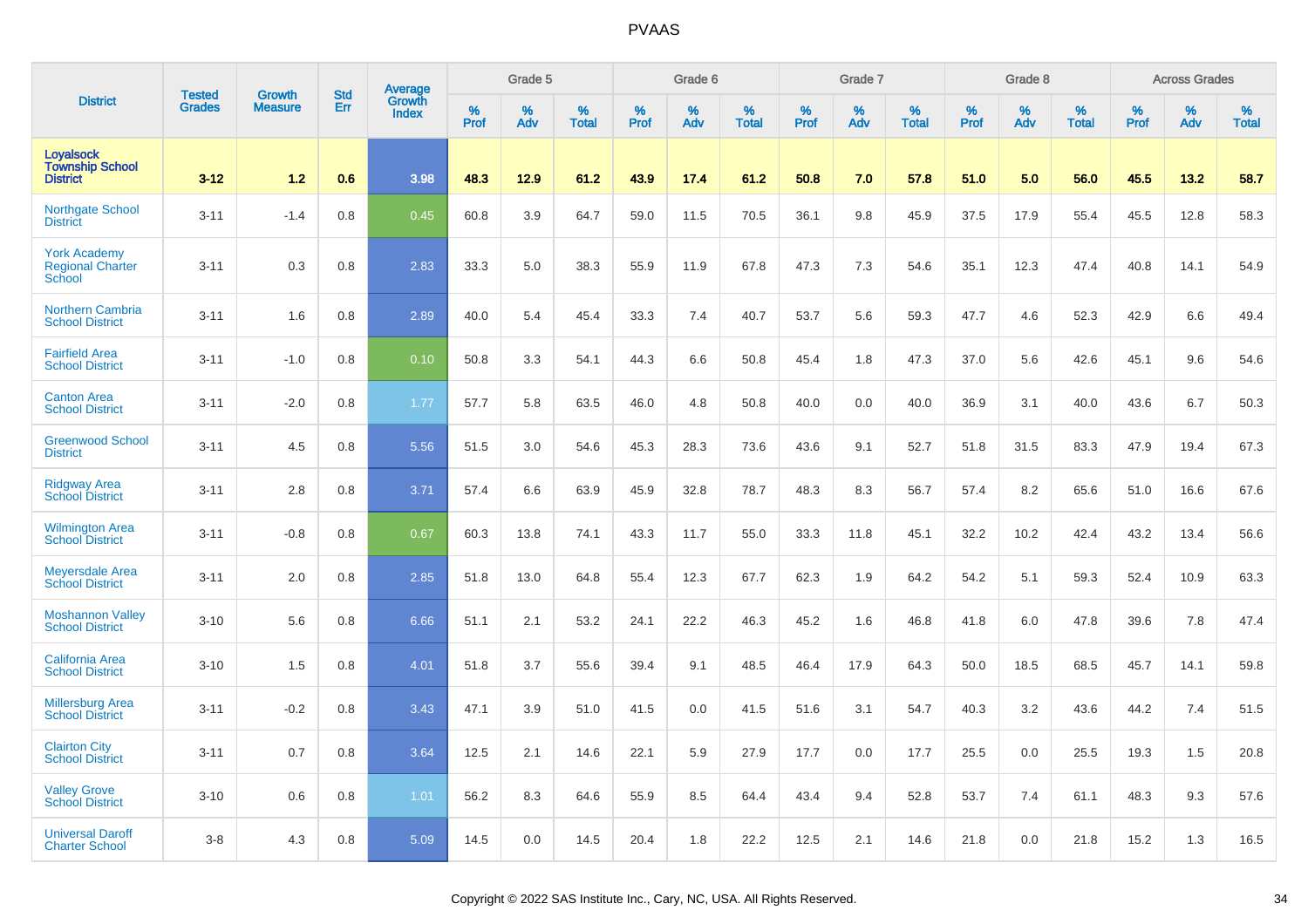|                                                                  | <b>Tested</b> | <b>Growth</b>  | <b>Std</b> |                                          |              | Grade 5  |                   |           | Grade 6  |                   |           | Grade 7  |                   |           | Grade 8  |                   |           | <b>Across Grades</b> |                   |
|------------------------------------------------------------------|---------------|----------------|------------|------------------------------------------|--------------|----------|-------------------|-----------|----------|-------------------|-----------|----------|-------------------|-----------|----------|-------------------|-----------|----------------------|-------------------|
| <b>District</b>                                                  | <b>Grades</b> | <b>Measure</b> | Err        | <b>Average</b><br>Growth<br><b>Index</b> | $\%$<br>Prof | %<br>Adv | %<br><b>Total</b> | %<br>Prof | %<br>Adv | %<br><b>Total</b> | %<br>Prof | %<br>Adv | %<br><b>Total</b> | %<br>Prof | %<br>Adv | %<br><b>Total</b> | %<br>Prof | %<br>Adv             | %<br><b>Total</b> |
| <b>Loyalsock</b><br><b>Township School</b><br><b>District</b>    | $3 - 12$      | 1.2            | 0.6        | 3.98                                     | 48.3         | 12.9     | 61.2              | 43.9      | 17.4     | 61.2              | 50.8      | 7.0      | 57.8              | 51.0      | 5.0      | 56.0              | 45.5      | 13.2                 | 58.7              |
| <b>Berlin</b><br><b>Brothersvalley</b><br><b>School District</b> | $3 - 11$      | $-1.0$         | 0.8        | 1.52                                     | 60.4         | 1.9      | 62.3              | 42.4      | 15.2     | 57.6              | 55.8      | 3.8      | 59.6              | 54.2      | 6.2      | 60.4              | 48.4      | 8.4                  | 56.8              |
| <b>Antietam School</b><br><b>District</b>                        | $3 - 10$      | 0.9            | 0.8        | 1.87                                     | 29.7         | 1.6      | 31.2              | 35.0      | 5.0      | 40.0              | 29.1      | 0.0      | 29.1              | 34.0      | 1.9      | 35.8              | 31.3      | 3.0                  | 34.2              |
| <b>Mountain View</b><br><b>School District</b>                   | $3 - 11$      | 1.6            | 0.9        | 1.96                                     | 45.0         | 3.3      | 48.3              | 49.0      | 6.1      | 55.1              | 47.2      | 5.7      | 52.8              | 55.0      | 10.0     | 65.0              | 45.1      | 5.6                  | 50.7              |
| Jefferson-Morgan<br><b>School District</b>                       | $3 - 10$      | 2.7            | 0.9        | 4.29                                     | 45.1         | 2.8      | 47.9              | 40.0      | 7.3      | 47.3              | 41.8      | 5.4      | 47.3              | 44.4      | 6.7      | 51.1              | 41.7      | 6.6                  | 48.2              |
| <b>Clarion Area</b><br><b>School District</b>                    | $3 - 11$      | 1.1            | 0.9        | 2.53                                     | 58.3         | 2.1      | 60.4              | 46.4      | 7.1      | 53.6              | 44.8      | 4.5      | 49.2              | 39.0      | 11.9     | 50.8              | 45.1      | 10.1                 | 55.2              |
| <b>Bear Creek</b><br>Community<br><b>Charter School</b>          | $3 - 8$       | 5.5            | 0.9        | 6.44                                     | 51.9         | 7.7      | 59.6              | 47.1      | 19.6     | 66.7              | 42.3      | 7.7      | 50.0              | 34.7      | 10.2     | 44.9              | 45.2      | 12.1                 | 57.4              |
| <b>Belmont Charter</b><br><b>School</b>                          | $3 - 10$      | 2.8            | 0.9        | 5.27                                     | 10.2         | 0.0      | 10.2              | 25.5      | 2.0      | 27.4              | 22.9      | 0.0      | 22.9              | 28.0      | 0.0      | 28.0              | 18.0      | 1.9                  | 19.9              |
| <b>Tri-Valley School</b><br><b>District</b>                      | $3 - 10$      | $-2.4$         | 0.9        | 0.50                                     | 40.0         | 5.9      | 45.9              | 36.7      | 6.1      | 42.9              | 36.7      | 0.0      | 36.7              | 40.5      | 9.5      | 50.0              | 41.3      | 8.0                  | 49.3              |
| Shenandoah<br><b>Valley School</b><br><b>District</b>            | $3 - 11$      | 1.7            | 0.9        | 4.15                                     | 37.3         | 3.0      | 40.3              | 31.4      | 9.8      | 41.2              | 36.2      | 1.7      | 37.9              | 26.3      | 0.0      | 26.3              | 34.3      | 5.0                  | 39.4              |
| <b>Conemaugh Valley</b><br><b>School District</b>                | $3 - 12$      | 0.5            | 0.9        | 2.31                                     | 52.9         | 3.9      | 56.9              | 30.0      | 30.0     | 60.0              | 44.2      | 5.8      | 50.0              | 49.1      | 9.4      | 58.5              | 43.3      | 12.5                 | 55.8              |
| Antonia Pantoja<br><b>Community</b><br><b>Charter School</b>     | $3 - 8$       | 0.5            | 0.9        | 2.18                                     | 20.9         | 1.5      | 22.4              | 32.3      | 6.4      | 38.7              | 37.0      | 2.2      | 39.1              | 35.1      | 8.1      | 43.2              | 25.4      | 3.3                  | 28.7              |
| Portage Area<br><b>School District</b>                           | $3 - 10$      | 1.0            | 0.9        | 3.66                                     | 50.0         | 9.5      | 59.5              | 52.0      | 28.0     | 80.0              | 54.0      | 3.2      | 57.1              | 49.1      | 7.6      | 56.6              | 51.5      | 15.6                 | 67.2              |
| <b>Young Scholars</b><br><b>Charter School</b>                   | $6 - 8$       | 0.5            | 0.9        | 0.83                                     |              |          |                   | 23.2      | 5.4      | 28.6              | 14.3      | 5.7      | 20.0              | 13.0      | 0.0      | 13.0              | 16.3      | 3.4                  | 19.7              |
| <b>Northwest Area</b><br><b>School District</b>                  | $3 - 10$      | $-2.3$         | 0.9        | $-0.94$                                  | 38.6         | 0.0      | 38.6              | 26.7      | 8.3      | 35.0              | 28.0      | 0.0      | 28.0              | 37.0      | 3.7      | 40.7              | 32.5      | 3.1                  | 35.6              |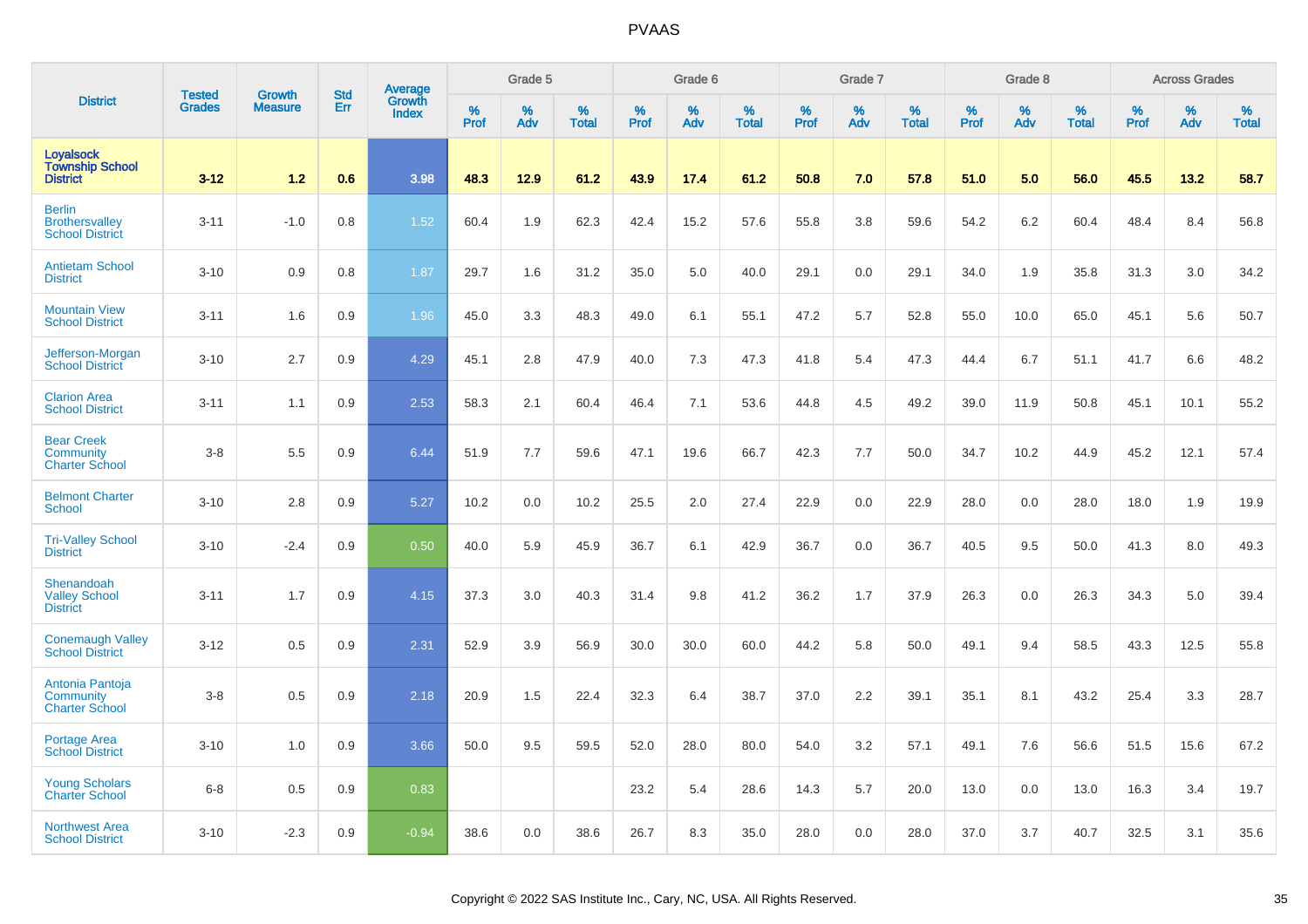|                                                                            |                                |                                 | <b>Std</b> | Average                |                  | Grade 5  |                   |           | Grade 6  |                   |           | Grade 7  |                   |           | Grade 8  |                   |           | <b>Across Grades</b> |                   |
|----------------------------------------------------------------------------|--------------------------------|---------------------------------|------------|------------------------|------------------|----------|-------------------|-----------|----------|-------------------|-----------|----------|-------------------|-----------|----------|-------------------|-----------|----------------------|-------------------|
| <b>District</b>                                                            | <b>Tested</b><br><b>Grades</b> | <b>Growth</b><br><b>Measure</b> | Err        | Growth<br><b>Index</b> | %<br><b>Prof</b> | %<br>Adv | %<br><b>Total</b> | %<br>Prof | %<br>Adv | %<br><b>Total</b> | %<br>Prof | %<br>Adv | %<br><b>Total</b> | %<br>Prof | %<br>Adv | %<br><b>Total</b> | %<br>Prof | %<br>Adv             | %<br><b>Total</b> |
| <b>Loyalsock</b><br><b>Township School</b><br><b>District</b>              | $3 - 12$                       | 1.2                             | 0.6        | 3.98                   | 48.3             | 12.9     | 61.2              | 43.9      | 17.4     | 61.2              | 50.8      | 7.0      | 57.8              | 51.0      | 5.0      | 56.0              | 45.5      | 13.2                 | 58.7              |
| <b>Russell Byers</b><br><b>Charter School</b>                              | $3-8$                          | 1.4                             | 0.9        | 3.89                   | 18.2             | 1.8      | 20.0              | 36.8      | 0.0      | 36.8              | 28.1      | 0.0      | 28.1              | 14.3      | 2.0      | 16.3              | 22.4      | 3.0                  | 25.3              |
| <b>West Middlesex</b><br><b>Area School</b><br><b>District</b>             | $3 - 10$                       | $-1.3$                          | 0.9        | 3.21                   | 52.2             | 17.4     | 69.6              | 41.0      | 26.2     | 67.2              | 44.4      | 5.6      | 50.0              | 35.7      | 4.8      | 40.5              | 42.5      | 12.1                 | 54.6              |
| <b>Glendale School</b><br><b>District</b>                                  | $3 - 10$                       | 3.8                             | 0.9        | 7.43                   | 50.0             | 12.5     | 62.5              | 40.7      | 24.1     | 64.8              | 44.6      | 20.0     | 64.6              | 44.9      | 14.3     | 59.2              | 47.2      | 15.2                 | 62.4              |
| <b>Robert Benjamin</b><br><b>Wiley Community</b><br><b>Charter School</b>  | $3-8$                          | 3.6                             | 0.9        | 4.03                   | 20.9             | 0.0      | 20.9              | 23.4      | 4.3      | 27.7              | 28.1      | 1.8      | 29.8              | 31.1      | 0.0      | 31.1              | 24.2      | 2.4                  | 26.5              |
| Susquehanna<br><b>Community School</b><br><b>District</b>                  | $3 - 11$                       | 0.1                             | 0.9        | 0.88                   | 47.1             | 7.8      | 54.9              | 43.1      | 12.1     | 55.2              | 43.5      | 6.5      | 50.0              | 36.7      | 2.0      | 38.8              | 40.9      | 10.7                 | 51.6              |
| <b>Southern Fulton</b><br><b>School District</b>                           | $3 - 11$                       | 0.0                             | 0.9        | 3.83                   | 53.2             | 6.4      | 59.6              | 41.4      | 15.5     | 56.9              | 40.4      | 0.0      | 40.4              | 32.0      | 8.0      | 40.0              | 43.4      | 7.9                  | 51.3              |
| <b>Hanover Area</b><br><b>School District</b>                              | $3 - 11$                       | $-2.1$                          | 0.9        | 0.50                   | 29.8             | 0.0      | 29.8              | 14.6      | 9.1      | 23.6              | 15.5      | 0.0      | 15.5              | 14.3      | 2.4      | 16.7              | 20.2      | 2.3                  | 22.5              |
| <b>Universal Alcorn</b><br><b>Charter School</b>                           | $3-8$                          | 6.0                             | 0.9        | 6.81                   | 32.1             | 9.4      | 41.5              | 34.0      | 6.0      | 40.0              | 37.5      | 3.6      | 41.1              | 28.2      | 0.0      | 28.2              | 29.2      | 4.4                  | 33.6              |
| <b>Coudersport Area</b><br><b>School District</b>                          | $3 - 11$                       | $-0.5$                          | 0.9        | 1.66                   | 58.2             | 1.8      | 60.0              | 40.5      | 4.8      | 45.2              | 35.8      | 3.8      | 39.6              | 30.2      | 0.0      | 30.2              | 40.1      | 3.2                  | 43.3              |
| <b>Chester Charter</b><br><b>Scholars Academy</b><br><b>Charter School</b> | $3 - 12$                       | 0.0                             | 0.9        | 2.02                   | 17.8             | 0.0      | 17.8              | 31.9      | 4.3      | 36.2              | 37.5      | 4.2      | 41.7              | 16.0      | 0.0      | 16.0              | 23.8      | 1.8                  | 25.6              |
| Commonwealth<br><b>Charter Academy</b><br><b>Charter School</b>            | $3 - 10$                       | $-3.1$                          | 0.9        | $-0.44$                | 49.2             | 1.7      | 50.8              | 56.0      | 12.0     | 68.0              | 49.1      | 8.8      | 57.9              | 39.6      | 4.2      | 43.8              | 45.3      | 10.1                 | 55.4              |
| <b>Innovative Arts</b><br><b>Academy Charter</b><br>School                 | $6 - 11$                       | $-2.2$                          | 0.9        | 1.94                   |                  |          |                   | 15.4      | 1.9      | 17.3              | 19.1      | 0.0      | 19.1              | 15.4      | 1.1      | 16.5              | 16.6      | 1.0                  | 17.5              |
| <b>Juniata Valley</b><br><b>School District</b>                            | $3 - 11$                       | $-0.4$                          | 0.9        | 1.62                   | 53.5             | 2.3      | 55.8              | 35.7      | 8.9      | 44.6              | 50.9      | 5.3      | 56.1              | 33.3      | 4.2      | 37.5              | 41.8      | 7.0                  | 48.8              |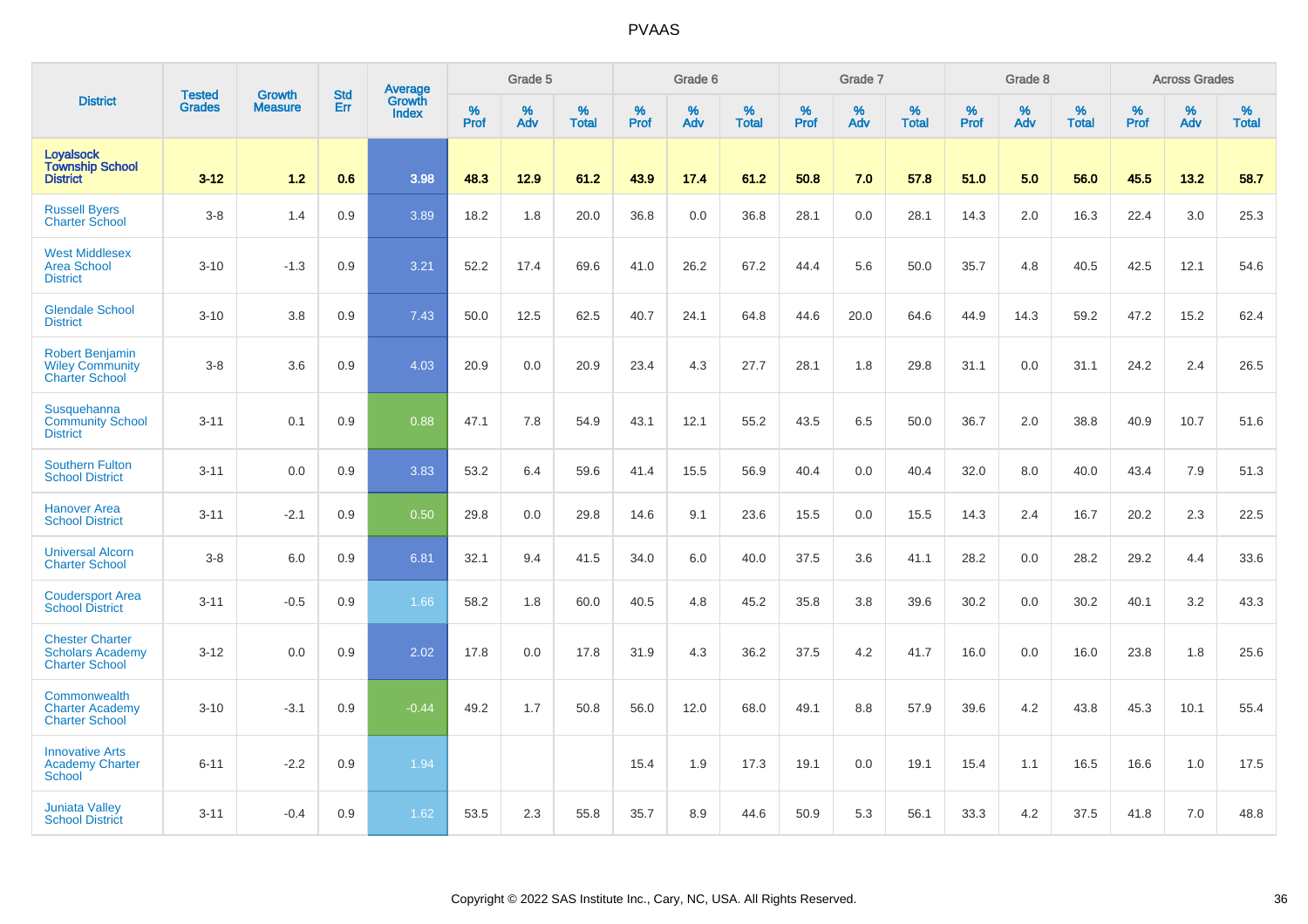|                                                                    | <b>Tested</b> | <b>Growth</b>  | <b>Std</b> | <b>Average</b><br>Growth |              | Grade 5  |                   |           | Grade 6  |                   |           | Grade 7  |                   |           | Grade 8  |                   |                  | <b>Across Grades</b> |                   |
|--------------------------------------------------------------------|---------------|----------------|------------|--------------------------|--------------|----------|-------------------|-----------|----------|-------------------|-----------|----------|-------------------|-----------|----------|-------------------|------------------|----------------------|-------------------|
| <b>District</b>                                                    | <b>Grades</b> | <b>Measure</b> | Err        | <b>Index</b>             | $\%$<br>Prof | %<br>Adv | %<br><b>Total</b> | %<br>Prof | %<br>Adv | %<br><b>Total</b> | %<br>Prof | %<br>Adv | %<br><b>Total</b> | %<br>Prof | %<br>Adv | %<br><b>Total</b> | %<br><b>Prof</b> | %<br>Adv             | %<br><b>Total</b> |
| <b>Loyalsock</b><br><b>Township School</b><br><b>District</b>      | $3 - 12$      | $1.2$          | 0.6        | 3.98                     | 48.3         | 12.9     | 61.2              | 43.9      | 17.4     | 61.2              | 50.8      | 7.0      | 57.8              | 51.0      | 5.0      | 56.0              | 45.5             | 13.2                 | 58.7              |
| <b>Lincoln Leadership</b><br>Academy Charter<br><b>School</b>      | $3 - 12$      | 1.6            | 0.9        | 3.13                     | 29.6         | 0.0      | 29.6              | 25.0      | 12.5     | 37.5              | 24.5      | 5.7      | 30.2              | 22.0      | 2.4      | 24.4              | 28.4             | 5.4                  | 33.8              |
| <b>Benton Area</b><br><b>School District</b>                       | $3 - 10$      | $-0.4$         | 0.9        | 1.36                     | 47.5         | 1.6      | 49.2              | 43.5      | 8.7      | 52.2              | 37.3      | 5.1      | 42.4              | 46.2      | 2.6      | 48.7              | 42.6             | 8.4                  | 51.0              |
| <b>Clarion-Limestone</b><br><b>Area School</b><br><b>District</b>  | $3 - 12$      | 1.8            | 0.9        | 3.72                     | 54.6         | 29.1     | 83.6              | 57.7      | 26.9     | 84.6              | 41.7      | 16.7     | 58.3              | 44.7      | 12.8     | 57.4              | 47.0             | 20.8                 | 67.7              |
| <b>Rochester Area</b><br><b>School District</b>                    | $3 - 11$      | $-3.0$         | 0.9        | 1.72                     | 50.0         | 0.0      | 50.0              | 40.4      | 13.5     | 53.8              | 24.0      | 2.0      | 26.0              | 47.2      | 1.9      | 49.1              | 43.3             | 7.5                  | 50.8              |
| <b>Union Area School</b><br><b>District</b>                        | $3 - 11$      | $-1.4$         | 0.9        | 0.90                     | 66.7         | 7.7      | 74.4              | 41.4      | 15.5     | 56.9              | 43.9      | 5.3      | 49.1              | 55.6      | 8.9      | 64.4              | 47.6             | 12.4                 | 60.1              |
| <b>Morrisville Borough</b><br><b>School District</b>               | $3 - 11$      | $-0.9$         | 0.9        | 0.63                     | 28.3         | 3.3      | 31.7              | 19.2      | 1.9      | 21.2              | 32.7      | 0.0      | 32.7              | 27.9      | 0.0      | 27.9              | 27.6             | 1.9                  | 29.5              |
| <b>Rockwood Area</b><br><b>School District</b>                     | $3 - 11$      | 1.8            | 0.9        | 4.02                     | 65.8         | 2.4      | 68.3              | 38.1      | 31.0     | 69.0              | 63.0      | 6.5      | 69.6              | 50.8      | 19.0     | 69.8              | 52.2             | 13.4                 | 65.7              |
| <b>Saint Clair Area</b><br><b>School District</b>                  | $3-8$         | $-1.8$         | 0.9        | 0.86                     | 43.4         | 1.9      | 45.3              | 58.0      | 6.0      | 64.0              | 36.5      | 7.7      | 44.2              | 41.5      | 2.4      | 43.9              | 43.9             | 4.7                  | 48.6              |
| <b>Northeast Bradford</b><br><b>School District</b>                | $3 - 10$      | 3.0            | 0.9        | 3.25                     | 57.5         | 2.5      | 60.0              | 37.8      | 11.1     | 48.9              | 39.6      | 11.3     | 50.9              | 40.4      | 7.0      | 47.4              | 45.2             | 9.9                  | 55.1              |
| <b>Mariana Bracetti</b><br><b>Academy Charter</b><br><b>School</b> | $3 - 10$      | 0.4            | 0.9        | 0.58                     | 33.9         | 1.7      | 35.6              | 17.8      | 0.0      | 17.8              | 38.2      | 1.8      | 40.0              | 12.1      | 3.0      | 15.2              | 26.5             | 2.0                  | 28.5              |
| <b>Sto-Rox School</b><br><b>District</b>                           | $3 - 10$      | $-0.0$         | 0.9        | 3.62                     | 16.1         | 2.2      | 18.3              | 27.9      | 1.2      | 29.1              | 0.0       | 0.0      | 0.0               | 2.9       | 0.0      | 2.9               | 16.8             | 1.0                  | 17.9              |
| <b>Reach Cyber</b><br><b>Charter School</b>                        | $3 - 11$      | $-2.6$         | 0.9        | 0.61                     | 52.4         | 4.8      | 57.1              | 52.2      | 8.7      | 60.9              | 38.5      | 1.9      | 40.4              | 47.5      | 5.1      | 52.5              | 46.8             | 5.5                  | 52.3              |
| <b>Discovery Charter</b><br><b>School</b>                          | $3-8$         | 4.6            | 0.9        | 4.93                     | 36.4         | 2.3      | 38.6              | 27.3      | 9.1      | 36.4              | 35.6      | 3.4      | 39.0              | 45.7      | 5.7      | 51.4              | 29.8             | 3.4                  | 33.2              |
| South Allegheny<br><b>School District</b>                          | $3 - 11$      | $-5.4$         | 0.9        | $-1.98$                  | 43.1         | 0.0      | 43.1              | 32.6      | 6.1      | 38.8              | 31.6      | 5.3      | 36.8              | 41.5      | 12.2     | 53.7              | 39.4             | 6.6                  | 46.0              |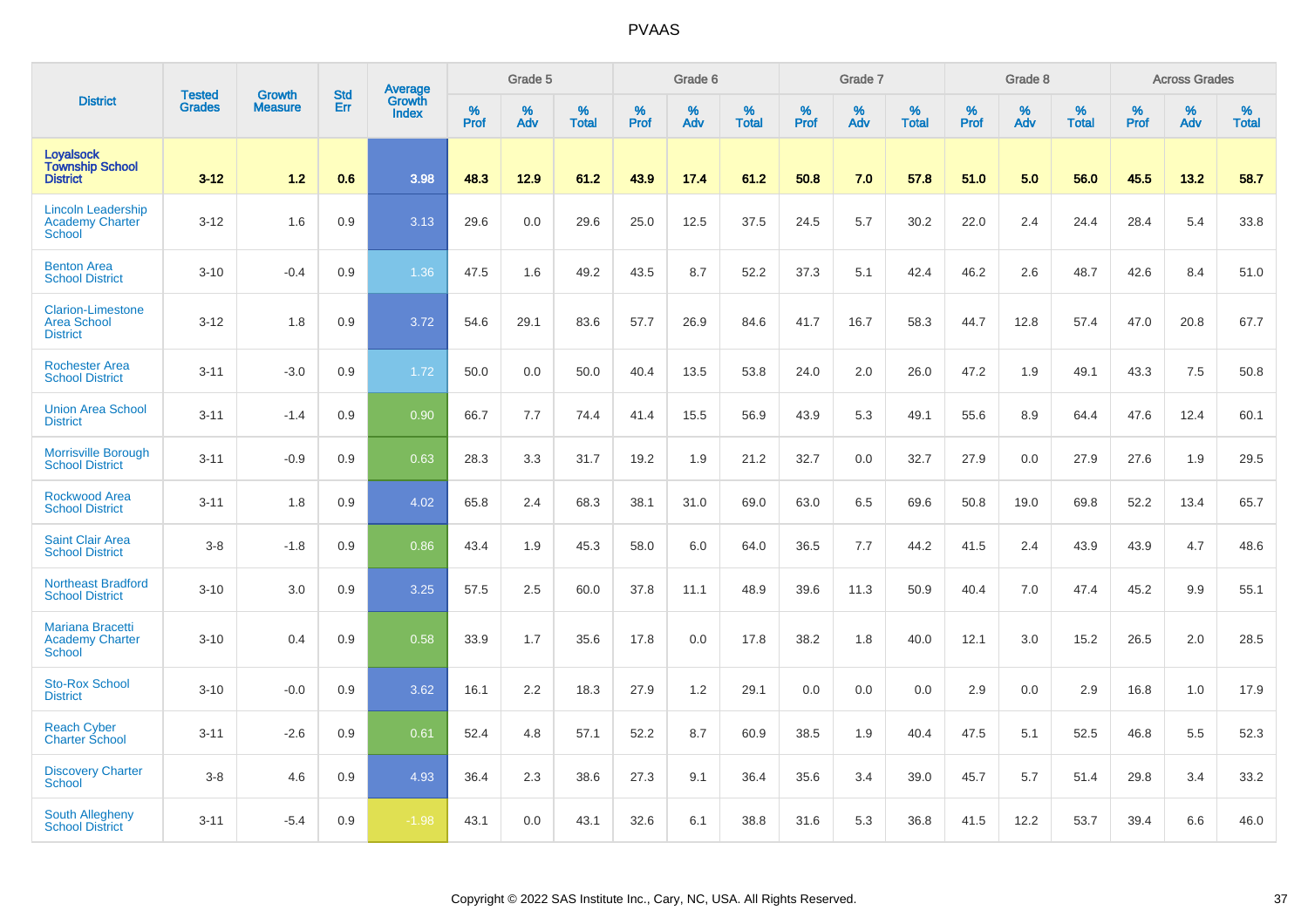|                                                                 |                                |                                 | <b>Std</b> | Average                |                     | Grade 5  |                   |                     | Grade 6  |                   |                     | Grade 7  |                   |                     | Grade 8     |                   |                     | <b>Across Grades</b> |                   |
|-----------------------------------------------------------------|--------------------------------|---------------------------------|------------|------------------------|---------------------|----------|-------------------|---------------------|----------|-------------------|---------------------|----------|-------------------|---------------------|-------------|-------------------|---------------------|----------------------|-------------------|
| <b>District</b>                                                 | <b>Tested</b><br><b>Grades</b> | <b>Growth</b><br><b>Measure</b> | Err        | Growth<br><b>Index</b> | $\%$<br><b>Prof</b> | %<br>Adv | %<br><b>Total</b> | $\%$<br><b>Prof</b> | %<br>Adv | %<br><b>Total</b> | $\%$<br><b>Prof</b> | %<br>Adv | %<br><b>Total</b> | $\%$<br><b>Prof</b> | $\%$<br>Adv | %<br><b>Total</b> | $\%$<br><b>Prof</b> | %<br>Adv             | %<br><b>Total</b> |
| Loyalsock<br><b>Township School</b><br><b>District</b>          | $3 - 12$                       | 1.2                             | 0.6        | 3.98                   | 48.3                | 12.9     | 61.2              | 43.9                | 17.4     | 61.2              | 50.8                | 7.0      | 57.8              | 51.0                | 5.0         | 56.0              | 45.5                | 13.2                 | 58.7              |
| <b>KIPP Philadelphia</b><br><b>Charter School</b>               | $3-8$                          | 2.8                             | 0.9        | 3.91                   | 13.5                | 0.0      | 13.5              | 28.0                | 0.0      | 28.0              | 29.0                | 0.0      | 29.0              | 25.6                | 0.0         | 25.6              | 21.5                | 0.4                  | 21.9              |
| <b>Forest City</b><br><b>Regional School</b><br><b>District</b> | $3 - 12$                       | $-2.2$                          | 0.9        | 1.18                   | 55.6                | 4.4      | 60.0              | 36.7                | 6.1      | 42.9              | 39.5                | 5.3      | 44.7              | 52.1                | 8.3         | 60.4              | 44.0                | 8.8                  | 52.8              |
| Leechburg Area<br><b>School District</b>                        | $3 - 11$                       | $-2.3$                          | 0.9        | 2.14                   | 46.7                | 2.2      | 48.9              | 29.7                | 2.7      | 32.4              | 42.9                | 0.0      | 42.9              | 51.2                | 11.6        | 62.8              | 45.8                | 7.9                  | 53.8              |
| <b>Propel Charter</b><br>School-Northside                       | $3-8$                          | $-1.3$                          | 1.0        | 2.10                   | 7.0                 | 0.0      | 7.0               | 14.6                | 0.0      | 14.6              | 5.0                 | 0.0      | 5.0               | 10.0                | 0.0         | 10.0              | 9.0                 | 0.0                  | 9.0               |
| <b>Millville Area</b><br><b>School District</b>                 | $3 - 12$                       | 5.0                             | 1.0        | 5.28                   | 63.8                | 2.1      | 66.0              | 43.4                | 22.6     | 66.0              | 44.4                | 13.3     | 57.8              | 52.6                | 10.5        | 63.2              | 50.2                | 13.2                 | 63.4              |
| <b>North Clarion</b><br><b>County School</b><br><b>District</b> | $3-12$                         | 2.6                             | 1.0        | 2.80                   | 51.1                | 8.9      | 60.0              | 46.3                | 19.5     | 65.8              | 45.2                | 4.8      | 50.0              | 54.6                | 11.4        | 65.9              | 45.1                | 12.2                 | 57.3              |
| Allegheny-Clarion<br><b>Valley School</b><br><b>District</b>    | $3 - 10$                       | 2.1                             | 1.0        | 2.42                   | 42.5                | 5.0      | 47.5              | 42.1                | 15.8     | 57.9              | 43.9                | 2.4      | 46.3              | 40.0                | 0.0         | 40.0              | 40.9                | 9.1                  | 50.0              |
| <b>People For People</b><br><b>Charter School</b>               | $3 - 12$                       | 3.5                             | 1.0        | 3.90                   | 12.9                | 3.2      | 16.1              | 19.4                | 0.0      | 19.4              | 23.1                | 0.0      | 23.1              | 6.8                 | 0.0         | 6.8               | 13.2                | 0.4                  | 13.6              |
| <b>Roberto Clemente</b><br><b>Charter School</b>                | $3 - 12$                       | $-5.1$                          | 1.0        | $-0.08$                | 19.4                | 0.0      | 19.4              | 23.1                | 5.1      | 28.2              | 11.6                | 0.0      | 11.6              | 12.2                | 0.0         | 12.2              | 15.5                | 1.7                  | 17.2              |
| <b>Mastery Charter</b><br>School - Thomas<br>Campus             | $3 - 10$                       | 0.4                             | 1.0        | 2.12                   | 29.0                | 0.0      | 29.0              | 17.1                | 0.0      | 17.1              | 20.9                | 2.3      | 23.3              | 28.9                | 0.0         | 28.9              | 24.9                | 2.3                  | 27.2              |
| <b>Ferndale Area</b><br><b>School District</b>                  | $3 - 10$                       | 1.9                             | 1.0        | 1.95                   | 43.2                | 4.6      | 47.7              | 46.3                | 14.6     | 61.0              | 61.5                | 5.1      | 66.7              | 54.4                | 4.4         | 58.7              | 46.1                | 10.6                 | 56.6              |
| <b>Otto-Eldred School</b><br><b>District</b>                    | $3 - 11$                       | 5.1                             | 1.0        | 5.26                   | 57.1                | 9.5      | 66.7              | 47.5                | 15.0     | 62.5              | 42.2                | 11.1     | 53.3              | 35.4                | 12.5        | 47.9              | 43.8                | 11.1                 | 54.9              |
| <b>West Greene</b><br><b>School District</b>                    | $3 - 11$                       | $-1.2$                          | 1.0        | 1.54                   | 46.2                | 10.3     | 56.4              | 35.9                | 15.4     | 51.3              | 28.3                | 11.3     | 39.6              | 35.3                | 3.9         | 39.2              | 43.2                | 10.7                 | 53.9              |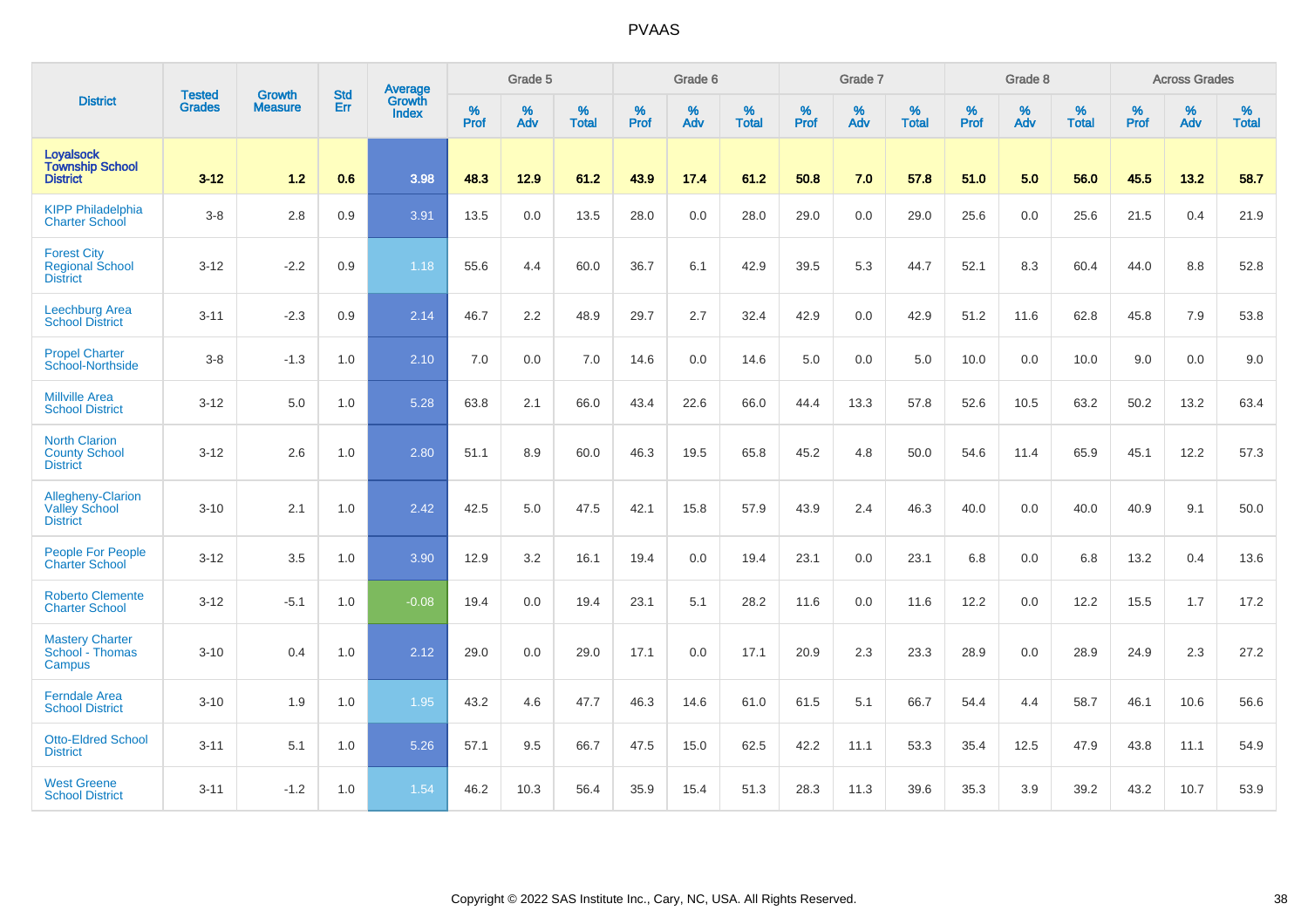|                                                                  | <b>Tested</b> | <b>Growth</b>  | <b>Std</b> |                                          |              | Grade 5  |                   |           | Grade 6  |                   |           | Grade 7  |                   |           | Grade 8  |                   |           | <b>Across Grades</b> |                   |
|------------------------------------------------------------------|---------------|----------------|------------|------------------------------------------|--------------|----------|-------------------|-----------|----------|-------------------|-----------|----------|-------------------|-----------|----------|-------------------|-----------|----------------------|-------------------|
| <b>District</b>                                                  | <b>Grades</b> | <b>Measure</b> | Err        | <b>Average</b><br>Growth<br><b>Index</b> | $\%$<br>Prof | %<br>Adv | %<br><b>Total</b> | %<br>Prof | %<br>Adv | %<br><b>Total</b> | %<br>Prof | %<br>Adv | %<br><b>Total</b> | %<br>Prof | %<br>Adv | %<br><b>Total</b> | %<br>Prof | %<br>Adv             | %<br><b>Total</b> |
| <b>Loyalsock</b><br><b>Township School</b><br><b>District</b>    | $3 - 12$      | 1.2            | 0.6        | 3.98                                     | 48.3         | 12.9     | 61.2              | 43.9      | 17.4     | 61.2              | 50.8      | 7.0      | 57.8              | 51.0      | 5.0      | 56.0              | 45.5      | 13.2                 | 58.7              |
| <b>Penn Hills Charter</b><br>School of<br>Entrepreneurship       | $3-8$         | $-1.5$         | 1.0        | 0.35                                     | 27.3         | 0.0      | 27.3              | 37.1      | 8.6      | 45.7              | 34.2      | 0.0      | 34.2              | 45.4      | 0.0      | 45.4              | 40.8      | 6.4                  | 47.2              |
| Johnsonburg Area<br><b>School District</b>                       | $3 - 11$      | $-1.6$         | 1.0        | 1.86                                     | 42.5         | 7.5      | 50.0              | 60.6      | 12.1     | 72.7              | 41.9      | 9.3      | 51.2              | 44.2      | 2.3      | 46.5              | 51.3      | 10.3                 | 61.5              |
| Community<br>Academy Of<br>Philadelphia<br><b>Charter School</b> | $3 - 11$      | $-4.1$         | 1.0        | 0.81                                     | 22.5         | 0.0      | 22.5              | 27.3      | 0.0      | 27.3              | 33.3      | 2.8      | 36.1              | 12.2      | 0.0      | 12.2              | 24.9      | 1.4                  | 26.3              |
| <b>Farrell Area School</b><br><b>District</b>                    | $3 - 11$      | 1.3            | 1.0        | 2.47                                     | 26.7         | 0.0      | 26.7              | 31.7      | 2.4      | 34.2              | 20.4      | 0.0      | 20.4              | 28.2      | 0.0      | 28.2              | 25.9      | 2.3                  | 28.2              |
| <b>Jenkintown School</b><br><b>District</b>                      | $3 - 11$      | 1.5            | 1.0        | 2.79                                     | 68.0         | 8.0      | 76.0              | 54.0      | 18.9     | 73.0              | 42.9      | 35.7     | 78.6              | 60.6      | 21.2     | 81.8              | 53.1      | 25.8                 | 78.9              |
| <b>Propel Charter</b><br>School-Mckeesport                       | $3-8$         | $-7.2$         | 1.0        | $-2.06$                                  | 36.1         | 0.0      | 36.1              | 32.4      | 0.0      | 32.4              | 34.2      | 2.6      | 36.8              | 29.7      | 2.7      | 32.4              | 32.1      | 1.4                  | 33.5              |
| <b>Union School</b><br><b>District</b>                           | $3 - 12$      | 2.7            | 1.0        | 3.99                                     | 21.2         | 6.1      | 27.3              | 40.9      | 20.4     | 61.4              | 40.5      | 0.0      | 40.5              | 40.0      | 6.7      | 46.7              | 37.0      | 8.4                  | 45.4              |
| <b>Propel Charter</b><br>School-Homestead                        | $3 - 11$      | $-1.0$         | 1.0        | 1.67                                     | 21.6         | 0.0      | 21.6              | 16.7      | 5.6      | 22.2              | 11.8      | 0.0      | 11.8              | 9.5       | 2.4      | 11.9              | 15.3      | 2.2                  | 17.6              |
| <b>Propel Charter</b><br>School - East                           | $3-8$         | 1.1            | 1.0        | 2.62                                     | 32.5         | 0.0      | 32.5              | 34.3      | 11.4     | 45.7              | 33.3      | 9.1      | 42.4              | 29.4      | 0.0      | 29.4              | 31.6      | 4.7                  | 36.3              |
| <b>Cameron County</b><br><b>School District</b>                  | $3 - 12$      | $-2.6$         | 1.0        | 0.35                                     | 73.3         | 3.3      | 76.7              | 48.7      | 25.6     | 74.4              | 39.0      | 0.0      | 39.0              | 43.2      | 5.4      | 48.6              | 50.4      | 14.0                 | 64.4              |
| <b>Sullivan County</b><br><b>School District</b>                 | $3 - 10$      | $-3.1$         | 1.0        | 0.79                                     | 23.8         | 2.4      | 26.2              | 62.0      | 6.0      | 68.0              | 41.2      | 5.9      | 47.1              | 40.0      | 2.9      | 42.9              | 40.0      | 6.0                  | 46.0              |
| <b>Sugar Valley Rural</b><br><b>Charter School</b>               | $3 - 11$      | 0.5            | 1.0        | 1.63                                     | 36.8         | 0.0      | 36.8              | 34.2      | 7.9      | 42.1              | 21.0      | 5.3      | 26.3              | 8.6       | 2.9      | 11.4              | 25.4      | 4.7                  | 30.0              |
| Southeastern<br><b>Greene School</b><br><b>District</b>          | $3 - 10$      | $-4.6$         | 1.0        | $-0.76$                                  | 44.8         | 17.2     | 62.1              | 42.4      | 12.1     | 54.6              | 36.7      | 6.1      | 42.9              | 48.8      | 2.3      | 51.2              | 41.1      | 14.3                 | 55.4              |
| <b>Blacklick Valley</b><br><b>School District</b>                | $3 - 11$      | $-0.1$         | 1.0        | 0.41                                     | 29.6         | 0.0      | 29.6              | 52.6      | 7.9      | 60.5              | 35.4      | 0.0      | 35.4              | 34.2      | 0.0      | 34.2              | 43.2      | 3.7                  | 46.9              |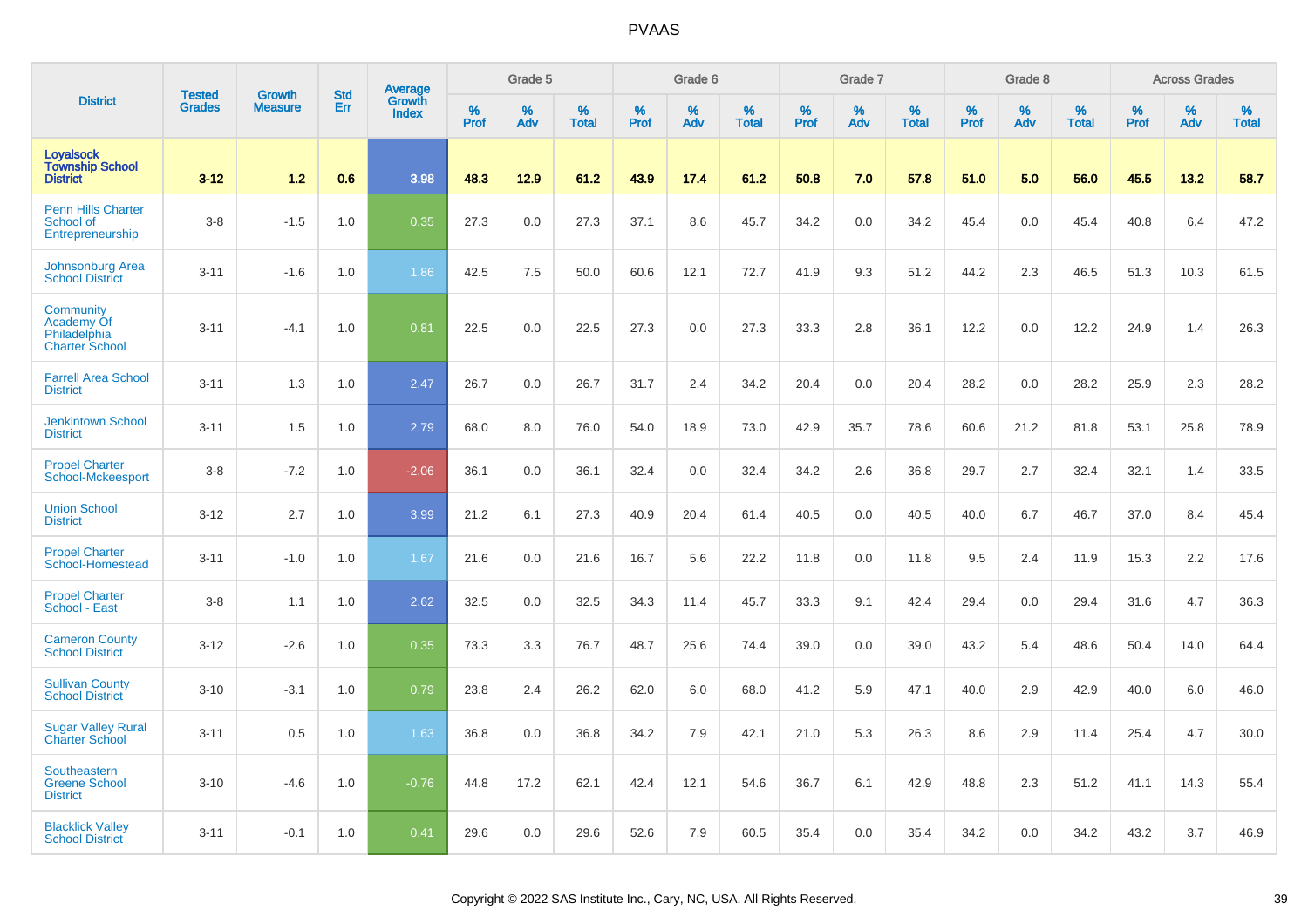|                                                                           |                                |                                 |                   | Average                |                     | Grade 5     |                      |                  | Grade 6  |                      |                     | Grade 7  |                   |           | Grade 8  |                   |                     | <b>Across Grades</b> |                      |
|---------------------------------------------------------------------------|--------------------------------|---------------------------------|-------------------|------------------------|---------------------|-------------|----------------------|------------------|----------|----------------------|---------------------|----------|-------------------|-----------|----------|-------------------|---------------------|----------------------|----------------------|
| <b>District</b>                                                           | <b>Tested</b><br><b>Grades</b> | <b>Growth</b><br><b>Measure</b> | <b>Std</b><br>Err | Growth<br><b>Index</b> | $\%$<br><b>Prof</b> | $\%$<br>Adv | $\%$<br><b>Total</b> | %<br><b>Prof</b> | %<br>Adv | $\%$<br><b>Total</b> | $\%$<br><b>Prof</b> | %<br>Adv | %<br><b>Total</b> | %<br>Prof | %<br>Adv | %<br><b>Total</b> | $\%$<br><b>Prof</b> | $\%$<br>Adv          | $\%$<br><b>Total</b> |
| Loyalsock<br><b>Township School</b><br><b>District</b>                    | $3 - 12$                       | 1.2                             | 0.6               | 3.98                   | 48.3                | 12.9        | 61.2                 | 43.9             | 17.4     | 61.2                 | 50.8                | 7.0      | 57.8              | 51.0      | 5.0      | 56.0              | 45.5                | 13.2                 | 58.7                 |
| <b>Folk Arts-Cultural</b><br><b>Treasures Charter</b><br><b>School</b>    | $3 - 7$                        | 7.1                             | 1.0               | 7.76                   | 50.0                | 6.8         | 56.8                 | 42.2             | 37.8     | 80.0                 | 52.3                | 11.4     | 63.6              |           |          |                   | 46.5                | 14.6                 | 61.1                 |
| <b>Provident Charter</b><br><b>School</b>                                 | $3 - 8$                        | 4.1                             | 1.1               | 4.26                   | 19.6                | 0.0         | 19.6                 | 15.8             | 5.3      | 21.0                 | 13.6                | 0.0      | 13.6              | 17.2      | 3.4      | 20.7              | 16.4                | 2.9                  | 19.3                 |
| Williamsburg<br><b>Community School</b><br><b>District</b>                | $3 - 11$                       | 3.1                             | 1.1               | 4.44                   | 53.1                | 3.1         | 56.2                 | 51.4             | 17.1     | 68.6                 | 47.6                | 9.5      | 57.1              | 43.8      | 12.5     | 56.2              | 43.4                | 15.8                 | 59.1                 |
| <b>Southwest</b><br>Leadership<br><b>Academy Charter</b><br><b>School</b> | $3 - 8$                        | 0.2                             | 1.1               | 2.48                   | 9.1                 | 0.0         | 9.1                  | 16.1             | 6.4      | 22.6                 | 15.8                | 2.6      | 18.4              | 20.8      | 0.0      | 20.8              | 19.0                | 3.3                  | 22.3                 |
| <b>Avella Area School</b><br><b>District</b>                              | $3 - 12$                       | 2.7                             | 1.1               | 4.69                   | 42.5                | 2.5         | 45.0                 | 42.4             | 18.2     | 60.6                 | 60.0                | 5.7      | 65.7              | 63.0      | 18.5     | 81.5              | 46.7                | 12.6                 | 59.3                 |
| <b>Fannett-Metal</b><br><b>School District</b>                            | $3 - 11$                       | 0.5                             | 1.1               | 1.79                   | 34.5                | 10.3        | 44.8                 | 44.8             | 6.9      | 51.7                 | 37.5                | 3.1      | 40.6              | 33.3      | 2.2      | 35.6              | 40.2                | 9.2                  | 49.4                 |
| <b>Cornell School</b><br><b>District</b>                                  | $3 - 11$                       | $-0.8$                          | 1.1               | 2.85                   | 36.7                | 0.0         | 36.7                 | 34.9             | 7.0      | 41.9                 | 35.9                | 0.0      | 35.9              | 24.3      | 2.7      | 27.0              | 32.9                | 6.1                  | 39.0                 |
| <b>Lincoln Park</b><br><b>Performing Arts</b><br><b>Charter School</b>    | $7 - 11$                       | $-3.9$                          | 1.1               | $-2.06$                |                     |             |                      |                  |          |                      | 66.1                | 5.4      | 71.4              | 59.8      | 17.2     | 77.0              | 62.2                | 12.6                 | 74.8                 |
| <b>Baden Academy</b><br><b>Charter School</b>                             | $3-6$                          | $-1.3$                          | 1.1               | $-0.36$                | 47.6                | 1.6         | 49.2                 | 46.6             | 10.3     | 56.9                 |                     |          |                   |           |          |                   | 42.3                | 7.1                  | 49.4                 |
| Widener<br>Partnership<br><b>Charter School</b>                           | $3 - 7$                        | $-1.6$                          | 1.1               | $-0.09$                | 4.6                 | 0.0         | 4.6                  | 15.8             | 2.6      | 18.4                 | 14.0                | $0.0\,$  | 14.0              |           |          |                   | 9.6                 | 1.4                  | 11.0                 |
| <b>Commodore Perry</b><br><b>School District</b>                          | $3 - 11$                       | $-0.7$                          | 1.1               | 0.10                   | 64.5                | 12.9        | 77.4                 | 41.9             | 6.4      | 48.4                 | 48.6                | 8.1      | 56.8              | 37.0      | 25.9     | 63.0              | 48.6                | 13.1                 | 61.8                 |
| <b>Montessori</b><br><b>Regional Charter</b><br><b>School</b>             | $3-6$                          | $-3.8$                          | 1.1               | $-2.11$                | 33.3                | 0.0         | 33.3                 | 37.3             | 8.5      | 45.8                 |                     |          |                   |           |          |                   | 32.2                | 4.5                  | 36.7                 |
| <b>Mastery Charter</b><br>School - Pickett<br>Campus                      | $6 - 10$                       | 1.6                             | 1.1               | 2.34                   |                     |             |                      | 4.9              | 0.0      | 4.9                  | 15.4                | 0.0      | 15.4              | 8.8       | 2.9      | 11.8              | 9.6                 | 0.9                  | 10.5                 |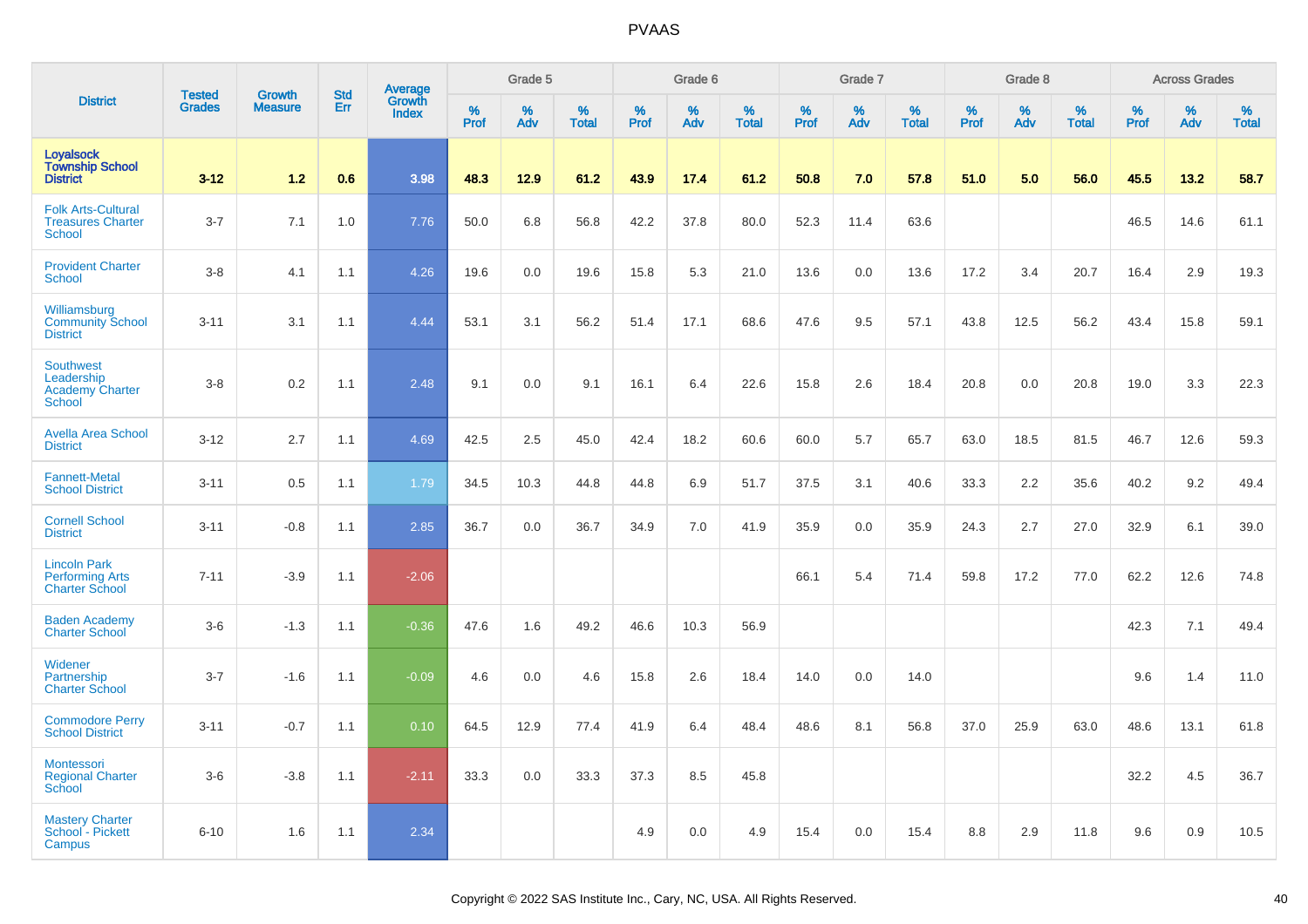|                                                                                   |                                |                                 |                   | Average                |                     | Grade 5     |                      |                  | Grade 6  |                      |                  | Grade 7  |                      |                  | Grade 8  |                      |           | <b>Across Grades</b> |                      |
|-----------------------------------------------------------------------------------|--------------------------------|---------------------------------|-------------------|------------------------|---------------------|-------------|----------------------|------------------|----------|----------------------|------------------|----------|----------------------|------------------|----------|----------------------|-----------|----------------------|----------------------|
| <b>District</b>                                                                   | <b>Tested</b><br><b>Grades</b> | <b>Growth</b><br><b>Measure</b> | <b>Std</b><br>Err | Growth<br><b>Index</b> | $\%$<br><b>Prof</b> | $\%$<br>Adv | $\%$<br><b>Total</b> | %<br><b>Prof</b> | %<br>Adv | $\%$<br><b>Total</b> | %<br><b>Prof</b> | %<br>Adv | $\%$<br><b>Total</b> | %<br><b>Prof</b> | %<br>Adv | $\%$<br><b>Total</b> | %<br>Prof | %<br>Adv             | $\%$<br><b>Total</b> |
| <b>Loyalsock</b><br><b>Township School</b><br><b>District</b>                     | $3 - 12$                       | 1.2                             | 0.6               | 3.98                   | 48.3                | 12.9        | 61.2                 | 43.9             | 17.4     | 61.2                 | 50.8             | 7.0      | 57.8                 | 51.0             | 5.0      | 56.0                 | 45.5      | 13.2                 | 58.7                 |
| <b>Arts Academy</b><br>Charter School                                             | $5 - 8$                        | $-3.5$                          | 1.1               | $-0.12$                | 41.2                | 0.0         | 41.2                 | 46.7             | 2.2      | 48.9                 | 49.1             | 1.9      | 50.9                 | 45.2             | 3.2      | 48.4                 | 46.6      | 2.0                  | 48.6                 |
| <b>Northern Potter</b><br><b>School District</b>                                  | $3 - 12$                       | 0.3                             | 1.1               | 1.76                   | 33.3                | 3.3         | 36.7                 | 32.6             | 14.0     | 46.5                 | 51.6             | 9.7      | 61.3                 | 40.7             | 3.7      | 44.4                 | 36.4      | 8.9                  | 45.3                 |
| <b>Young Scholars Of</b><br>Western<br>Pennsylvania<br><b>Charter School</b>      | $3 - 8$                        | 2.0                             | 1.1               | 2.63                   | 27.3                | 9.1         | 36.4                 | 40.6             | 6.2      | 46.9                 | 32.1             | 3.6      | 35.7                 | 43.5             | 8.7      | 52.2                 | 31.2      | 9.1                  | 40.3                 |
| <b>Weatherly Area</b><br><b>School District</b>                                   | $3 - 11$                       | 0.6                             | 1.1               | 3.22                   | 53.8                | 0.0         | 53.8                 | 48.5             | 15.2     | 63.6                 | 53.3             | 3.3      | 56.7                 | 29.7             | 13.5     | 43.2                 | 41.9      | 6.9                  | 48.8                 |
| <b>Manchester</b><br><b>Academic Charter</b><br><b>School</b>                     | $3 - 8$                        | 2.1                             | 1.1               | 2.91                   | 12.0                | 0.0         | 12.0                 | 35.7             | 3.6      | 39.3                 | 46.2             | 0.0      | 46.2                 | 31.4             | 0.0      | 31.4                 | 30.7      | 1.7                  | 32.4                 |
| <b>Propel Charter</b><br>School-Pitcairn                                          | $3 - 8$                        | $-5.3$                          | 1.2               | $-1.11$                | 12.1                | 0.0         | 12.1                 | 29.6             | 11.1     | 40.7                 | 18.2             | 0.0      | 18.2                 | 16.7             | 0.0      | 16.7                 | 17.3      | 2.5                  | 19.8                 |
| <b>Alliance For</b><br><b>Progress Charter</b><br>School                          | $3 - 8$                        | $-1.1$                          | 1.2               | 0.67                   | 12.5                | 0.0         | 12.5                 | 32.0             | 0.0      | 32.0                 | 26.9             | 0.0      | 26.9                 | 3.4              | 0.0      | 3.4                  | 19.4      | 0.0                  | 19.4                 |
| <b>Mastery Charter</b><br>School - Harrity<br>Campus                              | $3 - 8$                        | 0.5                             | 1.2               | 2.44                   | 13.6                | 0.0         | 13.6                 | 12.8             | 2.1      | 14.9                 | 26.5             | 0.0      | 26.5                 | 11.1             | 7.4      | 18.5                 | 18.2      | 2.0                  | 20.2                 |
| <b>Monessen City</b><br><b>School District</b>                                    | $3 - 10$                       | $-3.2$                          | 1.2               | 0.72                   | 20.0                | 0.0         | 20.0                 | 18.0             | 2.6      | 20.5                 | 13.3             | 0.0      | 13.3                 | 4.8              | 0.0      | 4.8                  | 15.2      | 0.6                  | 15.8                 |
| <b>Western Beaver</b><br><b>County School</b><br><b>District</b>                  | $3 - 11$                       | $-1.5$                          | 1.2               | 3.25                   | 37.5                | 12.5        | 50.0                 | 57.1             | 31.0     | 88.1                 | 52.1             | 8.3      | 60.4                 | 52.8             | 5.6      | 58.3                 | 50.0      | 17.8                 | 67.8                 |
| <b>Howard Gardner</b><br><b>Multiple</b><br>Intelligence<br><b>Charter School</b> | $3 - 8$                        | $-1.2$                          | 1.2               | 1.34                   | 41.4                | 10.3        | 51.7                 | 39.4             | 3.0      | 42.4                 | 63.6             | 0.0      | 63.6                 | 55.6             | 11.1     | 66.7                 | 48.8      | 7.1                  | 55.9                 |
| <b>Laboratory Charter</b><br><b>School</b>                                        | $3 - 8$                        | 3.4                             | 1.2               | 4.02                   | 17.2                | 0.0         | 17.2                 | 26.2             | 7.1      | 33.3                 | 52.0             | 0.0      | 52.0                 | 33.3             | 4.8      | 38.1                 | 27.2      | 2.4                  | 29.6                 |
| <b>Oswayo Valley</b><br><b>School District</b>                                    | $3 - 12$                       | $-0.7$                          | 1.2               | 0.97                   | 62.1                | 13.8        | 75.9                 | 40.7             | 18.5     | 59.3                 | 48.2             | 0.0      | 48.2                 | 51.6             | 6.4      | 58.1                 | 54.7      | 11.8                 | 66.5                 |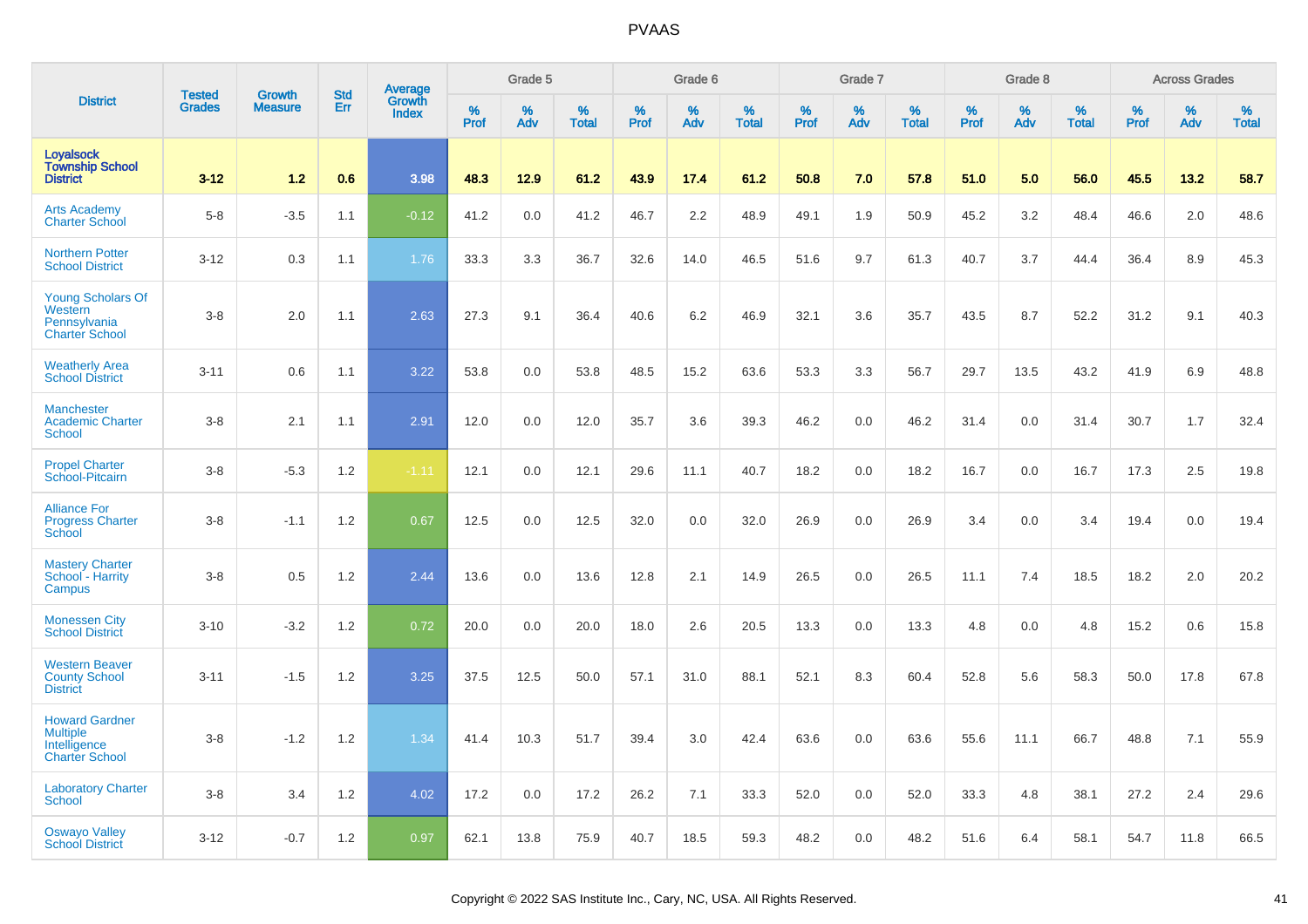|                                                                           |                                |                                 |                   |                                   |                     | Grade 5     |                      |              | Grade 6  |                      |              | Grade 7     |                      |                     | Grade 8     |                   |                     | <b>Across Grades</b> |                      |
|---------------------------------------------------------------------------|--------------------------------|---------------------------------|-------------------|-----------------------------------|---------------------|-------------|----------------------|--------------|----------|----------------------|--------------|-------------|----------------------|---------------------|-------------|-------------------|---------------------|----------------------|----------------------|
| <b>District</b>                                                           | <b>Tested</b><br><b>Grades</b> | <b>Growth</b><br><b>Measure</b> | <b>Std</b><br>Err | Average<br>Growth<br><b>Index</b> | $\%$<br><b>Prof</b> | $\%$<br>Adv | $\%$<br><b>Total</b> | $\%$<br>Prof | %<br>Adv | $\%$<br><b>Total</b> | $\%$<br>Prof | $\%$<br>Adv | $\%$<br><b>Total</b> | $\%$<br><b>Prof</b> | $\%$<br>Adv | %<br><b>Total</b> | $\%$<br><b>Prof</b> | $\%$<br>Adv          | $\%$<br><b>Total</b> |
| <b>Loyalsock</b><br><b>Township School</b><br><b>District</b>             | $3 - 12$                       | 1.2                             | 0.6               | 3.98                              | 48.3                | 12.9        | 61.2                 | 43.9         | 17.4     | 61.2                 | 50.8         | 7.0         | 57.8                 | 51.0                | 5.0         | 56.0              | 45.5                | 13.2                 | 58.7                 |
| <b>Vision Academy</b><br><b>Charter School</b>                            | $3-8$                          | $-0.9$                          | 1.2               | 1.03                              | 35.7                | 0.0         | 35.7                 | 36.0         | 0.0      | 36.0                 | 37.1         | 2.9         | 40.0                 | 28.6                | 0.0         | 28.6              | 32.1                | 1.1                  | 33.2                 |
| <b>Universal Bluford</b><br><b>Charter School</b>                         | $3-6$                          | $-2.8$                          | 1.2               | $-0.99$                           | 19.0                | 0.0         | 19.0                 | 23.3         | 0.0      | 23.3                 |              |             |                      |                     |             |                   | 22.3                | 1.8                  | 24.1                 |
| <b>Erie Rise</b><br>Leadership<br><b>Academy Charter</b><br><b>School</b> | $3-8$                          | 0.0                             | 1.2               | 0.73                              | 17.9                | 0.0         | 17.9                 | 6.9          | 0.0      | 6.9                  | 4.8          | 2.4         | 7.1                  | 0.0                 | 0.0         | 0.0               | 7.8                 | 0.5                  | 8.3                  |
| <b>Forest Area School</b><br><b>District</b>                              | $3 - 11$                       | $-1.6$                          | 1.2               | 1.07                              | 45.8                | 0.0         | 45.8                 | 37.5         | 4.2      | 41.7                 | 24.2         | 12.1        | 36.4                 | 28.1                | 3.1         | 31.2              | 40.8                | 6.6                  | 47.4                 |
| <b>Perseus House</b><br><b>Charter School Of</b><br><b>Excellence</b>     | $6 - 11$                       | $-0.9$                          | 1.2               | 0.37                              |                     |             |                      | 4.8          | 0.0      | 4.8                  | 20.4         | 0.0         | 20.4                 | 22.7                | 1.5         | 24.2              | 19.2                | 0.7                  | 19.9                 |
| <b>Jamestown Area</b><br><b>School District</b>                           | $3 - 11$                       | 2.7                             | 1.2               | 3.54                              | 47.4                | 0.0         | 47.4                 | 30.6         | 19.4     | 50.0                 | 41.4         | 6.9         | 48.3                 | 54.6                | 0.0         | 54.6              | 41.2                | 7.9                  | 49.1                 |
| <b>Franklin Towne</b><br>Charter<br><b>Elementary School</b>              | $3-8$                          | $-3.1$                          | 1.2               | 0.46                              | 46.4                | 7.1         | 53.6                 | 48.2         | 7.4      | 55.6                 | 53.6         | 7.1         | 60.7                 | 59.1                | 0.0         | 59.1              | 50.6                | 6.8                  | 57.4                 |
| <b>Propel Charter</b><br>School-Hazelwood                                 | $3 - 8$                        | $-0.7$                          | 1.2               | 0.69                              | 6.7                 | 0.0         | 6.7                  | 14.3         | 0.0      | 14.3                 | 14.3         | 4.8         | 19.0                 | 16.0                | 0.0         | 16.0              | 10.2                | 0.6                  | 10.8                 |
| <b>Mastery Charter</b><br>School - Hardy<br><b>Williams</b>               | $3 - 11$                       | 0.9                             | 1.2               | 2.86                              | 10.3                | 0.0         | 10.3                 | 37.8         | 13.5     | 51.4                 | 29.2         | 0.0         | 29.2                 |                     |             |                   | 21.1                | 3.6                  | 24.7                 |
| <b>KIPP West</b><br>Philadelphia<br><b>Charter School</b>                 | $3 - 8$                        | $-0.4$                          | 1.2               | 1.32                              | 28.6                | 0.0         | 28.6                 | 19.4         | 0.0      | 19.4                 | 25.0         | 0.0         | 25.0                 | 16.7                | 0.0         | 16.7              | 17.6                | 0.6                  | 18.1                 |
| <b>Young Scholars Of</b><br><b>Central PA Charter</b><br><b>School</b>    | $3-8$                          | 3.9                             | 1.2               | 3.25                              | 35.6                | 13.3        | 48.9                 | 28.0         | 12.0     | 40.0                 | 50.0         | 14.3        | 64.3                 | 43.8                | 0.0         | 43.8              | 42.6                | 11.6                 | 54.2                 |
| <b>Mastery Charter</b><br>School-Cleveland<br>Elementary                  | $3-8$                          | 2.7                             | 1.3               | 2.27                              | 25.0                | 7.1         | 32.1                 | 23.5         | 0.0      | 23.5                 | 24.1         | 3.4         | 27.6                 | 21.7                | 0.0         | 21.7              | 18.8                | 1.9                  | 20.6                 |
| <b>Circle Of Seasons</b><br><b>Charter School</b>                         | $3 - 8$                        | 11.4                            | 1.3               | 9.02                              | 65.7                | 11.4        | 77.1                 | 50.0         | 20.0     | 70.0                 | 44.4         | 19.4        | 63.9                 |                     |             |                   | 50.8                | 18.6                 | 69.5                 |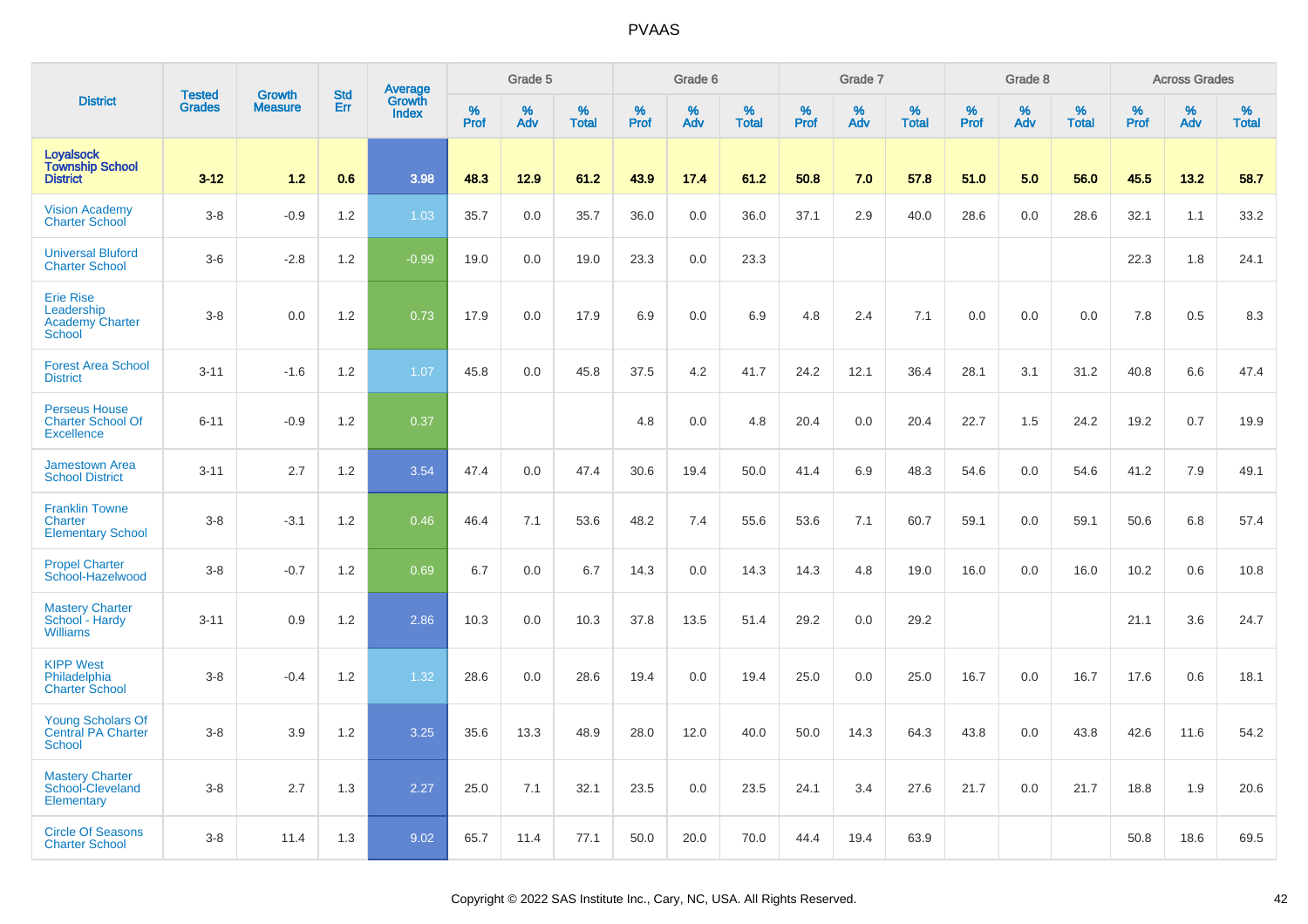|                                                                      |                                |                                 | <b>Std</b> | Average                       |                     | Grade 5  |                   |                  | Grade 6  |                   |           | Grade 7  |                   |           | Grade 8  |                   |                  | <b>Across Grades</b> |                   |
|----------------------------------------------------------------------|--------------------------------|---------------------------------|------------|-------------------------------|---------------------|----------|-------------------|------------------|----------|-------------------|-----------|----------|-------------------|-----------|----------|-------------------|------------------|----------------------|-------------------|
| <b>District</b>                                                      | <b>Tested</b><br><b>Grades</b> | <b>Growth</b><br><b>Measure</b> | <b>Err</b> | <b>Growth</b><br><b>Index</b> | $\%$<br><b>Prof</b> | %<br>Adv | %<br><b>Total</b> | %<br><b>Prof</b> | %<br>Adv | %<br><b>Total</b> | %<br>Prof | %<br>Adv | %<br><b>Total</b> | %<br>Prof | %<br>Adv | %<br><b>Total</b> | %<br><b>Prof</b> | %<br>Adv             | %<br><b>Total</b> |
| Loyalsock<br><b>Township School</b><br><b>District</b>               | $3 - 12$                       | 1.2                             | 0.6        | 3.98                          | 48.3                | 12.9     | 61.2              | 43.9             | 17.4     | 61.2              | 50.8      | 7.0      | 57.8              | 51.0      | 5.0      | 56.0              | 45.5             | 13.2                 | 58.7              |
| <b>Mastery Charter</b><br>School - Smedley<br>Campus                 | $3-6$                          | $-4.0$                          | 1.3        | $-1.35$                       | 19.2                | 1.9      | 21.2              | 31.0             | 1.7      | 32.8              |           |          |                   |           |          |                   | 21.4             | 2.2                  | 23.6              |
| <b>Infinity Charter</b><br>School                                    | $3-8$                          | $-0.5$                          | 1.3        | 1.09                          | 72.7                | 22.7     | 95.4              | 50.0             | 38.5     | 88.5              | 62.5      | 25.0     | 87.5              | 68.2      | 18.2     | 86.4              | 56.6             | 31.5                 | 88.1              |
| <b>Derry Township</b><br><b>School District</b>                      | $3 - 10$                       | $-1.3$                          | 1.3        | 5.74                          | 57.1                | 20.9     | 78.0              | 38.2             | 44.1     | 82.4              | 66.7      | 20.8     | 87.5              | 46.7      | 53.3     | 100.0             | 49.1             | 29.0                 | 78.2              |
| <b>Esperanza Cyber</b><br>Charter School                             | $3 - 11$                       | $-2.3$                          | 1.3        | 0.51                          | 11.8                | 0.0      | 11.8              | 8.7              | 0.0      | 8.7               | 12.8      | 0.0      | 12.8              | 9.1       | 0.0      | 9.1               | 9.4              | 0.8                  | 10.2              |
| <b>Souderton Charter</b><br><b>School</b><br>Collaborative           | $3 - 8$                        | 4.3                             | 1.3        | 3.72                          | 74.1                | 25.9     | 100.0             | 48.0             | 48.0     | 96.0              | 33.3      | 61.9     | 95.2              | 47.1      | 41.2     | 88.2              | 50.7             | 40.8                 | 91.6              |
| <b>Midland Borough</b><br><b>School District</b>                     | $3-8$                          | 0.1                             | 1.3        | 1.76                          | 58.6                | 0.0      | 58.6              | 52.4             | 9.5      | 61.9              | 42.9      | 7.1      | 50.0              | 47.6      | 0.0      | 47.6              | 49.3             | $5.7$                | 55.0              |
| Salisbury-Elk Lick<br><b>School District</b>                         | $3 - 11$                       | $-3.9$                          | 1.3        | $-1.19$                       | 50.0                | 8.3      | 58.3              | 50.0             | 0.0      | 50.0              | 30.0      | 0.0      | 30.0              | 28.6      | 4.8      | 33.3              | 42.2             | 3.3                  | 45.4              |
| <b>Universal Vare</b><br><b>Charter School</b>                       | $6 - 8$                        | 6.8                             | 1.3        | 5.11                          |                     |          |                   | 11.8             | 17.6     | 29.4              | 16.7      | 0.0      | 16.7              | 28.6      | 1.6      | 30.2              | 22.7             | 3.6                  | 26.4              |
| <b>Galeton Area</b><br><b>School District</b>                        | $3 - 11$                       | 2.2                             | 1.4        | 1.61                          | 56.0                | 8.0      | 64.0              | 38.1             | 14.3     | 52.4              | 28.0      | 0.0      | 28.0              | 35.0      | 5.0      | 40.0              | 37.7             | 6.9                  | 44.6              |
| <b>Frederick Douglass</b><br><b>Mastery Charter</b><br><b>School</b> | $3 - 8$                        | 1.8                             | 1.4        | 1.59                          | 20.8                | 0.0      | 20.8              | 22.2             | 0.0      | 22.2              | 14.3      | 0.0      | 14.3              | 34.6      | 3.8      | 38.5              | 19.1             | 0.9                  | 20.0              |
| <b>Duquesne City</b><br><b>School District</b>                       | $3 - 8$                        | 3.1                             | 1.4        | 2.56                          | 11.3                | 0.0      | 11.3              | 10.8             | 2.7      | 13.5              |           |          |                   |           |          |                   | 14.8             | 0.6                  | 15.3              |
| <b>Turkeyfoot Valley</b><br>Area School<br><b>District</b>           | $3 - 12$                       | 0.6                             | 1.4        | 1.84                          | 27.3                | 4.6      | 31.8              | 38.1             | 9.5      | 47.6              | 30.0      | 5.0      | 35.0              | 30.4      | 0.0      | 30.4              | 33.0             | 3.6                  | 36.6              |
| <b>Shade-Central City</b><br><b>School District</b>                  | $3 - 11$                       | $-2.8$                          | 1.4        | 1.08                          | 43.8                | 0.0      | 43.8              | 44.4             | 14.8     | 59.3              | 25.0      | 0.0      | 25.0              | 29.2      | 0.0      | 29.2              | 35.1             | 6.0                  | 41.0              |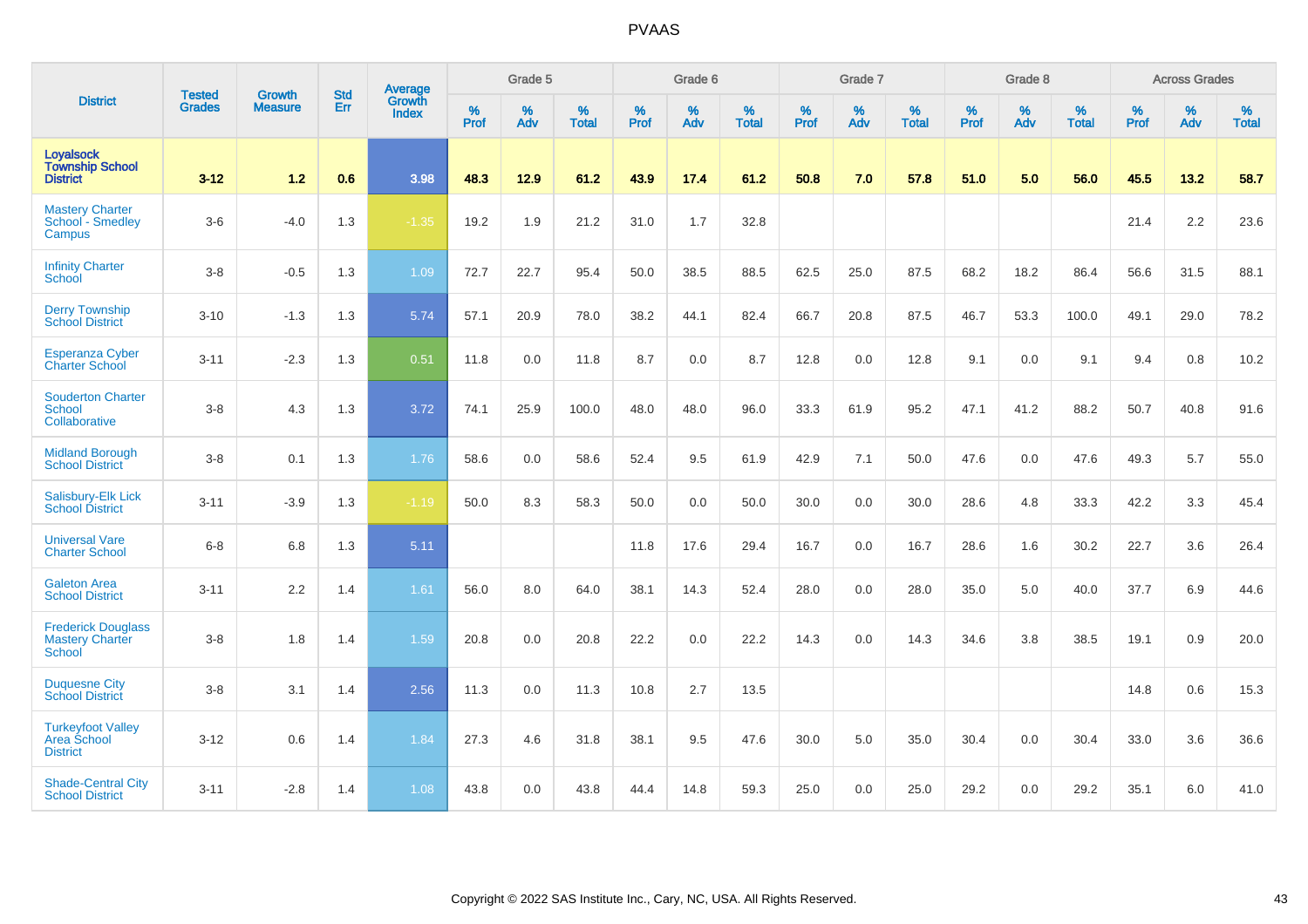|                                                                                |                                |                                 |                   | Average                |                     | Grade 5  |                   |                  | Grade 6  |                   |                  | Grade 7  |                   |           | Grade 8  |                   |           | <b>Across Grades</b> |                   |
|--------------------------------------------------------------------------------|--------------------------------|---------------------------------|-------------------|------------------------|---------------------|----------|-------------------|------------------|----------|-------------------|------------------|----------|-------------------|-----------|----------|-------------------|-----------|----------------------|-------------------|
| <b>District</b>                                                                | <b>Tested</b><br><b>Grades</b> | <b>Growth</b><br><b>Measure</b> | <b>Std</b><br>Err | Growth<br><b>Index</b> | $\%$<br><b>Prof</b> | %<br>Adv | %<br><b>Total</b> | %<br><b>Prof</b> | %<br>Adv | %<br><b>Total</b> | %<br><b>Prof</b> | %<br>Adv | %<br><b>Total</b> | %<br>Prof | %<br>Adv | %<br><b>Total</b> | %<br>Prof | $\%$<br>Adv          | %<br><b>Total</b> |
| <b>Loyalsock</b><br><b>Township School</b><br><b>District</b>                  | $3 - 12$                       | $1.2$                           | 0.6               | 3.98                   | 48.3                | 12.9     | 61.2              | 43.9             | 17.4     | 61.2              | 50.8             | 7.0      | 57.8              | 51.0      | 5.0      | 56.0              | 45.5      | 13.2                 | 58.7              |
| Eugenio Maria De<br><b>Hostos Charter</b><br><b>School</b>                     | $3-8$                          | $-0.5$                          | 1.4               | 0.49                   | 45.8                | 0.0      | 45.8              | 16.7             | 16.7     | 33.3              | 18.2             | 9.1      | 27.3              | 46.7      | 0.0      | 46.7              | 35.0      | 6.7                  | 41.7              |
| <b>Deep Roots</b><br><b>Charter School</b>                                     | $3-6$                          | $-2.5$                          | 1.4               | $-0.12$                | 18.2                | 0.0      | 18.2              | 19.0             | 2.4      | 21.4              |                  |          |                   |           |          |                   | 19.2      | 0.7                  | 19.9              |
| Wilkinsburg<br><b>Borough School</b><br><b>District</b>                        | $3-6$                          | 4.8                             | 1.4               | 3.85                   | 41.5                | 0.0      | 41.5              | 25.6             | 2.3      | 27.9              |                  |          |                   |           |          |                   | 23.5      | 1.0                  | 24.5              |
| <b>Forbes Road</b><br><b>School District</b>                                   | $3 - 11$                       | 1.3                             | 1.4               | 1.67                   | 61.3                | 3.2      | 64.5              | 40.0             | 6.7      | 46.7              | 57.9             | 0.0      | 57.9              | 27.8      | 0.0      | 27.8              | 47.4      | 7.3                  | 54.7              |
| Shanksville-<br><b>Stonycreek School</b><br><b>District</b>                    | $3 - 10$                       | 0.6                             | 1.4               | 1.21                   | 28.6                | 0.0      | 28.6              | 41.7             | 16.7     | 58.3              | 45.0             | 5.0      | 50.0              | 44.4      | 5.6      | 50.0              | 49.2      | 8.5                  | 57.6              |
| <b>Lincoln Charter</b><br><b>School</b>                                        | $3-5$                          | 1.2                             | 1.4               | 0.81                   | 17.7                | 0.0      | 17.7              |                  |          |                   |                  |          |                   |           |          |                   | 14.5      | 1.2                  | 15.7              |
| <b>Mastery Charter</b><br>School - Gratz<br>Campus                             | $7 - 10$                       | 5.0                             | 1.4               | 3.77                   |                     |          |                   |                  |          |                   | 19.4             | 0.0      | 19.4              | 7.3       | 0.0      | 7.3               | 13.0      | 0.0                  | 13.0              |
| <b>Tidioute</b><br>Community<br><b>Charter School</b>                          | $3 - 11$                       | 2.0                             | 1.5               | 2.84                   | 69.2                | 0.0      | 69.2              | 61.1             | 5.6      | 66.7              | 26.3             | 0.0      | 26.3              | 37.0      | 0.0      | 37.0              | 43.2      | 4.0                  | 47.2              |
| <b>Mastery Charter</b><br>School-Francis D.<br><b>Pastorius</b><br>Elementary  | $3-8$                          | $-1.7$                          | 1.5               | $-0.10$                | 3.8                 | 0.0      | 3.8               | 28.6             | 3.6      | 32.1              | 22.7             | 0.0      | 22.7              |           |          |                   | 14.3      | 0.8                  | 15.1              |
| <b>Mastery Charter</b><br>School - Clymer<br>Elementary                        | $3-6$                          | 1.7                             | 1.5               | 1.29                   | 13.5                | 0.0      | 13.5              | 24.1             | 3.4      | 27.6              |                  |          |                   |           |          |                   | 17.5      | 0.8                  | 18.3              |
| <b>West Philadelphia</b><br>Achievement<br>Charter<br><b>Elementary School</b> | $3-5$                          | 3.8                             | 1.6               | 2.40                   | 21.0                | 0.0      | 21.0              |                  |          |                   |                  |          |                   |           |          |                   | 18.1      | 1.5                  | 19.6              |
| Aspira Bilingual<br><b>Cyber Charter</b><br><b>School</b>                      | $3 - 11$                       | 2.8                             | 1.6               | 2.58                   |                     |          |                   | 12.9             | 0.0      | 12.9              | 0.0              | 0.0      | 0.0               | 0.0       | 0.0      | 0.0               | 5.9       | 0.0                  | 5.9               |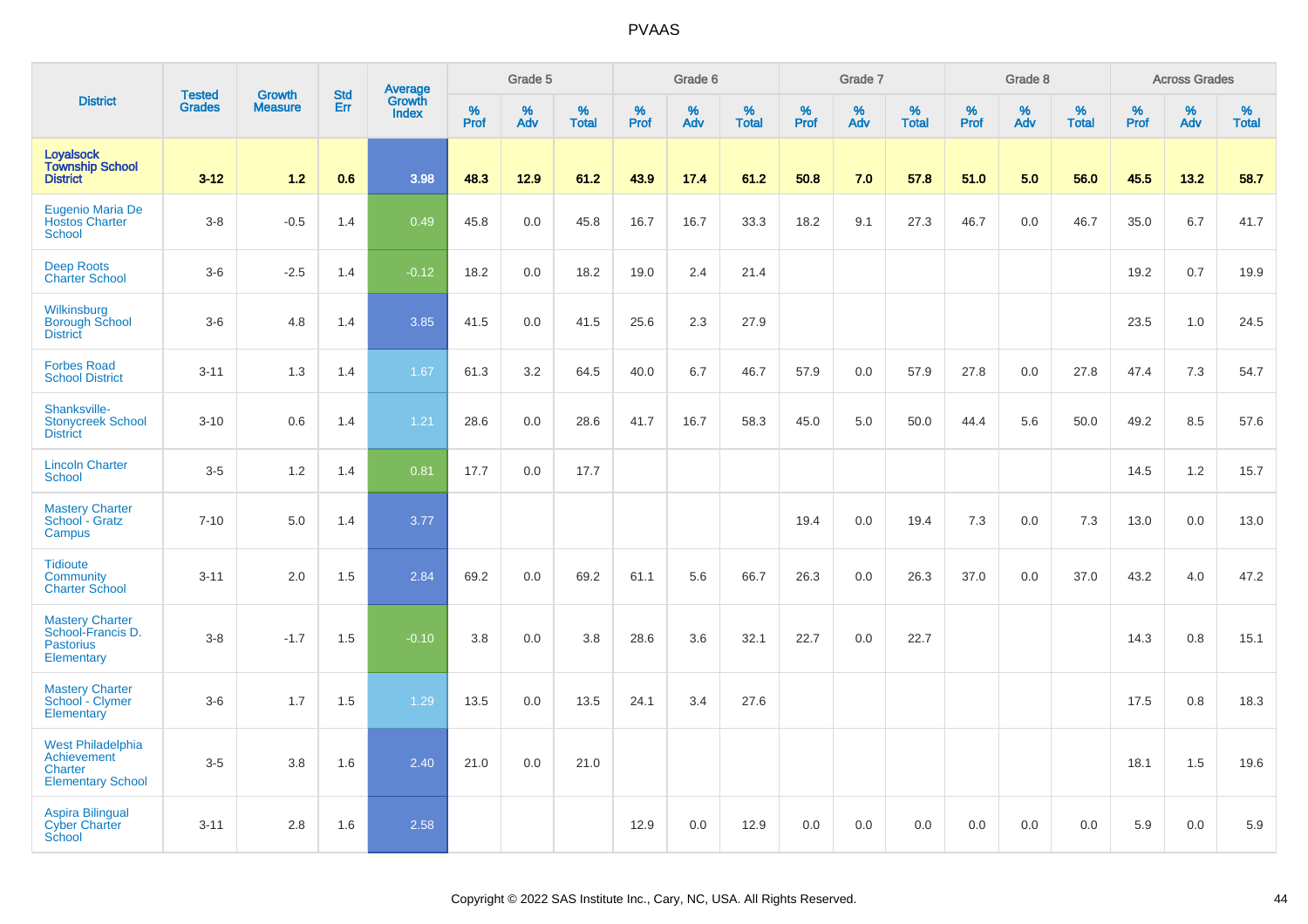|                                                                                   | <b>Tested</b> | <b>Growth</b>  | <b>Std</b> | Average                |              | Grade 5  |                      |              | Grade 6  |                   |              | Grade 7     |                   |              | Grade 8  |                   |                     | <b>Across Grades</b> |                   |
|-----------------------------------------------------------------------------------|---------------|----------------|------------|------------------------|--------------|----------|----------------------|--------------|----------|-------------------|--------------|-------------|-------------------|--------------|----------|-------------------|---------------------|----------------------|-------------------|
| <b>District</b>                                                                   | <b>Grades</b> | <b>Measure</b> | Err        | Growth<br><b>Index</b> | $\%$<br>Prof | %<br>Adv | $\%$<br><b>Total</b> | $\%$<br>Prof | %<br>Adv | %<br><b>Total</b> | $\%$<br>Prof | $\%$<br>Adv | %<br><b>Total</b> | $\%$<br>Prof | %<br>Adv | %<br><b>Total</b> | $\%$<br><b>Prof</b> | $\%$<br>Adv          | %<br><b>Total</b> |
| <b>Loyalsock</b><br><b>Township School</b><br><b>District</b>                     | $3 - 12$      | $1.2$          | 0.6        | 3.98                   | 48.3         | 12.9     | 61.2                 | 43.9         | 17.4     | 61.2              | 50.8         | 7.0         | 57.8              | 51.0         | 5.0      | 56.0              | 45.5                | 13.2                 | 58.7              |
| <b>Insight PA Cyber</b><br><b>Charter School</b>                                  | $3 - 11$      | $-1.0$         | 1.6        | 1.03                   | 29.4         | 0.0      | 29.4                 | 31.6         | 5.3      | 36.8              | 37.0         | 11.1        | 48.2              | 48.2         | 11.1     | 59.3              | 41.5                | 9.2                  | 50.8              |
| <b>Executive</b><br><b>Education</b><br><b>Academy Charter</b><br><b>School</b>   | $3 - 10$      | $-5.5$         | 1.6        | $-1.38$                | 10.0         | 0.0      | 10.0                 | 12.5         | 6.2      | 18.8              |              |             |                   | 38.1         | 0.0      | 38.1              | 31.4                | 2.9                  | 34.3              |
| Achievement<br><b>House Charter</b><br><b>School</b>                              | $7 - 11$      | $-3.1$         | 1.6        | $-0.73$                |              |          |                      |              |          |                   | 52.0         | 0.0         | 52.0              | 48.8         | 7.0      | 55.8              | 50.0                | 4.4                  | 54.4              |
| <b>Mastery Charter</b><br>School-<br>Shoemaker<br>Campus                          | $7 - 10$      | 5.8            | 1.6        | 3.54                   |              |          |                      |              |          |                   | 26.7         | 6.7         | 33.3              | 25.9         | 0.0      | 25.9              | 26.3                | 3.5                  | 29.8              |
| <b>Austin Area School</b><br><b>District</b>                                      | $3 - 11$      | $-0.5$         | 1.7        | 0.63                   | 38.5         | 7.7      | 46.2                 | 61.5         | 0.0      | 61.5              | 26.7         | 0.0         | 26.7              | 56.2         | 6.2      | 62.5              | 40.5                | 4.0                  | 44.6              |
| <b>Mastery Charter</b><br>School-Mann<br>Campus                                   | $3-6$         | $-2.7$         | 1.7        | $-0.22$                | 16.7         | 0.0      | 16.7                 | 27.8         | 0.0      | 27.8              |              |             |                   |              |          |                   | 18.4                | 0.0                  | 18.4              |
| <b>Young Scholars of</b><br><b>Greater Allegheny</b><br><b>Charter School</b>     | $3-8$         | $-1.6$         | 1.7        | 0.61                   | 26.3         | 0.0      | 26.3                 | 40.0         | 0.0      | 40.0              | 35.0         | 0.0         | 35.0              |              |          |                   | 29.9                | 0.8                  | 30.8              |
| <b>Harmony Area</b><br><b>School District</b>                                     | $3 - 10$      | 0.8            | 1.8        | 1.01                   | 43.8         | 0.0      | 43.8                 | 54.2         | 12.5     | 66.7              | 33.3         | 0.0         | 33.3              |              |          |                   | 43.6                | 6.4                  | 50.0              |
| Independence<br><b>Charter School</b><br>West                                     | $3 - 7$       | $-3.2$         | 1.8        | 0.23                   | 14.3         | 0.0      | 14.3                 | 15.4         | 7.7      | 23.1              | 15.8         | 0.0         | 15.8              |              |          |                   | 15.0                | 2.6                  | 17.7              |
| <b>Global Leadership</b><br>Academy Charter<br><b>School Southwest</b><br>at Huey | $3 - 8$       | $-0.4$         | 1.8        | 1.35                   | 0.0          | 0.0      | 0.0                  | 0.0          | 0.0      | 0.0               |              |             |                   | 21.4         | 0.0      | 21.4              | 11.1                | 0.0                  | 11.1              |
| La Academia<br>Partnership<br><b>Charter School</b>                               | $6 - 11$      | $-4.8$         | 1.8        | $-0.39$                |              |          |                      | 14.3         | 0.0      | 14.3              | 4.2          | 0.0         | 4.2               | 0.0          | 0.0      | 0.0               | 5.6                 | 0.0                  | 5.6               |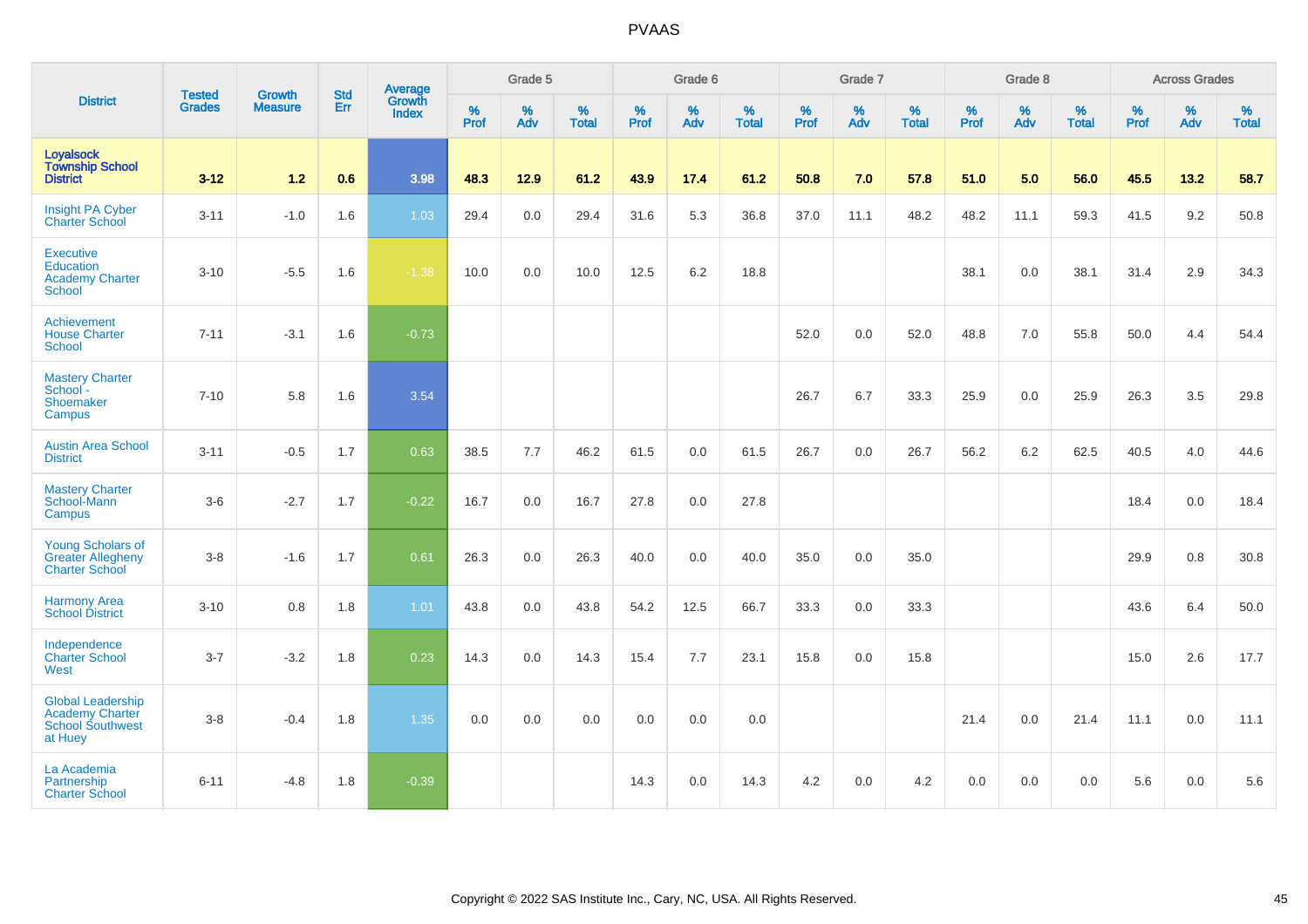|                                                                               |                         |                                 | <b>Std</b> | Average                |                     | Grade 5     |                      |              | Grade 6     |                      |                     | Grade 7     |                      |                     | Grade 8     |                      |              | <b>Across Grades</b> |                      |
|-------------------------------------------------------------------------------|-------------------------|---------------------------------|------------|------------------------|---------------------|-------------|----------------------|--------------|-------------|----------------------|---------------------|-------------|----------------------|---------------------|-------------|----------------------|--------------|----------------------|----------------------|
| <b>District</b>                                                               | <b>Tested</b><br>Grades | <b>Growth</b><br><b>Measure</b> | Err        | Growth<br><b>Index</b> | $\%$<br><b>Prof</b> | $\%$<br>Adv | $\%$<br><b>Total</b> | $\%$<br>Prof | $\%$<br>Adv | $\%$<br><b>Total</b> | $\%$<br><b>Prof</b> | $\%$<br>Adv | $\%$<br><b>Total</b> | $\%$<br><b>Prof</b> | $\%$<br>Adv | $\%$<br><b>Total</b> | $\%$<br>Prof | $\%$<br>Adv          | $\%$<br><b>Total</b> |
| <b>Loyalsock</b><br><b>Township School</b><br><b>District</b>                 | $3 - 12$                | 1.2                             | 0.6        | 3.98                   | 48.3                | 12.9        | 61.2                 | 43.9         | 17.4        | 61.2                 | 50.8                | 7.0         | 57.8                 | 51.0                | 5.0         | 56.0                 | 45.5         | 13.2                 | 58.7                 |
| <b>Urban Academy Of</b><br><b>Greater Pittsburgh</b><br><b>Charter School</b> | $3-5$                   | $-8.2$                          | 1.9        | $-4.39$                | 21.4                | 2.4         | 23.8                 |              |             |                      |                     |             |                      |                     |             |                      | 20.6         | 1.6                  | 22.2                 |
| <b>Hope For</b><br><b>Hyndman Charter</b><br>School                           | $3 - 11$                | 4.1                             | 1.9        | 2.16                   |                     |             |                      | 12.5         | 6.2         | 18.8                 | 41.7                | 8.3         | 50.0                 | 37.5                | 0.0         | 37.5                 | 27.4         | 6.0                  | 33.3                 |
| <b>Vida Charter</b><br><b>School</b>                                          | $3-6$                   | 3.8                             | 1.9        | 3.59                   | 56.0                | 16.0        | 72.0                 | 27.8         | 27.8        | 55.6                 |                     |             |                      |                     |             |                      | 33.7         | 19.8                 | 53.5                 |
| <b>Global Leadership</b><br><b>Academy Charter</b><br><b>School</b>           | $3 - 8$                 | 0.6                             | 1.9        | 1.10                   | 21.4                | 0.0         | 21.4                 |              |             |                      | 14.3                | 0.0         | 14.3                 | 25.0                | 0.0         | 25.0                 | 13.4         | 0.0                  | 13.4                 |
| <b>Bucks County</b><br>Montessori Charter<br><b>School</b>                    | $3-6$                   | 10.3                            | 1.9        | 5.31                   | 64.5                | 19.4        | 83.9                 | 35.7         | 57.1        | 92.9                 |                     |             |                      |                     |             |                      | 51.1         | 35.1                 | 86.2                 |
| <b>Arts Academy</b><br>Elementary<br><b>Charter School</b>                    | $3-5$                   | 0.9                             | 2.0        | 0.44                   | 31.6                | 0.0         | 31.6                 |              |             |                      |                     |             |                      |                     |             |                      | 31.8         | 2.3                  | 34.1                 |
| Gillingham Charter<br>School                                                  | $3 - 11$                | 2.2                             | 2.0        | 1.82                   | 41.7                | 0.0         | 41.7                 | 38.5         | 0.0         | 38.5                 |                     |             |                      | 30.8                | 15.4        | 46.2                 | 34.3         | 4.3                  | 38.6                 |
| Gettysburg<br><b>Montessori Charter</b><br><b>School</b>                      | $3-6$                   | 2.6                             | 2.0        | 2.12                   | 50.0                | 10.0        | 60.0                 | 44.4         | 22.2        | 66.7                 |                     |             |                      |                     |             |                      | 43.0         | 14.0                 | 57.0                 |
| <b>Premier Arts And</b><br><b>Science Charter</b><br><b>School</b>            | $3 - 5$                 | 5.2                             | 2.1        | 2.52                   | 16.7                | 0.0         | 16.7                 |              |             |                      |                     |             |                      |                     |             |                      | 14.2         | 1.9                  | 16.0                 |
| <b>Seven Generations</b><br><b>Charter School</b>                             | $3-5$                   | 5.1                             | 2.1        | 2.46                   | 62.2                | 2.7         | 64.9                 |              |             |                      |                     |             |                      |                     |             |                      | 48.0         | 8.8                  | 56.8                 |
| <b>Urban Pathways 6-</b><br>12 Charter School                                 | $6 - 11$                | $-0.2$                          | 2.1        | 0.12                   |                     |             |                      |              |             |                      | 22.2                | 0.0         | 22.2                 | 0.0                 | 0.0         | 0.0                  | 15.9         | 0.0                  | 15.9                 |
| <b>Centre Learning</b><br>Community<br><b>Charter School</b>                  | $5 - 8$                 | $-1.3$                          | 2.1        | 0.35                   |                     |             |                      |              |             |                      | 37.5                | 12.5        | 50.0                 | 47.1                | 11.8        | 58.8                 | 51.8         | 16.7                 | 68.5                 |
| <b>Inquiry Charter</b><br>School                                              | $3 - 5$                 | $-7.5$                          | 2.2        | $-3.42$                | 30.3                | 0.0         | 30.3                 |              |             |                      |                     |             |                      |                     |             |                      | 25.9         | 4.6                  | 30.6                 |